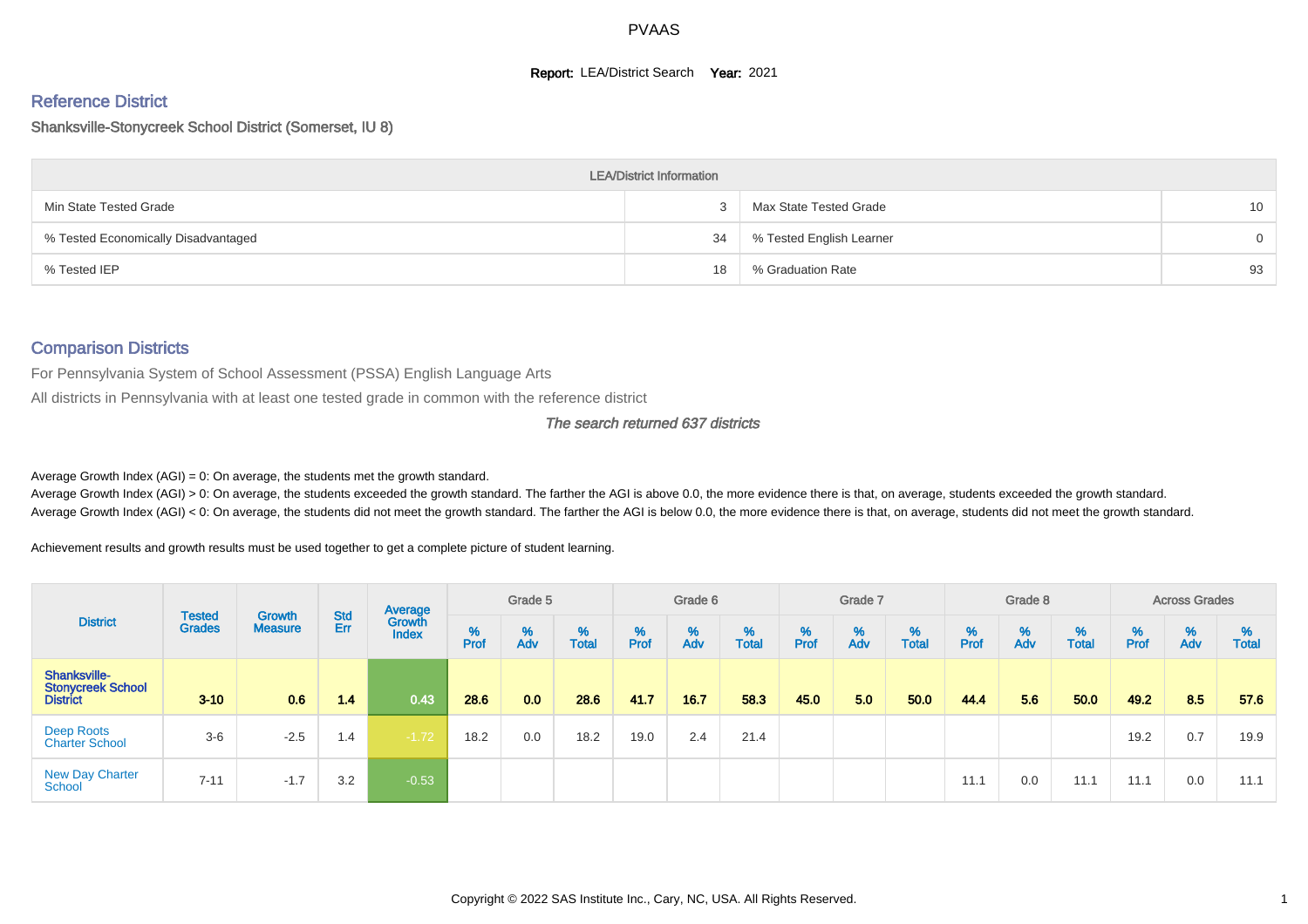|                                                                                          | <b>Tested</b> | <b>Growth</b>  | <b>Std</b> | Average                |              | Grade 5     |                   |              | Grade 6  |                      |              | Grade 7     |                   |              | Grade 8     |                      |              | <b>Across Grades</b> |                      |
|------------------------------------------------------------------------------------------|---------------|----------------|------------|------------------------|--------------|-------------|-------------------|--------------|----------|----------------------|--------------|-------------|-------------------|--------------|-------------|----------------------|--------------|----------------------|----------------------|
| <b>District</b>                                                                          | <b>Grades</b> | <b>Measure</b> | Err        | Growth<br><b>Index</b> | $\%$<br>Prof | $\%$<br>Adv | %<br><b>Total</b> | $\%$<br>Prof | %<br>Adv | $\%$<br><b>Total</b> | $\%$<br>Prof | $\%$<br>Adv | %<br><b>Total</b> | $\%$<br>Prof | $\%$<br>Adv | $\%$<br><b>Total</b> | $\%$<br>Prof | $\%$<br>Adv          | $\%$<br><b>Total</b> |
| Shanksville-<br><b>Stonycreek School</b><br><b>District</b>                              | $3 - 10$      | 0.6            | 1.4        | 0.43                   | 28.6         | 0.0         | 28.6              | 41.7         | 16.7     | 58.3                 | 45.0         | 5.0         | 50.0              | 44.4         | 5.6         | 50.0                 | 49.2         | 8.5                  | 57.6                 |
| <b>Center For Student</b><br><b>Learning Charter</b><br>School At<br>Pennsbury           | $6 - 12$      | 1.9            | 3.5        | 0.54                   |              |             |                   |              |          |                      |              |             |                   | 25.0         | 8.3         | 33.3                 | 26.9         | 3.8                  | 30.8                 |
| <b>Universal Bluford</b><br><b>Charter School</b>                                        | $3-6$         | $-2.8$         | 1.2        | $-2.37$                | 19.0         | 0.0         | 19.0              | 23.3         | 0.0      | 23.3                 |              |             |                   |              |             |                      | 22.3         | 1.8                  | 24.1                 |
| <b>Easton Arts</b><br>Academy<br>Elementary<br><b>Charter School</b>                     | $3-5$         | 0.7            | 2.6        | 0.29                   | 45.8         | 4.2         | 50.0              |              |          |                      |              |             |                   |              |             |                      | 37.2         | 4.6                  | 41.9                 |
| <b>Global Leadership</b><br><b>Academy Charter</b><br><b>School Southwest</b><br>at Huey | $3-8$         | $-0.4$         | 1.8        | $-1.72$                | 0.0          | 0.0         | 0.0               | 0.0          | 0.0      | 0.0                  |              |             |                   | 21.4         | 0.0         | 21.4                 | 11.1         | 0.0                  | 11.1                 |
| Montessori<br><b>Regional Charter</b><br>School                                          | $3-6$         | $-3.8$         | 1.1        | $-3.39$                | 33.3         | 0.0         | 33.3              | 37.3         | 8.5      | 45.8                 |              |             |                   |              |             |                      | 32.2         | 4.5                  | 36.7                 |
| <b>Urban Academy Of</b><br><b>Greater Pittsburgh</b><br><b>Charter School</b>            | $3-5$         | $-8.2$         | 1.9        | $-4.39$                | 21.4         | 2.4         | 23.8              |              |          |                      |              |             |                   |              |             |                      | 20.6         | 1.6                  | 22.2                 |
| <b>MaST Community</b><br><b>Charter School III</b>                                       | $3-6$         | $-0.7$         | $0.8\,$    | $-0.81$                | 25.8         | $0.8\,$     | 26.5              | 30.0         | 6.9      | 36.9                 |              |             |                   |              |             |                      | 28.3         | 6.5                  | 34.8                 |
| <b>Vida Charter</b><br><b>School</b>                                                     | $3-6$         | 3.8            | 1.9        | $-0.39$                | 56.0         | 16.0        | 72.0              | 27.8         | 27.8     | 55.6                 |              |             |                   |              |             |                      | 33.7         | 19.8                 | 53.5                 |
| <b>Lehigh Valley Dual</b><br>Language Charter<br>School                                  | $3-8$         | $-0.8$         | 2.5        | $-0.32$                | 8.3          | 0.0         | 8.3               | 58.3         | 0.0      | 58.3                 |              |             |                   |              |             |                      | 34.3         | 0.0                  | 34.3                 |
| <b>West Philadelphia</b><br>Achievement<br>Charter<br><b>Elementary School</b>           | $3-5$         | 3.8            | 1.6        | 2.40                   | 21.0         | 0.0         | 21.0              |              |          |                      |              |             |                   |              |             |                      | 18.1         | 1.5                  | 19.6                 |
| <b>Baden Academy</b><br><b>Charter School</b>                                            | $3-6$         | $-1.3$         | 1.1        | $-1.21$                | 47.6         | 1.6         | 49.2              | 46.6         | 10.3     | 56.9                 |              |             |                   |              |             |                      | 42.3         | 7.1                  | 49.4                 |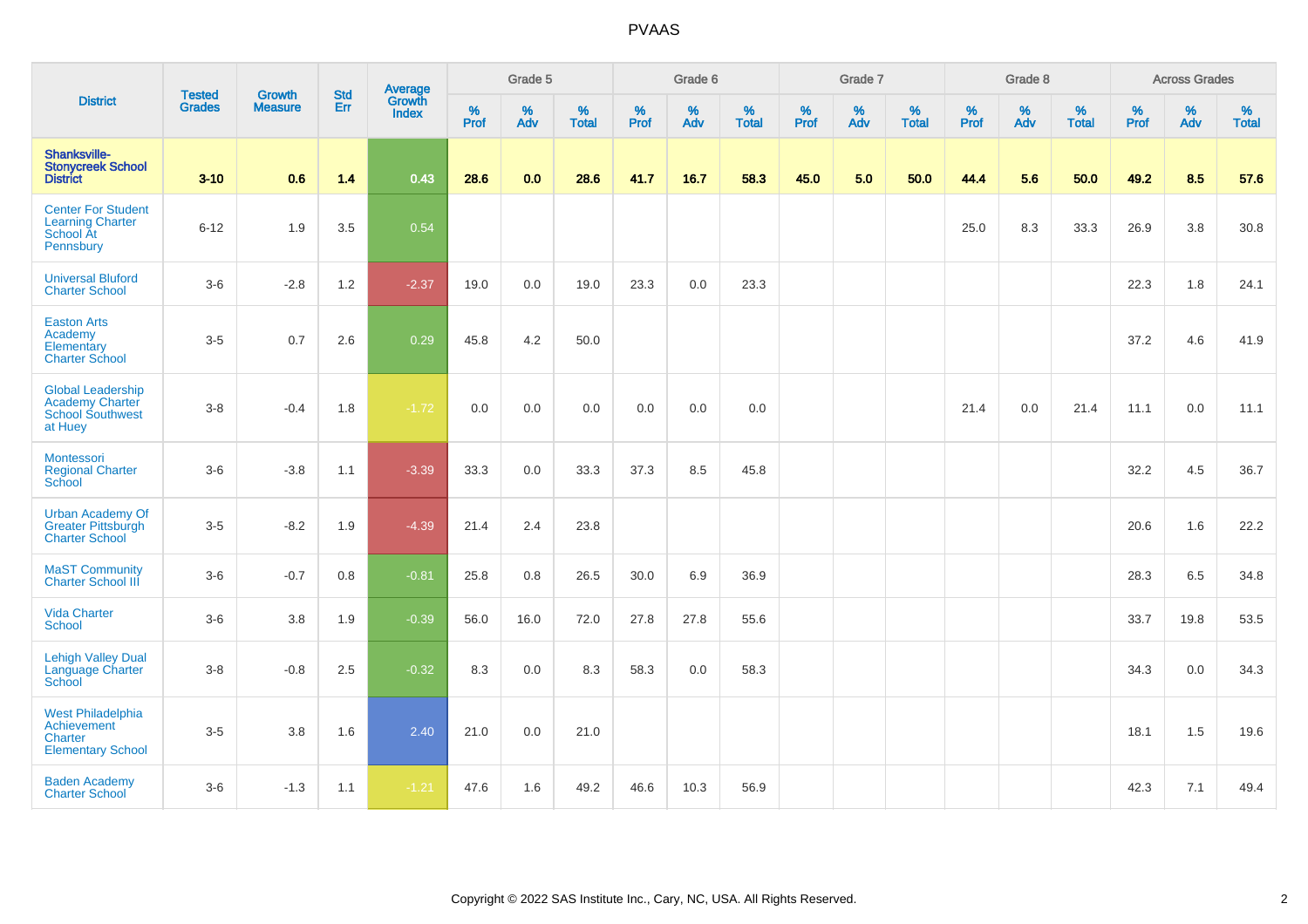|                                                                          |                                |                                 |                   | Average                |          | Grade 5  |                   |          | Grade 6  |                   |           | Grade 7  |                   |           | Grade 8  |                   |           | <b>Across Grades</b> |                   |
|--------------------------------------------------------------------------|--------------------------------|---------------------------------|-------------------|------------------------|----------|----------|-------------------|----------|----------|-------------------|-----------|----------|-------------------|-----------|----------|-------------------|-----------|----------------------|-------------------|
| <b>District</b>                                                          | <b>Tested</b><br><b>Grades</b> | <b>Growth</b><br><b>Measure</b> | <b>Std</b><br>Err | Growth<br><b>Index</b> | $%$ Prof | %<br>Adv | %<br><b>Total</b> | $%$ Prof | %<br>Adv | %<br><b>Total</b> | %<br>Prof | %<br>Adv | %<br><b>Total</b> | %<br>Prof | %<br>Adv | %<br><b>Total</b> | %<br>Prof | %<br>Adv             | %<br><b>Total</b> |
| Shanksville-<br><b>Stonycreek School</b><br><b>District</b>              | $3 - 10$                       | 0.6                             | 1.4               | 0.43                   | 28.6     | 0.0      | 28.6              | 41.7     | 16.7     | 58.3              | 45.0      | 5.0      | 50.0              | 44.4      | 5.6      | 50.0              | 49.2      | 8.5                  | 57.6              |
| <b>Mastery Charter</b><br>School - Clymer<br>Elementary                  | $3-6$                          | 1.7                             | 1.5               | 1.09                   | 13.5     | 0.0      | 13.5              | 24.1     | 3.4      | 27.6              |           |          |                   |           |          |                   | 17.5      | 0.8                  | 18.3              |
| Keystone<br><b>Education Center</b><br><b>Charter School</b>             | $3 - 12$                       | 0.7                             | 3.3               | 0.20                   |          |          |                   |          |          |                   |           |          |                   | 0.0       | 0.0      | 0.0               | 0.0       | 0.0                  | 0.0               |
| <b>Premier Arts And</b><br><b>Science Charter</b><br>School              | $3 - 5$                        | 5.2                             | 2.1               | 2.52                   | 16.7     | 0.0      | 16.7              |          |          |                   |           |          |                   |           |          |                   | 14.2      | 1.9                  | 16.0              |
| <b>Lincoln Charter</b><br><b>School</b>                                  | $3-5$                          | 1.2                             | 1.4               | 0.81                   | 17.7     | 0.0      | 17.7              |          |          |                   |           |          |                   |           |          |                   | 14.5      | 1.2                  | 15.7              |
| <b>Inquiry Charter</b><br>School                                         | $3-5$                          | $-7.5$                          | 2.2               | $-3.42$                | 30.3     | 0.0      | 30.3              |          |          |                   |           |          |                   |           |          |                   | 25.9      | 4.6                  | 30.6              |
| <b>Mastery Charter</b><br>School - Smedley<br>Campus                     | $3-6$                          | $-4.0$                          | 1.3               | $-3.20$                | 19.2     | 1.9      | 21.2              | 31.0     | 1.7      | 32.8              |           |          |                   |           |          |                   | 21.4      | 2.2                  | 23.6              |
| Gettysburg<br><b>Montessori Charter</b><br><b>School</b>                 | $3-6$                          | 2.6                             | 2.0               | 1.29                   | 50.0     | 10.0     | 60.0              | 44.4     | 22.2     | 66.7              |           |          |                   |           |          |                   | 43.0      | 14.0                 | 57.0              |
| <b>Executive</b><br>Education<br><b>Academy Charter</b><br><b>School</b> | $3 - 10$                       | $-5.5$                          | 1.6               | $-1.38$                | 10.0     | 0.0      | 10.0              | 12.5     | 6.2      | 18.8              |           |          |                   | 38.1      | 0.0      | 38.1              | 31.4      | 2.9                  | 34.3              |
| <b>Duquesne City</b><br><b>School District</b>                           | $3-8$                          | 3.1                             | 1.4               | 2.23                   | 11.3     | 0.0      | 11.3              | 10.8     | 2.7      | 13.5              |           |          |                   |           |          |                   | 14.8      | 0.6                  | 15.3              |
| <b>Bucks County</b><br>Montessori Charter<br>School                      | $3-6$                          | 10.3                            | 1.9               | 3.15                   | 64.5     | 19.4     | 83.9              | 35.7     | 57.1     | 92.9              |           |          |                   |           |          |                   | 51.1      | 35.1                 | 86.2              |
| <b>Arts Academy</b><br>Elementary<br><b>Charter School</b>               | $3-5$                          | 0.9                             | 2.0               | 0.44                   | 31.6     | 0.0      | 31.6              |          |          |                   |           |          |                   |           |          |                   | 31.8      | 2.3                  | 34.1              |
| Wilkinsburg<br><b>Borough School</b><br><b>District</b>                  | $3-6$                          | 4.8                             | 1.4               | 3.33                   | 41.5     | 0.0      | 41.5              | 25.6     | 2.3      | 27.9              |           |          |                   |           |          |                   | 23.5      | 1.0                  | 24.5              |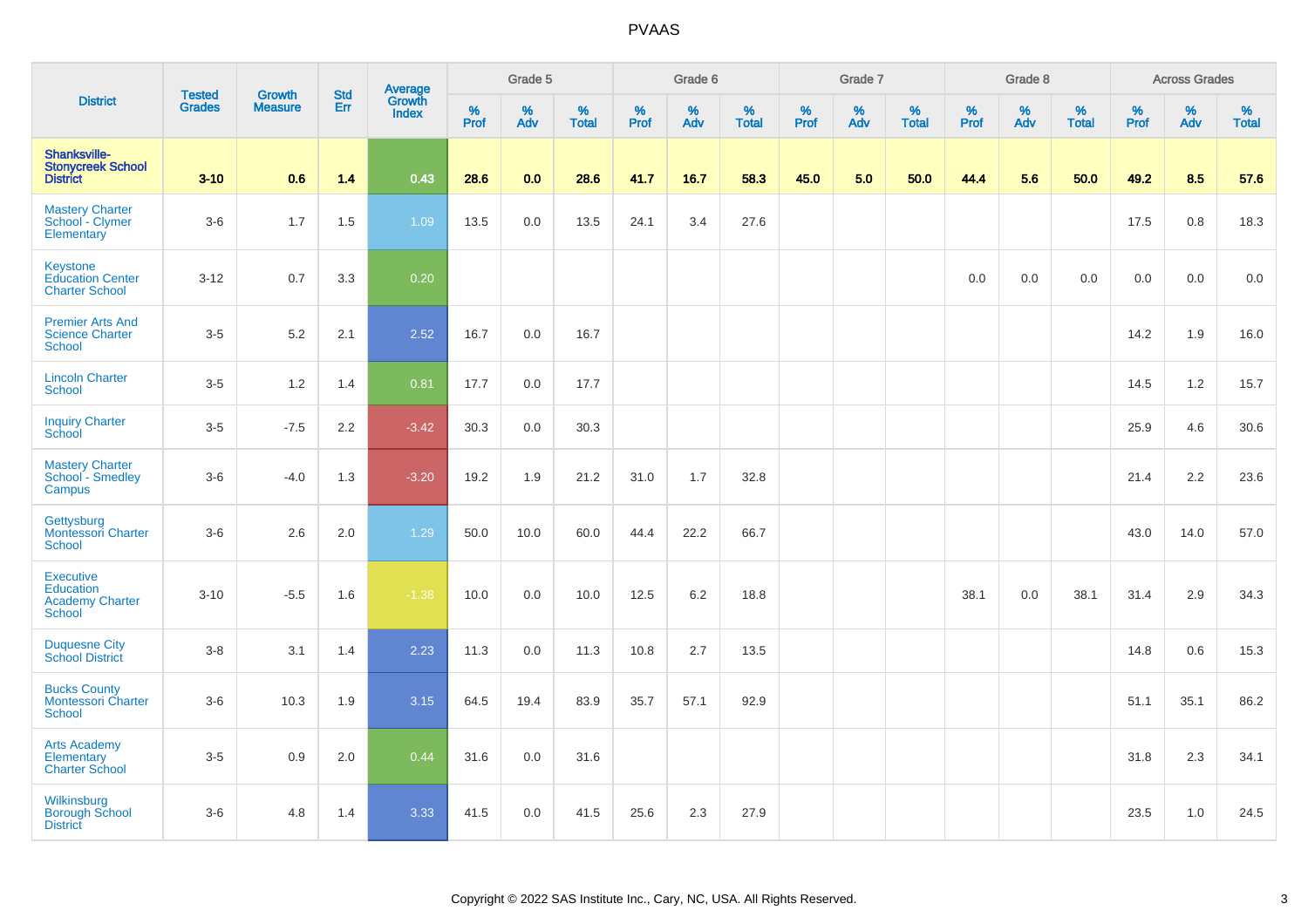|                                                                           |                                | <b>Growth</b>  | <b>Std</b> | Average                |              | Grade 5  |                   |           | Grade 6  |                   |           | Grade 7         |                   |           | Grade 8  |                   |           | <b>Across Grades</b> |                   |
|---------------------------------------------------------------------------|--------------------------------|----------------|------------|------------------------|--------------|----------|-------------------|-----------|----------|-------------------|-----------|-----------------|-------------------|-----------|----------|-------------------|-----------|----------------------|-------------------|
| <b>District</b>                                                           | <b>Tested</b><br><b>Grades</b> | <b>Measure</b> | Err        | Growth<br><b>Index</b> | $\%$<br>Prof | %<br>Adv | %<br><b>Total</b> | %<br>Prof | %<br>Adv | %<br><b>Total</b> | %<br>Prof | %<br><b>Adv</b> | %<br><b>Total</b> | %<br>Prof | %<br>Adv | %<br><b>Total</b> | %<br>Prof | %<br>Adv             | %<br><b>Total</b> |
| Shanksville-<br><b>Stonycreek School</b><br><b>District</b>               | $3 - 10$                       | 0.6            | 1.4        | 0.43                   | 28.6         | 0.0      | 28.6              | 41.7      | 16.7     | 58.3              | 45.0      | 5.0             | 50.0              | 44.4      | 5.6      | 50.0              | 49.2      | 8.5                  | 57.6              |
| <b>Mastery Charter</b><br>School John Wister<br>Elementary                | $3-5$                          | 2.7            | 2.5        | 1.08                   | 8.3          | 0.0      | 8.3               |           |          |                   |           |                 |                   |           |          |                   | 10.8      | 0.0                  | 10.8              |
| <b>Seven Generations</b><br><b>Charter School</b>                         | $3-5$                          | 5.1            | 2.1        | 2.46                   | 62.2         | 2.7      | 64.9              |           |          |                   |           |                 |                   |           |          |                   | 48.0      | 8.8                  | 56.8              |
| <b>Fell Charter School</b>                                                | $3-8$                          | 3.1            | 2.3        | 1.32                   | 62.5         | 0.0      | 62.5              | 50.0      | 6.2      | 56.2              |           |                 |                   |           |          |                   | 60.5      | 4.0                  | 64.5              |
| <b>Gillingham Charter</b><br><b>School</b>                                | $3 - 11$                       | 2.2            | 2.0        | 1.08                   | 41.7         | 0.0      | 41.7              | 38.5      | 0.0      | 38.5              |           |                 |                   | 30.8      | 15.4     | 46.2              | 34.3      | 4.3                  | 38.6              |
| <b>Mastery Charter</b><br>School-Mann<br>Campus                           | $3-6$                          | $-2.7$         | 1.7        | $-1.60$                | 16.7         | 0.0      | 16.7              | 27.8      | 0.0      | 27.8              |           |                 |                   |           |          |                   | 18.4      | 0.0                  | 18.4              |
| <b>Sto-Rox School</b><br><b>District</b>                                  | $3 - 10$                       | $-0.0$         | 0.9        | $-0.01$                | 16.1         | 2.2      | 18.3              | 27.9      | 1.2      | 29.1              | 0.0       | 0.0             | 0.0               | 2.9       | 0.0      | 2.9               | 16.8      | 1.0                  | 17.9              |
| <b>Aspira Bilingual</b><br><b>Cyber Charter</b><br>School                 | $3 - 11$                       | 2.8            | 1.6        | 2.58                   |              |          |                   | 12.9      | 0.0      | 12.9              | 0.0       | 0.0             | 0.0               | 0.0       | 0.0      | 0.0               | 5.9       | 0.0                  | 5.9               |
| Steelton-Highspire<br><b>School District</b>                              | $3 - 11$                       | $-1.9$         | 0.7        | $-0.81$                | 21.9         | 0.0      | 21.9              | 11.5      | 0.0      | 11.5              | 3.8       | 0.0             | 3.8               | 5.9       | 0.0      | 5.9               | 9.0       | 0.0                  | 9.0               |
| La Academia<br>Partnership<br><b>Charter School</b>                       | $6 - 11$                       | $-4.8$         | 1.8        | $-1.41$                |              |          |                   | 14.3      | 0.0      | 14.3              | 4.2       | 0.0             | 4.2               | 0.0       | 0.0      | 0.0               | 5.6       | 0.0                  | 5.6               |
| <b>Propel Charter</b><br>School-Northside                                 | $3-8$                          | $-1.3$         | 1.0        | 2.10                   | 7.0          | 0.0      | 7.0               | 14.6      | 0.0      | 14.6              | 5.0       | 0.0             | 5.0               | 10.0      | 0.0      | 10.0              | 9.0       | 0.0                  | 9.0               |
| <b>Erie Rise</b><br>Leadership<br><b>Academy Charter</b><br><b>School</b> | $3-8$                          | 0.0            | 1.2        | $-0.41$                | 17.9         | 0.0      | 17.9              | 6.9       | 0.0      | 6.9               | 4.8       | 2.4             | 7.1               | 0.0       | 0.0      | 0.0               | 7.8       | 0.5                  | 8.3               |
| <b>First Philadelphia</b><br>Preparatory<br><b>Charter School</b>         | $3-8$                          | $-3.5$         | 0.7        | $-5.28$                | 13.7         | 1.0      | 14.7              | 22.8      | 1.1      | 23.9              | 7.6       | 0.0             | 7.6               | 18.9      | 4.0      | 23.0              | 16.4      | 1.6                  | 17.9              |
| John B. Stetson<br><b>Charter School</b>                                  | $5-8$                          | 3.5            | 0.6        | 2.23                   | 4.5          | 0.0      | 4.5               | 6.4       | 0.0      | 6.4               | 10.2      | 0.0             | 10.2              | 10.5      | 1.6      | 12.1              | 8.5       | 0.5                  | 8.9               |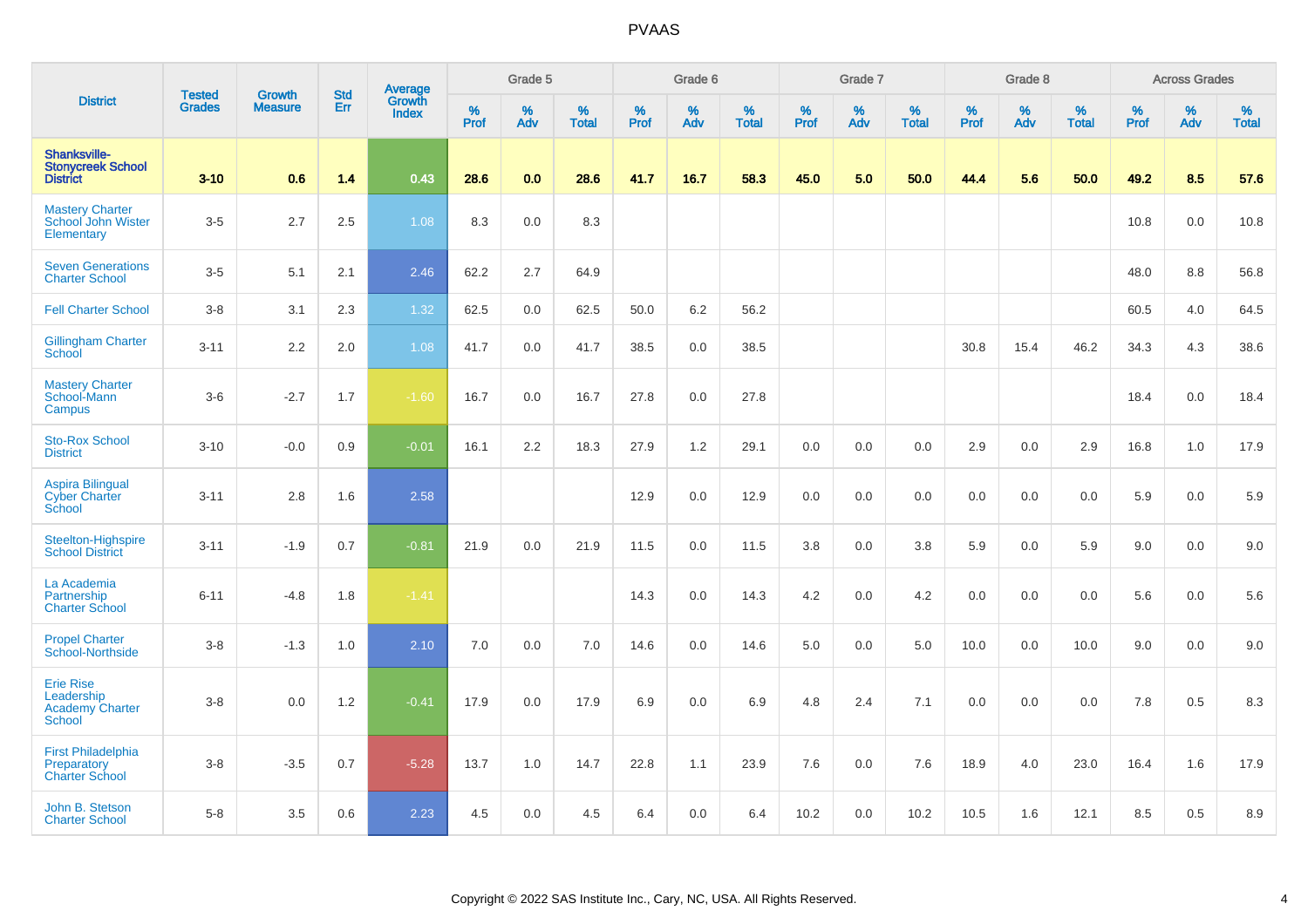|                                                                      | <b>Tested</b> | <b>Growth</b>  | <b>Std</b> | Average                |                     | Grade 5  |                   |                  | Grade 6  |                   |                  | Grade 7  |                   |                  | Grade 8  |                   |           | <b>Across Grades</b> |                   |
|----------------------------------------------------------------------|---------------|----------------|------------|------------------------|---------------------|----------|-------------------|------------------|----------|-------------------|------------------|----------|-------------------|------------------|----------|-------------------|-----------|----------------------|-------------------|
| <b>District</b>                                                      | <b>Grades</b> | <b>Measure</b> | Err        | Growth<br><b>Index</b> | $\%$<br><b>Prof</b> | %<br>Adv | %<br><b>Total</b> | %<br><b>Prof</b> | %<br>Adv | %<br><b>Total</b> | %<br><b>Prof</b> | %<br>Adv | %<br><b>Total</b> | %<br><b>Prof</b> | %<br>Adv | %<br><b>Total</b> | %<br>Prof | %<br>Adv             | %<br><b>Total</b> |
| <b>Shanksville-</b><br><b>Stonycreek School</b><br><b>District</b>   | $3 - 10$      | 0.6            | 1.4        | 0.43                   | 28.6                | 0.0      | 28.6              | 41.7             | 16.7     | 58.3              | 45.0             | 5.0      | 50.0              | 44.4             | 5.6      | 50.0              | 49.2      | 8.5                  | 57.6              |
| <b>Roberto Clemente</b><br><b>Charter School</b>                     | $3 - 12$      | $-5.1$         | 1.0        | $-5.25$                | 19.4                | 0.0      | 19.4              | 23.1             | 5.1      | 28.2              | 11.6             | 0.0      | 11.6              | 12.2             | 0.0      | 12.2              | 15.5      | 1.7                  | 17.2              |
| <b>Propel Charter</b><br>School-Homestead                            | $3 - 11$      | $-1.0$         | 1.0        | $-0.97$                | 21.6                | 0.0      | 21.6              | 16.7             | 5.6      | 22.2              | 11.8             | 0.0      | 11.8              | 9.5              | 2.4      | 11.9              | 15.3      | 2.2                  | 17.6              |
| <b>Chester-Upland</b><br><b>School District</b>                      | $3 - 11$      | 0.8            | 0.8        | 2.47                   | 15.4                | 0.0      | 15.4              | 18.2             | 2.6      | 20.8              | 12.4             | 0.0      | 12.4              | 9.8              | 0.0      | 9.8               | 15.6      | 1.0                  | 16.6              |
| <b>Esperanza Cyber</b><br><b>Charter School</b>                      | $3 - 11$      | $-2.3$         | 1.3        | 0.51                   | 11.8                | 0.0      | 11.8              | 8.7              | 0.0      | 8.7               | 12.8             | 0.0      | 12.8              | 9.1              | 0.0      | 9.1               | 9.4       | 0.8                  | 10.2              |
| <b>Monessen City</b><br><b>School District</b>                       | $3 - 10$      | $-3.2$         | 1.2        | $-2.75$                | 20.0                | 0.0      | 20.0              | 18.0             | 2.6      | 20.5              | 13.3             | 0.0      | 13.3              | 4.8              | 0.0      | 4.8               | 15.2      | 0.6                  | 15.8              |
| <b>Provident Charter</b><br><b>School</b>                            | $3 - 8$       | 4.1            | 1.1        | $-1.11$                | 19.6                | 0.0      | 19.6              | 15.8             | 5.3      | 21.0              | 13.6             | 0.0      | 13.6              | 17.2             | 3.4      | 20.7              | 16.4      | 2.9                  | 19.3              |
| Widener<br>Partnership<br><b>Charter School</b>                      | $3 - 7$       | $-1.6$         | 1.1        | $-1.43$                | 4.6                 | 0.0      | 4.6               | 15.8             | 2.6      | 18.4              | 14.0             | 0.0      | 14.0              |                  |          |                   | 9.6       | 1.4                  | 11.0              |
| <b>Global Leadership</b><br><b>Academy Charter</b><br>School         | $3 - 8$       | 0.6            | 1.9        | 1.10                   | 21.4                | 0.0      | 21.4              |                  |          |                   | 14.3             | 0.0      | 14.3              | 25.0             | 0.0      | 25.0              | 13.4      | 0.0                  | 13.4              |
| <b>Frederick Douglass</b><br><b>Mastery Charter</b><br><b>School</b> | $3 - 8$       | 1.8            | 1.4        | 0.89                   | 20.8                | 0.0      | 20.8              | 22.2             | 0.0      | 22.2              | 14.3             | 0.0      | 14.3              | 34.6             | 3.8      | 38.5              | 19.1      | 0.9                  | 20.0              |
| <b>Universal Daroff</b><br><b>Charter School</b>                     | $3 - 8$       | 4.3            | 0.8        | 5.09                   | 14.5                | 0.0      | 14.5              | 20.4             | 1.8      | 22.2              | 12.5             | 2.1      | 14.6              | 21.8             | 0.0      | 21.8              | 15.2      | 1.3                  | 16.5              |
| <b>York City School</b><br><b>District</b>                           | $3 - 12$      | 1.0            | 0.3        | 3.18                   | 13.6                | 0.5      | 14.1              | 17.2             | 1.8      | 19.1              | 14.9             | 0.0      | 14.9              | 16.0             | 0.2      | 16.2              | 15.3      | 0.7                  | 15.9              |
| <b>Penn Hills School</b><br><b>District</b>                          | $3 - 11$      | $-4.6$         | 0.5        | $-9.21$                | 22.2                | 0.0      | 22.2              | 17.0             | 6.1      | 23.1              | 13.6             | 1.6      | 15.2              | 20.7             | 4.3      | 25.0              | 20.9      | 2.9                  | 23.8              |
| <b>Mastery Charter</b><br>School - Pickett<br>Campus                 | $6 - 10$      | 1.6            | 1.1        | 0.77                   |                     |          |                   | 4.9              | 0.0      | 4.9               | 15.4             | 0.0      | 15.4              | 8.8              | 2.9      | 11.8              | 9.6       | 0.9                  | 10.5              |
| <b>Hanover Area</b><br><b>School District</b>                        | $3 - 11$      | $-2.1$         | 0.9        | 0.50                   | 29.8                | 0.0      | 29.8              | 14.6             | 9.1      | 23.6              | 15.5             | 0.0      | 15.5              | 14.3             | 2.4      | 16.7              | 20.2      | 2.3                  | 22.5              |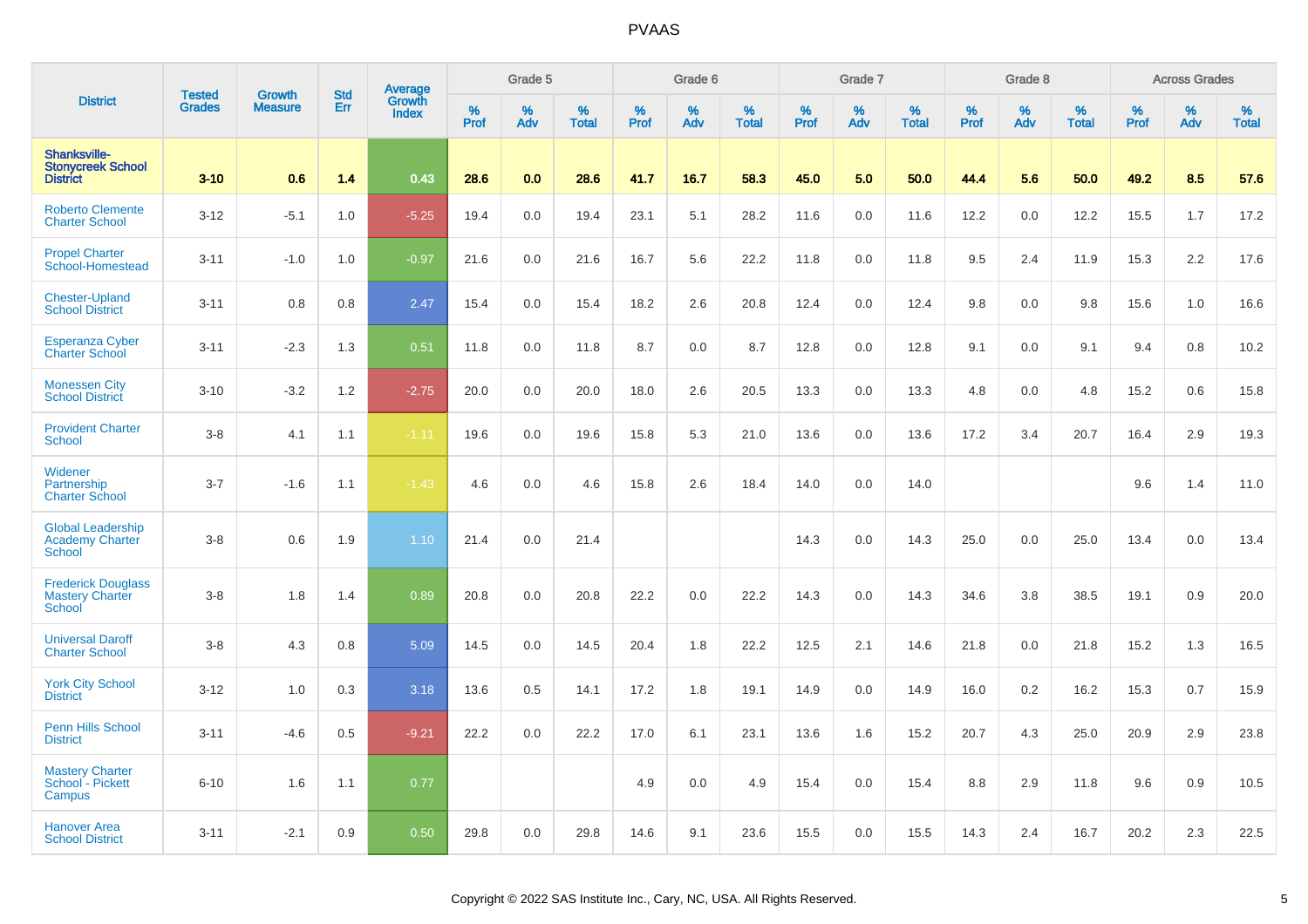|                                                                                            |                                |                          | <b>Std</b> | Average                |              | Grade 5  |                   |           | Grade 6  |                   |                  | Grade 7     |                   |           | Grade 8  |                   |              | <b>Across Grades</b> |                   |
|--------------------------------------------------------------------------------------------|--------------------------------|--------------------------|------------|------------------------|--------------|----------|-------------------|-----------|----------|-------------------|------------------|-------------|-------------------|-----------|----------|-------------------|--------------|----------------------|-------------------|
| <b>District</b>                                                                            | <b>Tested</b><br><b>Grades</b> | Growth<br><b>Measure</b> | Err        | Growth<br><b>Index</b> | $\%$<br>Prof | %<br>Adv | %<br><b>Total</b> | %<br>Prof | %<br>Adv | %<br><b>Total</b> | %<br><b>Prof</b> | $\%$<br>Adv | %<br><b>Total</b> | %<br>Prof | %<br>Adv | %<br><b>Total</b> | $\%$<br>Prof | %<br>Adv             | %<br><b>Total</b> |
| <b>Shanksville-</b><br><b>Stonycreek School</b><br><b>District</b>                         | $3 - 10$                       | 0.6                      | 1.4        | 0.43                   | 28.6         | 0.0      | 28.6              | 41.7      | 16.7     | 58.3              | 45.0             | 5.0         | 50.0              | 44.4      | 5.6      | 50.0              | 49.2         | 8.5                  | 57.6              |
| Independence<br><b>Charter School</b><br>West                                              | $3 - 7$                        | $-3.2$                   | 1.8        | 0.23                   | 14.3         | 0.0      | 14.3              | 15.4      | 7.7      | 23.1              | 15.8             | 0.0         | 15.8              |           |          |                   | 15.0         | 2.6                  | 17.7              |
| <b>Chester</b><br><b>Community</b><br><b>Charter School</b>                                | $3 - 8$                        | 3.8                      | 0.6        | 2.71                   | 15.7         | 0.8      | 16.4              | 11.9      | 1.8      | 13.8              | 15.2             | 1.0         | 16.2              | 14.8      | 0.0      | 14.8              | 13.2         | 0.7                  | 13.9              |
| <b>Universal Vare</b><br><b>Charter School</b>                                             | $6 - 8$                        | 6.8                      | 1.3        | 5.11                   |              |          |                   | 11.8      | 17.6     | 29.4              | 16.7             | 0.0         | 16.7              | 28.6      | 1.6      | 30.2              | 22.7         | 3.6                  | 26.4              |
| The Philadelphia<br><b>Charter School for</b><br><b>Arts and Sciences</b><br>at HR Edmunds | $3 - 8$                        | $-1.2$                   | 0.7        | $-2.66$                | 11.9         | 2.4      | 14.3              | 18.6      | 0.0      | 18.6              | 17.2             | 0.0         | 17.2              | 24.4      | 0.0      | 24.4              | 16.1         | 0.6                  | 16.7              |
| <b>Harrisburg City</b><br><b>School District</b>                                           | $3 - 11$                       | 1.6                      | 0.4        | $-0.18$                | 6.5          | 0.3      | 6.7               | 14.5      | 1.7      | 16.2              | 15.4             | 1.9         | 17.3              | 20.3      | 2.1      | 22.4              | 12.6         | 1.0                  | 13.6              |
| <b>Pottstown School</b><br><b>District</b>                                                 | $3 - 12$                       | $-5.4$                   | 0.5        | $-10.46$               | 22.5         | 1.2      | 23.7              | 20.1      | 2.1      | 22.2              | 16.9             | 0.6         | 17.5              | 16.5      | 1.6      | 18.1              | 21.9         | 2.2                  | 24.0              |
| <b>Clairton City</b><br><b>School District</b>                                             | $3 - 11$                       | 0.7                      | 0.8        | 0.84                   | 12.5         | 2.1      | 14.6              | 22.1      | 5.9      | 27.9              | 17.7             | 0.0         | 17.7              | 25.5      | 0.0      | 25.5              | 19.3         | 1.5                  | 20.8              |
| <b>Reading School</b><br><b>District</b>                                                   | $3 - 11$                       | 1.5                      | 0.4        | 4.16                   | 14.9         | 0.5      | 15.4              | 15.2      | 2.2      | 17.4              | 16.6             | 1.3         | 17.9              | 16.7      | 0.4      | 17.0              | 16.0         | 1.2                  | 17.2              |
| <b>Propel Charter</b><br>School-Pitcairn                                                   | $3 - 8$                        | $-5.3$                   | 1.2        | $-2.91$                | 12.1         | 0.0      | 12.1              | 29.6      | 11.1     | 40.7              | 18.2             | 0.0         | 18.2              | 16.7      | 0.0      | 16.7              | 17.3         | 2.5                  | 19.8              |
| <b>Erie City School</b><br><b>District</b>                                                 | $3 - 12$                       | $-2.9$                   | 0.3        | $-10.54$               | 17.9         | 0.9      | 18.8              | 15.4      | 2.7      | 18.1              | 16.6             | 1.6         | 18.2              | 18.4      | 2.3      | 20.7              | 17.5         | 2.2                  | 19.8              |
| <b>New Castle Area</b><br><b>School District</b>                                           | $3 - 12$                       | $-5.0$                   | 0.4        | $-11.37$               | 19.4         | 0.5      | 19.9              | 18.2      | 4.2      | 22.4              | 18.3             | 0.0         | 18.3              | 20.9      | 0.9      | 21.9              | 17.6         | 1.9                  | 19.5              |
| <b>Southwest</b><br>Leadership<br><b>Academy Charter</b><br><b>School</b>                  | $3 - 8$                        | 0.2                      | 1.1        | 0.19                   | 9.1          | 0.0      | 9.1               | 16.1      | 6.4      | 22.6              | 15.8             | 2.6         | 18.4              | 20.8      | 0.0      | 20.8              | 19.0         | 3.3                  | 22.3              |
| <b>Richard Allen</b><br>Preparatory<br><b>Charter School</b>                               | $5 - 8$                        | 4.8                      | 0.7        | 6.89                   | 9.3          | 0.0      | 9.3               | 16.1      | 0.0      | 16.1              | 16.7             | 1.8         | 18.5              | 19.1      | 1.8      | 20.9              | 16.4         | 1.1                  | 17.5              |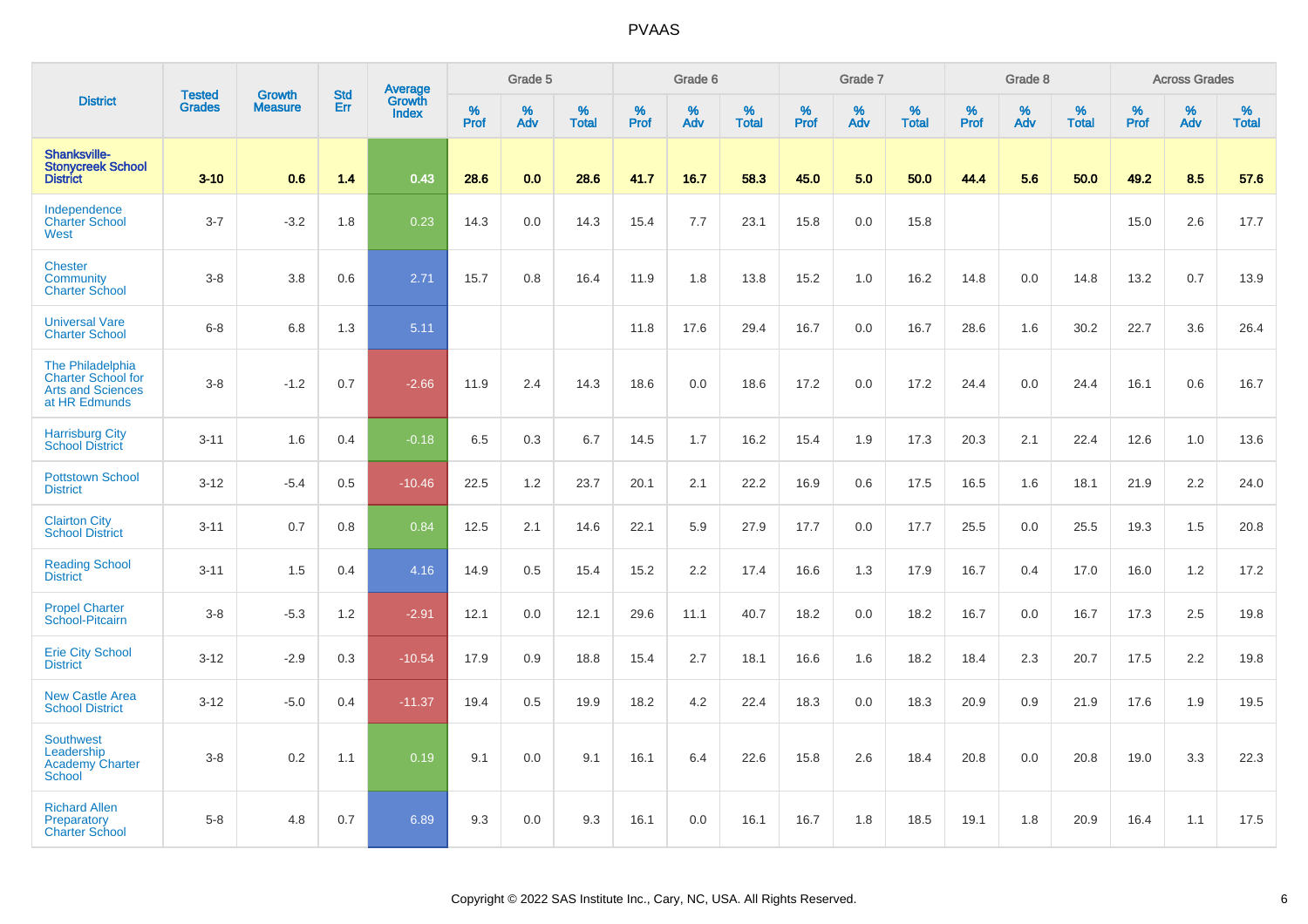|                                                                       |                                |                                 | <b>Std</b> | Average                |           | Grade 5  |                      |           | Grade 6  |                   |           | Grade 7  |                   |                  | Grade 8  |                   |                  | <b>Across Grades</b> |                   |
|-----------------------------------------------------------------------|--------------------------------|---------------------------------|------------|------------------------|-----------|----------|----------------------|-----------|----------|-------------------|-----------|----------|-------------------|------------------|----------|-------------------|------------------|----------------------|-------------------|
| <b>District</b>                                                       | <b>Tested</b><br><b>Grades</b> | <b>Growth</b><br><b>Measure</b> | Err        | Growth<br><b>Index</b> | %<br>Prof | %<br>Adv | $\%$<br><b>Total</b> | %<br>Prof | %<br>Adv | %<br><b>Total</b> | %<br>Prof | %<br>Adv | %<br><b>Total</b> | %<br><b>Prof</b> | %<br>Adv | %<br><b>Total</b> | %<br><b>Prof</b> | %<br>Adv             | %<br><b>Total</b> |
| Shanksville-<br><b>Stonycreek School</b><br><b>District</b>           | $3 - 10$                       | 0.6                             | 1.4        | 0.43                   | 28.6      | 0.0      | 28.6                 | 41.7      | 16.7     | 58.3              | 45.0      | 5.0      | 50.0              | 44.4             | 5.6      | 50.0              | 49.2             | 8.5                  | 57.6              |
| <b>Propel Charter</b><br>School - Braddock<br><b>Hills</b>            | $3 - 11$                       | $-3.7$                          | 0.8        | $-2.74$                | 19.6      | 1.8      | 21.4                 | 15.8      | 3.5      | 19.3              | 19.0      | 0.0      | 19.0              | 14.5             | 2.9      | 17.4              | 15.6             | 1.9                  | 17.5              |
| <b>Propel Charter</b><br>School-Hazelwood                             | $3-8$                          | $-0.7$                          | 1.2        | $-0.56$                | 6.7       | 0.0      | 6.7                  | 14.3      | 0.0      | 14.3              | 14.3      | 4.8      | 19.0              | 16.0             | 0.0      | 16.0              | 10.2             | 0.6                  | 10.8              |
| <b>Innovative Arts</b><br><b>Academy Charter</b><br><b>School</b>     | $6 - 11$                       | $-2.2$                          | 0.9        | 1.94                   |           |          |                      | 15.4      | 1.9      | 17.3              | 19.1      | 0.0      | 19.1              | 15.4             | 1.1      | 16.5              | 16.6             | 1.0                  | 17.5              |
| <b>Boys Latin Of</b><br>Philadelphia<br><b>Charter School</b>         | $6 - 12$                       | 2.7                             | 0.8        | 1.58                   |           |          |                      | 9.0       | 1.5      | 10.4              | 18.1      | 1.2      | 19.3              | 22.6             | 1.1      | 23.7              | 17.3             | 1.2                  | 18.5              |
| <b>Mastery Charter</b><br>School - Gratz<br>Campus                    | $7 - 10$                       | 5.0                             | 1.4        | 3.43                   |           |          |                      |           |          |                   | 19.4      | 0.0      | 19.4              | 7.3              | 0.0      | 7.3               | 13.0             | 0.0                  | 13.0              |
| <b>Young Scholars</b><br><b>Charter School</b>                        | $6 - 8$                        | 0.5                             | 0.9        | 0.83                   |           |          |                      | 23.2      | 5.4      | 28.6              | 14.3      | 5.7      | 20.0              | 13.0             | 0.0      | 13.0              | 16.3             | 3.4                  | 19.7              |
| <b>Universal</b><br><b>Creighton Charter</b><br>School                | $3-8$                          | $-0.0$                          | 0.7        | $-0.06$                | 31.0      | 2.4      | 33.3                 | 25.6      | 2.3      | 27.9              | 15.4      | 4.6      | 20.0              | 34.9             | 5.8      | 40.7              | 28.8             | 4.7                  | 33.5              |
| <b>Perseus House</b><br><b>Charter School Of</b><br><b>Excellence</b> | $6 - 11$                       | $-0.9$                          | 1.2        | $-0.70$                |           |          |                      | 4.8       | 0.0      | 4.8               | 20.4      | 0.0      | 20.4              | 22.7             | 1.5      | 24.2              | 19.2             | 0.7                  | 19.9              |
| <b>Farrell Area School</b><br><b>District</b>                         | $3 - 11$                       | 1.3                             | 1.0        | 1.30                   | 26.7      | 0.0      | 26.7                 | 31.7      | 2.4      | 34.2              | 20.4      | 0.0      | 20.4              | 28.2             | 0.0      | 28.2              | 25.9             | 2.3                  | 28.2              |
| <b>Propel Charter</b><br>School-Montour                               | $3 - 10$                       | $-1.8$                          | 0.8        | $-1.01$                | 18.0      | 0.0      | 18.0                 | 22.7      | 3.0      | 25.8              | 21.5      | 0.0      | 21.5              | 23.4             | 3.1      | 26.6              | 21.5             | 3.2                  | 24.7              |
| <b>Mahanoy Area</b><br><b>School District</b>                         | $3 - 10$                       | $-3.0$                          | 0.8        | $-3.56$                | 30.4      | 0.0      | 30.4                 | 31.5      | 8.2      | 39.7              | 19.6      | 2.0      | 21.6              | 14.9             | 1.5      | 16.4              | 27.6             | 3.3                  | 30.9              |
| <b>Lancaster School</b><br><b>District</b>                            | $3 - 12$                       | $-4.1$                          | 0.3        | $-14.65$               | 22.5      | 2.4      | 24.9                 | 21.2      | 5.2      | 26.3              | 20.2      | 1.6      | 21.8              | 17.0             | 2.1      | 19.1              | 21.5             | 3.7                  | 25.2              |
| <b>Urban Pathways 6-</b><br>12 Charter School                         | $6 - 11$                       | $-0.2$                          | 2.1        | $-0.10$                |           |          |                      |           |          |                   | 22.2      | 0.0      | 22.2              | 0.0              | 0.0      | 0.0               | 15.9             | 0.0                  | 15.9              |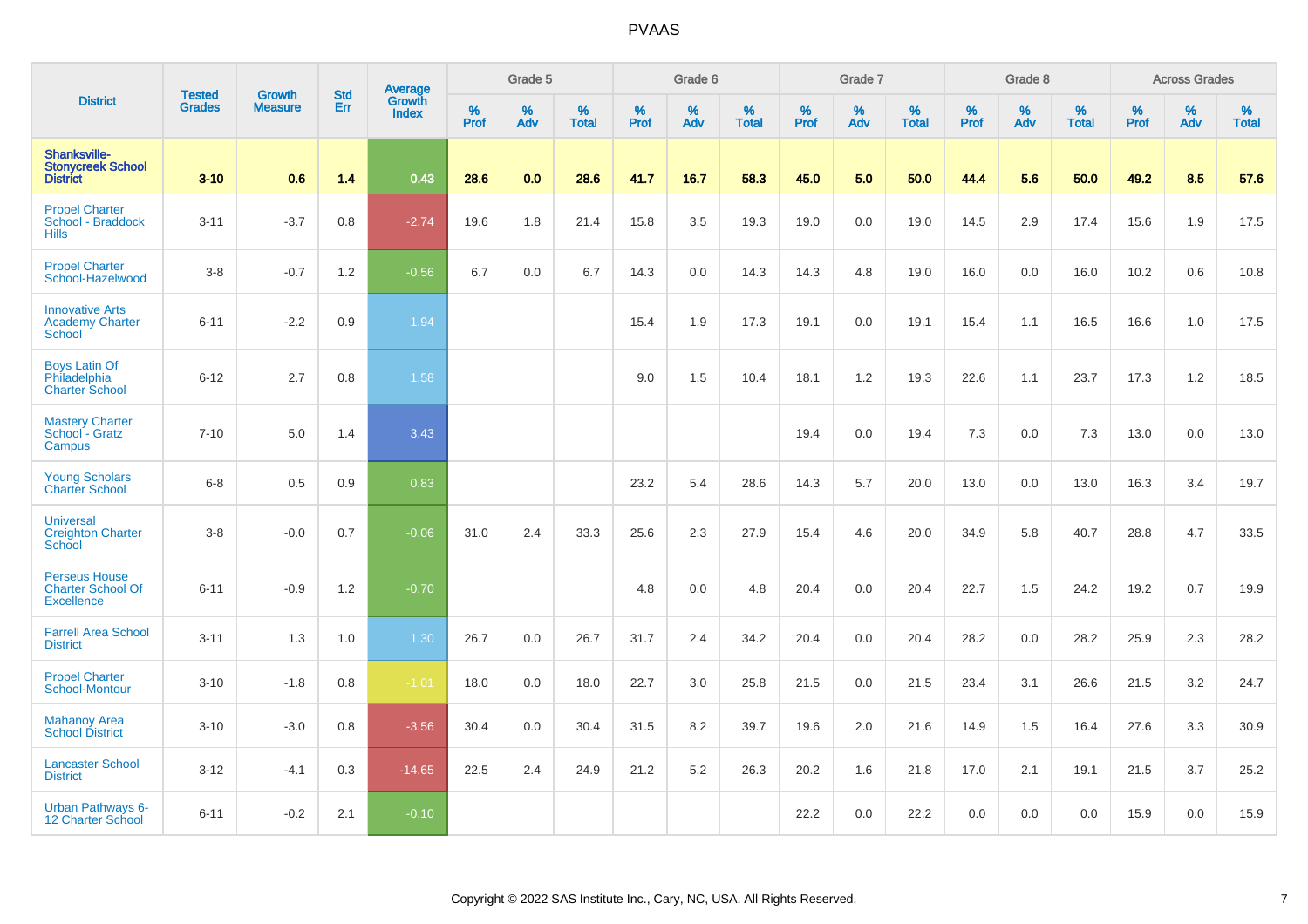|                                                                                | <b>Tested</b> | <b>Growth</b>  | <b>Std</b> | Average                |           | Grade 5  |                   |           | Grade 6  |                   |           | Grade 7  |                   |           | Grade 8  |                   |              | <b>Across Grades</b> |                   |
|--------------------------------------------------------------------------------|---------------|----------------|------------|------------------------|-----------|----------|-------------------|-----------|----------|-------------------|-----------|----------|-------------------|-----------|----------|-------------------|--------------|----------------------|-------------------|
| <b>District</b>                                                                | <b>Grades</b> | <b>Measure</b> | Err        | Growth<br><b>Index</b> | %<br>Prof | %<br>Adv | %<br><b>Total</b> | %<br>Prof | %<br>Adv | %<br><b>Total</b> | %<br>Prof | %<br>Adv | %<br><b>Total</b> | %<br>Prof | %<br>Adv | %<br><b>Total</b> | $\%$<br>Prof | %<br>Adv             | %<br><b>Total</b> |
| Shanksville-<br><b>Stonycreek School</b><br><b>District</b>                    | $3 - 10$      | 0.6            | 1.4        | 0.43                   | 28.6      | 0.0      | 28.6              | 41.7      | 16.7     | 58.3              | 45.0      | 5.0      | 50.0              | 44.4      | 5.6      | 50.0              | 49.2         | 8.5                  | 57.6              |
| <b>Lebanon School</b><br><b>District</b>                                       | $3 - 11$      | $-0.4$         | 0.4        | $-1.04$                | 29.4      | 2.5      | 31.9              | 21.7      | 5.5      | 27.2              | 20.0      | 2.5      | 22.5              | 21.9      | 1.2      | 23.0              | 25.5         | 3.4                  | 28.8              |
| <b>Mastery Charter</b><br>School-Francis D.<br><b>Pastorius</b><br>Elementary  | $3 - 8$       | $-1.7$         | 1.5        | $-1.16$                | 3.8       | 0.0      | 3.8               | 28.6      | 3.6      | 32.1              | 22.7      | 0.0      | 22.7              |           |          |                   | 14.3         | 0.8                  | 15.1              |
| <b>Belmont Charter</b><br><b>School</b>                                        | $3 - 10$      | 2.8            | 0.9        | 3.27                   | 10.2      | 0.0      | 10.2              | 25.5      | 2.0      | 27.4              | 22.9      | 0.0      | 22.9              | 28.0      | 0.0      | 28.0              | 18.0         | 1.9                  | 19.9              |
| <b>Memphis Street</b><br><b>Academy Charter</b><br>School @ JP<br><b>Jones</b> | $5 - 8$       | 4.3            | 0.8        | 5.58                   | 13.3      | 0.0      | 13.3              | 12.9      | 0.0      | 12.9              | 21.3      | 1.6      | 23.0              | 18.0      | 0.0      | 18.0              | 16.6         | 0.6                  | 17.2              |
| People For People<br><b>Charter School</b>                                     | $3 - 12$      | 3.5            | 1.0        | 3.64                   | 12.9      | 3.2      | 16.1              | 19.4      | 0.0      | 19.4              | 23.1      | 0.0      | 23.1              | 6.8       | 0.0      | 6.8               | 13.2         | 0.4                  | 13.6              |
| <b>Mastery Charter</b><br>School - Thomas<br>Campus                            | $3 - 10$      | 0.4            | 1.0        | 0.38                   | 29.0      | 0.0      | 29.0              | 17.1      | 0.0      | 17.1              | 20.9      | 2.3      | 23.3              | 28.9      | 0.0      | 28.9              | 24.9         | 2.3                  | 27.2              |
| Esperanza<br><b>Academy Charter</b><br>School                                  | $4 - 11$      | 1.2            | 0.5        | 4.88                   |           |          |                   | 17.4      | 0.5      | 17.9              | 22.3      | 1.4      | 23.6              | 18.9      | 0.5      | 19.4              | 19.0         | 0.9                  | 19.9              |
| <b>Lindley Academy</b><br>Charter School At<br><b>Birney</b>                   | $3 - 8$       | 1.0            | 0.7        | $-0.04$                | 8.9       | 0.0      | 8.9               | 24.0      | 2.5      | 26.6              | 20.6      | 3.2      | 23.8              | 19.4      | 4.8      | 24.2              | 19.6         | 2.3                  | 21.9              |
| <b>Mckeesport Area</b><br><b>School District</b>                               | $3 - 12$      | 0.3            | 0.5        | 0.67                   | 30.5      | 0.6      | 31.1              | 29.1      | 1.3      | 30.4              | 24.1      | 0.0      | 24.1              | 22.6      | 1.0      | 23.7              | 25.9         | 2.4                  | 28.3              |
| <b>Columbia Borough</b><br><b>School District</b>                              | $3 - 12$      | $-0.9$         | 0.8        | $-1.18$                | 34.7      | 5.6      | 40.3              | 31.0      | 8.4      | 39.4              | 20.0      | 4.3      | 24.3              | 21.6      | 1.4      | 23.0              | 27.1         | 6.8                  | 33.9              |
| <b>Shade-Central City</b><br><b>School District</b>                            | $3 - 11$      | $-2.8$         | 1.4        | $-1.99$                | 43.8      | 0.0      | 43.8              | 44.4      | 14.8     | 59.3              | 25.0      | 0.0      | 25.0              | 29.2      | 0.0      | 29.2              | 35.1         | 6.0                  | 41.0              |
| <b>KIPP West</b><br>Philadelphia<br><b>Charter School</b>                      | $3 - 8$       | $-0.4$         | 1.2        | $-1.95$                | 28.6      | 0.0      | 28.6              | 19.4      | 0.0      | 19.4              | 25.0      | 0.0      | 25.0              | 16.7      | 0.0      | 16.7              | 17.6         | 0.6                  | 18.1              |
| <b>Ringgold School</b><br><b>District</b>                                      | $3 - 11$      | $-6.9$         | 0.5        | $-14.33$               | 22.7      | 1.2      | 23.9              | 29.5      | 0.6      | 30.1              | 21.8      | 3.5      | 25.3              | 31.7      | 4.3      | 36.0              | 32.2         | 4.3                  | 36.4              |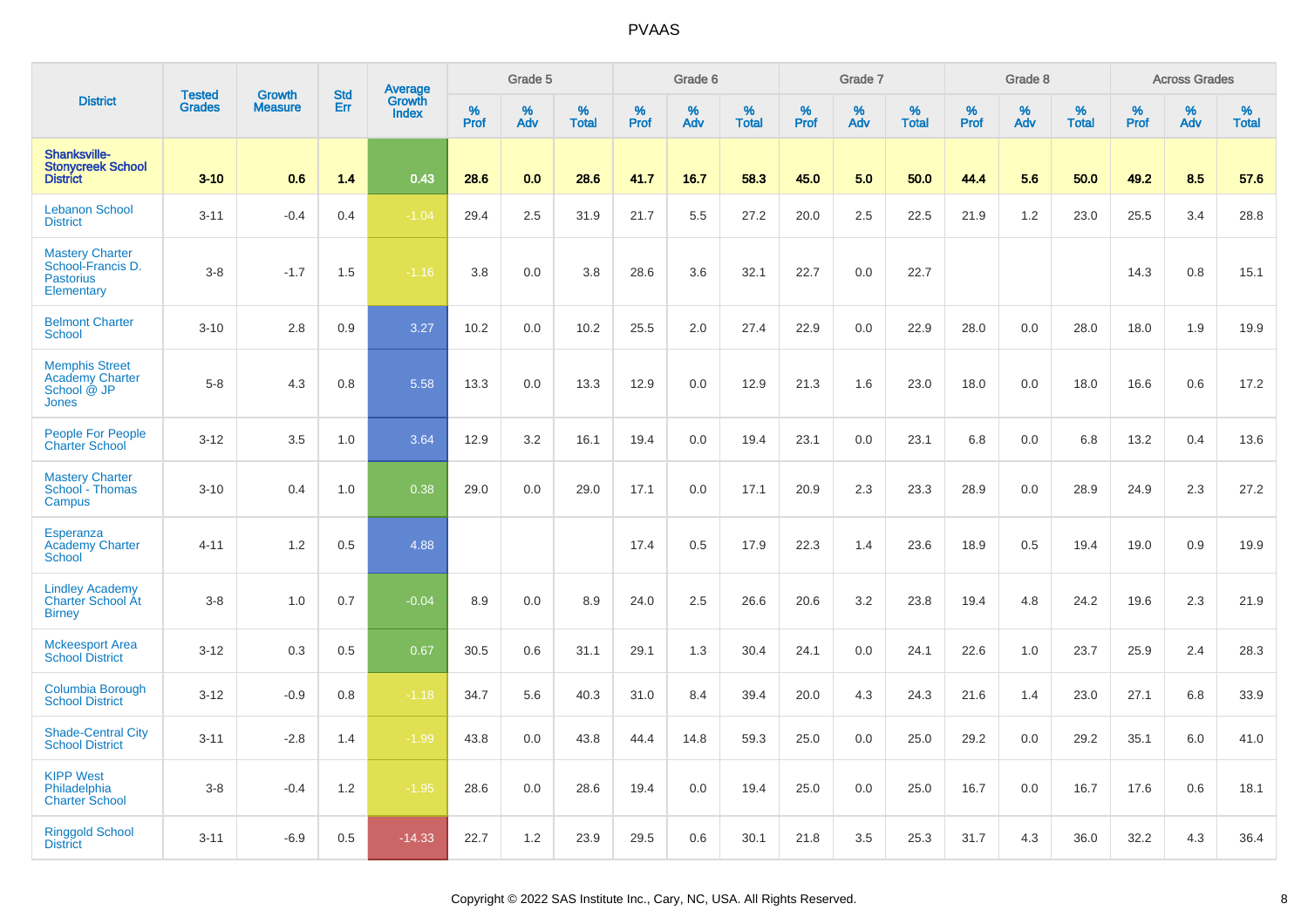|                                                                   | <b>Tested</b> | <b>Growth</b>  | <b>Std</b> |                                   |              | Grade 5  |                   |              | Grade 6  |                   |              | Grade 7  |                   |              | Grade 8  |                   |           | <b>Across Grades</b> |                   |
|-------------------------------------------------------------------|---------------|----------------|------------|-----------------------------------|--------------|----------|-------------------|--------------|----------|-------------------|--------------|----------|-------------------|--------------|----------|-------------------|-----------|----------------------|-------------------|
| <b>District</b>                                                   | <b>Grades</b> | <b>Measure</b> | Err        | Average<br>Growth<br><b>Index</b> | $\%$<br>Prof | %<br>Adv | %<br><b>Total</b> | $\%$<br>Prof | %<br>Adv | %<br><b>Total</b> | $\%$<br>Prof | %<br>Adv | %<br><b>Total</b> | $\%$<br>Prof | %<br>Adv | %<br><b>Total</b> | %<br>Prof | %<br>Adv             | %<br><b>Total</b> |
| Shanksville-<br><b>Stonycreek School</b><br><b>District</b>       | $3 - 10$      | 0.6            | 1.4        | 0.43                              | 28.6         | 0.0      | 28.6              | 41.7         | 16.7     | 58.3              | 45.0         | 5.0      | 50.0              | 44.4         | 5.6      | 50.0              | 49.2      | 8.5                  | 57.6              |
| Wissahickon<br><b>Charter School</b>                              | $3-8$         | $-1.5$         | 0.7        | 0.24                              | 22.2         | 0.0      | 22.2              | 20.5         | 6.0      | 26.5              | 24.1         | 1.2      | 25.3              | 22.1         | 0.0      | 22.1              | 22.4      | 2.8                  | 25.2              |
| <b>Greater Nanticoke</b><br><b>Area School</b><br><b>District</b> | $3-12$        | $-0.0$         | 0.6        | $-0.25$                           | 43.1         | 2.8      | 45.9              | 26.7         | 6.0      | 32.8              | 23.6         | 1.9      | 25.5              | 35.6         | 3.5      | 39.1              | 29.8      | 5.0                  | 34.8              |
| <b>Rochester Area</b><br><b>School District</b>                   | $3 - 11$      | $-3.0$         | 0.9        | $-3.29$                           | 50.0         | 0.0      | 50.0              | 40.4         | 13.5     | 53.8              | 24.0         | 2.0      | 26.0              | 47.2         | 1.9      | 49.1              | 43.3      | 7.5                  | 50.8              |
| <b>Tidioute</b><br>Community<br><b>Charter School</b>             | $3 - 11$      | 2.0            | 1.5        | 2.84                              | 69.2         | 0.0      | 69.2              | 61.1         | 5.6      | 66.7              | 26.3         | 0.0      | 26.3              | 37.0         | 0.0      | 37.0              | 43.2      | 4.0                  | 47.2              |
| <b>Sugar Valley Rural</b><br><b>Charter School</b>                | $3 - 11$      | 0.5            | 1.0        | 1.28                              | 36.8         | 0.0      | 36.8              | 34.2         | 7.9      | 42.1              | 21.0         | 5.3      | 26.3              | 8.6          | 2.9      | 11.4              | 25.4      | 4.7                  | 30.0              |
| <b>Mastery Charter</b><br>School - Harrity<br>Campus              | $3-8$         | 0.5            | 1.2        | 0.04                              | 13.6         | 0.0      | 13.6              | 12.8         | 2.1      | 14.9              | 26.5         | 0.0      | 26.5              | 11.1         | 7.4      | 18.5              | 18.2      | 2.0                  | 20.2              |
| <b>Austin Area School</b><br><b>District</b>                      | $3 - 11$      | $-0.5$         | 1.7        | $-0.30$                           | 38.5         | 7.7      | 46.2              | 61.5         | 0.0      | 61.5              | 26.7         | 0.0      | 26.7              | 56.2         | 6.2      | 62.5              | 40.5      | 4.0                  | 44.6              |
| Pennsylvania<br><b>Distance Learning</b><br><b>Charter School</b> | $3 - 12$      | 0.0            | 0.7        | 0.07                              | 30.3         | 0.0      | 30.3              | 16.2         | 4.0      | 20.3              | 25.6         | 1.2      | 26.7              | 33.3         | 2.3      | 35.6              | 25.8      | 3.0                  | 28.8              |
| <b>Alliance For</b><br><b>Progress Charter</b><br><b>School</b>   | $3 - 8$       | $-1.1$         | 1.2        | $-0.97$                           | 12.5         | 0.0      | 12.5              | 32.0         | 0.0      | 32.0              | 26.9         | 0.0      | 26.9              | 3.4          | 0.0      | 3.4               | 19.4      | 0.0                  | 19.4              |
| New Kensington-<br><b>Arnold School</b><br><b>District</b>        | $3 - 11$      | $-1.0$         | 0.7        | $-1.55$                           | 22.5         | 0.9      | 23.4              | 20.6         | 10.3     | 30.8              | 27.0         | 0.0      | 27.0              | 26.4         | 3.4      | 29.9              | 27.1      | 4.2                  | 31.3              |
| <b>Eugenio Maria De</b><br><b>Hostos Charter</b><br>School        | $3-8$         | $-0.5$         | 1.4        | $-0.37$                           | 45.8         | 0.0      | 45.8              | 16.7         | 16.7     | 33.3              | 18.2         | 9.1      | 27.3              | 46.7         | 0.0      | 46.7              | 35.0      | 6.7                  | 41.7              |
| <b>Greater Johnstown</b><br><b>School District</b>                | $3 - 11$      | $-0.2$         | 0.5        | $-0.46$                           | 21.9         | 0.0      | 21.9              | 21.0         | 2.7      | 23.6              | 26.7         | 0.6      | 27.3              | 23.4         | 0.6      | 24.0              | 21.6      | 1.8                  | 23.4              |
| <b>Collegium Charter</b><br>School                                | $3 - 10$      | $-4.5$         | 0.5        | $-9.56$                           | 32.0         | 1.0      | 33.0              | 26.2         | 4.2      | 30.4              | 26.3         | 1.1      | 27.4              | 25.0         | 3.4      | 28.4              | 31.5      | 3.2                  | 34.7              |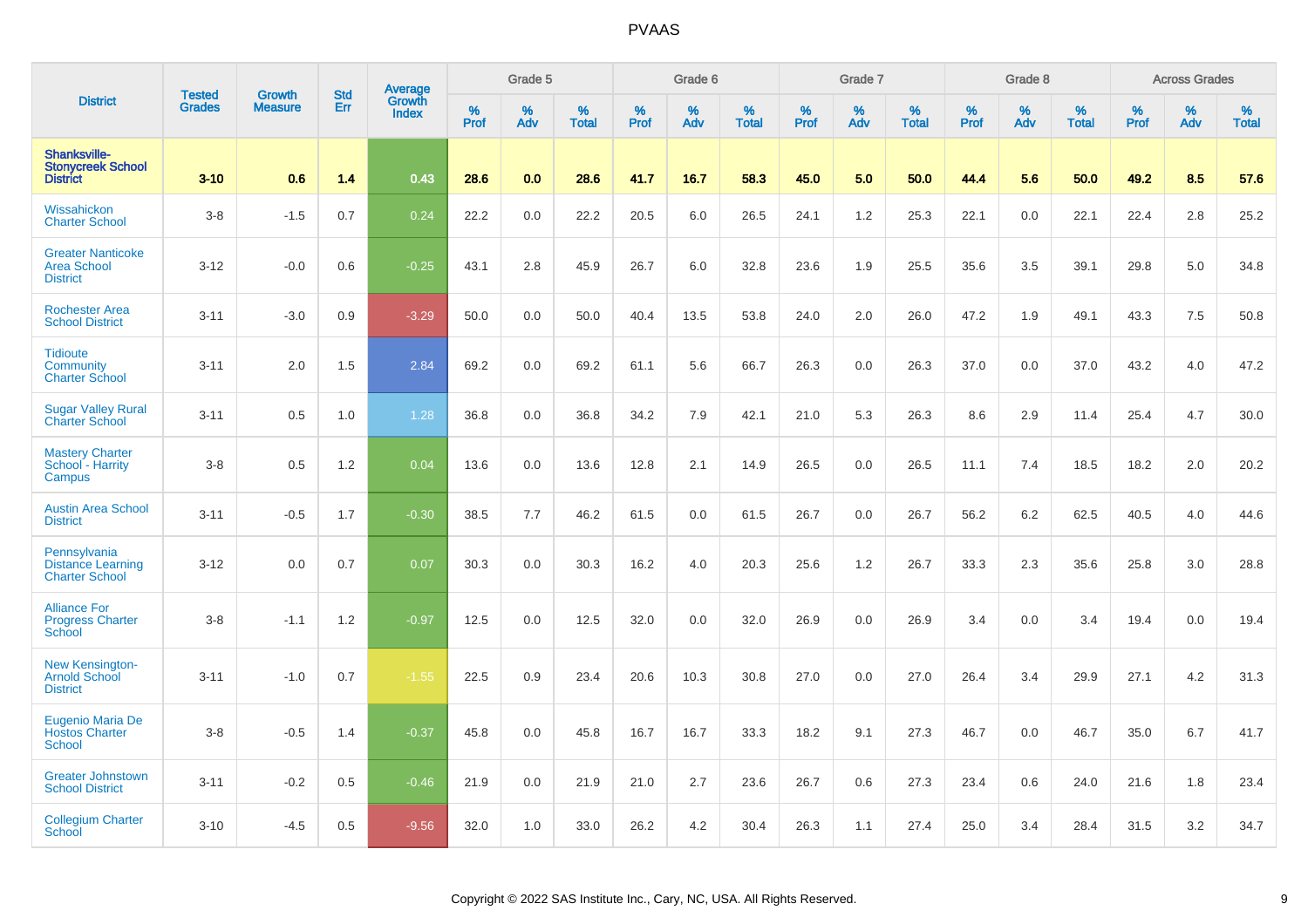|                                                               |                                |                                 | <b>Std</b> | Average                |              | Grade 5  |                   |           | Grade 6  |                   |           | Grade 7  |                   |           | Grade 8  |                   |           | <b>Across Grades</b> |                   |
|---------------------------------------------------------------|--------------------------------|---------------------------------|------------|------------------------|--------------|----------|-------------------|-----------|----------|-------------------|-----------|----------|-------------------|-----------|----------|-------------------|-----------|----------------------|-------------------|
| <b>District</b>                                               | <b>Tested</b><br><b>Grades</b> | <b>Growth</b><br><b>Measure</b> | Err        | Growth<br><b>Index</b> | $\%$<br>Prof | %<br>Adv | %<br><b>Total</b> | %<br>Prof | %<br>Adv | %<br><b>Total</b> | %<br>Prof | %<br>Adv | %<br><b>Total</b> | %<br>Prof | %<br>Adv | %<br><b>Total</b> | %<br>Prof | %<br>Adv             | %<br><b>Total</b> |
| Shanksville-<br><b>Stonycreek School</b><br><b>District</b>   | $3 - 10$                       | 0.6                             | 1.4        | 0.43                   | 28.6         | 0.0      | 28.6              | 41.7      | 16.7     | 58.3              | 45.0      | 5.0      | 50.0              | 44.4      | 5.6      | 50.0              | 49.2      | 8.5                  | 57.6              |
| <b>Hazleton Area</b><br><b>School District</b>                | $3 - 11$                       | 0.5                             | 0.4        | 1.18                   | 30.2         | 2.3      | 32.5              | 24.8      | 4.8      | 29.6              | 24.8      | 2.8      | 27.5              | 26.1      | 6.5      | 32.6              | 28.6      | 4.0                  | 32.6              |
| <b>Maritime Academy</b><br><b>Charter School</b>              | $3 - 10$                       | $-6.3$                          | 0.7        | $-3.02$                | 16.3         | 0.0      | 16.3              | 18.1      | 2.4      | 20.5              | 24.1      | 3.4      | 27.6              | 22.7      | 0.0      | 22.7              | 19.4      | 1.9                  | 21.3              |
| <b>Mastery Charter</b><br>School-Cleveland<br>Elementary      | $3-8$                          | 2.7                             | 1.3        | 2.27                   | 25.0         | 7.1      | 32.1              | 23.5      | 0.0      | 23.5              | 24.1      | 3.4      | 27.6              | 21.7      | 0.0      | 21.7              | 18.8      | 1.9                  | 20.6              |
| <b>Scranton School</b><br><b>District</b>                     | $3 - 12$                       | $-0.8$                          | 0.5        | $-1.60$                | 35.9         | 1.7      | 37.6              | 29.4      | 4.2      | 33.6              | 24.9      | 2.8      | 27.7              | 26.3      | 5.8      | 32.2              | 29.5      | 4.0                  | 33.5              |
| <b>Upper Darby</b><br><b>School District</b>                  | $3 - 12$                       | 0.7                             | 0.3        | 2.14                   | 30.9         | 2.9      | 33.8              | 29.8      | 6.5      | 36.3              | 26.4      | 1.4      | 27.7              | 29.9      | 3.6      | 33.4              | 30.4      | 5.0                  | 35.4              |
| <b>Northwest Area</b><br><b>School District</b>               | $3 - 10$                       | $-2.3$                          | 0.9        | $-2.59$                | 38.6         | 0.0      | 38.6              | 26.7      | 8.3      | 35.0              | 28.0      | 0.0      | 28.0              | 37.0      | 3.7      | 40.7              | 32.5      | 3.1                  | 35.6              |
| <b>Galeton Area</b><br><b>School District</b>                 | $3 - 11$                       | 2.2                             | 1.4        | 1.61                   | 56.0         | 8.0      | 64.0              | 38.1      | 14.3     | 52.4              | 28.0      | 0.0      | 28.0              | 35.0      | 5.0      | 40.0              | 37.7      | 6.9                  | 44.6              |
| <b>Russell Byers</b><br><b>Charter School</b>                 | $3-8$                          | 1.4                             | 0.9        | 1.61                   | 18.2         | 1.8      | 20.0              | 36.8      | 0.0      | 36.8              | 28.1      | 0.0      | 28.1              | 14.3      | 2.0      | 16.3              | 22.4      | 3.0                  | 25.3              |
| <b>Bethlehem-Center</b><br><b>School District</b>             | $3 - 10$                       | $-2.1$                          | 0.8        | $-2.78$                | 40.8         | 2.8      | 43.7              | 29.8      | 1.5      | 31.3              | 28.6      | 0.0      | 28.6              | 29.2      | 0.0      | 29.2              | 35.6      | 3.6                  | 39.2              |
| <b>Universal Institute</b><br><b>Charter School</b>           | $3-8$                          | 2.4                             | 0.7        | 3.38                   | 20.3         | 0.0      | 20.3              | 21.9      | 1.4      | 23.3              | 28.6      | 0.0      | 28.6              | 35.2      | 3.4      | 38.6              | 26.8      | 1.5                  | 28.3              |
| <b>Conrad Weiser</b><br><b>Area School</b><br><b>District</b> | $3 - 11$                       | $-2.3$                          | 0.5        | $-4.84$                | 44.8         | 0.6      | 45.4              | 40.0      | 8.7      | 48.7              | 26.2      | 2.7      | 28.9              | 30.0      | 3.4      | 33.5              | 36.9      | 6.7                  | 43.7              |
| <b>KIPP Philadelphia</b><br><b>Charter School</b>             | $3-8$                          | 2.8                             | 0.9        | 3.91                   | 13.5         | 0.0      | 13.5              | 28.0      | 0.0      | 28.0              | 29.0      | 0.0      | 29.0              | 25.6      | 0.0      | 25.6              | 21.5      | 0.4                  | 21.9              |
| <b>Antietam School</b><br><b>District</b>                     | $3 - 10$                       | 0.9                             | 0.8        | 1.07                   | 29.7         | 1.6      | 31.2              | 35.0      | 5.0      | 40.0              | 29.1      | 0.0      | 29.1              | 34.0      | 1.9      | 35.8              | 31.3      | 3.0                  | 34.2              |
| <b>Mastery Charter</b><br>School - Hardy<br><b>Williams</b>   | $3 - 11$                       | 0.9                             | 1.2        | 2.86                   | 10.3         | 0.0      | 10.3              | 37.8      | 13.5     | 51.4              | 29.2      | 0.0      | 29.2              |           |          |                   | 21.1      | 3.6                  | 24.7              |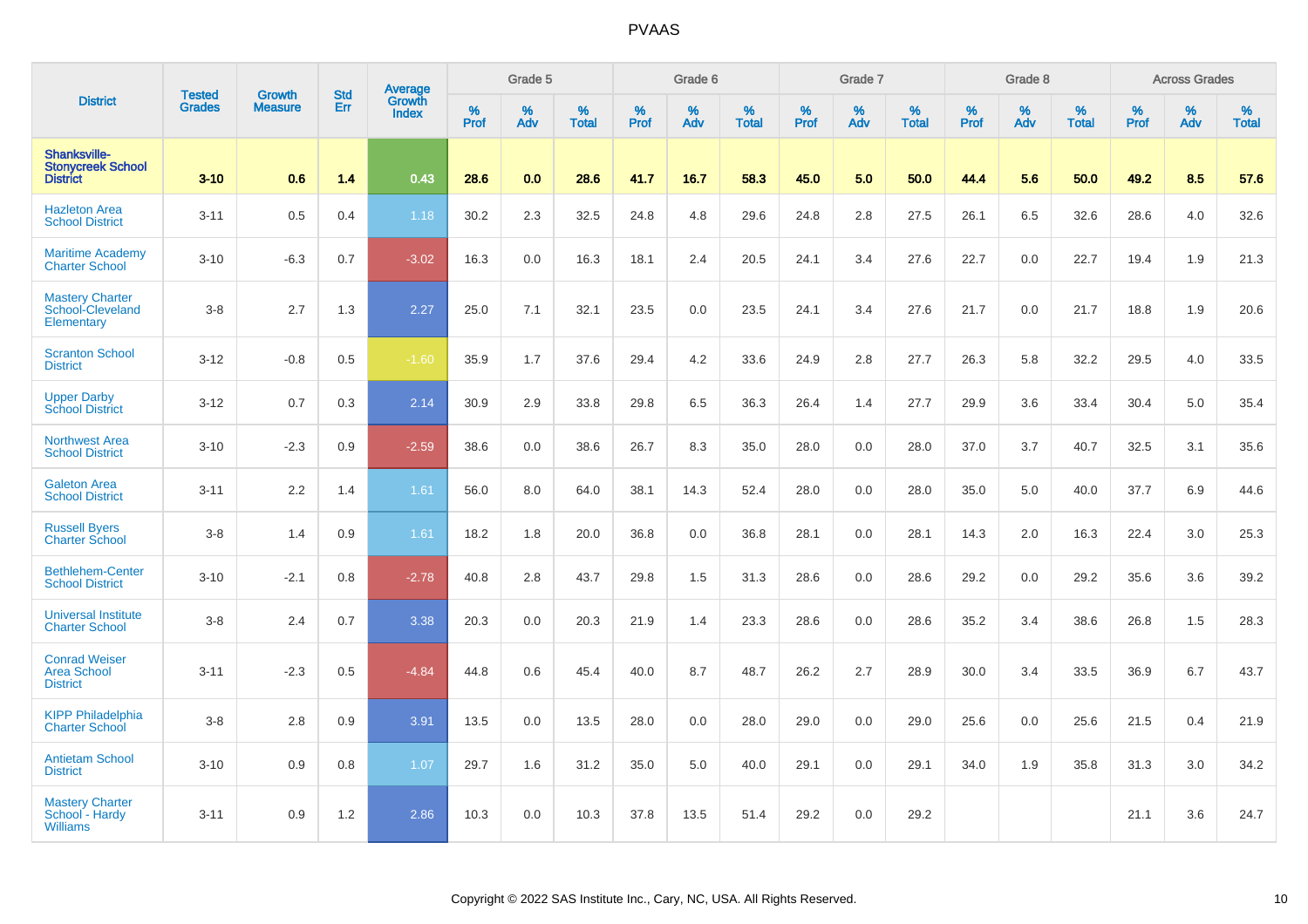|                                                                           |                                |                                 |                   | Average                |           | Grade 5  |                   |           | Grade 6  |                   |           | Grade 7  |                   |           | Grade 8  |                   |           | <b>Across Grades</b> |                   |
|---------------------------------------------------------------------------|--------------------------------|---------------------------------|-------------------|------------------------|-----------|----------|-------------------|-----------|----------|-------------------|-----------|----------|-------------------|-----------|----------|-------------------|-----------|----------------------|-------------------|
| <b>District</b>                                                           | <b>Tested</b><br><b>Grades</b> | <b>Growth</b><br><b>Measure</b> | <b>Std</b><br>Err | Growth<br><b>Index</b> | %<br>Prof | %<br>Adv | %<br><b>Total</b> | %<br>Prof | %<br>Adv | %<br><b>Total</b> | %<br>Prof | %<br>Adv | %<br><b>Total</b> | %<br>Prof | %<br>Adv | %<br><b>Total</b> | %<br>Prof | %<br>Adv             | %<br><b>Total</b> |
| Shanksville-<br><b>Stonycreek School</b><br><b>District</b>               | $3 - 10$                       | 0.6                             | 1.4               | 0.43                   | 28.6      | 0.0      | 28.6              | 41.7      | 16.7     | 58.3              | 45.0      | 5.0      | 50.0              | 44.4      | 5.6      | 50.0              | 49.2      | 8.5                  | 57.6              |
| Washington<br><b>School District</b>                                      | $3 - 11$                       | $-1.7$                          | 0.7               | $-2.41$                | 44.7      | 0.0      | 44.7              | 39.6      | 6.2      | 45.8              | 28.0      | 1.2      | 29.3              | 23.5      | 1.5      | 25.0              | 35.4      | 3.1                  | 38.6              |
| <b>Wilkes-Barre Area</b><br><b>School District</b>                        | $3 - 11$                       | $-1.0$                          | 0.5               | 1.18                   | 28.0      | 0.8      | 28.8              | 32.4      | 8.7      | 41.1              | 27.6      | 1.8      | 29.4              | 24.7      | 3.7      | 28.4              | 27.8      | 4.6                  | 32.3              |
| <b>Muhlenberg</b><br><b>School District</b>                               | $3 - 10$                       | $-2.8$                          | 0.4               | $-7.00$                | 35.9      | 1.4      | 37.2              | 23.8      | 0.9      | 24.7              | 27.7      | 2.0      | 29.6              | 26.4      | 1.4      | 27.8              | 28.8      | 3.0                  | 31.8              |
| <b>Pan American</b><br><b>Academy Charter</b><br><b>School</b>            | $3-8$                          | 0.9                             | 0.8               | 1.08                   | 19.3      | 1.8      | 21.0              | 17.1      | 0.0      | 17.1              | 28.1      | 1.8      | 29.8              | 21.3      | 1.6      | 23.0              | 19.6      | 2.0                  | 21.5              |
| <b>Robert Benjamin</b><br><b>Wiley Community</b><br><b>Charter School</b> | $3-8$                          | 3.6                             | 0.9               | 4.03                   | 20.9      | 0.0      | 20.9              | 23.4      | 4.3      | 27.7              | 28.1      | 1.8      | 29.8              | 31.1      | 0.0      | 31.1              | 24.2      | 2.4                  | 26.5              |
| Susquehanna<br><b>Township School</b><br><b>District</b>                  | $3 - 12$                       | $-0.5$                          | 0.5               | $-0.99$                | 42.6      | 1.2      | 43.8              | 30.8      | 2.0      | 32.8              | 27.1      | 2.8      | 29.9              | 33.8      | 6.1      | 39.9              | 34.8      | 4.8                  | 39.6              |
| Salisbury-Elk Lick<br><b>School District</b>                              | $3 - 11$                       | $-3.9$                          | 1.3               | $-2.93$                | 50.0      | 8.3      | 58.3              | 50.0      | 0.0      | 50.0              | 30.0      | 0.0      | 30.0              | 28.6      | 4.8      | 33.3              | 42.2      | 3.3                  | 45.4              |
| <b>Steel Valley</b><br><b>School District</b>                             | $3 - 11$                       | $-2.9$                          | 0.7               | $-4.04$                | 38.4      | 1.2      | 39.5              | 37.1      | 14.5     | 51.6              | 26.5      | 3.6      | 30.1              | 26.7      | 6.7      | 33.3              | 35.3      | 10.2                 | 45.5              |
| Aliquippa School<br><b>District</b>                                       | $3 - 11$                       | $-0.6$                          | 0.8               | $-0.74$                | 14.7      | 0.0      | 14.7              | 12.5      | 3.1      | 15.6              | 27.4      | 2.7      | 30.1              | 14.1      | 0.0      | 14.1              | 16.7      | 1.0                  | 17.7              |
| <b>Lincoln Leadership</b><br><b>Academy Charter</b><br><b>School</b>      | $3 - 12$                       | 1.6                             | 0.9               | 3.13                   | 29.6      | 0.0      | 29.6              | 25.0      | 12.5     | 37.5              | 24.5      | 5.7      | 30.2              | 22.0      | 2.4      | 24.4              | 28.4      | 5.4                  | 33.8              |
| <b>Pittston Area</b><br><b>School District</b>                            | $3 - 11$                       | $-3.7$                          | 0.8               | $-4.75$                | 36.6      | 1.4      | 38.0              | 36.2      | 4.3      | 40.4              | 28.8      | 1.5      | 30.3              | 34.5      | 3.4      | 37.9              | 35.3      | 5.0                  | 40.3              |
| <b>Freire Charter</b><br><b>School</b>                                    | $5 - 11$                       | 1.6                             | 0.7               | 0.73                   | 17.5      | 0.0      | 17.5              | 31.4      | 1.4      | 32.9              | 28.3      | 2.0      | 30.3              | 33.6      | 3.7      | 37.4              | 27.6      | 1.9                  | 29.5              |
| <b>Mount Carmel</b><br><b>Area School</b><br><b>District</b>              | $3 - 11$                       | $-2.5$                          | 0.6               | $-3.95$                | 36.9      | 1.8      | 38.7              | 31.3      | 7.8      | 39.1              | 30.6      | 0.0      | 30.6              | 29.0      | 2.6      | 31.6              | 32.7      | 4.4                  | 37.2              |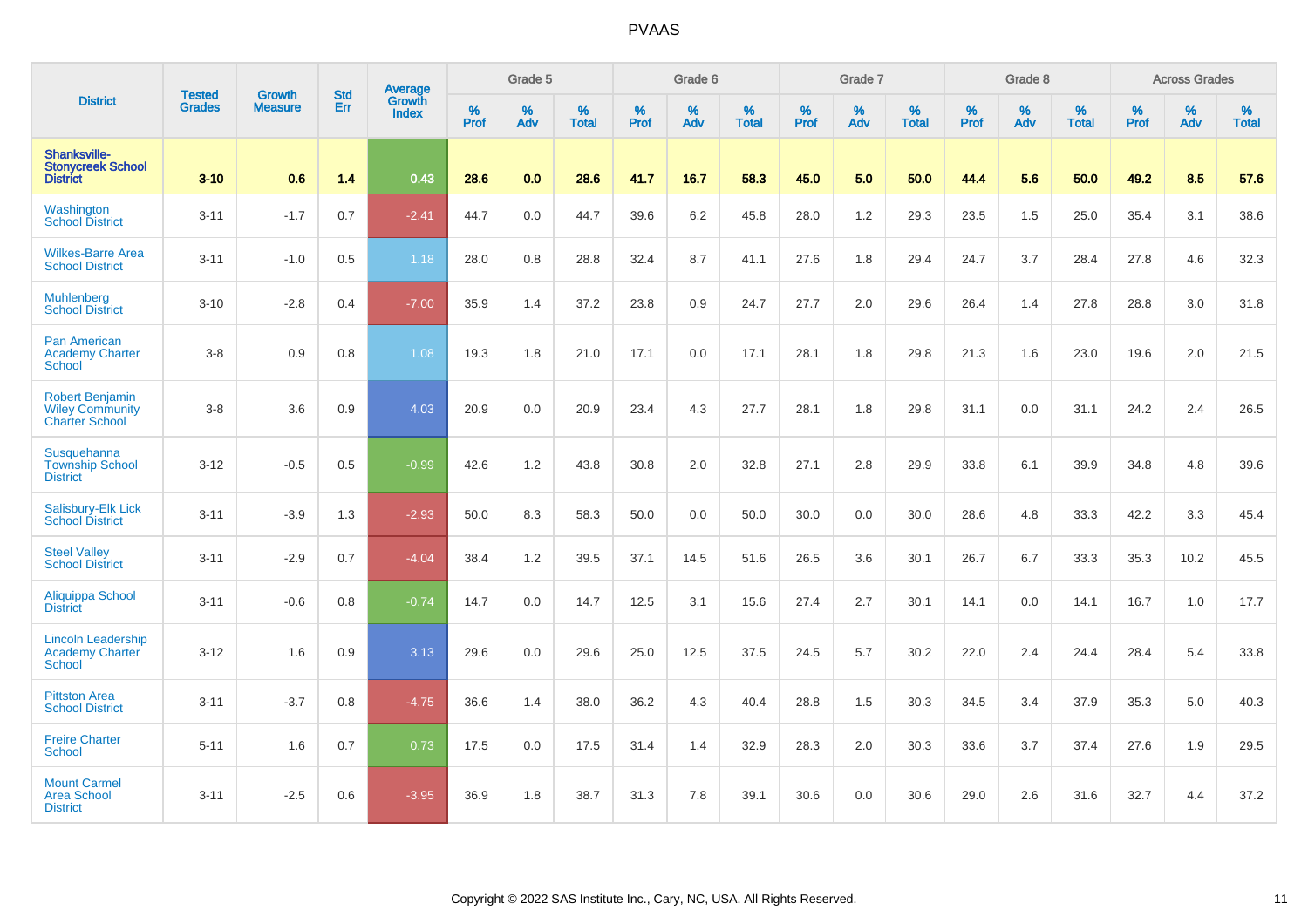|                                                             | <b>Tested</b> | <b>Growth</b>  | <b>Std</b> | <b>Average</b>         |              | Grade 5  |                   |           | Grade 6  |                   |           | Grade 7  |                   |           | Grade 8  |                   |           | <b>Across Grades</b> |                   |
|-------------------------------------------------------------|---------------|----------------|------------|------------------------|--------------|----------|-------------------|-----------|----------|-------------------|-----------|----------|-------------------|-----------|----------|-------------------|-----------|----------------------|-------------------|
| <b>District</b>                                             | <b>Grades</b> | <b>Measure</b> | Err        | Growth<br><b>Index</b> | $\%$<br>Prof | %<br>Adv | %<br><b>Total</b> | %<br>Prof | %<br>Adv | %<br><b>Total</b> | %<br>Prof | %<br>Adv | %<br><b>Total</b> | %<br>Prof | %<br>Adv | %<br><b>Total</b> | %<br>Prof | %<br>Adv             | %<br><b>Total</b> |
| Shanksville-<br><b>Stonycreek School</b><br><b>District</b> | $3 - 10$      | 0.6            | 1.4        | 0.43                   | 28.6         | 0.0      | 28.6              | 41.7      | 16.7     | 58.3              | 45.0      | 5.0      | 50.0              | 44.4      | 5.6      | 50.0              | 49.2      | 8.5                  | 57.6              |
| <b>Southeast Delco</b><br><b>School District</b>            | $3 - 10$      | $-0.6$         | 0.6        | $-1.09$                | 28.6         | 0.0      | 28.6              | 30.4      | 1.8      | 32.1              | 29.2      | 1.5      | 30.8              | 34.4      | 3.8      | 38.2              | 28.9      | 2.4                  | 31.3              |
| <b>Norristown Area</b><br><b>School District</b>            | $3 - 12$      | $-1.1$         | 0.4        | $-2.77$                | 24.5         | 1.0      | 25.5              | 32.9      | 5.0      | 37.8              | 26.4      | 4.8      | 31.3              | 26.6      | 3.6      | 30.2              | 27.8      | 4.0                  | 31.7              |
| <b>William Penn</b><br><b>School District</b>               | $3 - 12$      | 1.4            | 0.5        | 2.99                   | 24.0         | 0.5      | 24.5              | 31.6      | 2.8      | 34.5              | 30.8      | 0.6      | 31.4              | 21.8      | 2.4      | 24.2              | 26.1      | 2.5                  | 28.6              |
| <b>Agora Cyber</b><br><b>Charter School</b>                 | $3 - 11$      | $-2.5$         | 0.6        | $-1.84$                | 31.7         | 1.0      | 32.7              | 30.1      | 7.0      | 37.1              | 29.0      | 2.8      | 31.7              | 28.3      | 2.0      | 30.3              | 30.7      | 4.8                  | 35.5              |
| <b>Bristol Township</b><br><b>School District</b>           | $3 - 11$      | $-3.8$         | 0.4        | $-10.35$               | 23.8         | 0.9      | 24.7              | 30.0      | 5.5      | 35.5              | 30.2      | 2.2      | 32.4              | 24.1      | 2.8      | 26.9              | 26.9      | 2.9                  | 29.8              |
| <b>Connellsville Area</b><br><b>School District</b>         | $3 - 11$      | $-2.2$         | 0.4        | $-5.74$                | 34.7         | 3.7      | 38.4              | 32.7      | 6.4      | 39.1              | 27.4      | 5.1      | 32.4              | 33.8      | 3.6      | 37.4              | 33.6      | 5.9                  | 39.6              |
| <b>Morrisville Borough</b><br><b>School District</b>        | $3 - 11$      | $-0.9$         | 0.9        | $-0.98$                | 28.3         | 3.3      | 31.7              | 19.2      | 1.9      | 21.2              | 32.7      | 0.0      | 32.7              | 27.9      | 0.0      | 27.9              | 27.6      | 1.9                  | 29.5              |
| <b>Carbondale Area</b><br><b>School District</b>            | $3 - 10$      | $-1.3$         | 0.7        | 0.22                   | 34.5         | 0.0      | 34.5              | 23.1      | 2.2      | 25.3              | 29.4      | 3.5      | 32.9              | 42.4      | 5.7      | 48.1              | 30.0      | 3.2                  | 33.3              |
| East Allegheny<br>School District                           | $3 - 11$      | $-3.0$         | 0.7        | $-4.43$                | 41.6         | 3.4      | 44.9              | 25.9      | 7.1      | 32.9              | 30.8      | 2.6      | 33.3              | 22.3      | 3.9      | 26.2              | 26.8      | 4.0                  | 30.9              |
| <b>Harmony Area</b><br><b>School District</b>               | $3 - 10$      | 0.8            | 1.8        | 0.46                   | 43.8         | 0.0      | 43.8              | 54.2      | 12.5     | 66.7              | 33.3      | 0.0      | 33.3              |           |          |                   | 43.6      | 6.4                  | 50.0              |
| <b>Mastery Charter</b><br>School -<br>Shoemaker<br>Campus   | $7 - 10$      | 5.8            | 1.6        | 3.54                   |              |          |                   |           |          |                   | 26.7      | 6.7      | 33.3              | 25.9      | 0.0      | 25.9              | 26.3      | 3.5                  | 29.8              |
| <b>Philadelphia City</b><br><b>School District</b>          | $3 - 12$      | $-0.0$         | 0.2        | $-0.22$                | 24.2         | 3.5      | 27.7              | 22.9      | 8.1      | 31.0              | 26.8      | 6.5      | 33.4              | 22.4      | 4.6      | 27.1              | 23.1      | 6.3                  | 29.4              |
| <b>Mount Union Area</b><br><b>School District</b>           | $3 - 10$      | 1.4            | 0.7        | 2.08                   | 28.7         | 3.2      | 31.9              | 28.4      | 0.0      | 28.4              | 28.9      | 4.8      | 33.7              | 36.9      | 1.2      | 38.1              | 31.6      | 2.9                  | 34.4              |
| <b>Brownsville Area</b><br><b>School District</b>           | $3 - 12$      | 1.2            | 0.7        | 1.56                   | 40.5         | 0.0      | 40.5              | 24.7      | 1.2      | 25.9              | 30.0      | 3.8      | 33.8              | 37.0      | 1.4      | 38.4              | 32.0      | 2.6                  | 34.6              |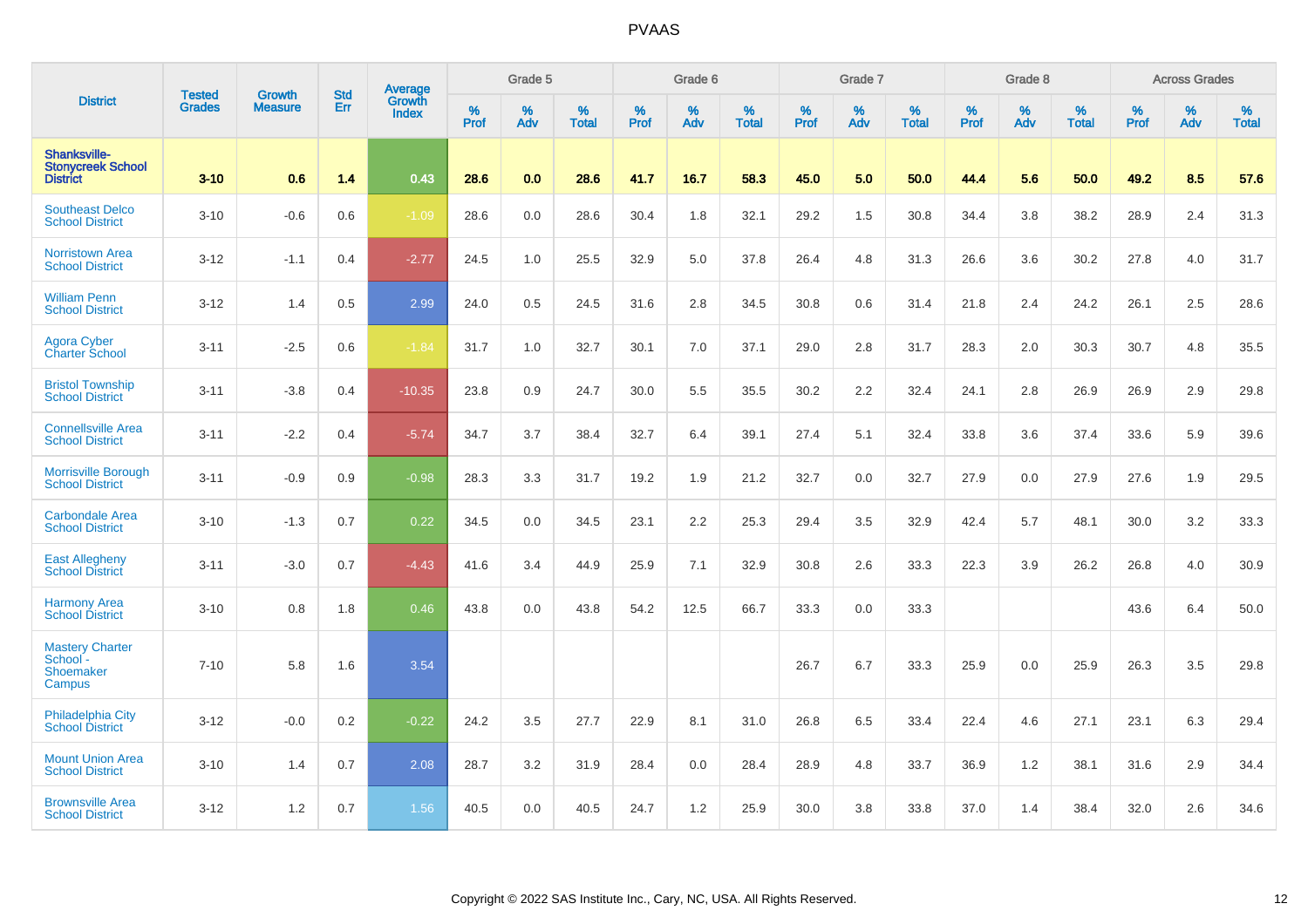|                                                                               |                                |                          | <b>Std</b> | <b>Average</b>         |           | Grade 5  |                   |           | Grade 6  |                   |           | Grade 7  |                   |           | Grade 8  |                   |           | <b>Across Grades</b> |                   |
|-------------------------------------------------------------------------------|--------------------------------|--------------------------|------------|------------------------|-----------|----------|-------------------|-----------|----------|-------------------|-----------|----------|-------------------|-----------|----------|-------------------|-----------|----------------------|-------------------|
| <b>District</b>                                                               | <b>Tested</b><br><b>Grades</b> | Growth<br><b>Measure</b> | Err        | Growth<br><b>Index</b> | %<br>Prof | %<br>Adv | %<br><b>Total</b> | %<br>Prof | %<br>Adv | %<br><b>Total</b> | %<br>Prof | %<br>Adv | %<br><b>Total</b> | %<br>Prof | %<br>Adv | %<br><b>Total</b> | %<br>Prof | %<br>Adv             | %<br><b>Total</b> |
| <b>Shanksville-</b><br><b>Stonycreek School</b><br><b>District</b>            | $3 - 10$                       | 0.6                      | 1.4        | 0.43                   | 28.6      | 0.0      | 28.6              | 41.7      | 16.7     | 58.3              | 45.0      | 5.0      | 50.0              | 44.4      | 5.6      | 50.0              | 49.2      | 8.5                  | 57.6              |
| Octorara Area<br><b>School District</b>                                       | $3 - 11$                       | $-3.9$                   | 0.6        | $-6.74$                | 44.6      | 9.1      | 53.6              | 53.3      | 8.3      | 61.7              | 28.9      | 5.2      | 34.1              | 40.5      | 6.0      | 46.6              | 42.6      | 9.0                  | 51.6              |
| <b>Forest Hills School</b><br><b>District</b>                                 | $3 - 11$                       | $-4.9$                   | 0.6        | $-8.77$                | 53.0      | 4.5      | 57.5              | 48.3      | 6.7      | 55.0              | 30.9      | 3.2      | 34.2              | 22.3      | 2.5      | 24.8              | 39.3      | 7.6                  | 46.9              |
| <b>Penn Hills Charter</b><br>School of<br>Entrepreneurship                    | $3-8$                          | $-1.5$                   | 1.0        | $-3.06$                | 27.3      | 0.0      | 27.3              | 37.1      | 8.6      | 45.7              | 34.2      | 0.0      | 34.2              | 45.4      | 0.0      | 45.4              | 40.8      | 6.4                  | 47.2              |
| <b>Northampton Area</b><br><b>School District</b>                             | $3 - 11$                       | $-4.3$                   | 0.7        | $-3.14$                | 39.1      | 8.6      | 47.7              | 34.2      | 19.3     | 53.5              | 27.4      | 6.8      | 34.2              | 40.0      | 5.0      | 45.0              | 42.3      | 12.8                 | 55.1              |
| Apollo-Ridge<br><b>School District</b>                                        | $3 - 12$                       | $-2.9$                   | 0.7        | $-4.04$                | 45.6      | 1.5      | 47.1              | 25.3      | 9.6      | 34.9              | 34.6      | 0.0      | 34.6              | 42.1      | 5.3      | 47.4              | 38.1      | 6.5                  | 44.6              |
| <b>Bensalem</b><br><b>Township School</b><br><b>District</b>                  | $3 - 11$                       | $-1.5$                   | 0.3        | $-2.85$                | 24.4      | 3.4      | 27.7              | 32.6      | 7.6      | 40.2              | 29.8      | 4.8      | 34.6              | 31.8      | 6.9      | 38.7              | 28.8      | 6.0                  | 34.8              |
| <b>Big Beaver Falls</b><br><b>Area School</b><br><b>District</b>              | $3 - 11$                       | $-0.7$                   | 0.6        | $-1.18$                | 44.1      | 2.9      | 47.1              | 30.8      | 1.9      | 32.7              | 29.7      | 5.0      | 34.6              | 27.8      | 2.1      | 29.9              | 33.1      | 3.7                  | 36.8              |
| <b>Bald Eagle Area</b><br><b>School District</b>                              | $3 - 11$                       | 0.1                      | 0.6        | 0.16                   | 54.7      | 4.7      | 59.4              | 41.6      | 7.9      | 49.5              | 32.2      | 2.5      | 34.8              | 34.2      | 14.0     | 48.2              | 39.5      | 10.5                 | 50.0              |
| <b>Carmichaels Area</b><br><b>School District</b>                             | $3 - 10$                       | $-2.5$                   | 0.8        | $-3.36$                | 35.0      | 1.2      | 36.2              | 25.8      | 7.6      | 33.3              | 33.3      | 1.5      | 34.8              | 35.2      | 1.4      | 36.6              | 32.5      | 3.4                  | 35.9              |
| <b>Hamburg Area</b><br><b>School District</b>                                 | $3 - 11$                       | $-0.4$                   | 0.5        | $-0.68$                | 41.1      | 5.0      | 46.1              | 43.3      | 6.3      | 49.6              | 33.1      | 1.9      | 35.0              | 32.4      | 3.5      | 35.9              | 38.6      | 5.3                  | 43.9              |
| <b>Young Scholars of</b><br><b>Greater Allegheny</b><br><b>Charter School</b> | $3-8$                          | $-1.6$                   | 1.7        | $-0.42$                | 26.3      | 0.0      | 26.3              | 40.0      | 0.0      | 40.0              | 35.0      | 0.0      | 35.0              |           |          |                   | 29.9      | 0.8                  | 30.8              |
| <b>Turkeyfoot Valley</b><br>Area School<br><b>District</b>                    | $3 - 12$                       | 0.6                      | 1.4        | 0.40                   | 27.3      | 4.6      | 31.8              | 38.1      | 9.5      | 47.6              | 30.0      | 5.0      | 35.0              | 30.4      | 0.0      | 30.4              | 33.0      | 3.6                  | 36.6              |
| <b>Woodland Hills</b><br><b>School District</b>                               | $3 - 12$                       | $-3.0$                   | 0.5        | $-5.51$                | 34.1      | 0.6      | 34.7              | 13.8      | 3.4      | 17.2              | 32.5      | 2.6      | 35.0              | 24.8      | 2.0      | 26.7              | 26.7      | 3.7                  | 30.4              |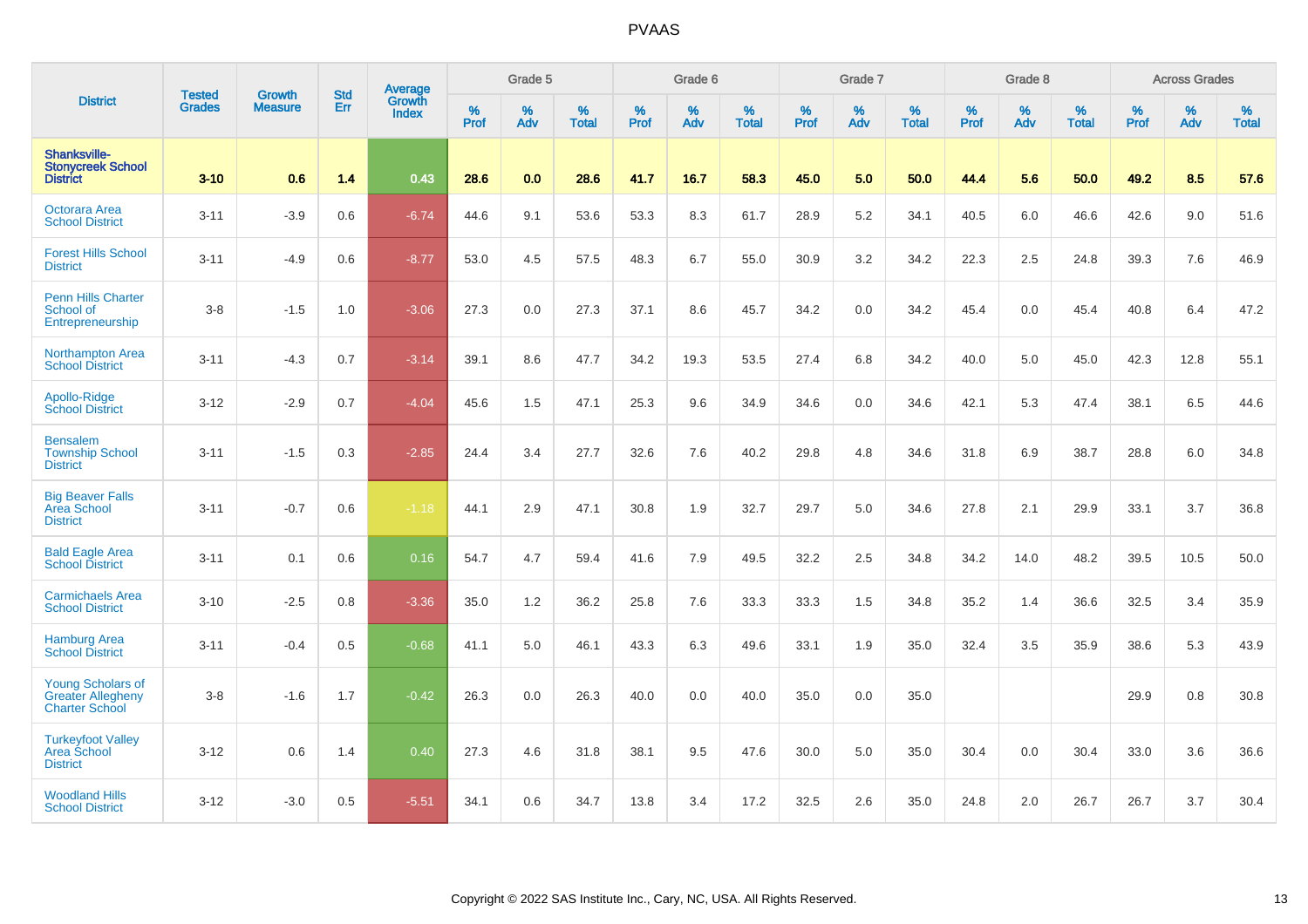|                                                                              |                                | <b>Growth</b>  | <b>Std</b> | <b>Average</b><br>Growth |              | Grade 5  |                   |           | Grade 6  |                   |           | Grade 7  |                   |           | Grade 8  |                   |           | <b>Across Grades</b> |                   |
|------------------------------------------------------------------------------|--------------------------------|----------------|------------|--------------------------|--------------|----------|-------------------|-----------|----------|-------------------|-----------|----------|-------------------|-----------|----------|-------------------|-----------|----------------------|-------------------|
| <b>District</b>                                                              | <b>Tested</b><br><b>Grades</b> | <b>Measure</b> | Err        | <b>Index</b>             | $\%$<br>Prof | %<br>Adv | %<br><b>Total</b> | %<br>Prof | %<br>Adv | %<br><b>Total</b> | %<br>Prof | %<br>Adv | %<br><b>Total</b> | %<br>Prof | %<br>Adv | %<br><b>Total</b> | %<br>Prof | %<br>Adv             | %<br><b>Total</b> |
| Shanksville-<br><b>Stonycreek School</b><br><b>District</b>                  | $3 - 10$                       | 0.6            | 1.4        | 0.43                     | 28.6         | 0.0      | 28.6              | 41.7      | 16.7     | 58.3              | 45.0      | 5.0      | 50.0              | 44.4      | 5.6      | 50.0              | 49.2      | 8.5                  | 57.6              |
| <b>Sharon City School</b><br><b>District</b>                                 | $3 - 11$                       | 1.0            | 0.6        | 1.83                     | 36.8         | 3.5      | 40.3              | 30.8      | 15.0     | 45.8              | 33.3      | 1.8      | 35.2              | 42.1      | 6.4      | 48.4              | 34.2      | 6.1                  | 40.2              |
| <b>Brookville Area</b><br><b>School District</b>                             | $3 - 11$                       | $-3.3$         | 0.6        | $-5.43$                  | 41.6         | 5.9      | 47.5              | 37.1      | 12.4     | 49.4              | 34.4      | 0.8      | 35.2              | 45.0      | 7.3      | 52.3              | 40.4      | 8.7                  | 49.1              |
| <b>Coatesville Area</b><br><b>School District</b>                            | $3 - 11$                       | $-0.4$         | 0.4        | $-0.91$                  | 28.2         | 1.6      | 29.8              | 30.3      | 2.8      | 33.1              | 30.8      | 4.4      | 35.2              | 26.3      | 2.9      | 29.3              | 28.5      | 3.0                  | 31.5              |
| <b>Burgettstown Area</b><br><b>School District</b>                           | $3 - 11$                       | $-3.6$         | 0.7        | $-4.89$                  | 35.1         | 6.5      | 41.6              | 58.5      | 7.7      | 66.2              | 32.9      | 2.4      | 35.4              | 35.6      | 5.5      | 41.1              | 40.5      | 8.8                  | 49.3              |
| <b>Blacklick Valley</b><br><b>School District</b>                            | $3 - 11$                       | $-0.1$         | 1.0        | $-0.10$                  | 29.6         | 0.0      | 29.6              | 52.6      | 7.9      | 60.5              | 35.4      | 0.0      | 35.4              | 34.2      | 0.0      | 34.2              | 43.2      | 3.7                  | 46.9              |
| <b>Young Scholars Of</b><br>Western<br>Pennsylvania<br><b>Charter School</b> | $3-8$                          | 2.0            | 1.1        | 0.21                     | 27.3         | 9.1      | 36.4              | 40.6      | 6.2      | 46.9              | 32.1      | 3.6      | 35.7              | 43.5      | 8.7      | 52.2              | 31.2      | 9.1                  | 40.3              |
| <b>Mcguffey School</b><br><b>District</b>                                    | $3 - 11$                       | $-1.8$         | 0.6        | $-3.07$                  | 43.5         | 1.8      | 45.4              | 42.7      | 12.6     | 55.3              | 34.9      | 0.9      | 35.8              | 38.0      | 4.1      | 42.2              | 41.6      | 8.2                  | 49.8              |
| <b>Cornell School</b><br><b>District</b>                                     | $3 - 11$                       | $-0.8$         | 1.1        | $-0.69$                  | 36.7         | 0.0      | 36.7              | 34.9      | 7.0      | 41.9              | 35.9      | 0.0      | 35.9              | 24.3      | 2.7      | 27.0              | 32.9      | 6.1                  | 39.0              |
| <b>Wilson Area</b><br><b>School District</b>                                 | $3 - 11$                       | $-5.9$         | 0.5        | $-10.96$                 | 53.6         | 11.6     | 65.2              | 40.2      | 18.0     | 58.2              | 29.2      | 6.8      | 36.0              | 38.6      | 8.3      | 47.0              | 41.0      | 12.4                 | 53.4              |
| Community<br>Academy Of<br>Philadelphia<br><b>Charter School</b>             | $3 - 11$                       | $-4.1$         | 1.0        | $-4.18$                  | 22.5         | 0.0      | 22.5              | 27.3      | 0.0      | 27.3              | 33.3      | 2.8      | 36.1              | 12.2      | 0.0      | 12.2              | 24.9      | 1.4                  | 26.3              |
| Catasaugua Area<br><b>School District</b>                                    | $3 - 12$                       | $-1.3$         | 0.7        | $-0.01$                  | 30.1         | 0.0      | 30.1              | 55.4      | 9.5      | 64.9              | 33.3      | 2.9      | 36.3              | 24.4      | 7.8      | 32.2              | 36.9      | 5.3                  | 42.2              |
| <b>Forest Area School</b><br><b>District</b>                                 | $3 - 11$                       | $-1.6$         | 1.2        | $-1.32$                  | 45.8         | 0.0      | 45.8              | 37.5      | 4.2      | 41.7              | 24.2      | 12.1     | 36.4              | 28.1      | 3.1      | 31.2              | 40.8      | 6.6                  | 47.4              |
| <b>Tunkhannock Area</b><br><b>School District</b>                            | $3 - 11$                       | $-3.4$         | 0.5        | $-2.99$                  | 29.2         | 2.9      | 32.1              | 35.9      | 12.5     | 48.4              | 33.3      | 3.1      | 36.4              | 40.1      | 8.2      | 48.3              | 36.3      | 6.8                  | 43.0              |
| Northern Lebanon<br><b>School District</b>                                   | $3 - 11$                       | $-3.3$         | 0.5        | $-6.34$                  | 51.7         | 3.4      | 55.2              | 43.1      | 9.2      | 52.3              | 35.3      | 1.3      | 36.6              | 32.3      | 2.6      | 34.8              | 41.8      | 7.5                  | 49.3              |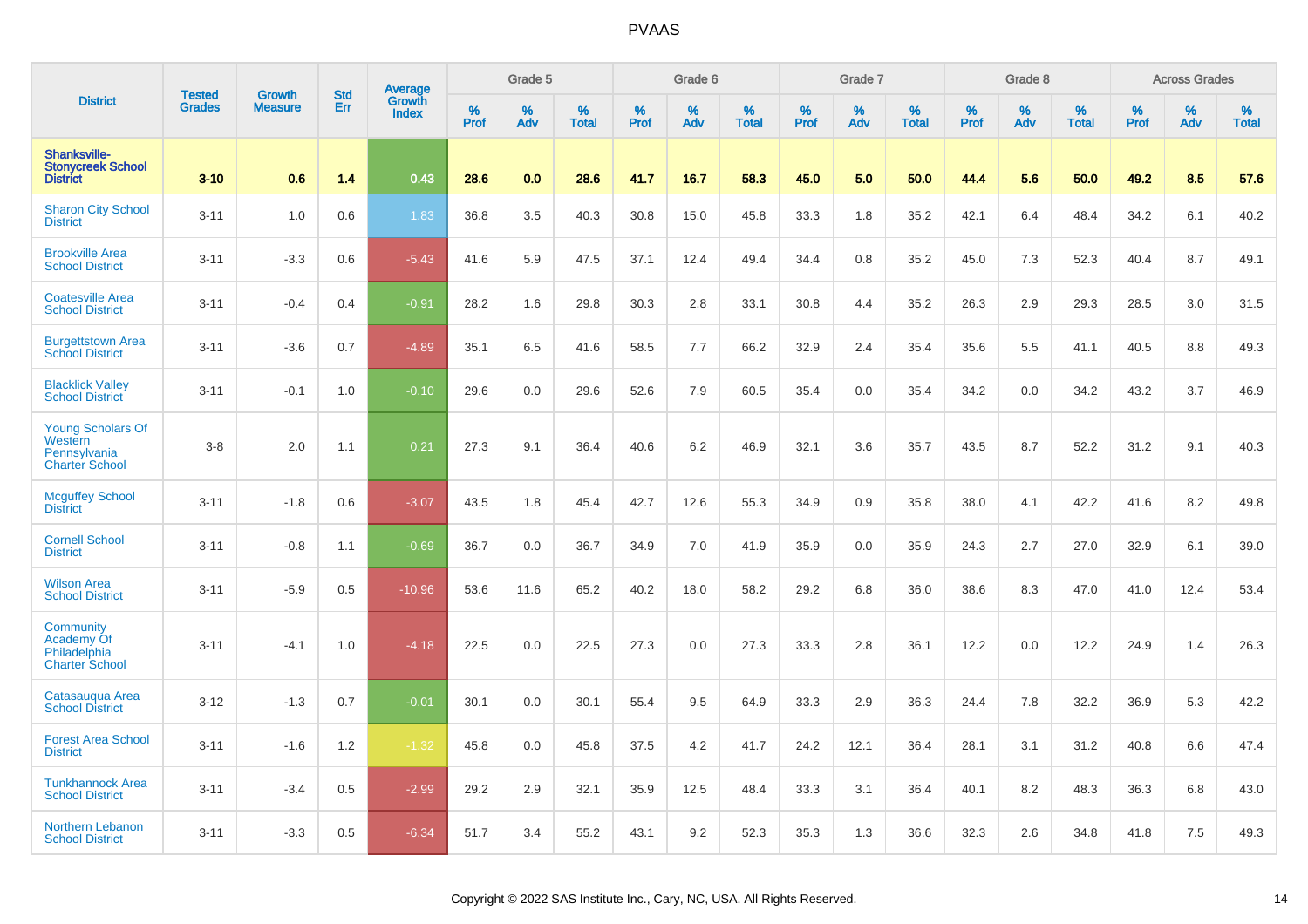|                                                              |                                | <b>Growth</b>  | <b>Std</b> | Average                |              | Grade 5  |                   |              | Grade 6  |                   |              | Grade 7  |                   |           | Grade 8  |                   |           | <b>Across Grades</b> |                   |
|--------------------------------------------------------------|--------------------------------|----------------|------------|------------------------|--------------|----------|-------------------|--------------|----------|-------------------|--------------|----------|-------------------|-----------|----------|-------------------|-----------|----------------------|-------------------|
| <b>District</b>                                              | <b>Tested</b><br><b>Grades</b> | <b>Measure</b> | Err        | Growth<br><b>Index</b> | $\%$<br>Prof | %<br>Adv | %<br><b>Total</b> | $\%$<br>Prof | %<br>Adv | %<br><b>Total</b> | $\%$<br>Prof | %<br>Adv | %<br><b>Total</b> | %<br>Prof | %<br>Adv | %<br><b>Total</b> | %<br>Prof | %<br>Adv             | %<br><b>Total</b> |
| Shanksville-<br><b>Stonycreek School</b><br><b>District</b>  | $3 - 10$                       | 0.6            | 1.4        | 0.43                   | 28.6         | 0.0      | 28.6              | 41.7         | 16.7     | 58.3              | 45.0         | 5.0      | 50.0              | 44.4      | 5.6      | 50.0              | 49.2      | 8.5                  | 57.6              |
| <b>Tri-Valley School</b><br><b>District</b>                  | $3 - 10$                       | $-2.4$         | 0.9        | $-3.85$                | 40.0         | 5.9      | 45.9              | 36.7         | 6.1      | 42.9              | 36.7         | 0.0      | 36.7              | 40.5      | 9.5      | 50.0              | 41.3      | 8.0                  | 49.3              |
| <b>South Allegheny</b><br><b>School District</b>             | $3 - 11$                       | $-5.4$         | 0.9        | $-5.76$                | 43.1         | 0.0      | 43.1              | 32.6         | 6.1      | 38.8              | 31.6         | 5.3      | 36.8              | 41.5      | 12.2     | 53.7              | 39.4      | 6.6                  | 46.0              |
| <b>Propel Charter</b><br>School-Mckeesport                   | $3-8$                          | $-7.2$         | 1.0        | $-7.15$                | 36.1         | 0.0      | 36.1              | 32.4         | 0.0      | 32.4              | 34.2         | 2.6      | 36.8              | 29.7      | 2.7      | 32.4              | 32.1      | 1.4                  | 33.5              |
| <b>Panther Valley</b><br><b>School District</b>              | $3 - 12$                       | 0.1            | 0.6        | 0.24                   | 26.7         | 1.0      | 27.6              | 33.1         | 1.6      | 34.7              | 34.6         | 2.7      | 37.3              | 32.7      | 4.7      | 37.4              | 31.1      | 4.0                  | 35.1              |
| <b>Chichester School</b><br><b>District</b>                  | $3 - 11$                       | $-4.0$         | 0.7        | $-5.51$                | 27.3         | 1.1      | 28.4              | 37.2         | 9.0      | 46.2              | 31.2         | 6.2      | 37.5              | 41.1      | 0.0      | 41.1              | 36.7      | 5.7                  | 42.4              |
| Oil City Area<br><b>School District</b>                      | $3 - 11$                       | 2.6            | 0.6        | 4.69                   | 47.2         | 2.8      | 50.0              | 41.1         | 9.7      | 50.8              | 32.8         | 4.7      | 37.5              | 42.0      | 7.6      | 49.6              | 39.2      | 7.8                  | 47.0              |
| <b>Warren County</b><br><b>School District</b>               | $3 - 11$                       | 0.2            | 0.4        | 1.66                   | 38.6         | 4.0      | 42.5              | 41.0         | 8.0      | 49.0              | 33.4         | 4.1      | 37.5              | 43.1      | 4.7      | 47.8              | 38.0      | 6.9                  | 44.8              |
| Philipsburg-<br>Osceola Area<br><b>School District</b>       | $3 - 11$                       | $-4.8$         | 0.6        | $-8.12$                | 45.5         | 6.5      | 52.0              | 41.3         | 11.9     | 53.2              | 35.2         | 2.4      | 37.6              | 33.0      | 6.2      | 39.2              | 40.7      | 11.1                 | 51.8              |
| <b>Williams Valley</b><br><b>School District</b>             | $3 - 11$                       | 0.3            | 0.8        | 0.37                   | 38.6         | 0.0      | 38.6              | 41.4         | 6.9      | 48.3              | 35.1         | 2.6      | 37.7              | 42.2      | 9.4      | 51.6              | 39.1      | 4.9                  | 44.0              |
| <b>Keystone Central</b><br><b>School District</b>            | $3 - 11$                       | 1.9            | 0.4        | 4.90                   | 36.0         | 3.6      | 39.7              | 38.1         | 13.8     | 52.0              | 33.4         | 4.4      | 37.8              | 37.3      | 3.6      | 40.9              | 36.9      | 7.7                  | 44.6              |
| <b>Brentwood</b><br><b>Borough School</b><br><b>District</b> | $3 - 11$                       | $-2.1$         | 0.7        | $-2.85$                | 53.5         | 7.0      | 60.5              | 36.1         | 12.0     | 48.2              | 33.3         | 4.6      | 37.9              | 48.0      | 6.8      | 54.8              | 40.9      | 9.4                  | 50.3              |
| Shenandoah<br><b>Valley School</b><br><b>District</b>        | $3 - 11$                       | 1.7            | 0.9        | 1.42                   | 37.3         | 3.0      | 40.3              | 31.4         | 9.8      | 41.2              | 36.2         | 1.7      | 37.9              | 26.3      | 0.0      | 26.3              | 34.3      | 5.0                  | 39.4              |
| <b>Moniteau School</b><br><b>District</b>                    | $3 - 11$                       | $-1.6$         | 0.7        | $-2.24$                | 43.4         | 7.2      | 50.6              | 33.3         | 19.0     | 52.4              | 32.1         | 6.0      | 38.1              | 44.0      | 1.3      | 45.3              | 40.5      | 10.6                 | 51.1              |
| <b>Carlynton School</b><br><b>District</b>                   | $3 - 11$                       | 0.0            | 0.7        | 0.06                   | 50.5         | 6.4      | 57.0              | 47.1         | 18.8     | 65.9              | 30.8         | 7.5      | 38.3              | 40.8      | 7.9      | 48.7              | 41.6      | 11.0                 | 52.7              |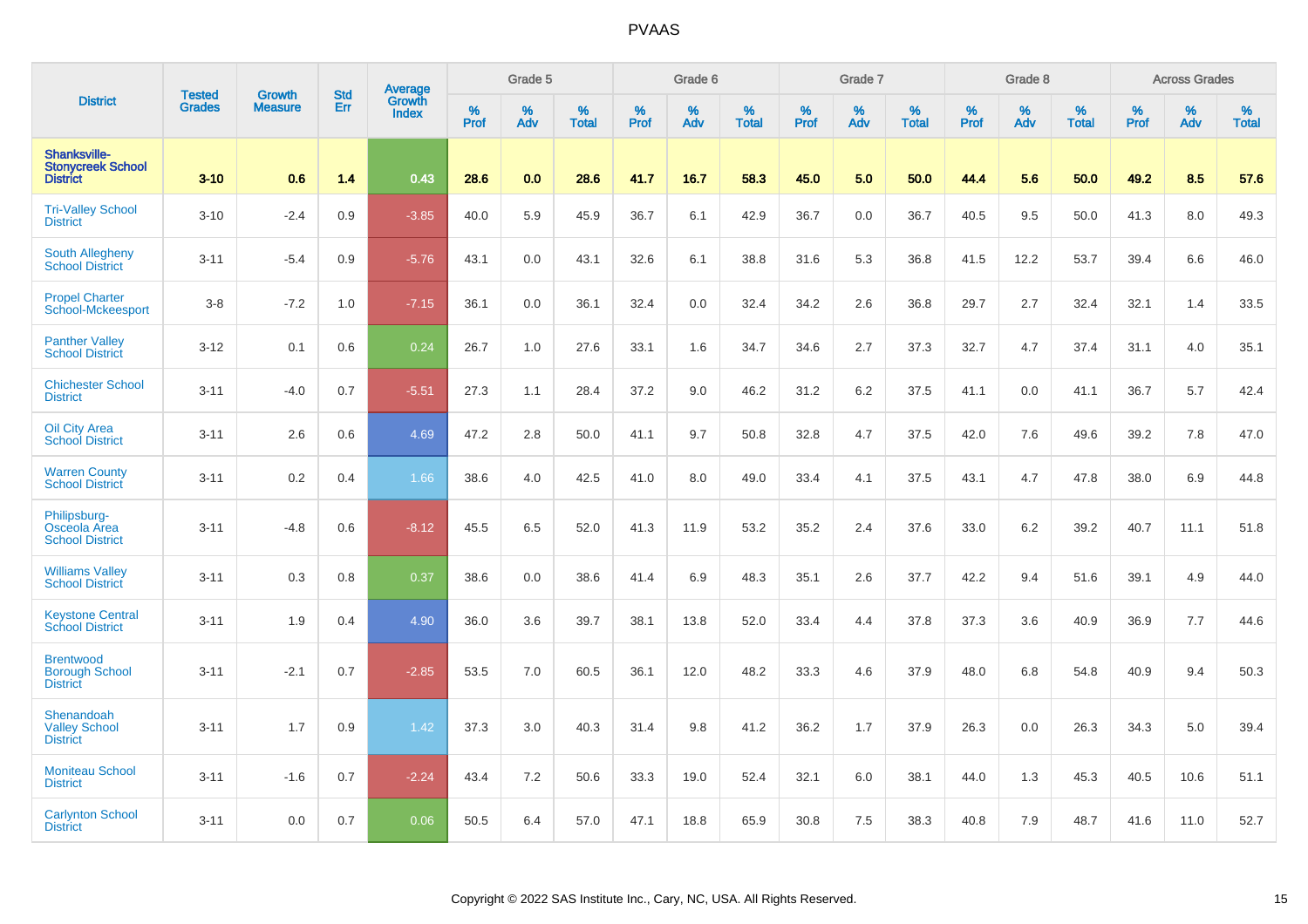|                                                                    | <b>Tested</b> | <b>Growth</b>  | <b>Std</b> | Average                       |              | Grade 5  |                   |           | Grade 6  |                   |           | Grade 7  |                   |           | Grade 8  |                   |           | <b>Across Grades</b> |                   |
|--------------------------------------------------------------------|---------------|----------------|------------|-------------------------------|--------------|----------|-------------------|-----------|----------|-------------------|-----------|----------|-------------------|-----------|----------|-------------------|-----------|----------------------|-------------------|
| <b>District</b>                                                    | <b>Grades</b> | <b>Measure</b> | Err        | <b>Growth</b><br><b>Index</b> | $\%$<br>Prof | %<br>Adv | %<br><b>Total</b> | %<br>Prof | %<br>Adv | %<br><b>Total</b> | %<br>Prof | %<br>Adv | %<br><b>Total</b> | %<br>Prof | %<br>Adv | %<br><b>Total</b> | %<br>Prof | %<br>Adv             | %<br><b>Total</b> |
| <b>Shanksville-</b><br><b>Stonycreek School</b><br><b>District</b> | $3 - 10$      | 0.6            | 1.4        | 0.43                          | 28.6         | 0.0      | 28.6              | 41.7      | 16.7     | 58.3              | 45.0      | 5.0      | 50.0              | 44.4      | 5.6      | 50.0              | 49.2      | 8.5                  | 57.6              |
| <b>Central Greene</b><br><b>School District</b>                    | $3 - 11$      | $-1.8$         | 0.6        | $-3.02$                       | 35.0         | 0.0      | 35.0              | 40.0      | 9.5      | 49.5              | 33.3      | 5.0      | 38.3              | 31.5      | 1.8      | 33.3              | 35.2      | $5.2\,$              | 40.3              |
| <b>Laurel Highlands</b><br><b>School District</b>                  | $3 - 11$      | $-1.7$         | 0.5        | $-3.29$                       | 43.1         | 4.4      | 47.5              | 39.4      | 11.6     | 51.0              | 35.7      | 2.9      | 38.6              | 37.8      | 5.5      | 43.3              | 39.8      | 9.6                  | 49.4              |
| <b>Port Allegany</b><br><b>School District</b>                     | $3 - 11$      | $-1.8$         | 0.8        | $-0.33$                       | 34.3         | 2.9      | 37.1              | 31.9      | 2.9      | 34.8              | 32.9      | 5.7      | 38.6              | 40.3      | 3.2      | 43.6              | 35.0      | 5.9                  | 40.8              |
| <b>New Brighton Area</b><br>School District                        | $3 - 11$      | $-4.3$         | 0.6        | $-6.67$                       | 37.1         | 4.5      | 41.6              | 37.0      | 7.0      | 44.0              | 33.7      | 5.0      | 38.6              | 27.6      | 3.8      | 31.4              | 32.4      | 4.8                  | 37.2              |
| Montgomery Area<br>School District                                 | $3 - 11$      | $-2.0$         | 0.8        | $-2.53$                       | 56.8         | 6.8      | 63.5              | 43.6      | 19.4     | 62.9              | 34.7      | 4.2      | 38.9              | 50.0      | 6.9      | 56.9              | 42.9      | 11.7                 | 54.6              |
| <b>Discovery Charter</b><br>School                                 | $3-8$         | 4.6            | 0.9        | 2.43                          | 36.4         | 2.3      | 38.6              | 27.3      | 9.1      | 36.4              | 35.6      | 3.4      | 39.0              | 45.7      | 5.7      | 51.4              | 29.8      | 3.4                  | 33.2              |
| <b>Cameron County</b><br><b>School District</b>                    | $3 - 12$      | $-2.6$         | 1.0        | $-2.51$                       | 73.3         | 3.3      | 76.7              | 48.7      | 25.6     | 74.4              | 39.0      | 0.0      | 39.0              | 43.2      | 5.4      | 48.6              | 50.4      | 14.0                 | 64.4              |
| Salisbury<br><b>Township School</b><br><b>District</b>             | $3 - 11$      | $-1.7$         | 0.7        | $-2.59$                       | 38.3         | 7.4      | 45.7              | 33.0      | 22.0     | 55.0              | 34.8      | 4.4      | 39.1              | 47.1      | 12.6     | 59.8              | 40.0      | 11.6                 | 51.7              |
| Antonia Pantoja<br>Community<br><b>Charter School</b>              | $3-8$         | 0.5            | 0.9        | 0.63                          | 20.9         | 1.5      | 22.4              | 32.3      | 6.4      | 38.7              | 37.0      | 2.2      | 39.1              | 35.1      | 8.1      | 43.2              | 25.4      | 3.3                  | 28.7              |
| <b>Pottsville Area</b><br><b>School District</b>                   | $3 - 12$      | $-1.5$         | 0.5        | $-2.18$                       | 43.0         | 3.7      | 46.7              | 39.2      | 7.7      | 46.8              | 34.4      | 4.9      | 39.3              | 40.4      | 4.1      | 44.4              | 39.7      | 6.1                  | 45.8              |
| <b>Pittsburgh School</b><br><b>District</b>                        | $3 - 11$      | $-1.6$         | 0.2        | $-8.53$                       | 29.0         | 3.9      | 32.8              | 27.7      | 11.6     | 39.2              | 33.3      | 6.0      | 39.3              | 30.7      | 7.3      | 38.0              | 29.7      | 7.6                  | 37.3              |
| <b>Ad Prima Charter</b><br><b>School</b>                           | $3-8$         | 2.7            | 0.8        | 1.75                          | 25.9         | 1.8      | 27.8              | 34.7      | 16.3     | 51.0              | 36.1      | 3.3      | 39.3              | 27.4      | 4.8      | 32.3              | 33.2      | 4.8                  | 38.1              |
| <b>Williamsport Area</b><br><b>School District</b>                 | $3 - 11$      | $-1.3$         | 0.4        | $-3.63$                       | 46.8         | 4.8      | 51.6              | 43.8      | 8.8      | 52.5              | 34.6      | 4.8      | 39.4              | 26.0      | 5.8      | 31.8              | 37.7      | 8.5                  | 46.2              |
| <b>Coudersport Area</b><br><b>School District</b>                  | $3 - 11$      | $-0.5$         | 0.9        | $-0.53$                       | 58.2         | 1.8      | 60.0              | 40.5      | 4.8      | 45.2              | 35.8      | 3.8      | 39.6              | 30.2      | 0.0      | 30.2              | 40.1      | 3.2                  | 43.3              |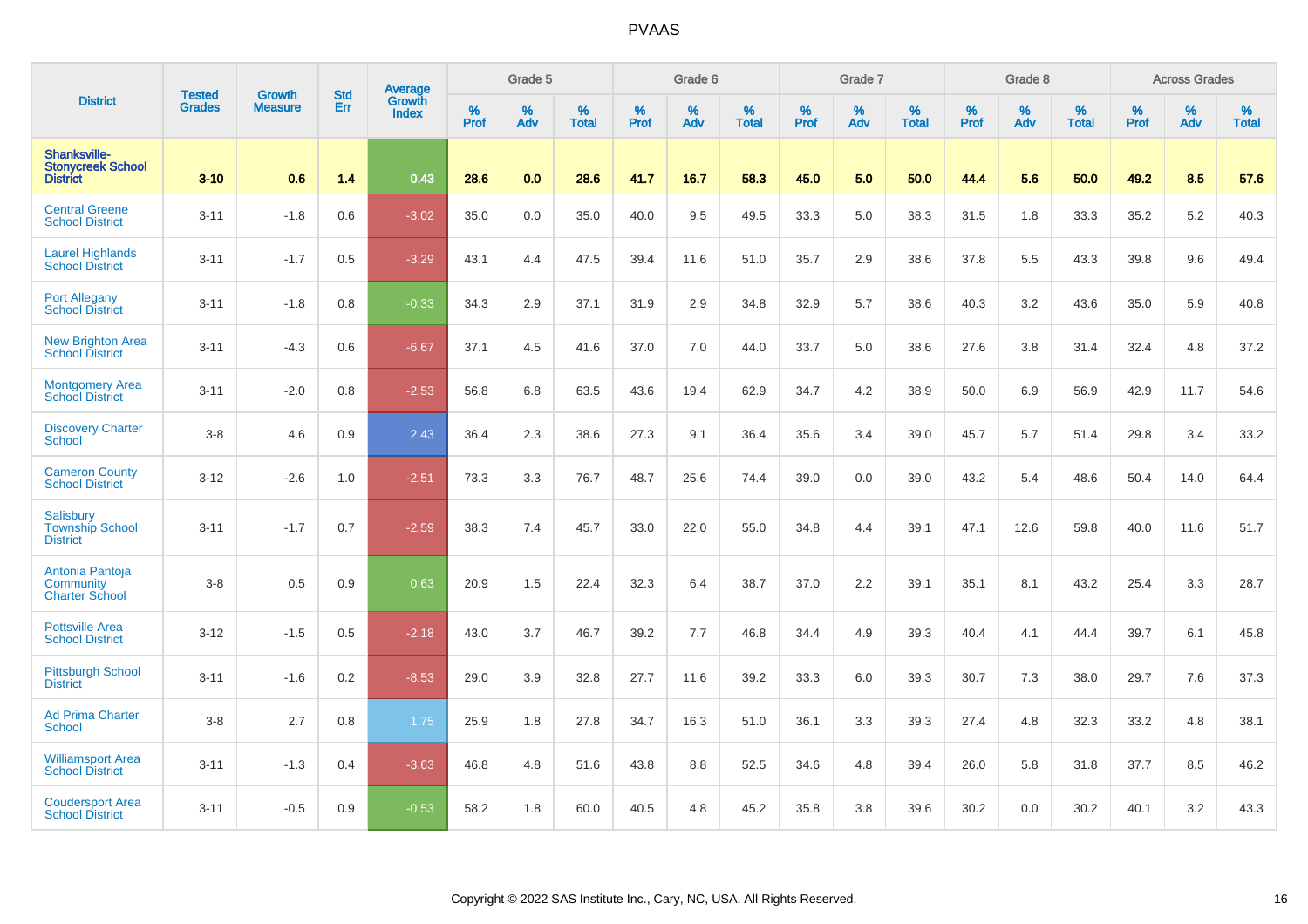|                                                                     | <b>Tested</b> | <b>Growth</b>  | <b>Std</b> | Average                |           | Grade 5  |                   |           | Grade 6  |                   |           | Grade 7  |                   |           | Grade 8  |                   |           | <b>Across Grades</b> |                   |
|---------------------------------------------------------------------|---------------|----------------|------------|------------------------|-----------|----------|-------------------|-----------|----------|-------------------|-----------|----------|-------------------|-----------|----------|-------------------|-----------|----------------------|-------------------|
| <b>District</b>                                                     | <b>Grades</b> | <b>Measure</b> | Err        | <b>Growth</b><br>Index | %<br>Prof | %<br>Adv | %<br><b>Total</b> | %<br>Prof | %<br>Adv | %<br><b>Total</b> | %<br>Prof | %<br>Adv | %<br><b>Total</b> | %<br>Prof | %<br>Adv | %<br><b>Total</b> | %<br>Prof | %<br>Adv             | %<br><b>Total</b> |
| <b>Shanksville-</b><br><b>Stonycreek School</b><br><b>District</b>  | $3 - 10$      | 0.6            | 1.4        | 0.43                   | 28.6      | 0.0      | 28.6              | 41.7      | 16.7     | 58.3              | 45.0      | 5.0      | 50.0              | 44.4      | 5.6      | 50.0              | 49.2      | 8.5                  | 57.6              |
| <b>West Greene</b><br><b>School District</b>                        | $3 - 11$      | $-1.2$         | 1.0        | $-1.22$                | 46.2      | 10.3     | 56.4              | 35.9      | 15.4     | 51.3              | 28.3      | 11.3     | 39.6              | 35.3      | 3.9      | 39.2              | 43.2      | 10.7                 | 53.9              |
| <b>West Mifflin Area</b><br><b>School District</b>                  | $3 - 12$      | $-3.0$         | 0.5        | $-5.97$                | 35.9      | 4.2      | 40.1              | 37.4      | 5.4      | 42.9              | 38.9      | 1.0      | 39.8              | 35.2      | 4.4      | 39.6              | 37.4      | 4.4                  | 41.8              |
| <b>Freedom Area</b><br><b>School District</b>                       | $3 - 11$      | $-1.9$         | 0.7        | $-2.73$                | 36.0      | 2.3      | 38.4              | 36.8      | 12.6     | 49.4              | 37.9      | 1.9      | 39.8              | 40.3      | 1.3      | 41.6              | 38.8      | 6.0                  | 44.7              |
| <b>Eastern Lancaster</b><br><b>County School</b><br><b>District</b> | $3 - 12$      | 1.1            | 0.5        | 2.36                   | 48.1      | 3.9      | 51.9              | 38.7      | 12.0     | 50.8              | 35.4      | 4.6      | 39.9              | 38.0      | 15.5     | 53.5              | 39.2      | 9.3                  | 48.5              |
| <b>Canton Area</b><br><b>School District</b>                        | $3 - 11$      | $-2.0$         | 0.8        | $-2.34$                | 57.7      | 5.8      | 63.5              | 46.0      | 4.8      | 50.8              | 40.0      | 0.0      | 40.0              | 36.9      | 3.1      | 40.0              | 43.6      | 6.7                  | 50.3              |
| <b>Mariana Bracetti</b><br><b>Academy Charter</b><br>School         | $3 - 10$      | 0.4            | 0.9        | 0.41                   | 33.9      | 1.7      | 35.6              | 17.8      | 0.0      | 17.8              | 38.2      | 1.8      | 40.0              | 12.1      | 3.0      | 15.2              | 26.5      | 2.0                  | 28.5              |
| <b>Vision Academy</b><br><b>Charter School</b>                      | $3 - 8$       | $-0.9$         | 1.2        | $-2.67$                | 35.7      | 0.0      | 35.7              | 36.0      | 0.0      | 36.0              | 37.1      | 2.9      | 40.0              | 28.6      | 0.0      | 28.6              | 32.1      | 1.1                  | 33.2              |
| <b>Southern Fulton</b><br><b>School District</b>                    | $3 - 11$      | 0.0            | 0.9        | 0.03                   | 53.2      | 6.4      | 59.6              | 41.4      | 15.5     | 56.9              | 40.4      | 0.0      | 40.4              | 32.0      | 8.0      | 40.0              | 43.4      | 7.9                  | 51.3              |
| <b>Reach Cyber</b><br><b>Charter School</b>                         | $3 - 11$      | $-2.6$         | 0.9        | $-2.78$                | 52.4      | 4.8      | 57.1              | 52.2      | 8.7      | 60.9              | 38.5      | 1.9      | 40.4              | 47.5      | 5.1      | 52.5              | 46.8      | 5.5                  | 52.3              |
| <b>Clearfield Area</b><br><b>School District</b>                    | $3 - 10$      | $-0.5$         | 0.5        | $-0.97$                | 37.9      | 3.2      | 41.1              | 35.8      | 5.8      | 41.6              | 39.0      | 1.5      | 40.4              | 32.4      | 4.1      | 36.6              | 35.2      | 5.8                  | 41.0              |
| <b>Union School</b><br><b>District</b>                              | $3 - 12$      | 2.7            | 1.0        | 2.65                   | 21.2      | 6.1      | 27.3              | 40.9      | 20.4     | 61.4              | 40.5      | 0.0      | 40.5              | 40.0      | 6.7      | 46.7              | 37.0      | 8.4                  | 45.4              |
| <b>Fannett-Metal</b><br><b>School District</b>                      | $3 - 11$      | 0.5            | 1.1        | 1.79                   | 34.5      | 10.3     | 44.8              | 44.8      | 6.9      | 51.7              | 37.5      | 3.1      | 40.6              | 33.3      | 2.2      | 35.6              | 40.2      | 9.2                  | 49.4              |
| Northern Lehigh<br><b>School District</b>                           | $3 - 12$      | $-0.6$         | 0.7        | 0.95                   | 52.1      | 2.1      | 54.2              | 44.4      | 6.2      | 50.6              | 36.7      | 4.2      | 40.8              | 41.7      | 5.6      | 47.2              | 42.1      | 5.6                  | 47.7              |
| <b>Uniontown Area</b><br><b>School District</b>                     | $3 - 11$      | 0.5            | 0.6        | 0.79                   | 40.6      | 9.4      | 50.0              | 40.7      | 14.8     | 55.6              | 37.3      | 3.6      | 40.9              | 42.4      | 3.3      | 45.6              | 39.1      | 11.0                 | 50.1              |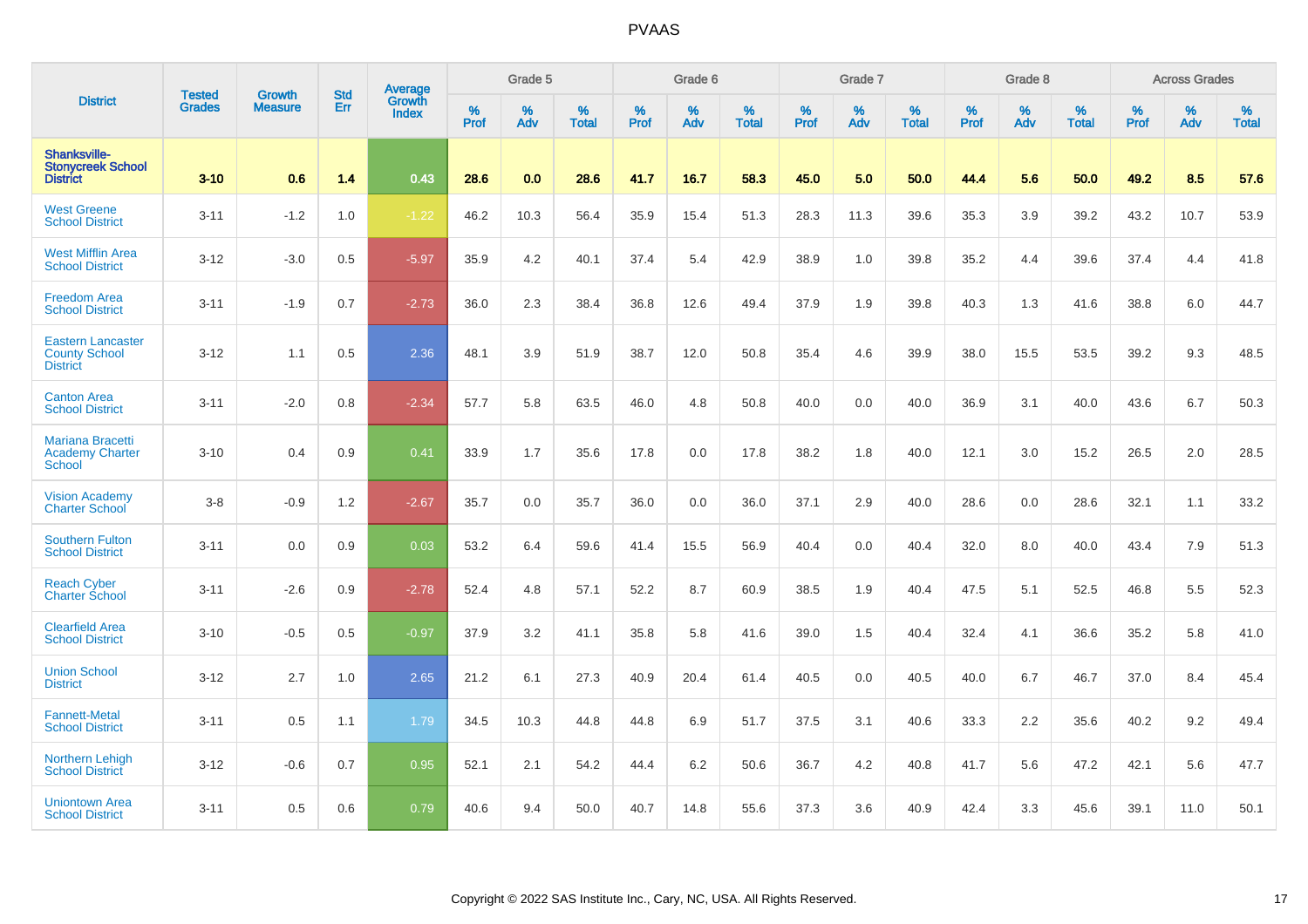|                                                                            |                                | <b>Growth</b>  | <b>Std</b> | <b>Average</b>         |              | Grade 5  |                   |           | Grade 6  |                   |           | Grade 7  |                   |           | Grade 8  |                   |           | <b>Across Grades</b> |                   |
|----------------------------------------------------------------------------|--------------------------------|----------------|------------|------------------------|--------------|----------|-------------------|-----------|----------|-------------------|-----------|----------|-------------------|-----------|----------|-------------------|-----------|----------------------|-------------------|
| <b>District</b>                                                            | <b>Tested</b><br><b>Grades</b> | <b>Measure</b> | Err        | Growth<br><b>Index</b> | $\%$<br>Prof | %<br>Adv | %<br><b>Total</b> | %<br>Prof | %<br>Adv | %<br><b>Total</b> | %<br>Prof | %<br>Adv | %<br><b>Total</b> | %<br>Prof | %<br>Adv | %<br><b>Total</b> | %<br>Prof | %<br>Adv             | %<br><b>Total</b> |
| Shanksville-<br><b>Stonycreek School</b><br><b>District</b>                | $3 - 10$                       | 0.6            | 1.4        | 0.43                   | 28.6         | 0.0      | 28.6              | 41.7      | 16.7     | 58.3              | 45.0      | 5.0      | 50.0              | 44.4      | 5.6      | 50.0              | 49.2      | 8.5                  | 57.6              |
| <b>Mid Valley School</b><br><b>District</b>                                | $3 - 10$                       | $-0.4$         | 0.6        | $-0.79$                | 41.6         | 5.0      | 46.5              | 48.8      | 10.4     | 59.2              | 38.6      | 2.4      | 40.9              | 26.2      | 2.7      | 28.9              | 38.8      | 7.4                  | 46.2              |
| <b>Universal Alcorn</b><br><b>Charter School</b>                           | $3-8$                          | 6.0            | 0.9        | 5.70                   | 32.1         | 9.4      | 41.5              | 34.0      | 6.0      | 40.0              | 37.5      | 3.6      | 41.1              | 28.2      | 0.0      | 28.2              | 29.2      | 4.4                  | 33.6              |
| <b>West York Area</b><br><b>School District</b>                            | $3 - 12$                       | $-1.4$         | 0.5        | $-2.97$                | 36.0         | 4.4      | 40.4              | 38.5      | 9.3      | 47.8              | 35.9      | 5.3      | 41.2              | 41.2      | 5.2      | 46.4              | 37.8      | 8.4                  | 46.2              |
| <b>Franklin Area</b><br><b>School District</b>                             | $3 - 11$                       | 0.3            | 0.6        | 0.50                   | 47.7         | 1.5      | 49.2              | 41.7      | 12.6     | 54.3              | 36.6      | 4.9      | 41.5              | 43.0      | 5.9      | 48.9              | 40.2      | 6.2                  | 46.4              |
| <b>Chester Charter</b><br><b>Scholars Academy</b><br><b>Charter School</b> | $3 - 12$                       | 0.0            | 0.9        | 0.64                   | 17.8         | 0.0      | 17.8              | 31.9      | 4.3      | 36.2              | 37.5      | 4.2      | 41.7              | 16.0      | 0.0      | 16.0              | 23.8      | 1.8                  | 25.6              |
| <b>Albert Gallatin</b><br><b>Area School</b><br><b>District</b>            | $3 - 11$                       | 0.4            | 0.5        | 0.93                   | 45.8         | 5.4      | 51.2              | 34.0      | 8.4      | 42.4              | 39.7      | 2.2      | 41.8              | 37.8      | 5.3      | 43.0              | 38.7      | 7.6                  | 46.2              |
| <b>West Oak Lane</b><br><b>Charter School</b>                              | $3-8$                          | 0.8            | 0.7        | 1.15                   | 29.9         | 0.0      | 29.9              | 26.5      | 2.9      | 29.4              | 35.1      | 6.8      | 41.9              | 41.5      | 4.6      | 46.2              | 31.4      | 4.3                  | 35.8              |
| <b>Juniata County</b><br><b>School District</b>                            | $3 - 12$                       | 2.7            | 0.5        | 2.78                   | 42.6         | 3.0      | 45.6              | 31.9      | 6.2      | 38.1              | 36.6      | 5.5      | 42.1              | 36.5      | 8.4      | 44.9              | 36.0      | 7.7                  | 43.7              |
| <b>Penns Manor Area</b><br><b>School District</b>                          | $3 - 12$                       | 1.6            | 0.8        | 1.96                   | 49.2         | 1.6      | 50.8              | 30.9      | 3.6      | 34.6              | 38.5      | 3.8      | 42.3              | 30.5      | 11.9     | 42.4              | 40.8      | 6.9                  | 47.8              |
| <b>Benton Area</b><br><b>School District</b>                               | $3 - 10$                       | $-0.4$         | 0.9        | $-0.49$                | 47.5         | 1.6      | 49.2              | 43.5      | 8.7      | 52.2              | 37.3      | 5.1      | 42.4              | 46.2      | 2.6      | 48.7              | 42.6      | 8.4                  | 51.0              |
| Punxsutawney<br><b>Area School</b><br><b>District</b>                      | $3 - 11$                       | 1.1            | 0.6        | 1.97                   | 52.2         | 9.4      | 61.6              | 54.9      | 13.3     | 68.1              | 36.8      | 5.6      | 42.4              | 40.0      | 5.4      | 45.4              | 41.5      | 12.4                 | 53.8              |
| <b>Purchase Line</b><br><b>School District</b>                             | $3 - 12$                       | $-1.5$         | 0.8        | $-0.88$                | 37.2         | 5.9      | 43.1              | 40.9      | 6.1      | 47.0              | 39.4      | 3.0      | 42.4              | 30.9      | 3.6      | 34.6              | 39.8      | 6.3                  | 46.1              |
| <b>Propel Charter</b><br>School - East                                     | $3-8$                          | 1.1            | 1.0        | 1.08                   | 32.5         | 0.0      | 32.5              | 34.3      | 11.4     | 45.7              | 33.3      | 9.1      | 42.4              | 29.4      | 0.0      | 29.4              | 31.6      | 4.7                  | 36.3              |
| Huntingdon Area<br><b>School District</b>                                  | $3 - 11$                       | 1.8            | 0.6        | 3.16                   | 41.6         | 3.5      | 45.1              | 33.0      | 11.9     | 44.9              | 34.5      | 7.9      | 42.4              | 34.9      | 7.1      | 42.1              | 37.2      | 10.0                 | 47.2              |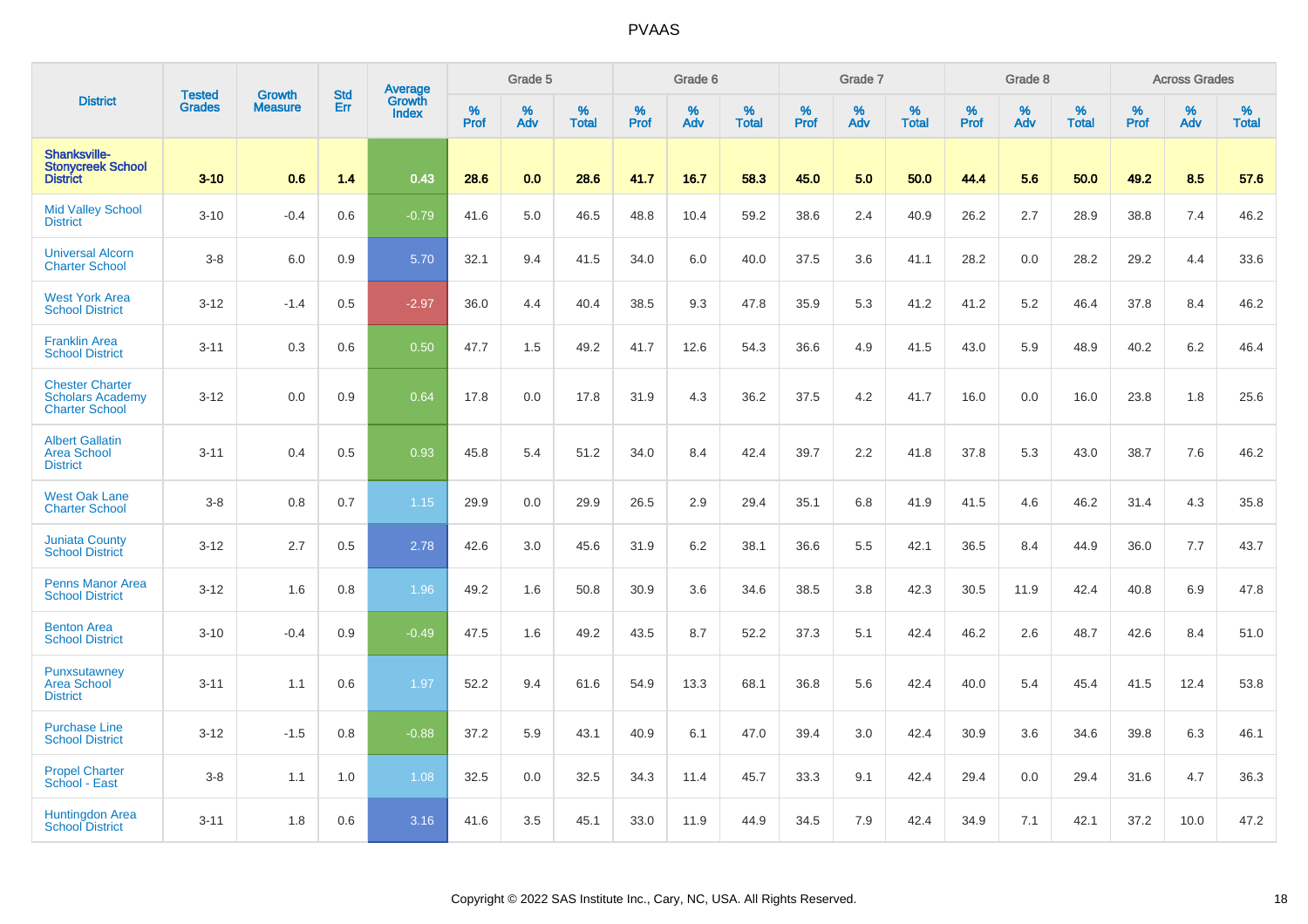|                                                             | <b>Tested</b> | <b>Growth</b>  | <b>Std</b> | Average                       |              | Grade 5  |                   |           | Grade 6  |                   |           | Grade 7  |                   |           | Grade 8  |                   |           | <b>Across Grades</b> |                   |
|-------------------------------------------------------------|---------------|----------------|------------|-------------------------------|--------------|----------|-------------------|-----------|----------|-------------------|-----------|----------|-------------------|-----------|----------|-------------------|-----------|----------------------|-------------------|
| <b>District</b>                                             | <b>Grades</b> | <b>Measure</b> | Err        | <b>Growth</b><br><b>Index</b> | $\%$<br>Prof | %<br>Adv | %<br><b>Total</b> | %<br>Prof | %<br>Adv | %<br><b>Total</b> | %<br>Prof | %<br>Adv | %<br><b>Total</b> | %<br>Prof | %<br>Adv | %<br><b>Total</b> | %<br>Prof | %<br>Adv             | %<br><b>Total</b> |
| Shanksville-<br><b>Stonycreek School</b><br><b>District</b> | $3 - 10$      | 0.6            | 1.4        | 0.43                          | 28.6         | 0.0      | 28.6              | 41.7      | 16.7     | 58.3              | 45.0      | 5.0      | 50.0              | 44.4      | 5.6      | 50.0              | 49.2      | 8.5                  | 57.6              |
| Altoona Area<br><b>School District</b>                      | $3 - 12$      | 1.1            | 0.3        | 3.54                          | 43.5         | 4.0      | 47.5              | 30.6      | 11.2     | 41.8              | 38.3      | 4.3      | 42.6              | 43.8      | 7.2      | 51.0              | 37.4      | 6.8                  | 44.1              |
| <b>South Western</b><br><b>School District</b>              | $3 - 12$      | 0.9            | 0.4        | 2.41                          | 49.8         | 9.7      | 59.5              | 38.7      | 21.6     | 60.3              | 37.1      | 5.7      | 42.8              | 46.5      | 7.4      | 53.9              | 43.5      | 12.7                 | 56.2              |
| Southeastern<br><b>Greene School</b><br><b>District</b>     | $3 - 10$      | $-4.6$         | 1.0        | $-4.40$                       | 44.8         | 17.2     | 62.1              | 42.4      | 12.1     | 54.6              | 36.7      | 6.1      | 42.9              | 48.8      | 2.3      | 51.2              | 41.1      | 14.3                 | 55.4              |
| <b>Leechburg Area</b><br><b>School District</b>             | $3 - 11$      | $-2.3$         | 0.9        | $-3.53$                       | 46.7         | 2.2      | 48.9              | 29.7      | 2.7      | 32.4              | 42.9      | 0.0      | 42.9              | 51.2      | 11.6     | 62.8              | 45.8      | 7.9                  | 53.8              |
| <b>Newport School</b><br><b>District</b>                    | $3 - 12$      | $-0.1$         | 0.8        | 0.46                          | 42.2         | 11.1     | 53.3              | 44.4      | 11.1     | 55.6              | 41.3      | 1.6      | 42.9              | 43.8      | 7.8      | 51.6              | 40.2      | 8.8                  | 48.9              |
| Northwood<br><b>Academy Charter</b><br>School               | $3 - 8$       | $-0.1$         | 0.7        | $-0.12$                       | 23.4         | 1.3      | 24.7              | 44.2      | 6.5      | 50.6              | 37.5      | 5.6      | 43.1              | 29.6      | 13.0     | 42.6              | 31.0      | 5.4                  | 36.4              |
| <b>Smethport Area</b><br><b>School District</b>             | $3 - 12$      | 6.2            | 0.8        | 6.50                          | 54.0         | 8.0      | 62.0              | 43.3      | 21.7     | 65.0              | 33.8      | 9.2      | 43.1              | 46.9      | 12.5     | 59.4              | 41.6      | 15.0                 | 56.6              |
| <b>Reynolds School</b><br><b>District</b>                   | $3 - 10$      | $-4.3$         | 0.8        | $-5.50$                       | 46.3         | 0.0      | 46.3              | 44.2      | 1.3      | 45.4              | 35.3      | 7.8      | 43.1              | 47.1      | 8.8      | 55.9              | 41.5      | 4.9                  | 46.4              |
| Tamaqua Area<br><b>School District</b>                      | $3 - 12$      | $-0.4$         | 0.6        | $-0.71$                       | 60.2         | 5.6      | 65.7              | 39.1      | 7.8      | 46.9              | 37.9      | 5.2      | 43.1              | 42.2      | 7.0      | 49.3              | 44.6      | 7.7                  | 52.3              |
| <b>Fleetwood Area</b><br><b>School District</b>             | $3 - 10$      | $-1.3$         | 0.5        | $-2.54$                       | 44.8         | 6.0      | 50.8              | 37.4      | 6.4      | 43.9              | 37.0      | 6.2      | 43.2              | 45.1      | 8.0      | 53.1              | 42.1      | 7.7                  | 49.9              |
| <b>Cranberry Area</b><br><b>School District</b>             | $3 - 12$      | $-0.0$         | 0.7        | $-0.02$                       | 48.7         | 9.2      | 57.9              | 52.1      | 9.4      | 61.5              | 41.0      | 2.1      | 43.2              | 46.7      | 9.3      | 56.0              | 44.5      | 7.7                  | 52.2              |
| <b>Towanda Area</b><br><b>School District</b>               | $3 - 11$      | 0.7            | 0.6        | 1.26                          | 40.8         | 6.7      | 47.5              | 36.4      | 19.6     | 56.1              | 37.3      | 5.9      | 43.2              | 40.5      | 7.8      | 48.3              | 36.0      | 10.8                 | 46.7              |
| <b>Ligonier Valley</b><br><b>School District</b>            | $3 - 11$      | $-0.8$         | 0.7        | $-1.21$                       | 43.8         | 7.5      | 51.2              | 46.0      | 16.0     | 62.0              | 40.5      | 2.7      | 43.2              | 45.9      | 10.2     | 56.1              | 44.7      | 12.8                 | 57.6              |
| <b>Manheim Central</b><br><b>School District</b>            | $3 - 11$      | $-0.3$         | 0.5        | $-0.70$                       | 35.4         | 6.2      | 41.5              | 48.3      | 9.2      | 57.5              | 37.6      | 6.2      | 43.8              | 41.9      | 11.7     | 53.6              | 42.2      | 11.1                 | 53.2              |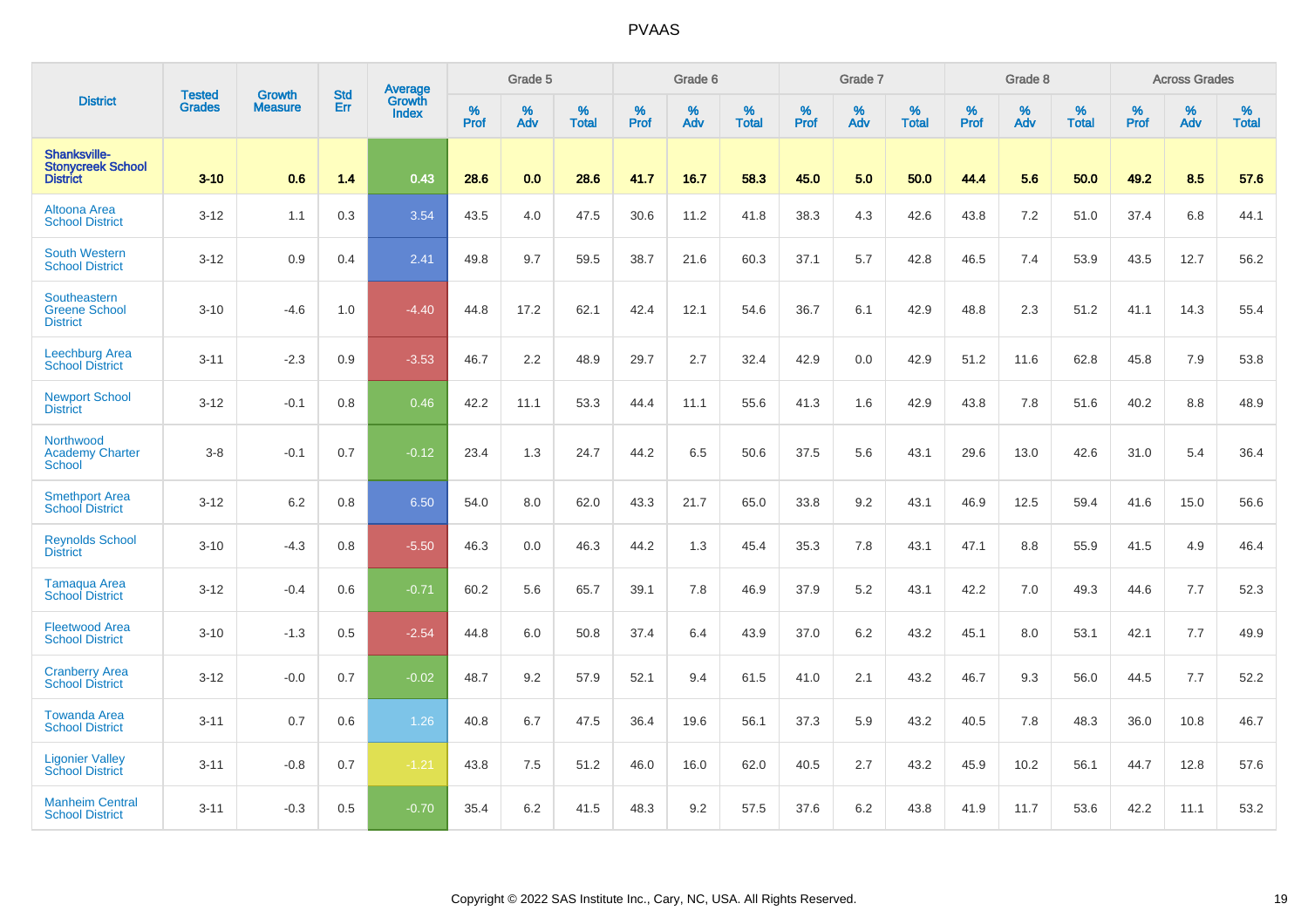|                                                                 |                                |                                 | <b>Std</b> | Average                       |           | Grade 5  |                   |           | Grade 6  |                   |           | Grade 7  |                   |           | Grade 8  |                   |           | <b>Across Grades</b> |                   |
|-----------------------------------------------------------------|--------------------------------|---------------------------------|------------|-------------------------------|-----------|----------|-------------------|-----------|----------|-------------------|-----------|----------|-------------------|-----------|----------|-------------------|-----------|----------------------|-------------------|
| <b>District</b>                                                 | <b>Tested</b><br><b>Grades</b> | <b>Growth</b><br><b>Measure</b> | Err        | <b>Growth</b><br><b>Index</b> | %<br>Prof | %<br>Adv | %<br><b>Total</b> | %<br>Prof | %<br>Adv | %<br><b>Total</b> | %<br>Prof | %<br>Adv | %<br><b>Total</b> | %<br>Prof | %<br>Adv | %<br><b>Total</b> | %<br>Prof | %<br>Adv             | %<br><b>Total</b> |
| Shanksville-<br><b>Stonycreek School</b><br><b>District</b>     | $3 - 10$                       | 0.6                             | 1.4        | 0.43                          | 28.6      | 0.0      | 28.6              | 41.7      | 16.7     | 58.3              | 45.0      | 5.0      | 50.0              | 44.4      | 5.6      | 50.0              | 49.2      | 8.5                  | 57.6              |
| <b>Pocono Mountain</b><br><b>School District</b>                | $3 - 12$                       | 0.1                             | 0.6        | $-0.22$                       | 48.0      | 5.4      | 53.5              | 41.8      | 7.9      | 49.7              | 42.1      | 1.8      | 43.9              | 35.6      | 1.9      | 37.5              | 43.4      | 7.1                  | 50.5              |
| Claysburg-Kimmel<br><b>School District</b>                      | $3 - 11$                       | 2.9                             | 0.8        | 3.45                          | 52.3      | 3.1      | 55.4              | 34.6      | 15.4     | 50.0              | 35.1      | 8.8      | 43.9              | 43.9      | 7.0      | 50.9              | 43.5      | 8.7                  | 52.2              |
| <b>Minersville Area</b><br><b>School District</b>               | $3 - 11$                       | $-1.1$                          | 0.7        | $-2.58$                       | 42.5      | 2.7      | 45.2              | 38.7      | 24.0     | 62.7              | 40.0      | 4.0      | 44.0              | 46.6      | 1.4      | 48.0              | 42.2      | 10.0                 | 52.2              |
| <b>Bloomsburg Area</b><br><b>School District</b>                | $3 - 10$                       | $-0.8$                          | 0.7        | $-2.19$                       | 49.4      | 4.4      | 53.8              | 43.3      | 15.6     | 58.9              | 36.3      | 7.8      | 44.1              | 50.0      | 6.0      | 56.0              | 46.3      | 11.7                 | 57.9              |
| <b>Saint Clair Area</b><br><b>School District</b>               | $3 - 8$                        | $-1.8$                          | 0.9        | $-1.95$                       | 43.4      | 1.9      | 45.3              | 58.0      | 6.0      | 64.0              | 36.5      | 7.7      | 44.2              | 41.5      | 2.4      | 43.9              | 43.9      | 4.7                  | 48.6              |
| <b>Jim Thorpe Area</b><br><b>School District</b>                | $3 - 11$                       | $-3.4$                          | 0.6        | $-4.06$                       | 45.4      | 2.0      | 47.5              | 30.8      | 9.4      | 40.2              | 37.9      | 6.4      | 44.3              | 37.6      | 5.6      | 43.2              | 38.6      | 8.0                  | 46.6              |
| <b>Northwestern</b><br><b>School District</b>                   | $3 - 11$                       | $-4.4$                          | 0.6        | $-6.84$                       | 50.0      | 2.1      | 52.1              | 41.4      | 16.1     | 57.5              | 42.4      | 1.9      | 44.3              | 36.4      | 6.4      | 42.7              | 40.4      | 8.1                  | 48.5              |
| <b>Upper Adams</b><br><b>School District</b>                    | $3 - 11$                       | 0.7                             | 0.6        | 1.17                          | 47.3      | 3.8      | 51.2              | 40.2      | 16.2     | 56.4              | 37.7      | 6.6      | 44.3              | 51.5      | 0.0      | 51.5              | 43.6      | 8.8                  | 52.4              |
| <b>Littlestown Area</b><br><b>School District</b>               | $3 - 11$                       | 4.6                             | 0.6        | 7.92                          | 49.6      | 3.5      | 53.1              | 50.8      | 15.6     | 66.4              | 37.0      | 7.4      | 44.4              | 55.6      | 6.4      | 61.9              | 45.7      | 9.8                  | 55.5              |
| <b>Wyoming Valley</b><br><b>West School</b><br><b>District</b>  | $3 - 11$                       | 0.9                             | 0.5        | 1.99                          | 41.0      | 4.2      | 45.2              | 32.6      | 7.6      | 40.3              | 40.5      | 4.2      | 44.6              | 30.1      | 12.1     | 42.2              | 35.8      | 6.9                  | 42.7              |
| <b>Tulpehocken Area</b><br><b>School District</b>               | $3 - 12$                       | $-0.2$                          | 0.6        | $-0.31$                       | 57.5      | 2.3      | 59.8              | 32.4      | 17.6     | 50.0              | 39.8      | 4.8      | 44.7              | 42.0      | 6.2      | 48.2              | 41.5      | 9.5                  | 51.0              |
| <b>Waynesboro Area</b><br><b>School District</b>                | $3 - 12$                       | $-2.8$                          | 0.4        | $-7.51$                       | 42.9      | 6.1      | 49.0              | 38.4      | 14.0     | 52.4              | 37.6      | 7.1      | 44.7              | 37.5      | 12.8     | 50.3              | 41.0      | 12.0                 | 52.9              |
| <b>Forest City</b><br><b>Regional School</b><br><b>District</b> | $3 - 12$                       | $-2.2$                          | 0.9        | $-2.36$                       | 55.6      | 4.4      | 60.0              | 36.7      | 6.1      | 42.9              | 39.5      | 5.3      | 44.7              | 52.1      | 8.3      | 60.4              | 44.0      | 8.8                  | 52.8              |
| <b>Allegheny Valley</b><br><b>School District</b>               | $3 - 11$                       | $-2.6$                          | 0.8        | $-3.15$                       | 56.1      | 7.0      | 63.2              | 44.4      | 9.3      | 53.7              | 38.8      | 6.0      | 44.8              | 44.3      | 13.1     | 57.4              | 45.7      | 8.9                  | 54.6              |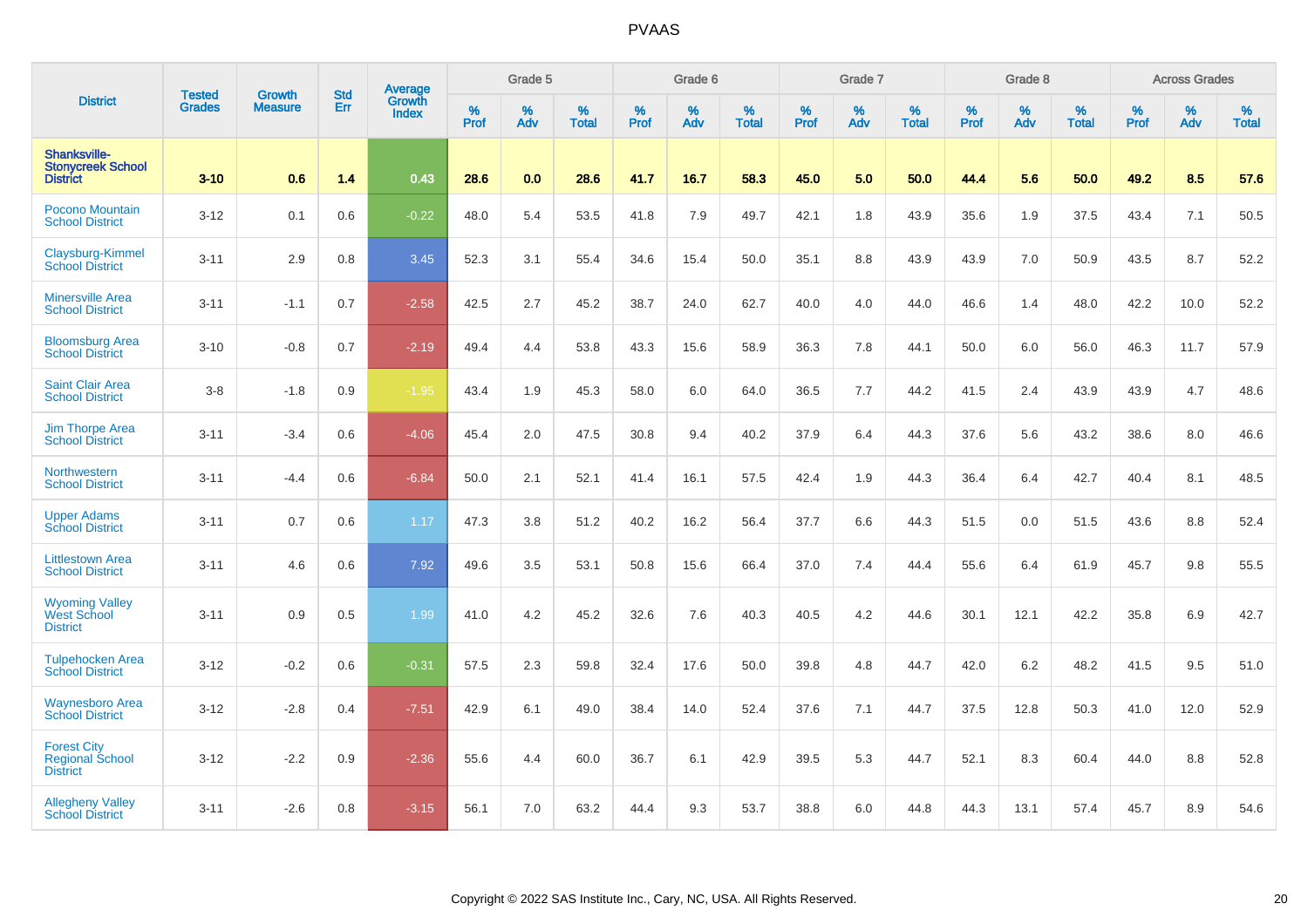|                                                                  |                                |                                 | <b>Std</b> | Average                |              | Grade 5  |                   |           | Grade 6  |                   |           | Grade 7  |                   |           | Grade 8  |                   |           | <b>Across Grades</b> |                   |
|------------------------------------------------------------------|--------------------------------|---------------------------------|------------|------------------------|--------------|----------|-------------------|-----------|----------|-------------------|-----------|----------|-------------------|-----------|----------|-------------------|-----------|----------------------|-------------------|
| <b>District</b>                                                  | <b>Tested</b><br><b>Grades</b> | <b>Growth</b><br><b>Measure</b> | Err        | <b>Growth</b><br>Index | $\%$<br>Prof | %<br>Adv | %<br><b>Total</b> | %<br>Prof | %<br>Adv | %<br><b>Total</b> | %<br>Prof | %<br>Adv | %<br><b>Total</b> | %<br>Prof | %<br>Adv | %<br><b>Total</b> | %<br>Prof | %<br>Adv             | %<br><b>Total</b> |
| Shanksville-<br><b>Stonycreek School</b><br><b>District</b>      | $3 - 10$                       | 0.6                             | 1.4        | 0.43                   | 28.6         | 0.0      | 28.6              | 41.7      | 16.7     | 58.3              | 45.0      | 5.0      | 50.0              | 44.4      | 5.6      | 50.0              | 49.2      | 8.5                  | 57.6              |
| <b>Ambridge Area</b><br><b>School District</b>                   | $3 - 12$                       | $-0.9$                          | 0.6        | $-1.55$                | 40.2         | 8.2      | 48.4              | 36.9      | 12.6     | 49.5              | 36.2      | 8.7      | 44.9              | 37.1      | 6.4      | 43.6              | 37.5      | 12.2                 | 49.7              |
| <b>Iroquois School</b><br><b>District</b>                        | $3 - 11$                       | $-0.1$                          | 0.7        | $-0.21$                | 55.1         | 9.0      | 64.1              | 39.5      | 19.8     | 59.3              | 38.8      | 6.1      | 44.9              | 44.0      | 10.0     | 54.0              | 42.6      | 12.8                 | 55.4              |
| <b>Penncrest School</b><br><b>District</b>                       | $3 - 11$                       | 2.8                             | 0.5        | $-0.04$                | 37.4         | 10.6     | 48.0              | 39.5      | 19.2     | 58.7              | 38.5      | 6.5      | 45.0              | 35.0      | 10.2     | 45.2              | 39.6      | 11.2                 | 50.7              |
| <b>Mount Pleasant</b><br><b>Area School</b><br><b>District</b>   | $3 - 11$                       | $-2.9$                          | 0.6        | $-5.11$                | 45.9         | 0.0      | 45.9              | 41.6      | 12.0     | 53.6              | 42.2      | 2.8      | 45.1              | 38.7      | 6.4      | 45.2              | 42.0      | 8.5                  | 50.5              |
| <b>Wilmington Area</b><br><b>School District</b>                 | $3 - 11$                       | $-0.8$                          | 0.8        | $-0.91$                | 60.3         | 13.8     | 74.1              | 43.3      | 11.7     | 55.0              | 33.3      | 11.8     | 45.1              | 32.2      | 10.2     | 42.4              | 43.2      | 13.4                 | 56.6              |
| <b>Lakeview School</b><br><b>District</b>                        | $3 - 11$                       | $-3.2$                          | 0.8        | $-3.93$                | 63.3         | 10.2     | 73.5              | 46.5      | 16.9     | 63.4              | 37.1      | 8.1      | 45.2              | 43.1      | 9.2      | 52.3              | 45.7      | 15.4                 | 61.1              |
| <b>Tussey Mountain</b><br><b>School District</b>                 | $3 - 12$                       | 1.8                             | 0.8        | 2.29                   | 44.8         | 3.4      | 48.3              | 46.3      | 8.5      | 54.9              | 45.2      | 0.0      | 45.2              | 47.2      | 2.8      | 50.0              | 40.7      | 6.3                  | 47.0              |
| <b>North Schuylkill</b><br><b>School District</b>                | $3 - 11$                       | 0.7                             | 0.5        | 1.83                   | 36.8         | 2.2      | 39.0              | 42.4      | 8.8      | 51.2              | 41.3      | 3.9      | 45.2              | 50.0      | 5.2      | 55.2              | 40.4      | 8.7                  | 49.1              |
| <b>Central Fulton</b><br><b>School District</b>                  | $3 - 11$                       | 0.7                             | 0.8        | 0.95                   | 43.4         | 7.9      | 51.3              | 36.2      | 8.7      | 44.9              | 42.7      | 2.7      | 45.3              | 53.6      | 16.1     | 69.6              | 45.7      | 8.1                  | 53.8              |
| <b>East Stroudsburg</b><br><b>Area School</b><br><b>District</b> | $3 - 11$                       | $-4.1$                          | 0.5        | $-8.53$                | 43.7         | 1.9      | 45.6              | 40.8      | 9.4      | 50.3              | 41.9      | 3.5      | 45.4              | 32.3      | 5.1      | 37.3              | 36.5      | 7.4                  | 43.9              |
| <b>Susquenita School</b><br><b>District</b>                      | $3 - 11$                       | 0.7                             | 0.6        | 1.21                   | 46.7         | 9.2      | 55.8              | 45.3      | 8.5      | 53.8              | 38.0      | 7.4      | 45.4              | 42.1      | 6.5      | 48.6              | 43.0      | 11.2                 | 54.2              |
| <b>Shamokin Area</b><br><b>School District</b>                   | $3 - 11$                       | 1.2                             | 0.5        | $-1.27$                | 42.9         | 2.1      | 45.0              | 32.6      | 9.4      | 42.0              | 44.0      | 1.5      | 45.5              | 31.3      | 5.5      | 36.8              | 34.3      | 5.8                  | 40.1              |
| <b>Pine Grove Area</b><br><b>School District</b>                 | $3 - 11$                       | 0.9                             | 0.6        | 1.50                   | 55.8         | 1.0      | 56.8              | 41.0      | 14.5     | 55.6              | 44.7      | 0.8      | 45.5              | 45.5      | 6.2      | 51.8              | 46.5      | 10.4                 | 56.9              |
| <b>Ridley School</b><br><b>District</b>                          | $3 - 12$                       | $-0.9$                          | 0.4        | $-3.09$                | 49.2         | 5.6      | 54.8              | 38.5      | 12.4     | 50.9              | 39.6      | 5.9      | 45.6              | 41.1      | 7.5      | 48.6              | 42.4      | 10.0                 | 52.4              |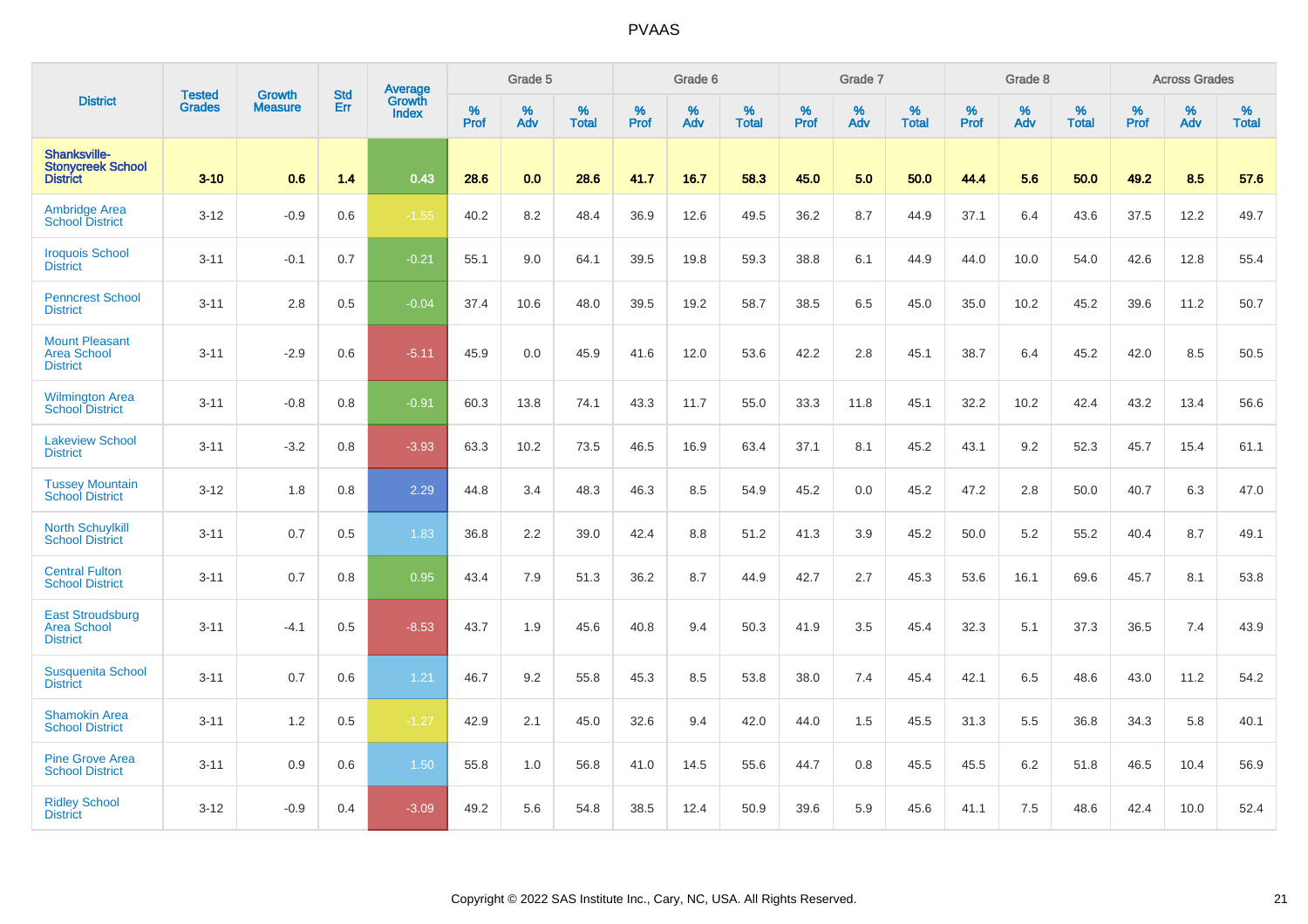|                                                                    | <b>Tested</b> | <b>Growth</b>  | <b>Std</b> | Average                |                     | Grade 5  |                   |                  | Grade 6  |                   |                  | Grade 7  |                   |           | Grade 8  |                   |           | <b>Across Grades</b> |                   |
|--------------------------------------------------------------------|---------------|----------------|------------|------------------------|---------------------|----------|-------------------|------------------|----------|-------------------|------------------|----------|-------------------|-----------|----------|-------------------|-----------|----------------------|-------------------|
| <b>District</b>                                                    | <b>Grades</b> | <b>Measure</b> | Err        | Growth<br><b>Index</b> | $\%$<br><b>Prof</b> | %<br>Adv | %<br><b>Total</b> | %<br><b>Prof</b> | %<br>Adv | %<br><b>Total</b> | %<br><b>Prof</b> | %<br>Adv | %<br><b>Total</b> | %<br>Prof | %<br>Adv | %<br><b>Total</b> | %<br>Prof | %<br>Adv             | %<br><b>Total</b> |
| <b>Shanksville-</b><br><b>Stonycreek School</b><br><b>District</b> | $3 - 10$      | 0.6            | 1.4        | 0.43                   | 28.6                | 0.0      | 28.6              | 41.7             | 16.7     | 58.3              | 45.0             | 5.0      | 50.0              | 44.4      | 5.6      | 50.0              | 49.2      | 8.5                  | 57.6              |
| Northgate School<br><b>District</b>                                | $3 - 11$      | $-1.4$         | 0.8        | $-1.68$                | 60.8                | 3.9      | 64.7              | 59.0             | 11.5     | 70.5              | 36.1             | 9.8      | 45.9              | 37.5      | 17.9     | 55.4              | 45.5      | 12.8                 | 58.3              |
| Ephrata Area<br><b>School District</b>                             | $3 - 11$      | $-0.2$         | 0.4        | $-0.50$                | 50.5                | 10.3     | 60.8              | 47.6             | 12.7     | 60.4              | 40.8             | 5.2      | 46.0              | 39.2      | 7.3      | 46.5              | 45.1      | 12.6                 | 57.6              |
| <b>Bethlehem Area</b><br><b>School District</b>                    | $3 - 11$      | 0.3            | 0.4        | 0.74                   | 50.4                | 5.3      | 55.6              | 39.9             | 8.4      | 48.3              | 40.8             | 5.2      | 46.0              | 33.8      | 6.3      | 40.1              | 42.3      | 9.3                  | 51.6              |
| <b>Manchester</b><br><b>Academic Charter</b><br><b>School</b>      | $3 - 8$       | 2.1            | 1.1        | 1.80                   | 12.0                | 0.0      | 12.0              | 35.7             | 3.6      | 39.3              | 46.2             | 0.0      | 46.2              | 31.4      | 0.0      | 31.4              | 30.7      | 1.7                  | 32.4              |
| Allegheny-Clarion<br><b>Valley School</b><br><b>District</b>       | $3 - 10$      | 2.1            | 1.0        | 2.22                   | 42.5                | 5.0      | 47.5              | 42.1             | 15.8     | 57.9              | 43.9             | 2.4      | 46.3              | 40.0      | 0.0      | 40.0              | 40.9      | 9.1                  | 50.0              |
| Pennsylvania<br><b>Cyber Charter</b><br>School                     | $3 - 11$      | 2.1            | 0.5        | 4.24                   | 41.0                | 4.9      | 45.8              | 39.5             | 11.2     | 50.7              | 42.9             | 3.4      | 46.4              | 39.5      | 2.6      | 42.0              | 40.1      | 7.4                  | 47.5              |
| <b>Shippensburg Area</b><br><b>School District</b>                 | $3 - 11$      | $-1.6$         | 0.4        | $-3.93$                | 40.8                | 9.2      | 50.0              | 30.4             | 12.9     | 43.3              | 40.6             | 5.9      | 46.5              | 47.0      | 10.1     | 57.1              | 41.0      | 11.2                 | 52.2              |
| Chambersburg<br><b>Area School</b><br><b>District</b>              | $3 - 11$      | $-0.2$         | 0.3        | $-0.63$                | 44.0                | 7.0      | 51.0              | 34.1             | 16.0     | 50.1              | 38.2             | 8.2      | 46.5              | 38.7      | 11.2     | 49.9              | 37.5      | 11.0                 | 48.5              |
| <b>Moshannon Valley</b><br><b>School District</b>                  | $3 - 10$      | 5.6            | 0.8        | 6.66                   | 51.1                | 2.1      | 53.2              | 24.1             | 22.2     | 46.3              | 45.2             | 1.6      | 46.8              | 41.8      | 6.0      | 47.8              | 39.6      | 7.8                  | 47.4              |
| <b>Bristol Borough</b><br><b>School District</b>                   | $3 - 12$      | 0.4            | 0.7        | 1.32                   | 37.3                | 1.3      | 38.7              | 28.4             | 18.2     | 46.6              | 39.5             | 7.4      | 46.9              | 27.7      | 6.0      | 33.7              | 33.3      | 8.0                  | 41.4              |
| <b>Sullivan County</b><br><b>School District</b>                   | $3 - 10$      | $-3.1$         | 1.0        | $-2.96$                | 23.8                | 2.4      | 26.2              | 62.0             | 6.0      | 68.0              | 41.2             | 5.9      | 47.1              | 40.0      | 2.9      | 42.9              | 40.0      | 6.0                  | 46.0              |
| <b>Easton Area</b><br><b>School District</b>                       | $3 - 12$      | 0.1            | 0.4        | 0.32                   | 43.5                | 2.4      | 45.9              | 33.8             | 7.9      | 41.8              | 40.1             | 7.2      | 47.2              | 35.4      | 6.0      | 41.4              | 36.9      | 7.9                  | 44.8              |
| <b>Fairfield Area</b><br><b>School District</b>                    | $3 - 11$      | $-1.0$         | 0.8        | $-1.22$                | 50.8                | 3.3      | 54.1              | 44.3             | 6.6      | 50.8              | 45.4             | 1.8      | 47.3              | 37.0      | 5.6      | 42.6              | 45.1      | 9.6                  | 54.6              |
| Jefferson-Morgan<br><b>School District</b>                         | $3 - 10$      | 2.7            | 0.9        | 3.15                   | 45.1                | 2.8      | 47.9              | 40.0             | 7.3      | 47.3              | 41.8             | 5.4      | 47.3              | 44.4      | 6.7      | 51.1              | 41.7      | 6.6                  | 48.2              |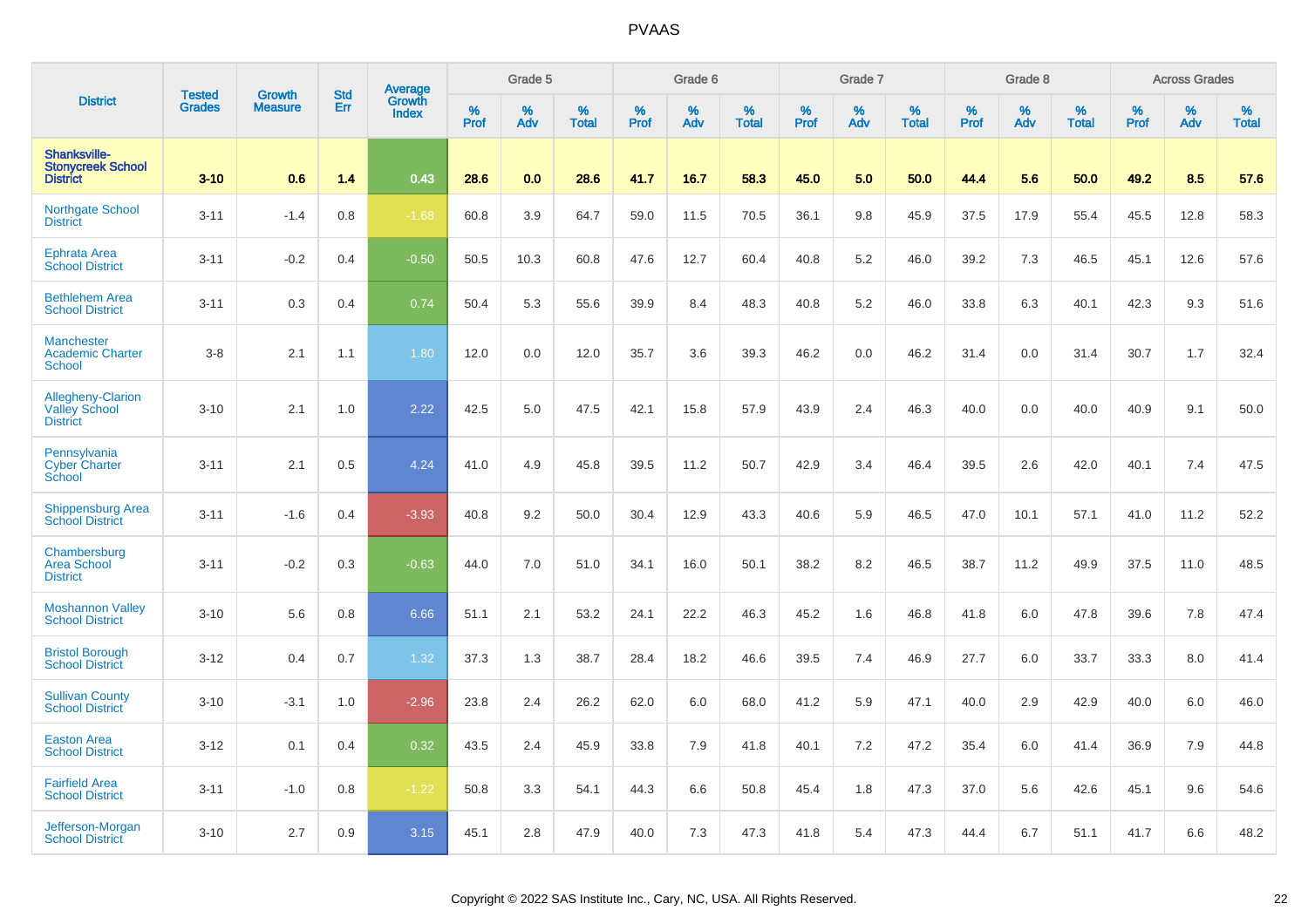|                                                                | <b>Tested</b> | <b>Growth</b>  | <b>Std</b> | Average                       |              | Grade 5  |                   |           | Grade 6  |                   |           | Grade 7  |                   |           | Grade 8  |                   |           | <b>Across Grades</b> |                   |
|----------------------------------------------------------------|---------------|----------------|------------|-------------------------------|--------------|----------|-------------------|-----------|----------|-------------------|-----------|----------|-------------------|-----------|----------|-------------------|-----------|----------------------|-------------------|
| <b>District</b>                                                | <b>Grades</b> | <b>Measure</b> | Err        | <b>Growth</b><br><b>Index</b> | $\%$<br>Prof | %<br>Adv | %<br><b>Total</b> | %<br>Prof | %<br>Adv | %<br><b>Total</b> | %<br>Prof | %<br>Adv | %<br><b>Total</b> | %<br>Prof | %<br>Adv | %<br><b>Total</b> | %<br>Prof | %<br>Adv             | %<br><b>Total</b> |
| Shanksville-<br><b>Stonycreek School</b><br><b>District</b>    | $3 - 10$      | 0.6            | 1.4        | 0.43                          | 28.6         | 0.0      | 28.6              | 41.7      | 16.7     | 58.3              | 45.0      | 5.0      | 50.0              | 44.4      | 5.6      | 50.0              | 49.2      | 8.5                  | 57.6              |
| <b>Highlands School</b><br><b>District</b>                     | $3 - 11$      | $-0.6$         | 0.5        | $-1.09$                       | 47.5         | 0.0      | 47.5              | 37.2      | 9.7      | 46.9              | 42.2      | 5.4      | 47.6              | 39.2      | 9.5      | 48.6              | 40.7      | 7.9                  | 48.6              |
| <b>Penns Valley Area</b><br><b>School District</b>             | $3 - 12$      | 2.5            | 0.6        | 6.79                          | 56.1         | 8.2      | 64.3              | 41.8      | 33.0     | 74.8              | 45.7      | 1.9      | 47.6              | 35.8      | 8.5      | 44.3              | 44.5      | 13.0                 | 57.5              |
| <b>Pequea Valley</b><br><b>School District</b>                 | $3 - 11$      | 1.3            | 0.6        | 2.20                          | 46.4         | 1.8      | 48.2              | 36.6      | 7.5      | 44.1              | 43.0      | 4.7      | 47.7              | 37.9      | 6.8      | 44.7              | 37.7      | 6.5                  | 44.2              |
| <b>Dunmore School</b><br><b>District</b>                       | $3 - 11$      | $-2.2$         | 0.7        | $-3.28$                       | 47.2         | 8.3      | 55.6              | 48.9      | 14.1     | 63.0              | 45.9      | 1.8      | 47.7              | 34.5      | 6.0      | 40.5              | 44.8      | 9.4                  | 54.2              |
| Southmoreland<br><b>School District</b>                        | $3 - 11$      | $-3.9$         | 0.6        | $-6.43$                       | 39.6         | 2.1      | 41.7              | 41.4      | 8.1      | 49.6              | 43.1      | 4.6      | 47.7              | 49.5      | 4.8      | 54.4              | 44.6      | 6.8                  | 51.3              |
| Southern<br><b>Huntingdon County</b><br><b>School District</b> | $3 - 11$      | 1.1            | 0.7        | 1.58                          | 47.1         | 2.9      | 50.0              | 26.6      | 7.6      | 34.2              | 43.2      | 4.6      | 47.7              | 41.5      | 3.7      | 45.1              | 39.6      | 5.6                  | 45.2              |
| Quakertown<br><b>Community School</b><br><b>District</b>       | $3 - 12$      | $-1.6$         | 0.4        | $-7.86$                       | 50.0         | 4.9      | 54.9              | 40.2      | 19.3     | 59.5              | 40.4      | 7.5      | 47.8              | 42.6      | 17.3     | 59.9              | 42.5      | 12.6                 | 55.1              |
| <b>Lehighton Area</b><br><b>School District</b>                | $3 - 11$      | $-1.0$         | 0.5        | $-1.83$                       | 45.3         | 1.3      | 46.7              | 40.8      | 8.3      | 49.2              | 42.3      | 5.7      | 48.0              | 34.2      | 9.8      | 43.9              | 41.8      | 8.6                  | 50.4              |
| <b>Halifax Area</b><br><b>School District</b>                  | $3 - 11$      | 0.6            | 0.8        | 1.63                          | 52.9         | 8.6      | 61.4              | 51.8      | 20.4     | 72.2              | 41.6      | 6.5      | 48.0              | 35.5      | 2.6      | 38.2              | 44.9      | 10.1                 | 55.1              |
| <b>Oswayo Valley</b><br><b>School District</b>                 | $3 - 12$      | $-0.7$         | 1.2        | $-0.62$                       | 62.1         | 13.8     | 75.9              | 40.7      | 18.5     | 59.3              | 48.2      | 0.0      | 48.2              | 51.6      | 6.4      | 58.1              | 54.7      | 11.8                 | 66.5              |
| Insight PA Cyber<br>Charter School                             | $3 - 11$      | $-1.0$         | 1.6        | $-1.68$                       | 29.4         | 0.0      | 29.4              | 31.6      | 5.3      | 36.8              | 37.0      | 11.1     | 48.2              | 48.2      | 11.1     | 59.3              | 41.5      | 9.2                  | 50.8              |
| <b>Westmont Hilltop</b><br><b>School District</b>              | $3 - 11$      | $-4.1$         | 0.7        | $-6.24$                       | 40.6         | 3.0      | 43.6              | 36.4      | 12.1     | 48.5              | 47.1      | 1.2      | 48.2              | 56.4      | 4.3      | 60.6              | 41.9      | 9.4                  | 51.2              |
| <b>Jamestown Area</b><br><b>School District</b>                | $3 - 11$      | 2.7            | 1.2        | 2.22                          | 47.4         | 0.0      | 47.4              | 30.6      | 19.4     | 50.0              | 41.4      | 6.9      | 48.3              | 54.6      | 0.0      | 54.6              | 41.2      | 7.9                  | 49.1              |
| <b>Saint Marys Area</b><br><b>School District</b>              | $3 - 11$      | $-1.5$         | 0.6        | $-1.20$                       | 48.7         | 2.6      | 51.3              | 42.7      | 13.7     | 56.4              | 40.8      | 7.7      | 48.5              | 46.4      | 8.0      | 54.3              | 44.6      | 11.0                 | 55.6              |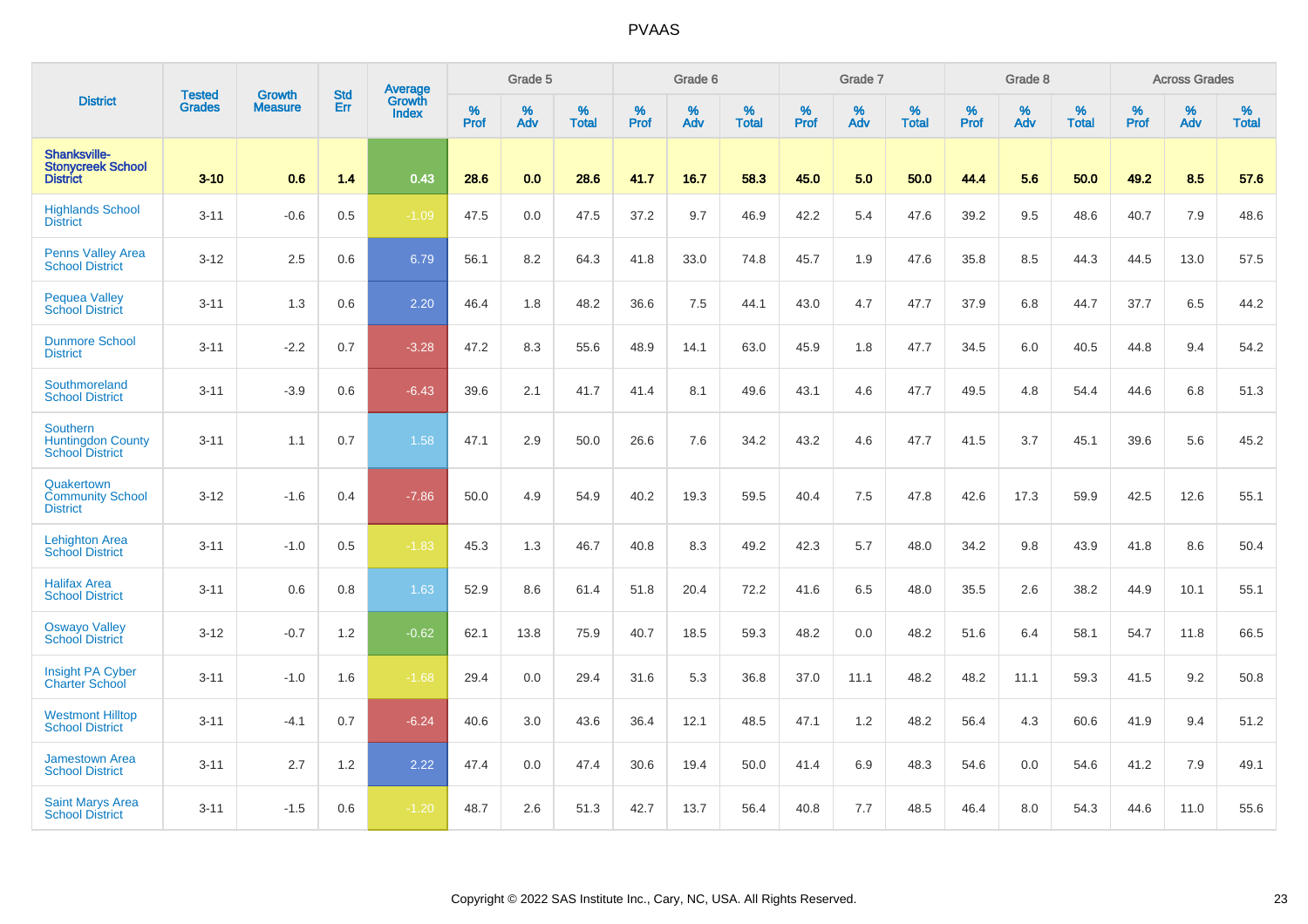|                                                                   |                                |                                 | <b>Std</b> | Average                       |              | Grade 5  |                   |           | Grade 6  |                   |           | Grade 7  |                   |           | Grade 8  |                   |           | <b>Across Grades</b> |                   |
|-------------------------------------------------------------------|--------------------------------|---------------------------------|------------|-------------------------------|--------------|----------|-------------------|-----------|----------|-------------------|-----------|----------|-------------------|-----------|----------|-------------------|-----------|----------------------|-------------------|
| <b>District</b>                                                   | <b>Tested</b><br><b>Grades</b> | <b>Growth</b><br><b>Measure</b> | Err        | <b>Growth</b><br><b>Index</b> | $\%$<br>Prof | %<br>Adv | %<br><b>Total</b> | %<br>Prof | %<br>Adv | %<br><b>Total</b> | %<br>Prof | %<br>Adv | %<br><b>Total</b> | %<br>Prof | %<br>Adv | %<br><b>Total</b> | %<br>Prof | %<br>Adv             | %<br><b>Total</b> |
| Shanksville-<br><b>Stonycreek School</b><br><b>District</b>       | $3 - 10$                       | 0.6                             | 1.4        | 0.43                          | 28.6         | 0.0      | 28.6              | 41.7      | 16.7     | 58.3              | 45.0      | 5.0      | 50.0              | 44.4      | 5.6      | 50.0              | 49.2      | 8.5                  | 57.6              |
| <b>Blairsville-</b><br><b>Saltsburg School</b><br><b>District</b> | $3 - 11$                       | $-0.1$                          | 0.7        | $-0.15$                       | 46.9         | 8.2      | 55.1              | 40.4      | 22.5     | 62.9              | 38.6      | 9.9      | 48.5              | 50.6      | 14.1     | 64.7              | 41.8      | 15.1                 | 56.9              |
| <b>Southern Tioga</b><br><b>School District</b>                   | $3 - 11$                       | 1.4                             | 0.6        | 2.28                          | 38.5         | 4.2      | 42.7              | 39.6      | 14.2     | 53.8              | 44.9      | 3.6      | 48.6              | 37.2      | 8.3      | 45.4              | 38.5      | 7.0                  | 45.6              |
| <b>Corry Area School</b><br><b>District</b>                       | $3 - 11$                       | 2.4                             | 0.6        | 4.24                          | 50.0         | 4.7      | 54.7              | 40.5      | 16.2     | 56.8              | 42.0      | 6.5      | 48.6              | 33.8      | 9.5      | 43.2              | 40.3      | 11.8                 | 52.1              |
| <b>Central Dauphin</b><br><b>School District</b>                  | $3 - 11$                       | 1.6                             | 0.2        | 6.95                          | 46.1         | 7.7      | 53.8              | 40.5      | 15.0     | 55.5              | 41.1      | 7.5      | 48.6              | 39.4      | 10.3     | 49.7              | 41.3      | 11.4                 | 52.8              |
| Northern Tioga<br><b>School District</b>                          | $3 - 12$                       | 3.0                             | 0.5        | 2.79                          | 45.2         | 2.6      | 47.7              | 48.2      | 9.8      | 58.0              | 41.7      | 7.0      | 48.7              | 51.2      | 8.4      | 59.5              | 44.8      | 9.6                  | 54.4              |
| <b>Tyrone Area</b><br><b>School District</b>                      | $3 - 12$                       | $-2.0$                          | 0.6        | $-0.54$                       | 50.4         | 3.0      | 53.3              | 43.4      | 10.1     | 53.5              | 43.8      | 5.0      | 48.8              | 44.7      | 6.1      | 50.9              | 45.2      | 12.0                 | 57.2              |
| South Williamsport<br><b>Area School</b><br><b>District</b>       | $3 - 10$                       | 0.5                             | 0.7        | 0.80                          | 45.7         | 6.4      | 52.1              | 37.4      | 15.4     | 52.8              | 40.5      | 8.3      | 48.8              | 43.2      | 12.5     | 55.7              | 39.9      | 12.1                 | 52.0              |
| <b>Charleroi School</b><br><b>District</b>                        | $3 - 11$                       | $-2.5$                          | 0.6        | $-3.90$                       | 45.1         | 2.0      | 47.1              | 44.0      | 11.0     | 55.0              | 37.7      | 11.3     | 49.1              | 45.3      | 4.2      | 49.5              | 43.2      | 7.7                  | 50.9              |
| <b>Union Area School</b><br><b>District</b>                       | $3 - 11$                       | $-1.4$                          | 0.9        | $-1.52$                       | 66.7         | 7.7      | 74.4              | 41.4      | 15.5     | 56.9              | 43.9      | 5.3      | 49.1              | 55.6      | 8.9      | 64.4              | 47.6      | 12.4                 | 60.1              |
| <b>Whitehall-Coplay</b><br><b>School District</b>                 | $3 - 11$                       | $-1.0$                          | 0.4        | $-2.56$                       | 47.1         | 4.6      | 51.7              | 43.0      | 11.2     | 54.1              | 41.3      | 7.8      | 49.1              | 38.2      | 7.1      | 45.4              | 42.6      | 8.9                  | 51.5              |
| <b>Karns City Area</b><br><b>School District</b>                  | $3 - 11$                       | $-0.9$                          | 0.6        | $-1.37$                       | 56.2         | 9.0      | 65.2              | 46.6      | 14.8     | 61.4              | 47.4      | 1.7      | 49.1              | 40.7      | 1.8      | 42.6              | 44.7      | 6.8                  | 51.5              |
| <b>Clarion Area</b><br><b>School District</b>                     | $3 - 11$                       | 1.1                             | 0.9        | 1.25                          | 58.3         | 2.1      | 60.4              | 46.4      | 7.1      | 53.6              | 44.8      | 4.5      | 49.2              | 39.0      | 11.9     | 50.8              | 45.1      | 10.1                 | 55.2              |
| <b>Middletown Area</b><br><b>School District</b>                  | $3 - 11$                       | $-0.3$                          | 0.6        | $-2.50$                       | 40.9         | 6.3      | 47.2              | 28.7      | 7.0      | 35.7              | 43.8      | 5.6      | 49.3              | 38.5      | 3.8      | 42.3              | 37.8      | 8.2                  | 46.0              |
| <b>Tacony Academy</b><br><b>Charter School</b>                    | $3 - 11$                       | $-3.1$                          | 0.8        | 4.52                          | 26.5         | 1.5      | 27.9              | 21.7      | 4.4      | 26.1              | 48.0      | 1.4      | 49.3              | 17.1      | 5.7      | 22.9              | 25.6      | 2.4                  | 28.0              |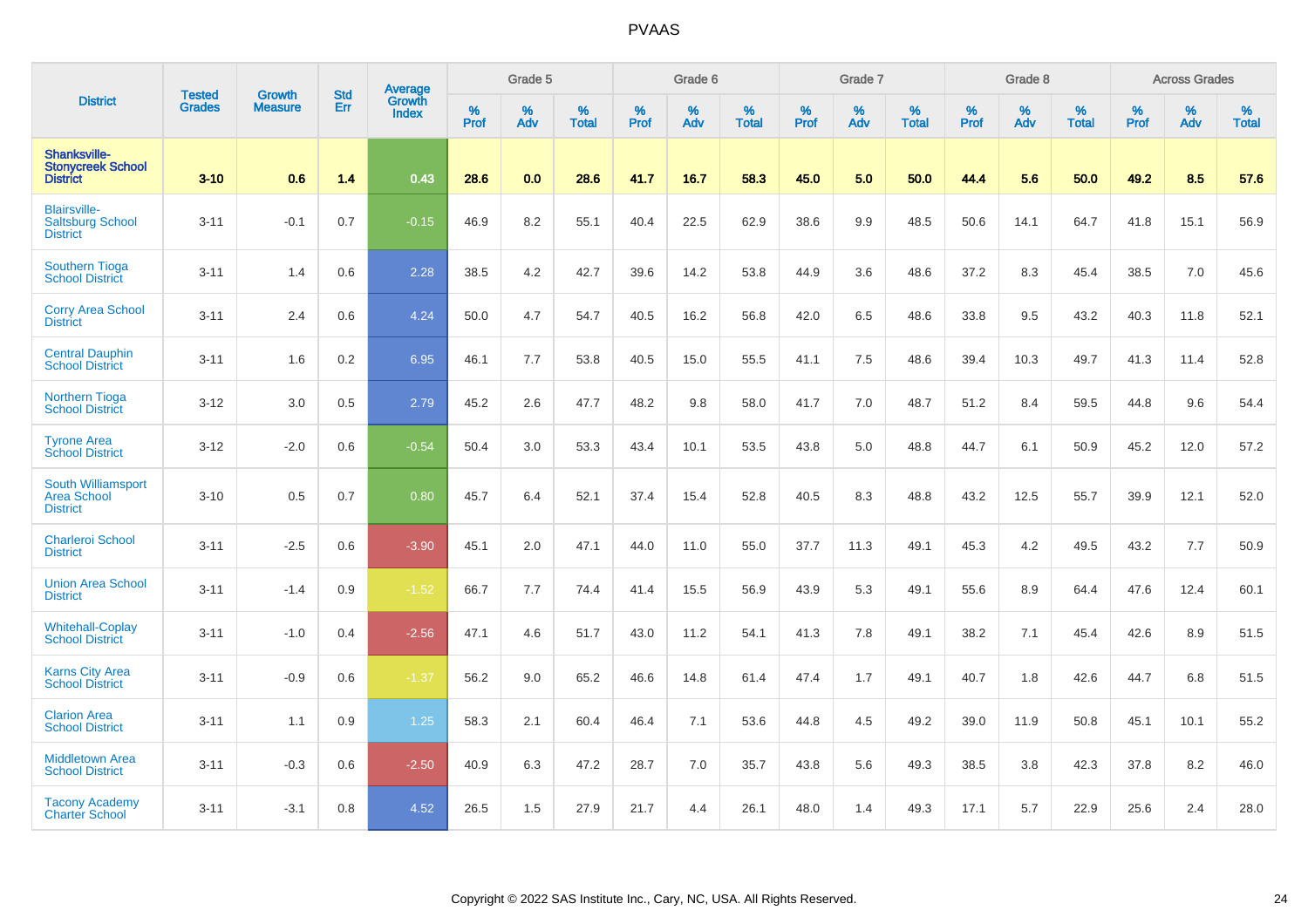|                                                                     |                                | <b>Growth</b>  | <b>Std</b> | Average                |                     | Grade 5     |                      |                  | Grade 6  |                   |           | Grade 7  |                   |              | Grade 8  |                   |              | <b>Across Grades</b> |                   |
|---------------------------------------------------------------------|--------------------------------|----------------|------------|------------------------|---------------------|-------------|----------------------|------------------|----------|-------------------|-----------|----------|-------------------|--------------|----------|-------------------|--------------|----------------------|-------------------|
| <b>District</b>                                                     | <b>Tested</b><br><b>Grades</b> | <b>Measure</b> | Err        | Growth<br><b>Index</b> | $\%$<br><b>Prof</b> | $\%$<br>Adv | $\%$<br><b>Total</b> | %<br><b>Prof</b> | %<br>Adv | %<br><b>Total</b> | %<br>Prof | %<br>Adv | %<br><b>Total</b> | $\%$<br>Prof | %<br>Adv | %<br><b>Total</b> | $\%$<br>Prof | $\%$<br>Adv          | %<br><b>Total</b> |
| Shanksville-<br><b>Stonycreek School</b><br><b>District</b>         | $3 - 10$                       | 0.6            | 1.4        | 0.43                   | 28.6                | 0.0         | 28.6                 | 41.7             | 16.7     | 58.3              | 45.0      | 5.0      | 50.0              | 44.4         | 5.6      | 50.0              | 49.2         | 8.5                  | 57.6              |
| Independence<br><b>Charter School</b>                               | $3 - 8$                        | $-2.1$         | 0.7        | $-0.30$                | 28.8                | 9.6         | 38.4                 | 39.0             | 18.3     | 57.3              | 38.3      | 11.1     | 49.4              | 50.9         | 7.0      | 57.9              | 35.6         | 11.9                 | 47.5              |
| <b>Greensburg Salem</b><br><b>School District</b>                   | $3 - 11$                       | $-1.6$         | 0.5        | $-3.24$                | 49.7                | 7.2         | 56.9                 | 40.1             | 13.8     | 53.9              | 44.0      | 5.5      | 49.4              | 48.3         | 7.2      | 55.6              | 42.8         | 11.4                 | 54.2              |
| <b>Greenville Area</b><br><b>School District</b>                    | $3 - 11$                       | 1.0            | 0.7        | 1.48                   | 46.7                | 5.6         | 52.2                 | 52.5             | 11.2     | 63.8              | 43.8      | 5.7      | 49.5              | 31.2         | 12.5     | 43.8              | 42.0         | 10.1                 | 52.1              |
| <b>West Middlesex</b><br><b>Area School</b><br><b>District</b>      | $3 - 10$                       | $-1.3$         | 0.9        | $-1.43$                | 52.2                | 17.4        | 69.6                 | 41.0             | 26.2     | 67.2              | 44.4      | 5.6      | 50.0              | 35.7         | 4.8      | 40.5              | 42.5         | 12.1                 | 54.6              |
| <b>Shikellamy School</b><br><b>District</b>                         | $3 - 10$                       | $-2.8$         | 0.5        | $-6.17$                | 47.9                | 5.7         | 53.6                 | 29.1             | 9.8      | 38.9              | 41.5      | 8.5      | 50.0              | 35.8         | 7.4      | 43.2              | 38.2         | 9.0                  | 47.3              |
| <b>Midland Borough</b><br><b>School District</b>                    | $3 - 8$                        | 0.1            | 1.3        | 0.07                   | 58.6                | 0.0         | 58.6                 | 52.4             | 9.5      | 61.9              | 42.9      | 7.1      | 50.0              | 47.6         | 0.0      | 47.6              | 49.3         | 5.7                  | 55.0              |
| <b>Centre Learning</b><br><b>Community</b><br><b>Charter School</b> | $5 - 8$                        | $-1.3$         | 2.1        | $-0.60$                |                     |             |                      |                  |          |                   | 37.5      | 12.5     | 50.0              | 47.1         | 11.8     | 58.8              | 51.8         | 16.7                 | 68.5              |
| <b>North Clarion</b><br><b>County School</b><br><b>District</b>     | $3 - 12$                       | 2.6            | 1.0        | 2.73                   | 51.1                | 8.9         | 60.0                 | 46.3             | 19.5     | 65.8              | 45.2      | 4.8      | 50.0              | 54.6         | 11.4     | 65.9              | 45.1         | 12.2                 | 57.3              |
| <b>Conemaugh Valley</b><br><b>School District</b>                   | $3 - 12$                       | 0.5            | 0.9        | 0.55                   | 52.9                | 3.9         | 56.9                 | 30.0             | 30.0     | 60.0              | 44.2      | 5.8      | 50.0              | 49.1         | 9.4      | 58.5              | 43.3         | 12.5                 | 55.8              |
| Susquehanna<br><b>Community School</b><br><b>District</b>           | $3 - 11$                       | 0.1            | 0.9        | 0.75                   | 47.1                | 7.8         | 54.9                 | 43.1             | 12.1     | 55.2              | 43.5      | 6.5      | 50.0              | 36.7         | 2.0      | 38.8              | 40.9         | 10.7                 | 51.6              |
| Shanksville-<br><b>Stonycreek School</b><br><b>District</b>         | $3 - 10$                       | 0.6            | 1.4        | 0.43                   | 28.6                | 0.0         | 28.6                 | 41.7             | 16.7     | 58.3              | 45.0      | 5.0      | 50.0              | 44.4         | 5.6      | 50.0              | 49.2         | 8.5                  | 57.6              |
| <b>Hope For</b><br><b>Hyndman Charter</b><br>School                 | $3 - 11$                       | 4.1            | 1.9        | 2.16                   |                     |             |                      | 12.5             | 6.2      | 18.8              | 41.7      | 8.3      | 50.0              | 37.5         | 0.0      | 37.5              | 27.4         | 6.0                  | 33.3              |
| <b>Bear Creek</b><br><b>Community</b><br><b>Charter School</b>      | $3 - 8$                        | 5.5            | 0.9        | 6.44                   | 51.9                | 7.7         | 59.6                 | 47.1             | 19.6     | 66.7              | 42.3      | 7.7      | 50.0              | 34.7         | 10.2     | 44.9              | 45.2         | 12.1                 | 57.4              |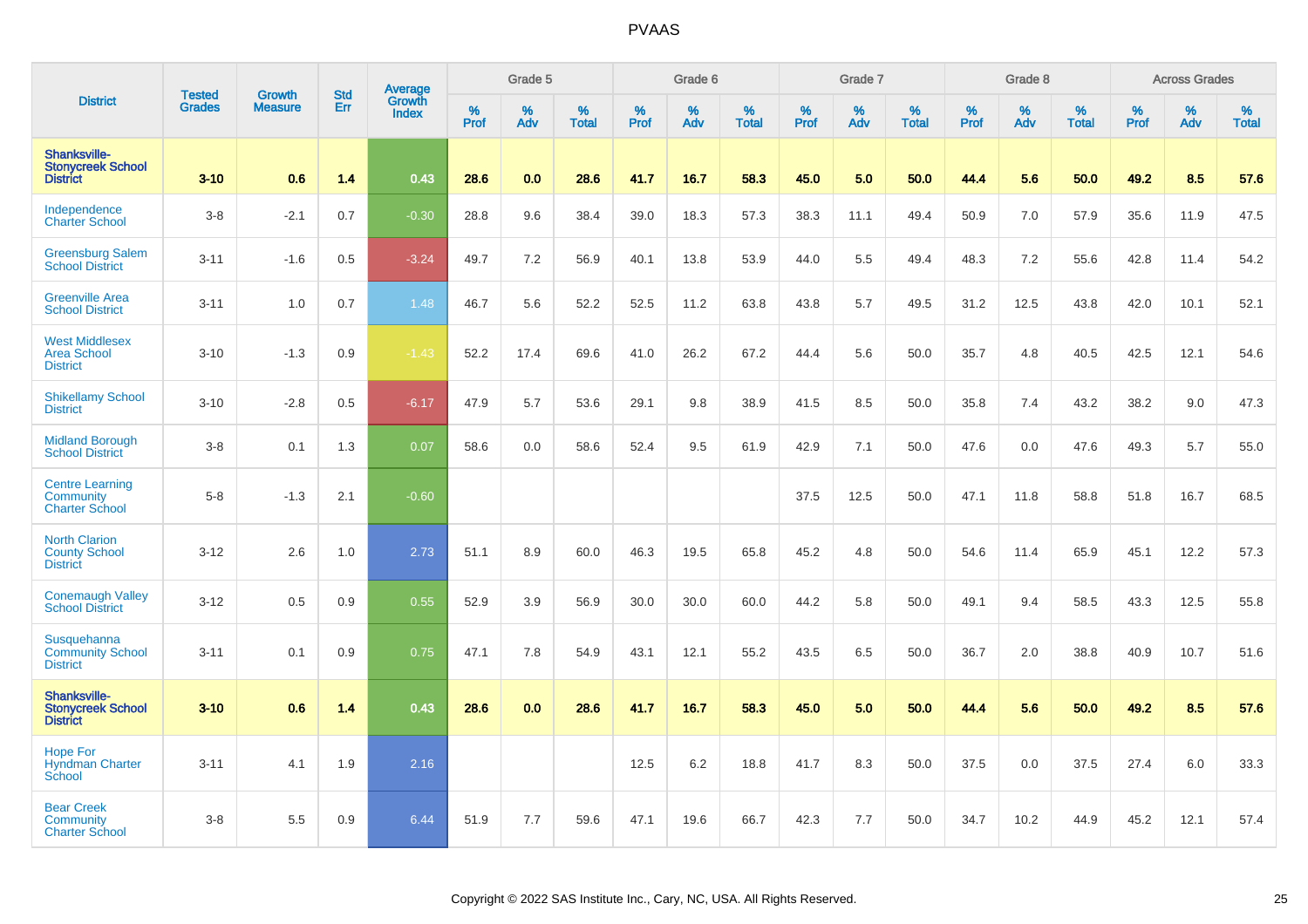|                                                                 |                                |                                 | <b>Std</b> | <b>Average</b>         |           | Grade 5  |                   |           | Grade 6  |                   |           | Grade 7  |                   |           | Grade 8  |                   |           | <b>Across Grades</b> |                   |
|-----------------------------------------------------------------|--------------------------------|---------------------------------|------------|------------------------|-----------|----------|-------------------|-----------|----------|-------------------|-----------|----------|-------------------|-----------|----------|-------------------|-----------|----------------------|-------------------|
| <b>District</b>                                                 | <b>Tested</b><br><b>Grades</b> | <b>Growth</b><br><b>Measure</b> | Err        | Growth<br><b>Index</b> | %<br>Prof | %<br>Adv | %<br><b>Total</b> | %<br>Prof | %<br>Adv | %<br><b>Total</b> | %<br>Prof | %<br>Adv | %<br><b>Total</b> | %<br>Prof | %<br>Adv | %<br><b>Total</b> | %<br>Prof | %<br>Adv             | %<br><b>Total</b> |
| Shanksville-<br><b>Stonycreek School</b><br><b>District</b>     | $3 - 10$                       | 0.6                             | 1.4        | 0.43                   | 28.6      | 0.0      | 28.6              | 41.7      | 16.7     | 58.3              | 45.0      | 5.0      | 50.0              | 44.4      | 5.6      | 50.0              | 49.2      | 8.5                  | 57.6              |
| <b>Schuylkill Valley</b><br><b>School District</b>              | $3 - 11$                       | 0.6                             | 0.6        | 1.09                   | 53.1      | 3.1      | 56.2              | 44.4      | 16.9     | 61.3              | 42.9      | 7.5      | 50.4              | 45.0      | 6.3      | 51.4              | 45.2      | 10.3                 | 55.6              |
| <b>Bermudian Springs</b><br><b>School District</b>              | $3 - 11$                       | 0.2                             | 0.6        | 0.41                   | 50.4      | 0.0      | 50.4              | 37.5      | 10.6     | 48.1              | 44.5      | 5.9      | 50.4              | 39.8      | 6.5      | 46.3              | 42.4      | 6.9                  | 49.3              |
| <b>Yough School</b><br><b>District</b>                          | $3 - 10$                       | $-4.7$                          | 0.6        | $-8.11$                | 37.9      | 1.5      | 39.4              | 39.6      | 15.7     | 55.2              | 42.3      | 8.2      | 50.5              | 36.7      | 5.8      | 42.5              | 41.9      | 9.2                  | 51.1              |
| <b>School Lane</b><br><b>Charter School</b>                     | $3 - 11$                       | 0.1                             | 0.7        | 1.46                   | 57.4      | 5.9      | 63.2              | 40.0      | 18.3     | 58.3              | 43.8      | 6.8      | 50.7              | 40.9      | 21.2     | 62.1              | 43.3      | 14.5                 | 57.9              |
| Lackawanna Trail<br><b>School District</b>                      | $3 - 10$                       | $-3.9$                          | 0.8        | $-1.13$                | 50.9      | 3.6      | 54.6              | 38.8      | 14.9     | 53.7              | 45.1      | 5.6      | 50.7              | 31.2      | 3.9      | 35.1              | 43.8      | 10.0                 | 53.8              |
| <b>Sharpsville Area</b><br><b>School District</b>               | $3 - 11$                       | $-0.5$                          | 0.8        | $-0.58$                | 54.8      | 4.8      | 59.7              | 52.9      | 19.1     | 72.1              | 40.0      | 10.8     | 50.8              | 47.1      | 12.9     | 60.0              | 48.0      | 14.5                 | 62.5              |
| Keystone<br><b>Academy Charter</b><br><b>School</b>             | $3 - 8$                        | 0.9                             | 0.8        | $-0.53$                | 42.1      | 3.5      | 45.6              | 38.7      | 19.4     | 58.1              | 47.4      | 3.5      | 50.9              | 40.7      | 8.5      | 49.2              | 40.7      | 7.4                  | 48.1              |
| <b>Arts Academy</b><br><b>Charter School</b>                    | $5-8$                          | $-3.5$                          | 1.1        | $-3.11$                | 41.2      | 0.0      | 41.2              | 46.7      | 2.2      | 48.9              | 49.1      | 1.9      | 50.9              | 45.2      | 3.2      | 48.4              | 46.6      | 2.0                  | 48.6              |
| <b>Northeast Bradford</b><br><b>School District</b>             | $3 - 10$                       | 3.0                             | 0.9        | 3.25                   | 57.5      | 2.5      | 60.0              | 37.8      | 11.1     | 48.9              | 39.6      | 11.3     | 50.9              | 40.4      | 7.0      | 47.4              | 45.2      | 9.9                  | 55.1              |
| <b>Elk Lake School</b><br><b>District</b>                       | $3 - 11$                       | 2.6                             | 0.7        | 3.89                   | 43.8      | 3.8      | 47.5              | 35.8      | 21.0     | 56.8              | 39.8      | 11.4     | 51.1              | 35.8      | 6.2      | 42.0              | 38.3      | 11.7                 | 50.0              |
| Johnsonburg Area<br><b>School District</b>                      | $3 - 11$                       | $-1.6$                          | 1.0        | $-1.64$                | 42.5      | 7.5      | 50.0              | 60.6      | 12.1     | 72.7              | 41.9      | 9.3      | 51.2              | 44.2      | 2.3      | 46.5              | 51.3      | 10.3                 | 61.5              |
| Elizabethtown<br><b>Area School</b><br><b>District</b>          | $3 - 12$                       | $-0.8$                          | 0.4        | $-2.01$                | 51.7      | 12.8     | 64.5              | 38.8      | 26.9     | 65.8              | 46.4      | 4.7      | 51.2              | 44.1      | 10.0     | 54.2              | 44.6      | 17.9                 | 62.5              |
| <b>Tuscarora School</b><br><b>District</b>                      | $3 - 11$                       | $-0.1$                          | 0.5        | $-0.13$                | 41.0      | 5.8      | 46.8              | 43.7      | 11.9     | 55.6              | 45.8      | 5.6      | 51.4              | 45.6      | 6.3      | 51.8              | 43.1      | 9.9                  | 53.0              |
| <b>Southern York</b><br><b>County School</b><br><b>District</b> | $3 - 11$                       | $-0.7$                          | 0.5        | $-1.39$                | 44.0      | 5.1      | 49.0              | 50.6      | 24.4     | 75.0              | 42.2      | 9.2      | 51.5              | 49.2      | 8.5      | 57.7              | 44.9      | 13.5                 | 58.4              |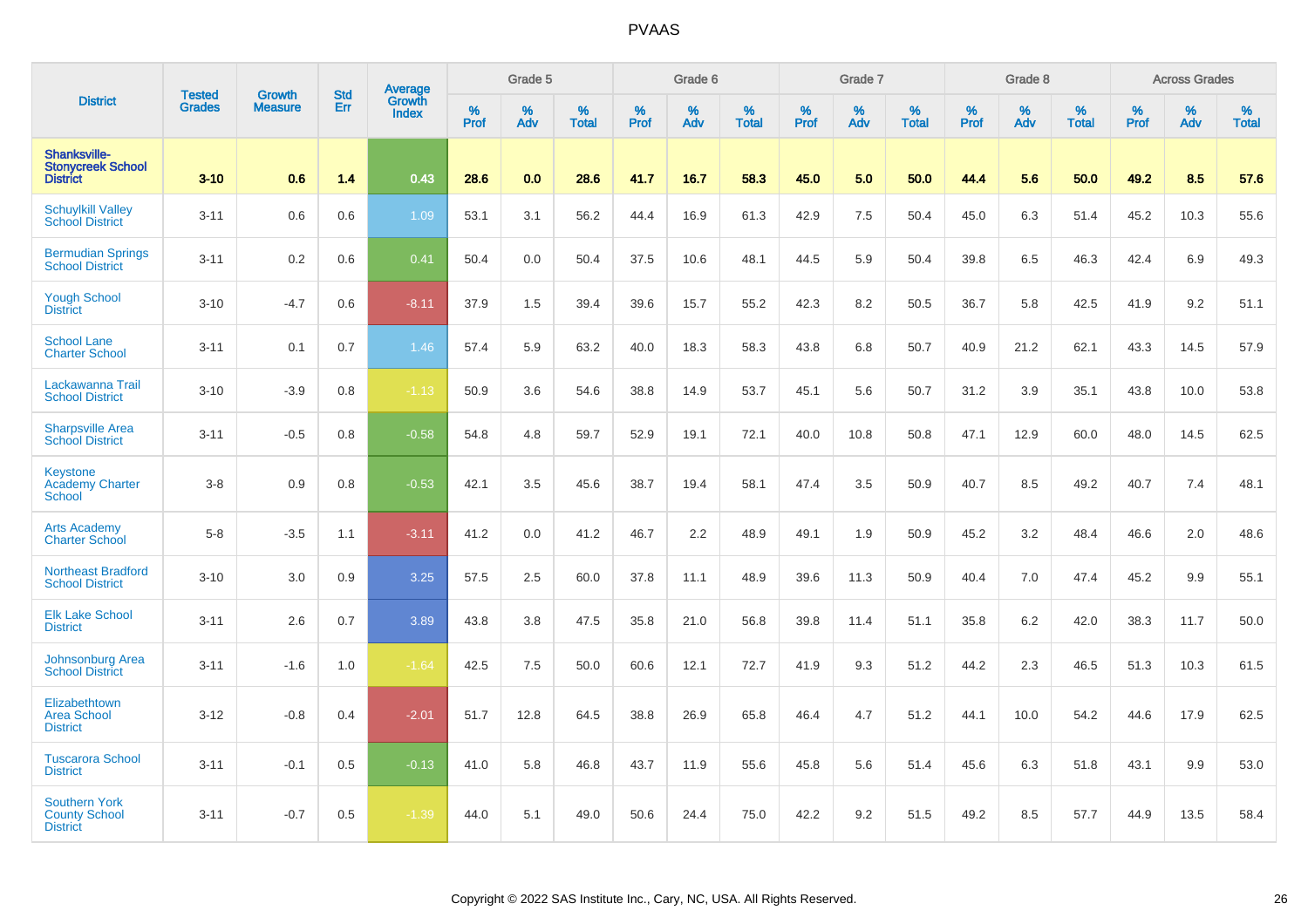|                                                             | <b>Tested</b> | <b>Growth</b>  | <b>Std</b> | Average                       |              | Grade 5  |                   |           | Grade 6  |                   |           | Grade 7  |                   |           | Grade 8  |                   |           | <b>Across Grades</b> |                   |
|-------------------------------------------------------------|---------------|----------------|------------|-------------------------------|--------------|----------|-------------------|-----------|----------|-------------------|-----------|----------|-------------------|-----------|----------|-------------------|-----------|----------------------|-------------------|
| <b>District</b>                                             | <b>Grades</b> | <b>Measure</b> | Err        | <b>Growth</b><br><b>Index</b> | $\%$<br>Prof | %<br>Adv | %<br><b>Total</b> | %<br>Prof | %<br>Adv | %<br><b>Total</b> | %<br>Prof | %<br>Adv | %<br><b>Total</b> | %<br>Prof | %<br>Adv | %<br><b>Total</b> | %<br>Prof | %<br>Adv             | %<br><b>Total</b> |
| Shanksville-<br><b>Stonycreek School</b><br><b>District</b> | $3 - 10$      | 0.6            | 1.4        | 0.43                          | 28.6         | 0.0      | 28.6              | 41.7      | 16.7     | 58.3              | 45.0      | 5.0      | 50.0              | 44.4      | 5.6      | 50.0              | 49.2      | 8.5                  | 57.6              |
| <b>Montrose Area</b><br><b>School District</b>              | $3 - 10$      | 1.0            | 0.7        | 1.35                          | 50.0         | 16.2     | 66.2              | 40.2      | 28.3     | 68.5              | 38.2      | 13.2     | 51.5              | 45.0      | 10.0     | 55.0              | 43.8      | 18.3                 | 62.0              |
| Pennsylvania<br><b>Virtual Charter</b><br><b>School</b>     | $3 - 11$      | 2.2            | 0.7        | 3.20                          | 51.9         | 4.7      | 56.6              | 41.9      | 14.0     | 55.9              | 38.4      | 13.1     | 51.5              | 43.8      | 9.0      | 52.8              | 42.3      | 11.6                 | 53.9              |
| <b>Hanover Public</b><br><b>School District</b>             | $3 - 11$      | 1.6            | 0.6        | 2.85                          | 40.6         | 3.0      | 43.6              | 42.4      | 9.4      | 51.8              | 45.4      | 6.2      | 51.5              | 38.7      | 7.3      | 46.0              | 42.0      | 12.7                 | 54.7              |
| <b>Neshaminy School</b><br><b>District</b>                  | $3 - 11$      | $-2.8$         | 0.3        | $-9.73$                       | 49.1         | 6.0      | 55.1              | 46.0      | 14.0     | 60.0              | 44.0      | 7.6      | 51.6              | 41.9      | 9.1      | 51.0              | 44.7      | 12.5                 | 57.2              |
| <b>Oxford Area</b><br><b>School District</b>                | $3 - 11$      | $-1.2$         | 0.4        | $-2.58$                       | 43.9         | 6.1      | 50.0              | 41.5      | 17.6     | 59.0              | 44.6      | 7.0      | 51.6              | 30.2      | 3.9      | 34.2              | 39.6      | 10.3                 | 49.9              |
| <b>Solanco School</b><br><b>District</b>                    | $3 - 11$      | 2.8            | 0.4        | 6.54                          | 47.3         | 9.0      | 56.2              | 52.1      | 16.9     | 69.0              | 37.0      | 14.8     | 51.7              | 40.8      | 15.0     | 55.9              | 43.0      | 14.5                 | 57.5              |
| <b>Dubois Area</b><br><b>School District</b>                | $3 - 11$      | $-0.6$         | 0.4        | $-1.40$                       | 47.0         | 5.7      | 52.6              | 39.4      | 17.4     | 56.8              | 43.4      | 8.5      | 51.8              | 36.6      | 8.8      | 45.4              | 42.2      | 13.1                 | 55.3              |
| <b>Red Lion Area</b><br><b>School District</b>              | $3 - 11$      | 0.6            | 0.4        | 1.63                          | 46.1         | 2.7      | 48.8              | 38.1      | 15.8     | 54.0              | 41.4      | 10.4     | 51.9              | 38.8      | 7.5      | 46.3              | 40.6      | 9.4                  | 50.0              |
| Achievement<br><b>House Charter</b><br>School               | $7 - 11$      | $-3.1$         | 1.6        | $-0.73$                       |              |          |                   |           |          |                   | 52.0      | 0.0      | 52.0              | 48.8      | 7.0      | 55.8              | 50.0      | 4.4                  | 54.4              |
| <b>Laboratory Charter</b><br><b>School</b>                  | $3-8$         | 3.4            | 1.2        | 2.86                          | 17.2         | 0.0      | 17.2              | 26.2      | 7.1      | 33.3              | 52.0      | 0.0      | 52.0              | 33.3      | 4.8      | 38.1              | 27.2      | 2.4                  | 29.6              |
| <b>West Perry School</b><br><b>District</b>                 | $3 - 11$      | 3.7            | 0.5        | 1.36                          | 45.0         | 8.7      | 53.7              | 41.7      | 21.8     | 63.5              | 44.2      | 7.9      | 52.1              | 53.3      | 13.3     | 66.7              | 44.0      | 14.2                 | 58.2              |
| <b>Troy Area School</b><br><b>District</b>                  | $3 - 10$      | 0.2            | 0.6        | 0.29                          | 45.0         | 1.0      | 46.0              | 25.5      | 5.9      | 31.4              | 45.6      | 6.5      | 52.2              | 42.4      | 10.2     | 52.5              | 39.4      | 6.6                  | 46.0              |
| <b>Belle Vernon Area</b><br><b>School District</b>          | $3 - 11$      | $-0.1$         | 0.6        | $-0.10$                       | 52.2         | 6.3      | 58.6              | 49.6      | 14.8     | 64.4              | 47.8      | 4.4      | 52.2              | 44.1      | 6.4      | 50.5              | 47.7      | 8.9                  | 56.6              |
| <b>Dallas School</b><br><b>District</b>                     | $3 - 11$      | $-5.2$         | 0.5        | $-8.21$                       | 58.5         | 8.8      | 67.3              | 50.7      | 12.7     | 63.4              | 49.2      | 3.2      | 52.4              | 48.7      | 14.3     | 63.0              | 50.5      | 13.7                 | 64.2              |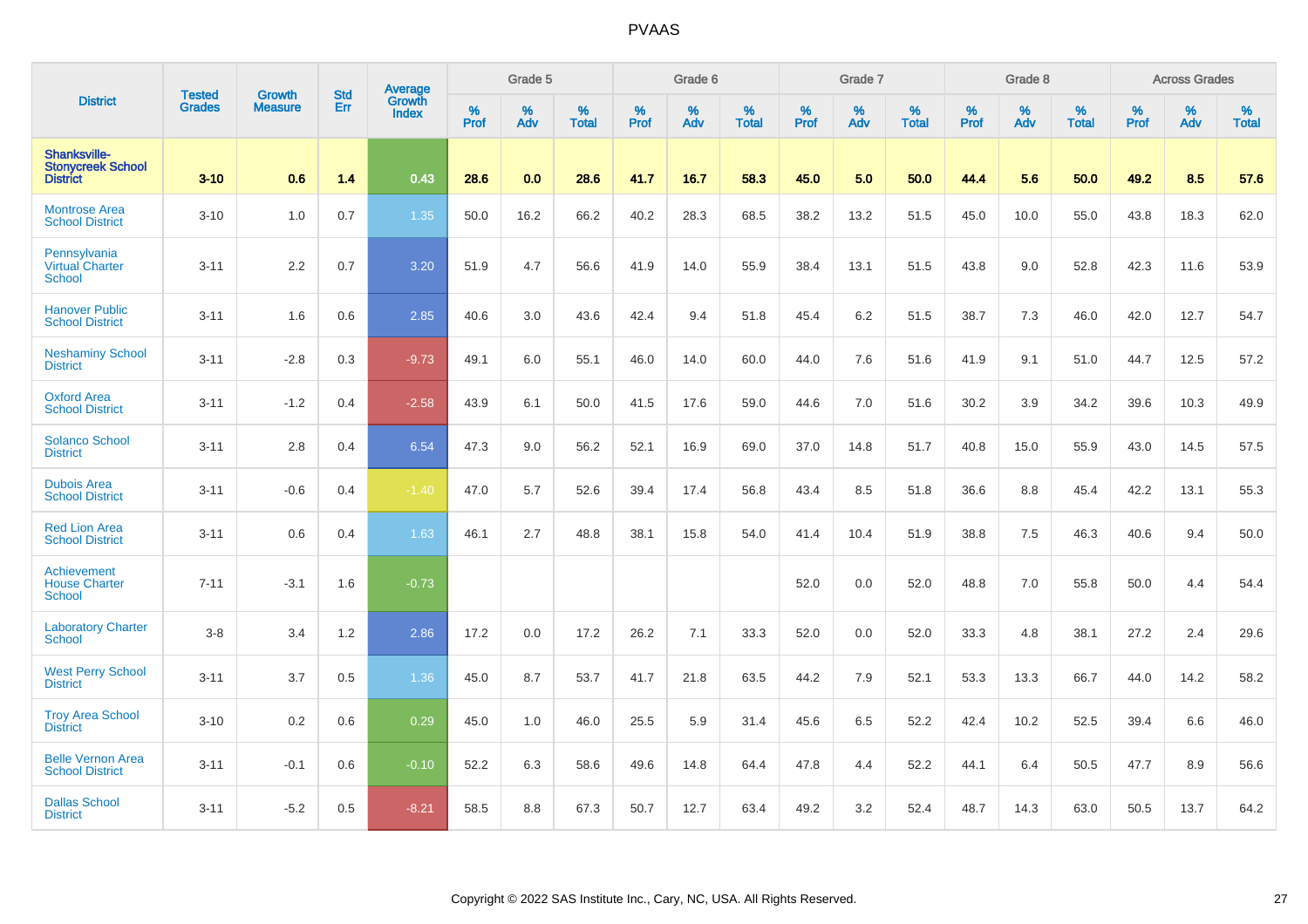|                                                                   | <b>Tested</b> | <b>Growth</b>  | <b>Std</b> | Average         |                  | Grade 5  |                   |           | Grade 6  |                   |           | Grade 7  |                   |           | Grade 8  |                   |                  | <b>Across Grades</b> |                   |
|-------------------------------------------------------------------|---------------|----------------|------------|-----------------|------------------|----------|-------------------|-----------|----------|-------------------|-----------|----------|-------------------|-----------|----------|-------------------|------------------|----------------------|-------------------|
| <b>District</b>                                                   | <b>Grades</b> | <b>Measure</b> | Err        | Growth<br>Index | %<br><b>Prof</b> | %<br>Adv | %<br><b>Total</b> | %<br>Prof | %<br>Adv | %<br><b>Total</b> | %<br>Prof | %<br>Adv | %<br><b>Total</b> | %<br>Prof | %<br>Adv | %<br><b>Total</b> | %<br><b>Prof</b> | %<br>Adv             | %<br><b>Total</b> |
| Shanksville-<br><b>Stonycreek School</b><br><b>District</b>       | $3 - 10$      | 0.6            | 1.4        | 0.43            | 28.6             | 0.0      | 28.6              | 41.7      | 16.7     | 58.3              | 45.0      | 5.0      | 50.0              | 44.4      | 5.6      | 50.0              | 49.2             | 8.5                  | 57.6              |
| <b>Mifflin County</b><br><b>School District</b>                   | $3 - 11$      | 2.7            | 0.4        | 2.75            | 49.5             | 8.0      | 57.4              | 35.1      | 15.2     | 50.3              | 45.2      | 7.3      | 52.5              | 40.4      | 4.9      | 45.3              | 40.4             | 9.0                  | 49.4              |
| <b>Central Cambria</b><br><b>School District</b>                  | $3 - 11$      | $-3.0$         | 0.6        | $-5.07$         | 59.8             | 11.1     | 70.9              | 33.6      | 13.3     | 46.9              | 48.2      | 4.4      | 52.6              | 38.9      | 4.8      | 43.6              | 44.9             | 10.7                 | 55.6              |
| <b>Interboro School</b><br><b>District</b>                        | $3 - 12$      | 0.3            | 0.4        | $-0.81$         | 42.9             | 4.5      | 47.3              | 40.0      | 11.7     | 51.7              | 44.0      | 8.7      | 52.7              | 44.2      | 7.4      | 51.6              | 41.8             | 8.7                  | 50.4              |
| <b>West Shore School</b><br><b>District</b>                       | $3 - 12$      | $-0.2$         | 0.3        | $-0.59$         | 46.3             | 8.2      | 54.5              | 44.4      | 15.0     | 59.4              | 44.4      | 8.2      | 52.7              | 42.8      | 11.8     | 54.6              | 42.7             | 13.2                 | 55.9              |
| <b>Wyoming Area</b><br><b>School District</b>                     | $3 - 10$      | $-4.1$         | 0.6        | $-1.78$         | 58.6             | 6.0      | 64.7              | 38.8      | 2.9      | 41.8              | 49.5      | 3.2      | 52.7              | 35.8      | 9.4      | 45.3              | 43.5             | 7.5                  | 51.1              |
| <b>Greenwood School</b><br><b>District</b>                        | $3 - 11$      | 4.5            | 0.8        | 1.52            | 51.5             | 3.0      | 54.6              | 45.3      | 28.3     | 73.6              | 43.6      | 9.1      | 52.7              | 51.8      | 31.5     | 83.3              | 47.9             | 19.4                 | 67.3              |
| <b>Governor Mifflin</b><br><b>School District</b>                 | $3 - 11$      | $-1.0$         | 0.4        | $-2.47$         | 38.2             | 3.2      | 41.5              | 31.2      | 11.7     | 42.9              | 44.4      | 8.3      | 52.8              | 45.8      | 5.5      | 51.3              | 40.8             | 9.3                  | 50.1              |
| <b>North Star School</b><br><b>District</b>                       | $3 - 11$      | $-0.3$         | 0.7        | $-0.53$         | 44.3             | 3.8      | 48.1              | 35.9      | 17.2     | 53.1              | 44.4      | 8.3      | 52.8              | 49.5      | 17.2     | 66.7              | 44.5             | 15.3                 | 59.8              |
| <b>Valley Grove</b><br><b>School District</b>                     | $3 - 10$      | 0.6            | 0.8        | 0.74            | 56.2             | 8.3      | 64.6              | 55.9      | 8.5      | 64.4              | 43.4      | 9.4      | 52.8              | 53.7      | 7.4      | 61.1              | 48.3             | 9.3                  | 57.6              |
| <b>Mountain View</b><br><b>School District</b>                    | $3 - 11$      | 1.6            | 0.9        | 1.87            | 45.0             | 3.3      | 48.3              | 49.0      | 6.1      | 55.1              | 47.2      | 5.7      | 52.8              | 55.0      | 10.0     | 65.0              | 45.1             | 5.6                  | 50.7              |
| <b>Mifflinburg Area</b><br><b>School District</b>                 | $3 - 11$      | 1.9            | 0.6        | 3.25            | 60.8             | 8.0      | 68.8              | 47.8      | 20.7     | 68.5              | 47.1      | 5.8      | 52.9              | 53.8      | 8.6      | 62.5              | 49.7             | 13.0                 | 62.7              |
| <b>Deer Lakes School</b><br><b>District</b>                       | $3 - 11$      | $-0.4$         | 0.6        | $-0.76$         | 52.0             | 5.5      | 57.5              | 47.2      | 22.0     | 69.1              | 42.4      | 10.6     | 53.0              | 44.7      | 10.7     | 55.3              | 45.1             | 14.9                 | 60.0              |
| <b>Crawford Central</b><br><b>School District</b>                 | $3 - 11$      | 3.3            | 0.4        | 7.81            | 48.1             | 4.2      | 52.3              | 37.2      | 13.2     | 50.4              | 40.0      | 13.1     | 53.1              | 42.5      | 12.0     | 54.5              | 40.4             | 10.5                 | 50.9              |
| <b>Eastern Lebanon</b><br><b>County School</b><br><b>District</b> | $3 - 11$      | $-0.3$         | 0.5        | $-0.57$         | 48.9             | 2.8      | 51.7              | 42.0      | 9.1      | 51.1              | 45.1      | 8.0      | 53.1              | 29.8      | 7.0      | 36.8              | 42.0             | 9.1                  | 51.0              |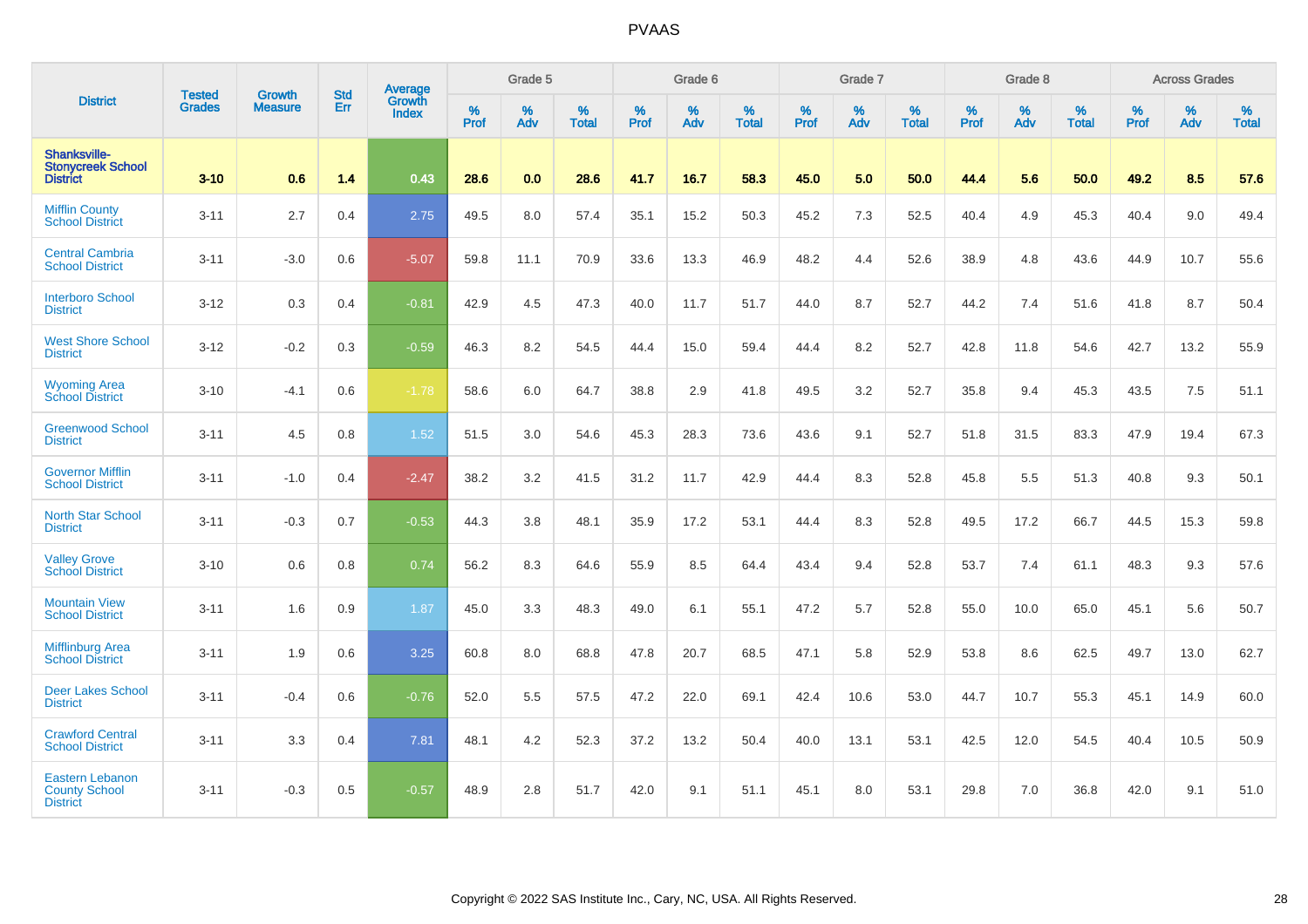|                                                                 | <b>Tested</b> | <b>Growth</b>  | <b>Std</b> |                                   |                     | Grade 5  |                   |           | Grade 6  |                   |              | Grade 7  |                   |           | Grade 8  |                   |                  | <b>Across Grades</b> |                   |
|-----------------------------------------------------------------|---------------|----------------|------------|-----------------------------------|---------------------|----------|-------------------|-----------|----------|-------------------|--------------|----------|-------------------|-----------|----------|-------------------|------------------|----------------------|-------------------|
| <b>District</b>                                                 | <b>Grades</b> | <b>Measure</b> | Err        | Average<br>Growth<br><b>Index</b> | $\%$<br><b>Prof</b> | %<br>Adv | %<br><b>Total</b> | %<br>Prof | %<br>Adv | %<br><b>Total</b> | $\%$<br>Prof | %<br>Adv | %<br><b>Total</b> | %<br>Prof | %<br>Adv | %<br><b>Total</b> | %<br><b>Prof</b> | %<br>Adv             | %<br><b>Total</b> |
| Shanksville-<br><b>Stonvcreek School</b><br><b>District</b>     | $3 - 10$      | 0.6            | 1.4        | 0.43                              | 28.6                | 0.0      | 28.6              | 41.7      | 16.7     | 58.3              | 45.0         | 5.0      | 50.0              | 44.4      | 5.6      | 50.0              | 49.2             | 8.5                  | 57.6              |
| <b>Northern York</b><br><b>County School</b><br><b>District</b> | $3 - 11$      | 0.6            | 0.4        | 1.45                              | 53.3                | 9.4      | 62.7              | 39.4      | 14.4     | 53.8              | 44.9         | 8.2      | 53.1              | 39.9      | 7.2      | 47.1              | 44.2             | 12.9                 | 57.1              |
| <b>Burrell School</b><br><b>District</b>                        | $3 - 11$      | $-3.3$         | 0.7        | $-4.68$                           | 50.0                | 0.9      | 50.9              | 46.2      | 7.7      | 53.8              | 46.8         | 6.5      | 53.2              | 41.0      | 4.9      | 45.9              | 45.9             | 7.5                  | 53.4              |
| <b>Otto-Eldred School</b><br><b>District</b>                    | $3 - 11$      | 5.1            | 1.0        | 5.26                              | 57.1                | 9.5      | 66.7              | 47.5      | 15.0     | 62.5              | 42.2         | 11.1     | 53.3              | 35.4      | 12.5     | 47.9              | 43.8             | 11.1                 | 54.9              |
| Daniel Boone Area<br><b>School District</b>                     | $3 - 12$      | 0.9            | 0.5        | 2.01                              | 54.5                | 3.9      | 58.4              | 31.7      | 16.1     | 47.8              | 46.1         | 7.4      | 53.4              | 42.8      | 9.2      | 52.0              | 42.6             | 10.0                 | 52.6              |
| <b>Everett Area</b><br><b>School District</b>                   | $3 - 11$      | $-0.2$         | 0.7        | $-0.26$                           | 41.4                | 9.2      | 50.6              | 34.9      | 11.6     | 46.5              | 47.5         | 5.9      | 53.5              | 37.3      | 9.3      | 46.7              | 40.8             | 11.4                 | 52.2              |
| <b>Centennial School</b><br><b>District</b>                     | $3 - 10$      | 1.2            | 0.3        | 0.52                              | 49.0                | 5.4      | 54.4              | 41.7      | 11.3     | 53.0              | 46.4         | 7.1      | 53.6              | 43.6      | 5.1      | 48.7              | 44.3             | 10.2                 | 54.4              |
| Pen Argyl Area<br><b>School District</b>                        | $3 - 12$      | 2.2            | 0.6        | 3.36                              | 50.0                | 10.0     | 60.0              | 43.9      | 13.4     | 57.3              | 44.6         | 9.1      | 53.6              | 44.7      | 4.8      | 49.5              | 46.0             | 11.3                 | 57.2              |
| <b>Ellwood City Area</b><br><b>School District</b>              | $3 - 11$      | 0.6            | 0.6        | 1.00                              | 53.8                | 11.5     | 65.4              | 47.0      | 14.8     | 61.7              | 43.0         | 10.7     | 53.7              | 41.3      | 8.3      | 49.5              | 45.3             | 10.3                 | 55.6              |
| <b>Butler Area School</b><br><b>District</b>                    | $3 - 11$      | 0.3            | 0.3        | 1.07                              | 49.8                | 12.2     | 61.9              | 43.8      | 18.2     | 62.0              | 44.4         | 9.3      | 53.8              | 47.9      | 8.0      | 55.9              | 46.0             | 14.0                 | 60.0              |
| <b>Jeannette City</b><br><b>School District</b>                 | $3 - 11$      | 3.5            | 0.8        | 4.26                              | 41.7                | 1.4      | 43.1              | 33.3      | 18.5     | 51.8              | 44.6         | 9.2      | 53.8              | 48.1      | 7.7      | 55.8              | 40.4             | 8.2                  | 48.6              |
| <b>New Foundations</b><br><b>Charter School</b>                 | $3 - 11$      | $-0.9$         | 0.8        | $-1.16$                           | 37.0                | 9.3      | 46.3              | 38.1      | 9.5      | 47.6              | 50.8         | 3.3      | 54.1              | 36.1      | 6.0      | 42.2              | 41.1             | 6.7                  | 47.8              |
| <b>Warwick School</b><br><b>District</b>                        | $3 - 11$      | 0.0            | 0.4        | 0.03                              | 49.6                | 5.9      | 55.6              | 39.4      | 26.3     | 65.7              | 46.2         | 8.0      | 54.2              | 50.3      | 9.6      | 59.9              | 45.6             | 12.6                 | 58.2              |
| <b>Palmerton Area</b><br><b>School District</b>                 | $3 - 11$      | 1.6            | 0.6        | 4.14                              | 54.9                | 3.7      | 58.5              | 47.3      | 14.6     | 61.8              | 42.6         | 11.6     | 54.3              | 38.3      | 11.2     | 49.5              | 45.2             | 11.6                 | 56.8              |
| <b>Brockway Area</b><br><b>School District</b>                  | $3 - 11$      | 4.2            | 0.7        | 5.89                              | 61.5                | 14.1     | 75.6              | 40.6      | 34.8     | 75.4              | 44.4         | 9.9      | 54.3              | 50.0      | 9.7      | 59.7              | 46.6             | 17.4                 | 64.0              |
| <b>Jersey Shore Area</b><br><b>School District</b>              | $3 - 11$      | 1.7            | 0.5        | 6.13                              | 47.6                | 8.3      | 56.0              | 45.6      | 24.8     | 70.4              | 46.3         | 8.0      | 54.3              | 39.6      | 7.7      | 47.2              | 45.3             | 13.4                 | 58.7              |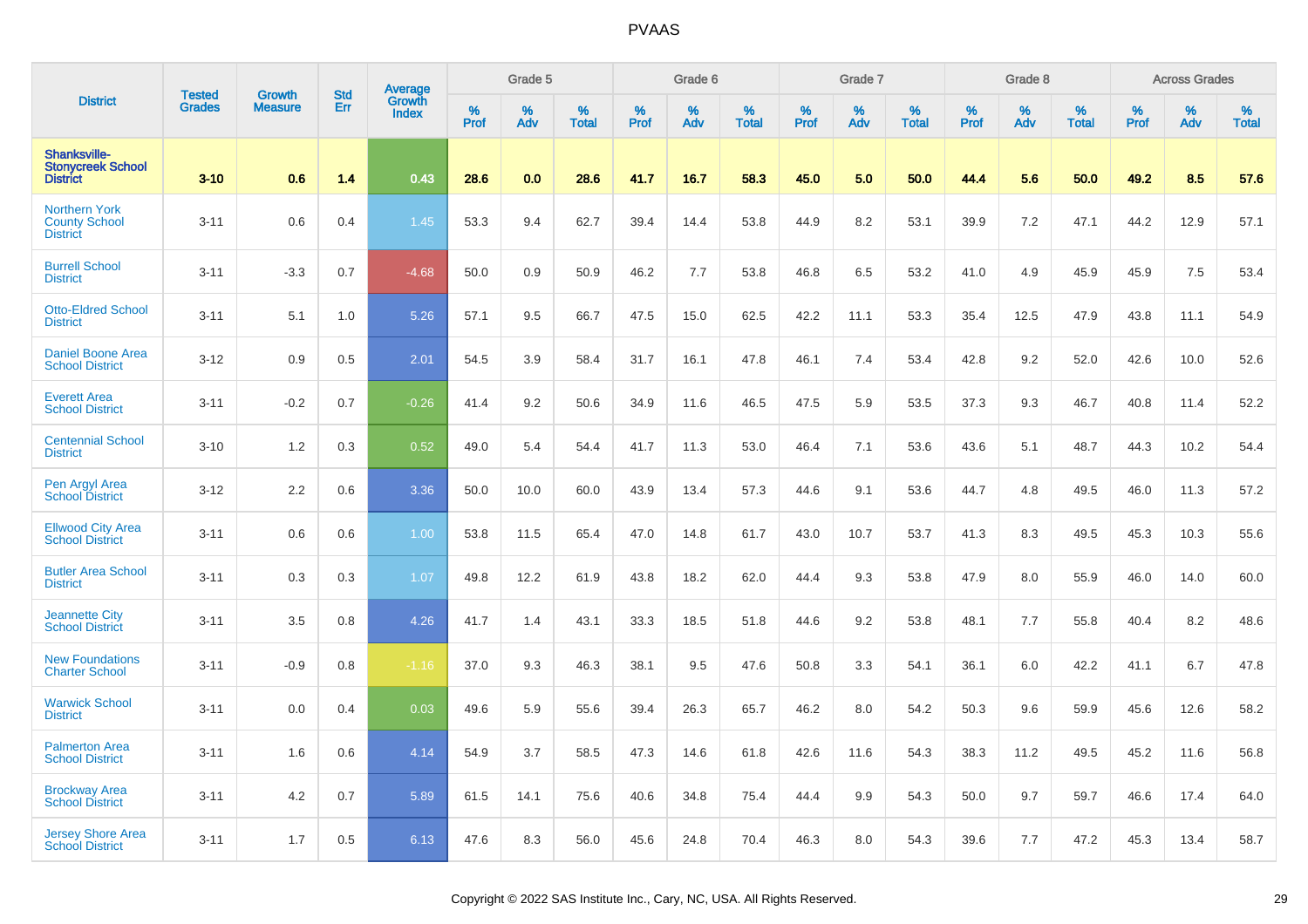|                                                             | <b>Tested</b> | <b>Growth</b>  | <b>Std</b> | Average                       |           | Grade 5  |                   |           | Grade 6  |                   |           | Grade 7  |                   |           | Grade 8  |                   |           | <b>Across Grades</b> |                   |
|-------------------------------------------------------------|---------------|----------------|------------|-------------------------------|-----------|----------|-------------------|-----------|----------|-------------------|-----------|----------|-------------------|-----------|----------|-------------------|-----------|----------------------|-------------------|
| <b>District</b>                                             | <b>Grades</b> | <b>Measure</b> | Err        | <b>Growth</b><br><b>Index</b> | %<br>Prof | %<br>Adv | %<br><b>Total</b> | %<br>Prof | %<br>Adv | %<br><b>Total</b> | %<br>Prof | %<br>Adv | %<br><b>Total</b> | %<br>Prof | %<br>Adv | %<br><b>Total</b> | %<br>Prof | %<br>Adv             | %<br><b>Total</b> |
| Shanksville-<br><b>Stonycreek School</b><br><b>District</b> | $3 - 10$      | 0.6            | 1.4        | 0.43                          | 28.6      | 0.0      | 28.6              | 41.7      | 16.7     | 58.3              | 45.0      | 5.0      | 50.0              | 44.4      | 5.6      | 50.0              | 49.2      | 8.5                  | 57.6              |
| <b>Fort Cherry School</b><br><b>District</b>                | $3 - 10$      | $-2.2$         | 0.8        | $-2.84$                       | 61.4      | 8.8      | 70.2              | 31.6      | 33.3     | 64.9              | 45.6      | 8.8      | 54.4              | 39.5      | 26.7     | 66.3              | 45.7      | 16.8                 | 62.5              |
| <b>Titusville Area</b><br><b>School District</b>            | $3 - 11$      | $-0.4$         | 0.5        | $-0.72$                       | 57.4      | 8.5      | 65.9              | 35.0      | 12.6     | 47.6              | 46.2      | 8.3      | 54.6              | 40.6      | 11.6     | 52.2              | 44.1      | 12.1                 | 56.2              |
| <b>York Academy</b><br><b>Regional Charter</b><br>School    | $3 - 11$      | 0.3            | 0.8        | $-0.33$                       | 33.3      | 5.0      | 38.3              | 55.9      | 11.9     | 67.8              | 47.3      | 7.3      | 54.6              | 35.1      | 12.3     | 47.4              | 40.8      | 14.1                 | 54.9              |
| <b>Dallastown Area</b><br><b>School District</b>            | $3 - 11$      | $-2.2$         | 0.3        | $-6.63$                       | 53.1      | 7.2      | 60.3              | 44.3      | 30.9     | 75.1              | 45.3      | 9.3      | 54.7              | 43.8      | 11.1     | 54.9              | 44.8      | 19.1                 | 63.9              |
| <b>Millersburg Area</b><br><b>School District</b>           | $3 - 11$      | $-0.2$         | 0.8        | 3.43                          | 47.1      | 3.9      | 51.0              | 41.5      | 0.0      | 41.5              | 51.6      | 3.1      | 54.7              | 40.3      | 3.2      | 43.6              | 44.2      | 7.4                  | 51.5              |
| <b>Lehigh Valley</b><br>Academy Regional<br>Charter School  | $3 - 11$      | 0.4            | 0.6        | 0.69                          | 50.0      | 5.8      | 55.8              | 38.3      | 18.8     | 57.0              | 50.9      | 3.8      | 54.7              | 51.8      | 4.6      | 56.4              | 46.4      | 11.0                 | 57.4              |
| <b>Bellwood-Antis</b><br><b>School District</b>             | $3 - 10$      | 1.5            | 0.7        | 2.22                          | 46.1      | 3.4      | 49.4              | 34.4      | 16.7     | 51.1              | 44.0      | 10.7     | 54.8              | 41.3      | 26.1     | 67.4              | 41.8      | 16.7                 | 58.6              |
| <b>Stroudsburg Area</b><br><b>School District</b>           | $3 - 11$      | 1.1            | 0.4        | 1.41                          | 39.1      | 4.0      | 43.1              | 39.0      | 11.2     | 50.2              | 46.4      | 8.5      | 54.9              | 48.9      | 7.8      | 56.7              | 40.7      | 9.2                  | 49.9              |
| <b>Chartiers Valley</b><br><b>School District</b>           | $3 - 11$      | $-3.4$         | 0.4        | $-8.00$                       | 51.3      | 6.5      | 57.8              | 45.9      | 15.3     | 61.2              | 46.3      | 8.7      | 55.0              | 42.9      | 7.6      | 50.5              | 47.3      | 10.0                 | 57.4              |
| <b>Kutztown Area</b><br><b>School District</b>              | $3 - 12$      | $-0.3$         | 0.8        | $-0.40$                       | 59.7      | 6.0      | 65.7              | 46.0      | 17.5     | 63.5              | 37.5      | 17.5     | 55.0              | 50.0      | 10.3     | 60.3              | 48.4      | 17.0                 | 65.5              |
| <b>Carlisle Area</b><br><b>School District</b>              | $3 - 11$      | 1.8            | 0.4        | 4.58                          | 40.6      | 13.9     | 54.4              | 38.1      | 20.2     | 58.2              | 42.0      | 13.0     | 55.0              | 42.1      | 10.7     | 52.8              | 40.4      | 15.3                 | 55.7              |
| <b>Spring Cove</b><br><b>School District</b>                | $3 - 11$      | 0.1            | 0.6        | 0.20                          | 41.7      | 5.0      | 46.7              | 42.1      | 13.5     | 55.6              | 48.8      | 6.3      | 55.1              | 34.6      | 11.8     | 46.5              | 40.5      | 10.8                 | 51.3              |
| <b>Conewago Valley</b><br><b>School District</b>            | $3 - 12$      | 0.7            | 0.4        | 1.94                          | 52.1      | 3.4      | 55.5              | 44.7      | 14.0     | 58.7              | 46.4      | 8.8      | 55.2              | 46.8      | 5.7      | 52.5              | 46.9      | 10.0                 | 56.9              |
| <b>Union City Area</b><br><b>School District</b>            | $3 - 12$      | 0.2            | 0.7        | 0.30                          | 34.8      | 1.4      | 36.2              | 35.5      | 16.1     | 51.6              | 44.7      | 10.5     | 55.3              | 42.2      | 8.9      | 51.1              | 39.0      | 12.5                 | 51.5              |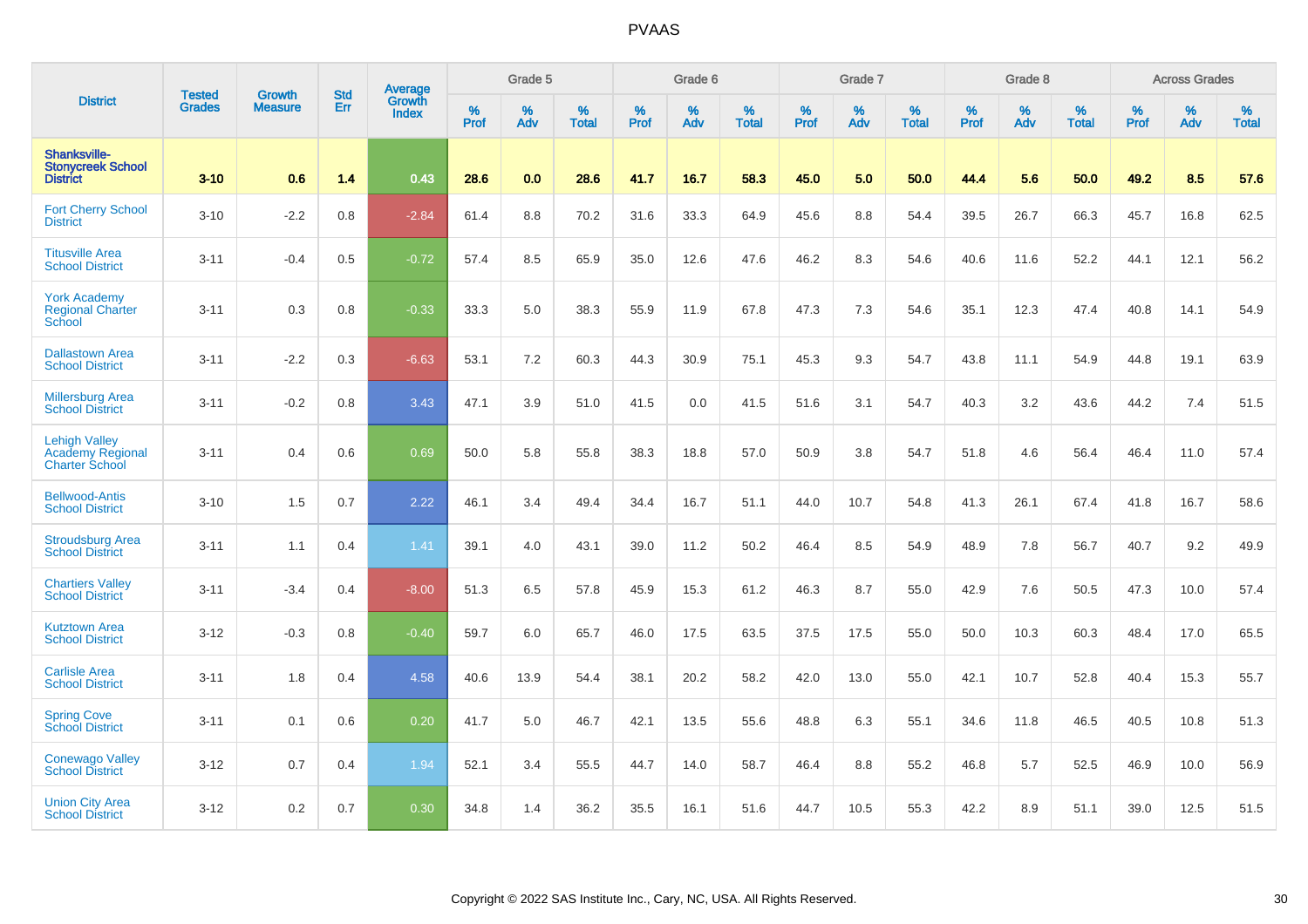|                                                             | <b>Tested</b> | <b>Growth</b>  | <b>Std</b> |                                   |                     | Grade 5  |                   |           | Grade 6  |                   |              | Grade 7  |                   |           | Grade 8  |                   |                  | <b>Across Grades</b> |                   |
|-------------------------------------------------------------|---------------|----------------|------------|-----------------------------------|---------------------|----------|-------------------|-----------|----------|-------------------|--------------|----------|-------------------|-----------|----------|-------------------|------------------|----------------------|-------------------|
| <b>District</b>                                             | <b>Grades</b> | <b>Measure</b> | Err        | Average<br>Growth<br><b>Index</b> | $\%$<br><b>Prof</b> | %<br>Adv | %<br><b>Total</b> | %<br>Prof | %<br>Adv | %<br><b>Total</b> | $\%$<br>Prof | %<br>Adv | %<br><b>Total</b> | %<br>Prof | %<br>Adv | %<br><b>Total</b> | %<br><b>Prof</b> | %<br>Adv             | %<br><b>Total</b> |
| Shanksville-<br><b>Stonvcreek School</b><br><b>District</b> | $3 - 10$      | 0.6            | 1.4        | 0.43                              | 28.6                | 0.0      | 28.6              | 41.7      | 16.7     | 58.3              | 45.0         | 5.0      | 50.0              | 44.4      | 5.6      | 50.0              | 49.2             | 8.5                  | 57.6              |
| <b>Shenango Area</b><br><b>School District</b>              | $3 - 11$      | 1.9            | 0.7        | 2.73                              | 46.4                | 19.0     | 65.5              | 37.5      | 25.0     | 62.5              | 45.7         | 9.6      | 55.3              | 41.1      | 18.9     | 60.0              | 42.3             | 18.7                 | 61.1              |
| <b>Riverside School</b><br><b>District</b>                  | $3 - 11$      | 2.8            | 0.6        | 4.52                              | 44.6                | 4.0      | 48.5              | 45.4      | 13.1     | 58.6              | 43.7         | 11.6     | 55.3              | 45.0      | 8.3      | 53.2              | 44.3             | 10.7                 | 55.0              |
| <b>Conestoga Valley</b><br><b>School District</b>           | $3 - 11$      | 4.1            | 0.4        | 10.35                             | 45.1                | 10.2     | 55.3              | 37.5      | 28.4     | 65.9              | 44.6         | 10.7     | 55.4              | 39.6      | 18.3     | 57.9              | 42.4             | 17.7                 | 60.2              |
| <b>West Branch Area</b><br><b>School District</b>           | $3 - 11$      | 0.4            | 0.8        | 0.52                              | 37.1                | 3.2      | 40.3              | 32.8      | 6.6      | 39.3              | 48.6         | 6.8      | 55.4              | 50.0      | 3.0      | 53.0              | 42.6             | 6.8                  | 49.4              |
| <b>Wyalusing Area</b><br><b>School District</b>             | $3-12$        | 1.0            | 0.7        | 1.58                              | 36.1                | 2.4      | 38.6              | 43.1      | 13.7     | 56.9              | 43.5         | 12.0     | 55.4              | 36.8      | 3.8      | 40.6              | 39.8             | 9.9                  | 49.6              |
| <b>Dover Area School</b><br><b>District</b>                 | $3 - 12$      | $-1.0$         | 0.4        | $-2.38$                           | 48.0                | 4.8      | 52.8              | 41.4      | 17.1     | 58.6              | 48.6         | 7.1      | 55.7              | 44.7      | 5.7      | 50.4              | 44.8             | 10.8                 | 55.6              |
| Cornwall-Lebanon<br><b>School District</b>                  | $3 - 11$      | $-0.8$         | 0.3        | $-2.37$                           | 46.8                | 6.1      | 52.9              | 45.0      | 15.9     | 60.9              | 48.6         | 7.2      | 55.8              | 49.4      | 12.2     | 61.6              | 44.4             | 12.6                 | 57.0              |
| <b>Western Wayne</b><br><b>School District</b>              | $3 - 11$      | $-0.5$         | 0.6        | $-0.40$                           | 56.6                | 7.6      | 64.2              | 43.0      | 21.5     | 64.5              | 45.2         | 10.6     | 55.8              | 45.8      | 15.0     | 60.8              | 45.8             | 18.1                 | 63.9              |
| <b>Frazier School</b><br><b>District</b>                    | $3 - 11$      | $-1.8$         | 0.8        | $-2.32$                           | 49.0                | 3.9      | 52.9              | 48.8      | 17.5     | 66.2              | 43.0         | 12.8     | 55.8              | 20.4      | 3.7      | 24.1              | 40.8             | 10.9                 | 51.7              |
| <b>MaST Community</b><br>Charter School II                  | $3 - 10$      | $-4.6$         | 0.7        | 0.45                              | 41.0                | 3.0      | 44.0              | 38.7      | 4.3      | 43.0              | 50.0         | 5.9      | 55.9              |           |          |                   | 44.5             | 7.0                  | 51.5              |
| <b>Sayre Area School</b><br><b>District</b>                 | $3 - 11$      | 4.2            | 0.8        | 4.32                              | 32.8                | 4.9      | 37.7              | 51.8      | 19.8     | 71.6              | 47.6         | 8.3      | 56.0              | 39.0      | 4.9      | 43.9              | 44.6             | 10.7                 | 55.4              |
| <b>Plum Borough</b><br><b>School District</b>               | $3 - 11$      | $-5.8$         | 0.4        | $-13.65$                          | 53.7                | 6.3      | 60.0              | 45.8      | 25.1     | 70.9              | 50.0         | 6.0      | 56.0              | 49.0      | 5.7      | 54.6              | 47.5             | 15.8                 | 63.2              |
| Renaissance<br><b>Academy Charter</b><br><b>School</b>      | $3 - 11$      | $-1.3$         | 0.7        | $-1.72$                           | 36.6                | 5.6      | 42.2              | 39.7      | 16.4     | 56.2              | 50.7         | 5.3      | 56.0              | 40.6      | 18.8     | 59.4              | 41.0             | 10.8                 | 51.8              |
| <b>Wilson School</b><br><b>District</b>                     | $3 - 12$      | $-3.7$         | 0.5        | $-7.41$                           | 49.3                | 4.2      | 53.5              | 52.1      | 11.6     | 63.7              | 47.6         | 8.4      | 56.0              | 47.8      | 11.1     | 58.9              | 47.0             | 13.2                 | 60.1              |
| <b>Midd-West School</b><br><b>District</b>                  | $3 - 11$      | 1.2            | 0.6        | 0.80                              | 52.2                | 3.0      | 55.2              | 42.5      | 9.7      | 52.2              | 51.0         | 5.1      | 56.1              | 48.8      | 8.0      | 56.8              | 46.3             | 8.6                  | 55.0              |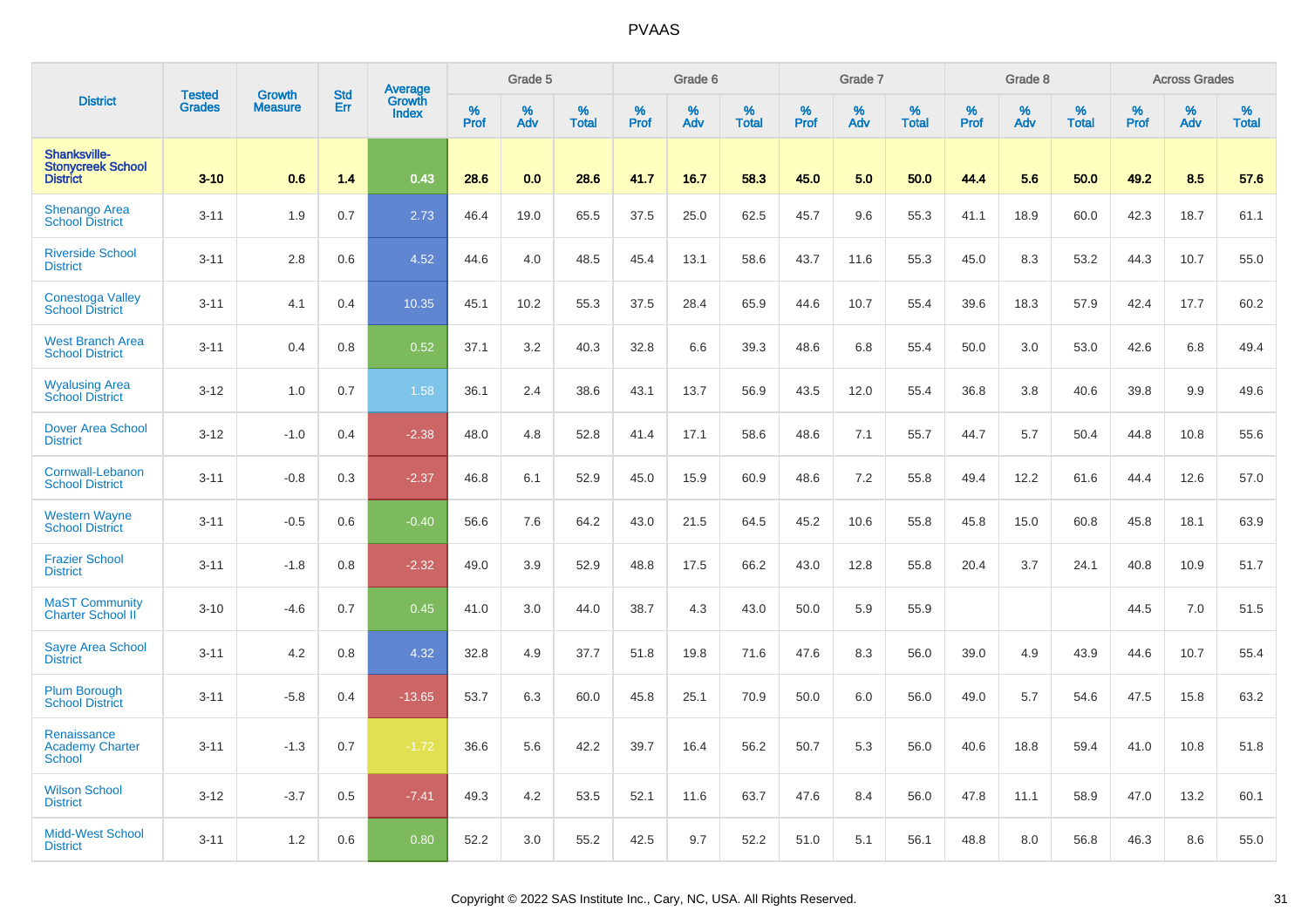|                                                                |                                |                                 | <b>Std</b> | Average                       |           | Grade 5  |                   |           | Grade 6  |                   |           | Grade 7  |                   |           | Grade 8  |                   |           | <b>Across Grades</b> |                   |
|----------------------------------------------------------------|--------------------------------|---------------------------------|------------|-------------------------------|-----------|----------|-------------------|-----------|----------|-------------------|-----------|----------|-------------------|-----------|----------|-------------------|-----------|----------------------|-------------------|
| <b>District</b>                                                | <b>Tested</b><br><b>Grades</b> | <b>Growth</b><br><b>Measure</b> | Err        | <b>Growth</b><br><b>Index</b> | %<br>Prof | %<br>Adv | %<br><b>Total</b> | %<br>Prof | %<br>Adv | %<br><b>Total</b> | %<br>Prof | %<br>Adv | %<br><b>Total</b> | %<br>Prof | %<br>Adv | %<br><b>Total</b> | %<br>Prof | %<br>Adv             | %<br><b>Total</b> |
| Shanksville-<br><b>Stonycreek School</b><br><b>District</b>    | $3 - 10$                       | 0.6                             | 1.4        | 0.43                          | 28.6      | 0.0      | 28.6              | 41.7      | 16.7     | 58.3              | 45.0      | 5.0      | 50.0              | 44.4      | 5.6      | 50.0              | 49.2      | 8.5                  | 57.6              |
| <b>Crestwood School</b><br><b>District</b>                     | $3 - 11$                       | $-0.8$                          | 0.5        | $-1.10$                       | 50.0      | 6.1      | 56.1              | 48.2      | 26.2     | 74.4              | 51.1      | 5.0      | 56.1              | 47.9      | 13.2     | 61.1              | 48.5      | 14.6                 | 63.2              |
| <b>South Butler</b><br><b>County School</b><br><b>District</b> | $3 - 10$                       | 1.0                             | 0.5        | 1.87                          | 59.9      | 14.3     | 74.2              | 50.7      | 14.5     | 65.2              | 44.7      | 11.4     | 56.1              | 53.7      | 13.0     | 66.7              | 50.5      | 17.8                 | 68.3              |
| <b>Juniata Valley</b><br><b>School District</b>                | $3 - 11$                       | $-0.4$                          | 0.9        | $-0.41$                       | 53.5      | 2.3      | 55.8              | 35.7      | 8.9      | 44.6              | 50.9      | 5.3      | 56.1              | 33.3      | 4.2      | 37.5              | 41.8      | 7.0                  | 48.8              |
| <b>Green Woods</b><br><b>Charter School</b>                    | $3-8$                          | 1.6                             | 0.8        | 1.88                          | 44.8      | 6.9      | 51.7              | 39.3      | 19.7     | 59.0              | 43.9      | 12.3     | 56.1              | 39.2      | 17.6     | 56.9              | 40.6      | 17.4                 | 58.0              |
| <b>Homer-Center</b><br><b>School District</b>                  | $3 - 11$                       | 6.3                             | 0.8        | 7.72                          | 57.1      | 1.6      | 58.7              | 47.7      | 13.6     | 61.4              | 48.0      | 8.2      | 56.2              | 50.8      | 14.9     | 65.7              | 45.3      | 11.7                 | 56.9              |
| <b>Cambria Heights</b><br><b>School District</b>               | $3 - 10$                       | 1.6                             | 0.6        | 4.96                          | 62.9      | 5.6      | 68.5              | 42.6      | 24.8     | 67.3              | 51.0      | 5.2      | 56.2              | 48.2      | 13.4     | 61.6              | 49.1      | 11.7                 | 60.8              |
| <b>Selinsgrove Area</b><br><b>School District</b>              | $3 - 12$                       | $-1.5$                          | 0.5        | $-3.03$                       | 51.9      | 4.4      | 56.4              | 46.4      | 19.0     | 65.4              | 39.7      | 16.7     | 56.4              | 47.6      | 12.6     | 60.2              | 44.8      | 15.2                 | 60.0              |
| <b>Riverview School</b><br><b>District</b>                     | $3 - 11$                       | $-2.8$                          | 0.8        | 3.67                          | 71.2      | 9.6      | 80.8              | 39.7      | 29.5     | 69.2              | 54.8      | 1.6      | 56.4              | 38.0      | 10.1     | 48.1              | 48.9      | 19.2                 | 68.1              |
| <b>Bellefonte Area</b><br><b>School District</b>               | $3 - 11$                       | $-0.0$                          | 0.5        | $-0.04$                       | 56.6      | 10.2     | 66.9              | 40.3      | 19.3     | 59.7              | 50.6      | 6.0      | 56.6              | 32.2      | 8.8      | 41.0              | 44.8      | 12.3                 | 57.1              |
| <b>Weatherly Area</b><br><b>School District</b>                | $3 - 11$                       | 0.6                             | 1.1        | 1.33                          | 53.8      | 0.0      | 53.8              | 48.5      | 15.2     | 63.6              | 53.3      | 3.3      | 56.7              | 29.7      | 13.5     | 43.2              | 41.9      | 6.9                  | 48.8              |
| <b>Ridgway Area</b><br><b>School District</b>                  | $3 - 11$                       | 2.8                             | 0.8        | 2.72                          | 57.4      | 6.6      | 63.9              | 45.9      | 32.8     | 78.7              | 48.3      | 8.3      | 56.7              | 57.4      | 8.2      | 65.6              | 51.0      | 16.6                 | 67.6              |
| <b>Kane Area School</b><br><b>District</b>                     | $3 - 10$                       | 3.4                             | 0.7        | 4.52                          | 40.8      | 19.7     | 60.6              | 40.6      | 15.6     | 56.2              | 50.8      | 6.0      | 56.7              | 50.0      | 9.8      | 59.8              | 44.4      | 10.2                 | 54.6              |
| <b>Commodore Perry</b><br><b>School District</b>               | $3 - 11$                       | $-0.7$                          | 1.1        | $-0.58$                       | 64.5      | 12.9     | 77.4              | 41.9      | 6.4      | 48.4              | 48.6      | 8.1      | 56.8              | 37.0      | 25.9     | 63.0              | 48.6      | 13.1                 | 61.8              |
| <b>Upper Dauphin</b><br><b>Area School</b><br><b>District</b>  | $3 - 11$                       | $-1.6$                          | 0.8        | 0.43                          | 40.3      | 1.6      | 41.9              | 41.7      | 16.7     | 58.3              | 48.6      | 8.1      | 56.8              | 41.4      | 8.6      | 50.0              | 42.4      | 12.8                 | 55.2              |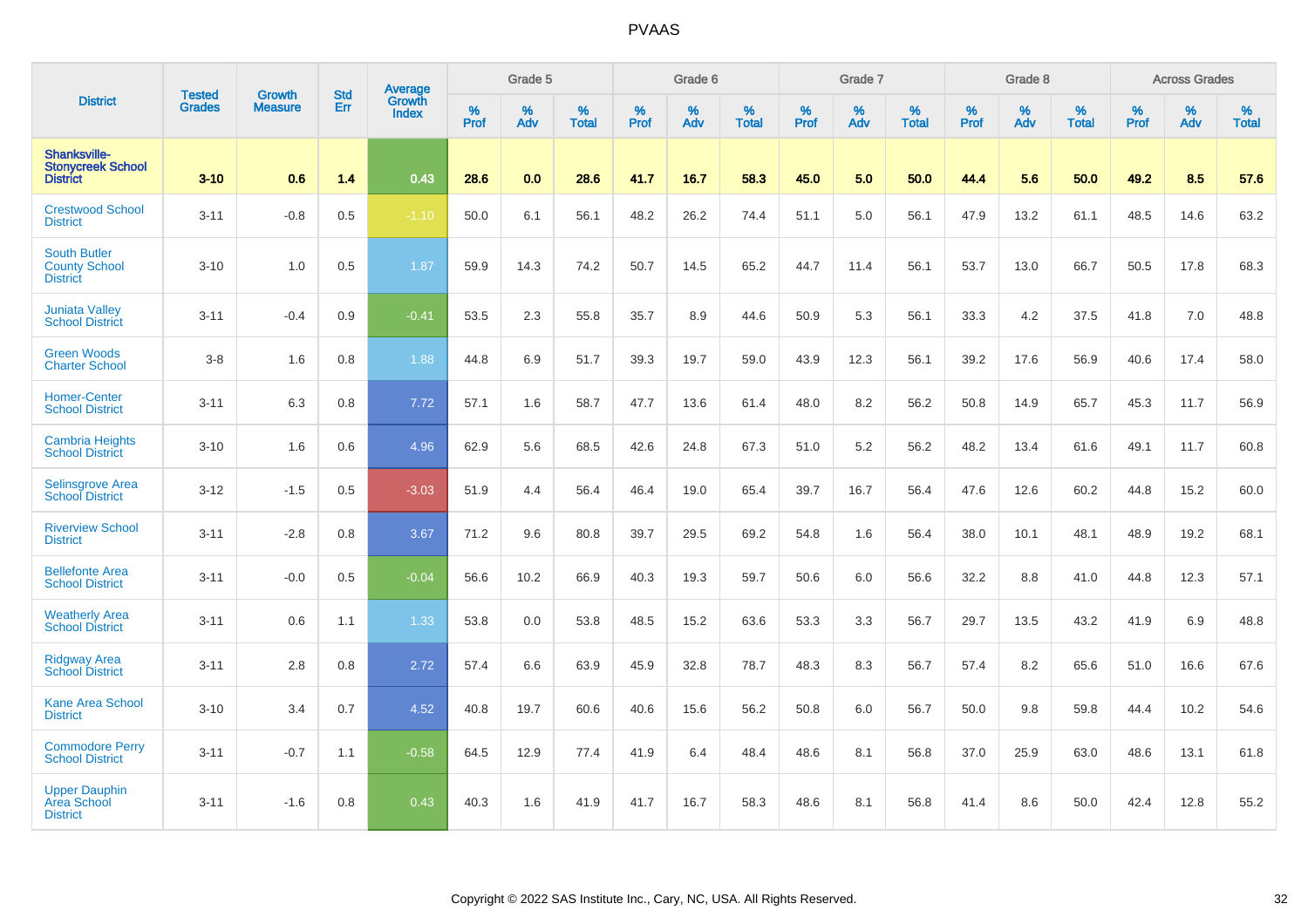|                                                             | <b>Tested</b> | <b>Growth</b>  | <b>Std</b> | Average                       |              | Grade 5  |                   |           | Grade 6  |                   |           | Grade 7  |                   |           | Grade 8  |                   |           | <b>Across Grades</b> |                   |
|-------------------------------------------------------------|---------------|----------------|------------|-------------------------------|--------------|----------|-------------------|-----------|----------|-------------------|-----------|----------|-------------------|-----------|----------|-------------------|-----------|----------------------|-------------------|
| <b>District</b>                                             | <b>Grades</b> | <b>Measure</b> | Err        | <b>Growth</b><br><b>Index</b> | $\%$<br>Prof | %<br>Adv | %<br><b>Total</b> | %<br>Prof | %<br>Adv | %<br><b>Total</b> | %<br>Prof | %<br>Adv | %<br><b>Total</b> | %<br>Prof | %<br>Adv | %<br><b>Total</b> | %<br>Prof | %<br>Adv             | %<br><b>Total</b> |
| Shanksville-<br><b>Stonycreek School</b><br><b>District</b> | $3 - 10$      | 0.6            | 1.4        | 0.43                          | 28.6         | 0.0      | 28.6              | 41.7      | 16.7     | 58.3              | 45.0      | 5.0      | 50.0              | 44.4      | 5.6      | 50.0              | 49.2      | 8.5                  | 57.6              |
| <b>Bangor Area</b><br><b>School District</b>                | $3 - 12$      | 3.3            | 0.5        | 1.42                          | 38.6         | 14.4     | 52.9              | 45.3      | 16.7     | 62.0              | 47.3      | 9.5      | 56.8              | 43.3      | 8.0      | 51.3              | 44.8      | 13.6                 | 58.4              |
| <b>Donegal School</b><br><b>District</b>                    | $3 - 12$      | 1.3            | 0.5        | 2.73                          | 42.0         | 11.6     | 53.6              | 40.9      | 18.8     | 59.7              | 44.4      | 12.4     | 56.8              | 32.4      | 16.2     | 48.6              | 39.5      | 16.0                 | 55.5              |
| <b>Baldwin-Whitehall</b><br><b>School District</b>          | $3 - 11$      | $-0.1$         | 0.4        | $-0.17$                       | 49.1         | 6.3      | 55.4              | 48.8      | 11.8     | 60.6              | 48.6      | 8.3      | 56.8              | 45.1      | 7.0      | 52.0              | 46.4      | 12.2                 | 58.7              |
| <b>Lower Dauphin</b><br><b>School District</b>              | $3 - 11$      | $-0.9$         | 0.4        | 0.88                          | 52.7         | 13.3     | 66.0              | 42.7      | 15.9     | 58.6              | 48.9      | 8.1      | 57.0              | 32.9      | 10.8     | 43.7              | 44.6      | 14.8                 | 59.4              |
| Portage Area<br><b>School District</b>                      | $3 - 10$      | 1.0            | 0.9        | 1.16                          | 50.0         | 9.5      | 59.5              | 52.0      | 28.0     | 80.0              | 54.0      | 3.2      | 57.1              | 49.1      | 7.6      | 56.6              | 51.5      | 15.6                 | 67.2              |
| Williamsburg<br><b>Community School</b><br><b>District</b>  | $3 - 11$      | 3.1            | 1.1        | 2.89                          | 53.1         | 3.1      | 56.2              | 51.4      | 17.1     | 68.6              | 47.6      | 9.5      | 57.1              | 43.8      | 12.5     | 56.2              | 43.4      | 15.8                 | 59.1              |
| <b>South Middleton</b><br><b>School District</b>            | $3 - 11$      | 0.8            | 0.5        | 1.43                          | 48.5         | 12.1     | 60.6              | 45.2      | 21.0     | 66.1              | 44.4      | 12.9     | 57.3              | 42.1      | 12.0     | 54.1              | 45.4      | 16.9                 | 62.3              |
| Pennsylvania<br><b>Leadership Charter</b><br><b>School</b>  | $3 - 11$      | $-1.6$         | 0.5        | $-3.16$                       | 59.1         | 11.7     | 70.8              | 51.3      | 16.2     | 67.5              | 43.2      | 14.2     | 57.4              | 48.7      | 11.8     | 60.5              | 49.6      | 15.0                 | 64.6              |
| <b>Pleasant Valley</b><br><b>School District</b>            | $3 - 11$      | 1.4            | 0.5        | 2.97                          | 52.2         | 0.9      | 53.1              | 50.0      | 8.3      | 58.3              | 47.0      | 10.5     | 57.5              | 51.9      | 7.6      | 59.5              | 48.1      | 6.4                  | 54.6              |
| <b>Armstrong School</b><br><b>District</b>                  | $3 - 11$      | 3.2            | 0.3        | 6.62                          | 46.0         | 6.3      | 52.3              | 44.4      | 17.4     | 61.8              | 48.7      | 8.8      | 57.5              | 45.3      | 11.5     | 56.8              | 45.4      | 12.6                 | 58.0              |
| <b>Chartiers-Houston</b><br><b>School District</b>          | $3 - 10$      | $-1.5$         | 0.7        | $-2.07$                       | 58.4         | 10.1     | 68.5              | 55.8      | 18.2     | 74.0              | 52.0      | 5.5      | 57.5              | 54.9      | 7.0      | 62.0              | 53.8      | 14.2                 | 68.0              |
| <b>Old Forge School</b><br><b>District</b>                  | $3 - 12$      | 0.5            | 0.8        | 0.57                          | 39.1         | 0.0      | 39.1              | 41.1      | 17.9     | 58.9              | 33.3      | 24.2     | 57.6              | 44.1      | 6.8      | 50.8              | 40.1      | 9.2                  | 49.3              |
| <b>Cocalico School</b><br><b>District</b>                   | $3 - 11$      | $-2.5$         | 0.4        | $-5.75$                       | 50.2         | 11.9     | 62.2              | 46.0      | 22.6     | 68.5              | 50.7      | 7.0      | 57.6              | 35.9      | 14.1     | 50.0              | 44.9      | 15.8                 | 60.7              |
| <b>Blackhawk School</b><br><b>District</b>                  | $3 - 11$      | $-3.2$         | 0.5        | 0.56                          | 58.7         | 1.4      | 60.1              | 43.4      | 16.4     | 59.8              | 52.8      | 4.9      | 57.7              | 39.7      | 6.7      | 46.4              | 48.1      | 10.9                 | 59.0              |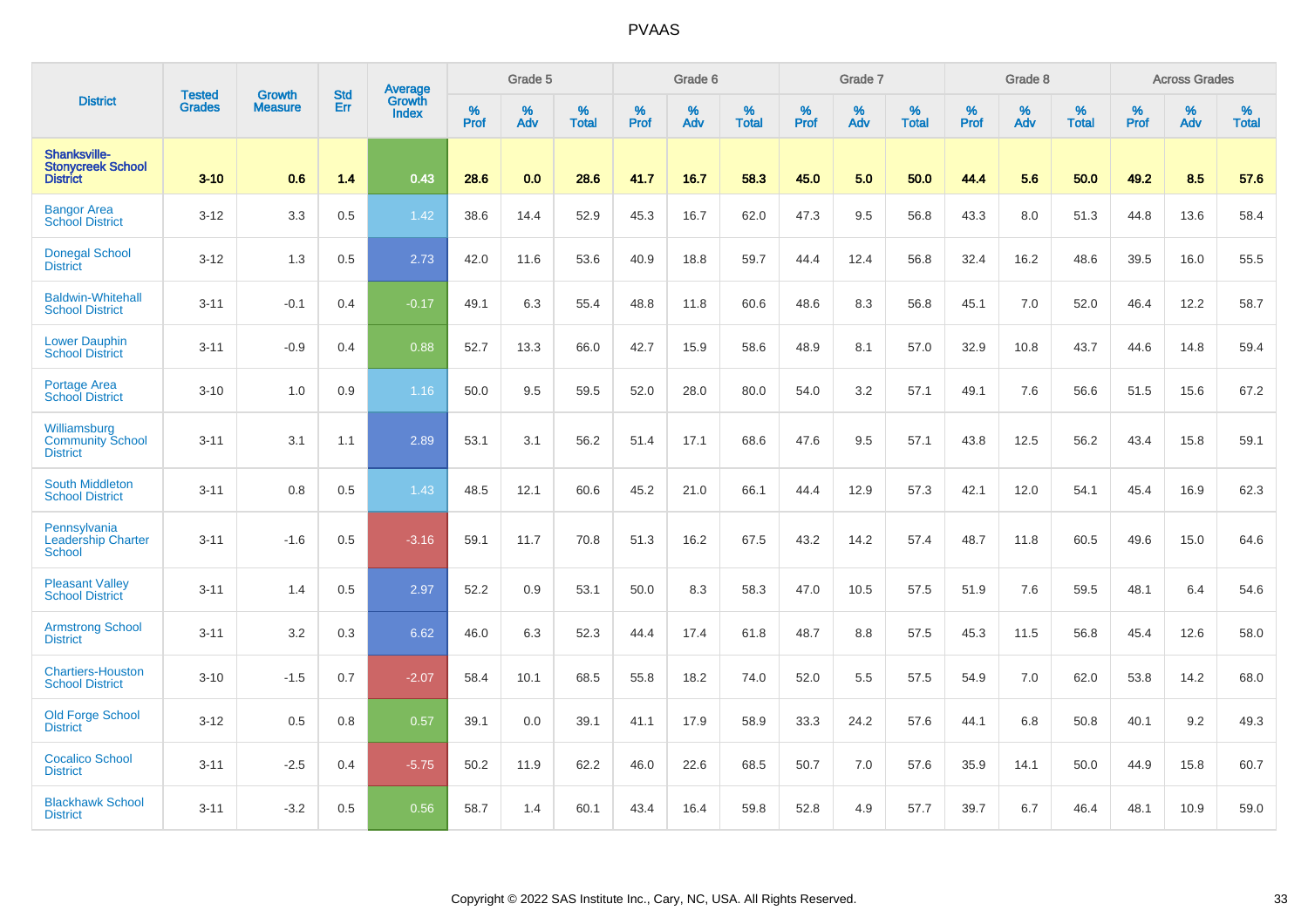|                                                                    | <b>Tested</b> | <b>Growth</b>  | <b>Std</b> | <b>Average</b><br>Growth |                     | Grade 5  |                   |                  | Grade 6  |                   |                  | Grade 7  |                   |           | Grade 8  |                   |           | <b>Across Grades</b> |                   |
|--------------------------------------------------------------------|---------------|----------------|------------|--------------------------|---------------------|----------|-------------------|------------------|----------|-------------------|------------------|----------|-------------------|-----------|----------|-------------------|-----------|----------------------|-------------------|
| <b>District</b>                                                    | <b>Grades</b> | <b>Measure</b> | Err        | <b>Index</b>             | $\%$<br><b>Prof</b> | %<br>Adv | %<br><b>Total</b> | %<br><b>Prof</b> | %<br>Adv | %<br><b>Total</b> | %<br><b>Prof</b> | %<br>Adv | %<br><b>Total</b> | %<br>Prof | %<br>Adv | %<br><b>Total</b> | %<br>Prof | %<br>Adv             | %<br><b>Total</b> |
| <b>Shanksville-</b><br><b>Stonycreek School</b><br><b>District</b> | $3 - 10$      | 0.6            | 1.4        | 0.43                     | 28.6                | 0.0      | 28.6              | 41.7             | 16.7     | 58.3              | 45.0             | 5.0      | 50.0              | 44.4      | 5.6      | 50.0              | 49.2      | 8.5                  | 57.6              |
| Cheltenham<br><b>School District</b>                               | $3 - 11$      | $-2.6$         | 0.6        | $-4.40$                  | 43.9                | 13.0     | 56.9              | 49.5             | 17.8     | 67.3              | 48.3             | 9.4      | 57.7              | 35.2      | 7.7      | 42.9              | 44.0      | 14.8                 | 58.8              |
| <b>Berwick Area</b><br><b>School District</b>                      | $3 - 11$      | $-0.6$         | 0.5        | $-0.18$                  | 45.3                | 5.8      | 51.0              | 43.2             | 18.3     | 61.5              | 44.9             | 12.8     | 57.8              | 41.4      | 9.8      | 51.2              | 42.6      | 14.7                 | 57.3              |
| <b>Oley Valley School</b><br><b>District</b>                       | $3 - 11$      | $-0.0$         | 0.6        | $-0.04$                  | 53.5                | 5.0      | 58.4              | 40.0             | 19.0     | 59.0              | 50.0             | $7.8\,$  | 57.8              | 54.8      | 5.4      | 60.2              | 49.6      | 9.0                  | 58.6              |
| <b>Shaler Area</b><br><b>School District</b>                       | $3 - 11$      | $-4.5$         | 0.4        | $-9.79$                  | 52.7                | 5.4      | 58.1              | 39.8             | 10.6     | 50.4              | 50.0             | 7.8      | 57.8              | 46.9      | 12.9     | 59.8              | 46.7      | 13.0                 | 59.7              |
| <b>Conneaut School</b><br><b>District</b>                          | $3 - 12$      | 0.1            | 0.5        | 0.24                     | 42.4                | 5.3      | 47.7              | 44.8             | 18.4     | 63.2              | 51.1             | 6.7      | 57.8              | 47.6      | 5.4      | 53.1              | 45.1      | 12.8                 | 57.9              |
| <b>Millville Area</b><br><b>School District</b>                    | $3 - 12$      | 5.0            | 1.0        | 5.28                     | 63.8                | 2.1      | 66.0              | 43.4             | 22.6     | 66.0              | 44.4             | 13.3     | 57.8              | 52.6      | 10.5     | 63.2              | 50.2      | 13.2                 | 63.4              |
| Loyalsock<br><b>Township School</b><br><b>District</b>             | $3 - 12$      | 1.2            | 0.6        | 3.56                     | 48.3                | 12.9     | 61.2              | 43.9             | 17.4     | 61.2              | 50.8             | 7.0      | 57.8              | 51.0      | 5.0      | 56.0              | 45.5      | 13.2                 | 58.7              |
| <b>Pennridge School</b><br><b>District</b>                         | $3 - 10$      | $-4.2$         | 0.3        | $-7.40$                  | 58.0                | 5.4      | 63.4              | 42.6             | 18.6     | 61.3              | 49.7             | 8.2      | 57.8              | 46.2      | 10.0     | 56.1              | 49.6      | 11.6                 | 61.1              |
| Commonwealth<br><b>Charter Academy</b><br><b>Charter School</b>    | $3 - 10$      | $-3.1$         | 0.9        | $-3.43$                  | 49.2                | 1.7      | 50.8              | 56.0             | 12.0     | 68.0              | 49.1             | 8.8      | 57.9              | 39.6      | 4.2      | 43.8              | 45.3      | 10.1                 | 55.4              |
| <b>Forbes Road</b><br><b>School District</b>                       | $3 - 11$      | 1.3            | 1.4        | 0.89                     | 61.3                | 3.2      | 64.5              | 40.0             | 6.7      | 46.7              | 57.9             | 0.0      | 57.9              | 27.8      | 0.0      | 27.8              | 47.4      | 7.3                  | 54.7              |
| <b>Trinity Area School</b><br><b>District</b>                      | $3 - 11$      | $-0.1$         | 0.4        | $-0.26$                  | 55.8                | 12.7     | 68.5              | 43.1             | 14.7     | 57.8              | 48.7             | 9.2      | 58.0              | 48.2      | 13.5     | 61.6              | 46.8      | 15.3                 | 62.1              |
| Northwestern<br><b>Lehigh School</b><br><b>District</b>            | $3 - 11$      | $-1.5$         | 0.5        | 1.29                     | 55.9                | 5.5      | 61.4              | 46.0             | 15.3     | 61.3              | 51.0             | 7.1      | 58.1              | 40.1      | 16.6     | 56.7              | 48.0      | 12.1                 | 60.1              |
| <b>Schuylkill Haven</b><br><b>Area School</b><br><b>District</b>   | $3 - 11$      | $-1.4$         | 0.7        | 1.96                     | 44.6                | 1.2      | 45.8              | 46.9             | 6.2      | 53.1              | 49.5             | 8.6      | 58.1              | 46.0      | 3.4      | 49.4              | 46.4      | 10.0                 | 56.4              |
| <b>Slippery Rock Area</b><br><b>School District</b>                | $3 - 11$      | 0.3            | 0.6        | 0.49                     | 61.1                | 15.1     | 76.2              | 42.1             | 32.3     | 74.4              | 51.6             | 6.6      | 58.2              | 47.2      | 18.1     | 65.4              | 47.2      | 24.9                 | 72.1              |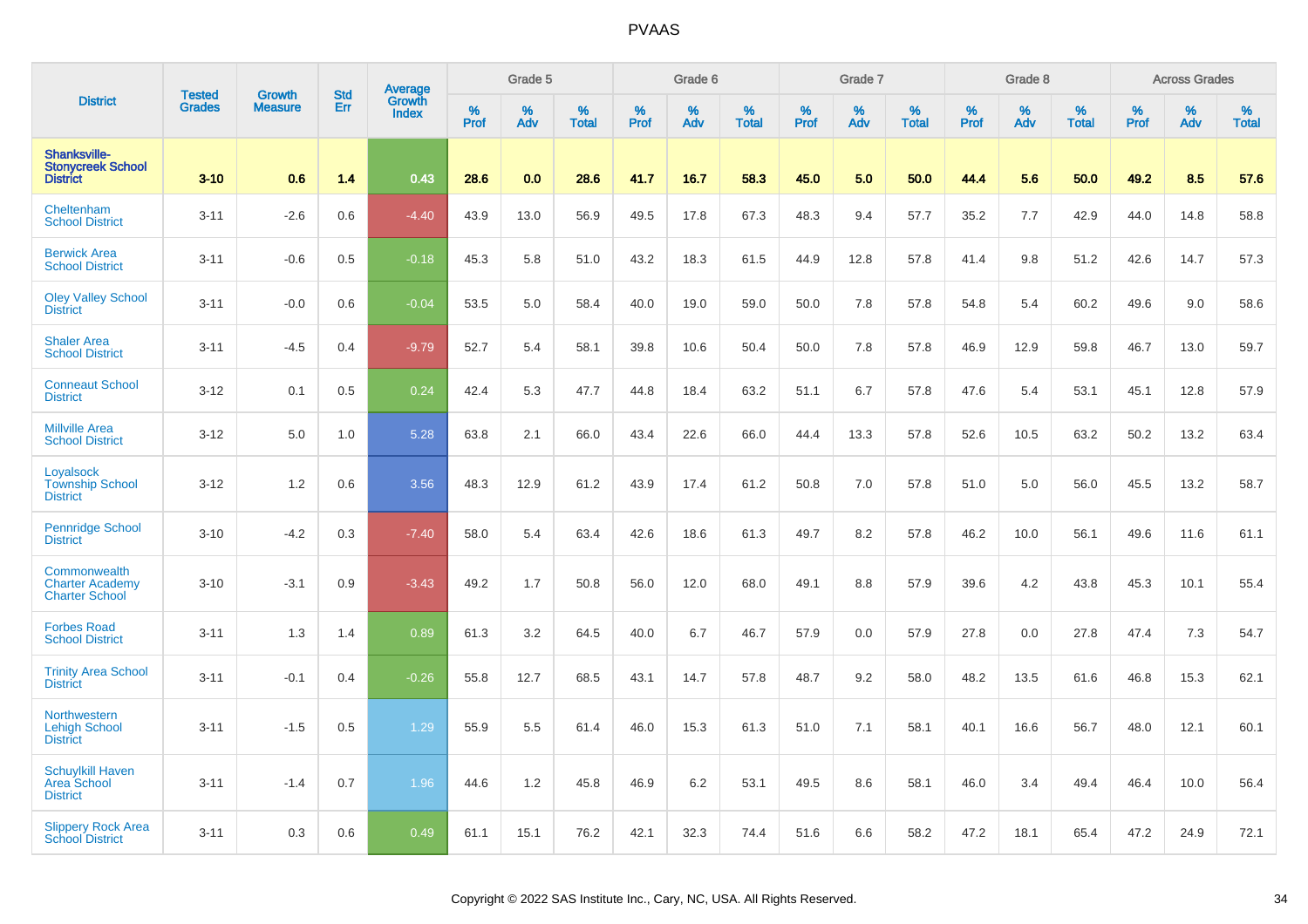|                                                                   |                                | <b>Growth</b>  | <b>Std</b> | Average                |              | Grade 5  |                   |           | Grade 6  |                   |           | Grade 7  |                   |           | Grade 8  |                   |           | <b>Across Grades</b> |                   |
|-------------------------------------------------------------------|--------------------------------|----------------|------------|------------------------|--------------|----------|-------------------|-----------|----------|-------------------|-----------|----------|-------------------|-----------|----------|-------------------|-----------|----------------------|-------------------|
| <b>District</b>                                                   | <b>Tested</b><br><b>Grades</b> | <b>Measure</b> | Err        | Growth<br><b>Index</b> | $\%$<br>Prof | %<br>Adv | %<br><b>Total</b> | %<br>Prof | %<br>Adv | %<br><b>Total</b> | %<br>Prof | %<br>Adv | %<br><b>Total</b> | %<br>Prof | %<br>Adv | %<br><b>Total</b> | %<br>Prof | %<br>Adv             | %<br><b>Total</b> |
| Shanksville-<br><b>Stonycreek School</b><br><b>District</b>       | $3 - 10$                       | 0.6            | 1.4        | 0.43                   | 28.6         | 0.0      | 28.6              | 41.7      | 16.7     | 58.3              | 45.0      | 5.0      | 50.0              | 44.4      | 5.6      | 50.0              | 49.2      | 8.5                  | 57.6              |
| <b>Clarion-Limestone</b><br><b>Area School</b><br><b>District</b> | $3 - 12$                       | 1.8            | 0.9        | 1.94                   | 54.6         | 29.1     | 83.6              | 57.7      | 26.9     | 84.6              | 41.7      | 16.7     | 58.3              | 44.7      | 12.8     | 57.4              | 47.0      | 20.8                 | 67.7              |
| <b>Keystone Oaks</b><br><b>School District</b>                    | $3 - 11$                       | $-1.4$         | 0.6        | 0.60                   | 54.1         | 17.2     | 71.3              | 35.4      | 25.7     | 61.1              | 45.1      | 13.3     | 58.4              | 41.1      | 12.5     | 53.6              | 44.5      | 21.3                 | 65.8              |
| <b>Lakeland School</b><br><b>District</b>                         | $3 - 11$                       | $-0.9$         | 0.7        | $-1.28$                | 41.3         | 1.3      | 42.7              | 38.7      | 11.8     | 50.5              | 49.1      | 9.4      | 58.5              | 39.3      | 5.6      | 44.9              | 41.3      | 9.6                  | 50.8              |
| <b>Valley View School</b><br><b>District</b>                      | $3 - 11$                       | 1.0            | 0.8        | 2.58                   | 62.4         | 1.8      | 64.2              | 41.4      | 10.3     | 51.7              | 53.7      | 4.9      | 58.5              | 42.6      | 4.9      | 47.5              | 49.9      | 7.2                  | 57.1              |
| <b>Bradford Area</b><br><b>School District</b>                    | $3 - 12$                       | 3.9            | 0.5        | 7.92                   | 53.6         | 11.3     | 64.9              | 40.7      | 19.2     | 59.9              | 47.0      | 11.6     | 58.6              | 46.2      | 16.0     | 62.2              | 45.7      | 15.1                 | 60.8              |
| Mechanicsburg<br><b>Area School</b><br><b>District</b>            | $3 - 11$                       | 0.3            | 0.4        | 0.24                   | 48.1         | 12.0     | 60.1              | 45.6      | 16.3     | 61.9              | 46.2      | 12.4     | 58.6              | 52.3      | 8.7      | 61.0              | 46.4      | 13.9                 | 60.2              |
| <b>Bedford Area</b><br><b>School District</b>                     | $3 - 11$                       | 5.0            | 0.6        | 4.24                   | 54.2         | 3.4      | 57.6              | 37.1      | 16.4     | 53.4              | 44.8      | 13.8     | 58.6              | 42.8      | 12.2     | 55.0              | 46.2      | 12.2                 | 58.4              |
| <b>Montoursville Area</b><br><b>School District</b>               | $3 - 12$                       | $-1.3$         | 0.5        | $-2.40$                | 54.2         | 10.7     | 64.9              | 55.2      | 16.8     | 72.0              | 51.1      | 7.5      | 58.6              | 45.4      | 10.6     | 56.0              | 48.5      | 14.2                 | 62.6              |
| <b>Windber Area</b><br><b>School District</b>                     | $3 - 11$                       | $-1.4$         | 0.7        | $-0.28$                | 49.4         | 13.9     | 63.3              | 49.2      | 14.9     | 64.2              | 49.3      | 9.3      | 58.7              | 57.1      | 10.7     | 67.9              | 49.9      | 11.8                 | 61.7              |
| <b>Marion Center</b><br><b>Area School</b><br><b>District</b>     | $3 - 10$                       | 2.0            | 0.7        | 2.95                   | 52.6         | 10.3     | 62.8              | 45.6      | 22.3     | 68.0              | 52.9      | 5.9      | 58.8              | 49.5      | 7.4      | 56.8              | 49.1      | 13.2                 | 62.3              |
| <b>Twin Valley School</b><br><b>District</b>                      | $3 - 12$                       | 2.3            | 0.5        | 2.56                   | 50.9         | 8.9      | 59.8              | 41.4      | 26.0     | 67.3              | 39.6      | 19.3     | 58.9              | 54.2      | 16.1     | 70.2              | 45.6      | 20.6                 | 66.2              |
| <b>Wyomissing Area</b><br><b>School District</b>                  | $3 - 12$                       | $-1.6$         | 0.6        | $-2.77$                | 47.3         | 14.7     | 62.0              | 50.5      | 21.8     | 72.3              | 47.3      | 11.6     | 58.9              | 46.4      | 13.6     | 60.0              | 46.4      | 19.4                 | 65.8              |
| <b>Exeter Township</b><br><b>School District</b>                  | $3 - 11$                       | 3.1            | 0.4        | 7.45                   | 49.8         | 11.2     | 61.0              | 44.2      | 26.3     | 70.5              | 49.4      | 9.5      | 58.9              | 44.3      | 14.6     | 59.0              | 46.4      | 15.0                 | 61.4              |
| <b>Hopewell Area</b><br><b>School District</b>                    | $3 - 11$                       | $-0.3$         | 0.6        | $-0.58$                | 53.8         | 3.0      | 56.8              | 50.4      | 19.0     | 69.4              | 48.3      | 10.7     | 59.1              | 42.6      | 6.6      | 49.2              | 48.2      | 11.9                 | 60.1              |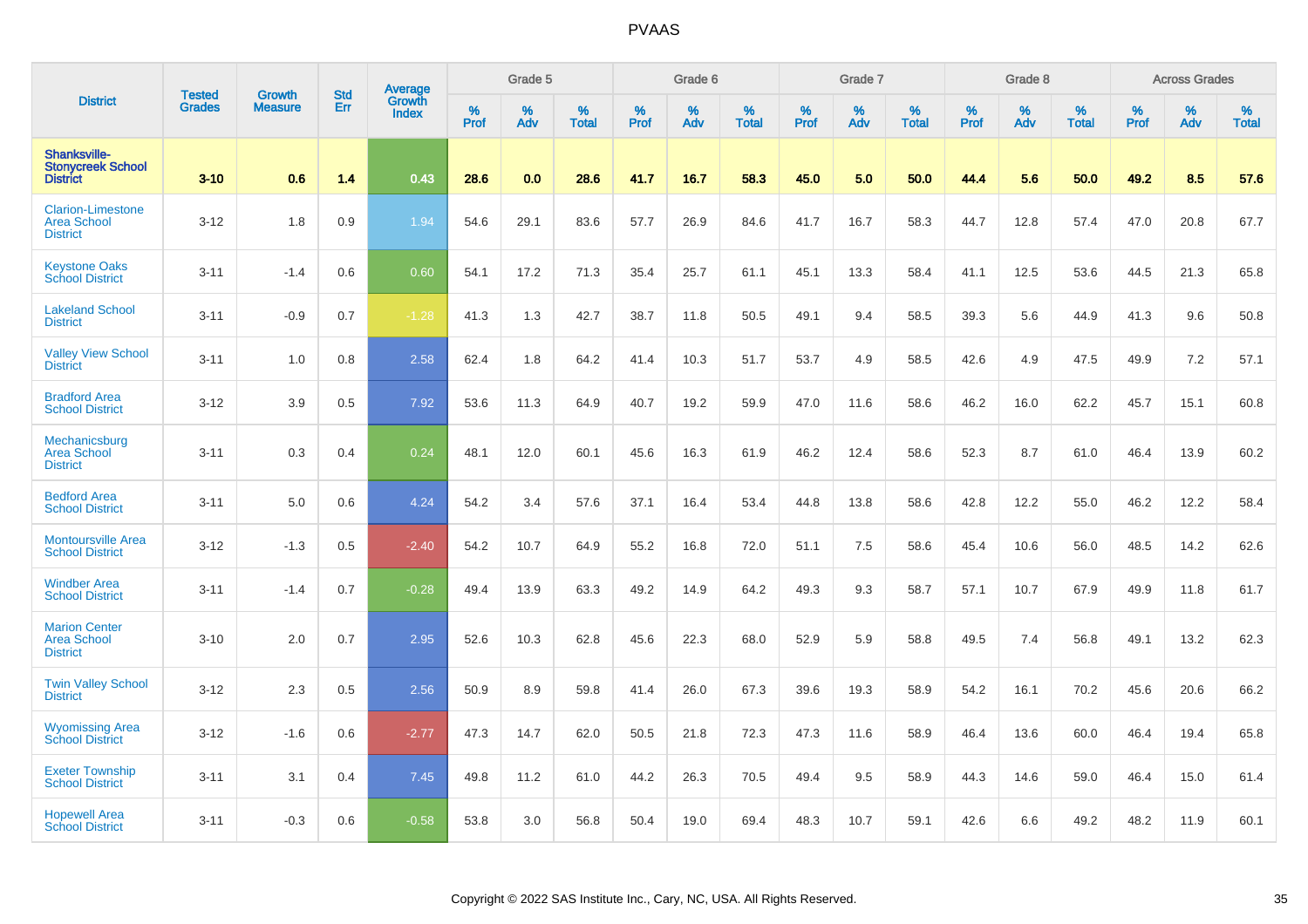|                                                                  | <b>Tested</b> | <b>Growth</b>  | <b>Std</b> | Average                       |           | Grade 5  |                   |           | Grade 6  |                   |           | Grade 7  |                   |           | Grade 8  |                   |           | <b>Across Grades</b> |                   |
|------------------------------------------------------------------|---------------|----------------|------------|-------------------------------|-----------|----------|-------------------|-----------|----------|-------------------|-----------|----------|-------------------|-----------|----------|-------------------|-----------|----------------------|-------------------|
| <b>District</b>                                                  | <b>Grades</b> | <b>Measure</b> | Err        | <b>Growth</b><br><b>Index</b> | %<br>Prof | %<br>Adv | %<br><b>Total</b> | %<br>Prof | %<br>Adv | %<br><b>Total</b> | %<br>Prof | %<br>Adv | %<br><b>Total</b> | %<br>Prof | %<br>Adv | %<br><b>Total</b> | %<br>Prof | %<br>Adv             | %<br><b>Total</b> |
| Shanksville-<br><b>Stonycreek School</b><br><b>District</b>      | $3 - 10$      | 0.6            | 1.4        | 0.43                          | 28.6      | 0.0      | 28.6              | 41.7      | 16.7     | 58.3              | 45.0      | 5.0      | 50.0              | 44.4      | 5.6      | 50.0              | 49.2      | 8.5                  | 57.6              |
| <b>Greater Latrobe</b><br><b>School District</b>                 | $3 - 11$      | $-3.1$         | 0.4        | $-7.50$                       | 55.6      | 5.8      | 61.4              | 42.2      | 21.1     | 63.2              | 49.0      | 10.1     | 59.1              | 46.2      | 20.0     | 66.2              | 46.9      | 15.6                 | 62.5              |
| <b>Boyertown Area</b><br><b>School District</b>                  | $3 - 11$      | $-3.6$         | 0.4        | $-10.13$                      | 45.9      | 6.0      | 51.9              | 38.5      | 13.6     | 52.1              | 46.4      | 12.8     | 59.3              | 42.2      | 8.4      | 50.6              | 42.6      | 10.7                 | 53.4              |
| <b>Northern Cambria</b><br><b>School District</b>                | $3 - 11$      | 1.6            | 0.8        | 1.94                          | 40.0      | 5.4      | 45.4              | 33.3      | 7.4      | 40.7              | 53.7      | 5.6      | 59.3              | 47.7      | 4.6      | 52.3              | 42.9      | 6.6                  | 49.4              |
| <b>North East School</b><br><b>District</b>                      | $3 - 11$      | 0.8            | 0.6        | 1.42                          | 61.2      | 9.5      | 70.7              | 44.8      | 21.6     | 66.4              | 50.0      | 9.3      | 59.3              | 56.9      | 16.8     | 73.7              | 52.6      | 15.4                 | 68.0              |
| <b>Wattsburg Area</b><br><b>School District</b>                  | $3 - 11$      | 3.0            | 0.6        | 4.61                          | 48.9      | 9.1      | 58.0              | 52.1      | 18.1     | 70.2              | 46.2      | 13.2     | 59.3              | 60.8      | 5.9      | 66.7              | 48.4      | 12.4                 | 60.8              |
| Kennett<br>Consolidated<br><b>School District</b>                | $3 - 11$      | 1.3            | 0.4        | 3.26                          | 47.8      | 15.1     | 62.9              | 35.8      | 24.1     | 59.9              | 44.2      | 15.1     | 59.4              | 45.0      | 5.7      | 50.7              | 40.9      | 17.5                 | 58.4              |
| <b>Central Valley</b><br><b>School District</b>                  | $3 - 10$      | $-2.0$         | 0.5        | $-3.83$                       | 44.1      | 4.2      | 48.2              | 39.3      | 25.0     | 64.3              | 50.3      | 9.2      | 59.5              | 41.9      | 8.8      | 50.7              | 46.3      | 13.9                 | 60.2              |
| <b>Northeastern York</b><br><b>School District</b>               | $3 - 11$      | 1.5            | 0.4        | 3.51                          | 51.8      | 13.3     | 65.0              | 45.0      | 21.5     | 66.5              | 48.5      | 11.0     | 59.5              | 43.2      | 18.2     | 61.5              | 46.8      | 17.3                 | 64.1              |
| <b>Berlin</b><br><b>Brothersvalley</b><br><b>School District</b> | $3 - 11$      | $-1.0$         | 0.8        | $-1.17$                       | 60.4      | 1.9      | 62.3              | 42.4      | 15.2     | 57.6              | 55.8      | 3.8      | 59.6              | 54.2      | $6.2\,$  | 60.4              | 48.4      | 8.4                  | 56.8              |
| Gettysburg Area<br><b>School District</b>                        | $3 - 11$      | 2.5            | 0.4        | 5.70                          | 52.6      | 9.8      | 62.3              | 42.6      | 22.5     | 65.1              | 48.1      | 11.6     | 59.7              | 44.9      | 10.3     | 55.1              | 45.0      | 16.0                 | 61.0              |
| South Park School<br><b>District</b>                             | $3 - 11$      | $-0.8$         | 0.6        | $-1.21$                       | 61.4      | 2.4      | 63.9              | 40.6      | 13.2     | 53.8              | 47.5      | 12.5     | 60.0              | 55.8      | 7.7      | 63.5              | 50.5      | 13.2                 | 63.8              |
| <b>United School</b><br><b>District</b>                          | $3 - 11$      | 0.7            | 0.8        | 1.74                          | 52.4      | 0.0      | 52.4              | 54.0      | 14.3     | 68.2              | 52.3      | 7.7      | 60.0              | 35.8      | 16.4     | 52.2              | 47.1      | 12.4                 | 59.5              |
| <b>Gateway School</b><br><b>District</b>                         | $3 - 11$      | $-1.0$         | 0.4        | $-2.20$                       | 48.9      | 5.6      | 54.5              | 42.7      | 10.8     | 53.5              | 49.3      | 10.8     | 60.1              | 43.7      | 14.0     | 57.7              | 45.5      | 12.1                 | 57.7              |
| <b>Upper Perkiomen</b><br><b>School District</b>                 | $3 - 11$      | 0.7            | 0.4        | $-1.43$                       | 50.2      | 3.0      | 53.2              | 45.7      | 12.0     | 57.7              | 48.7      | 11.5     | 60.2              | 46.0      | 12.4     | 58.4              | 45.9      | 9.5                  | 55.3              |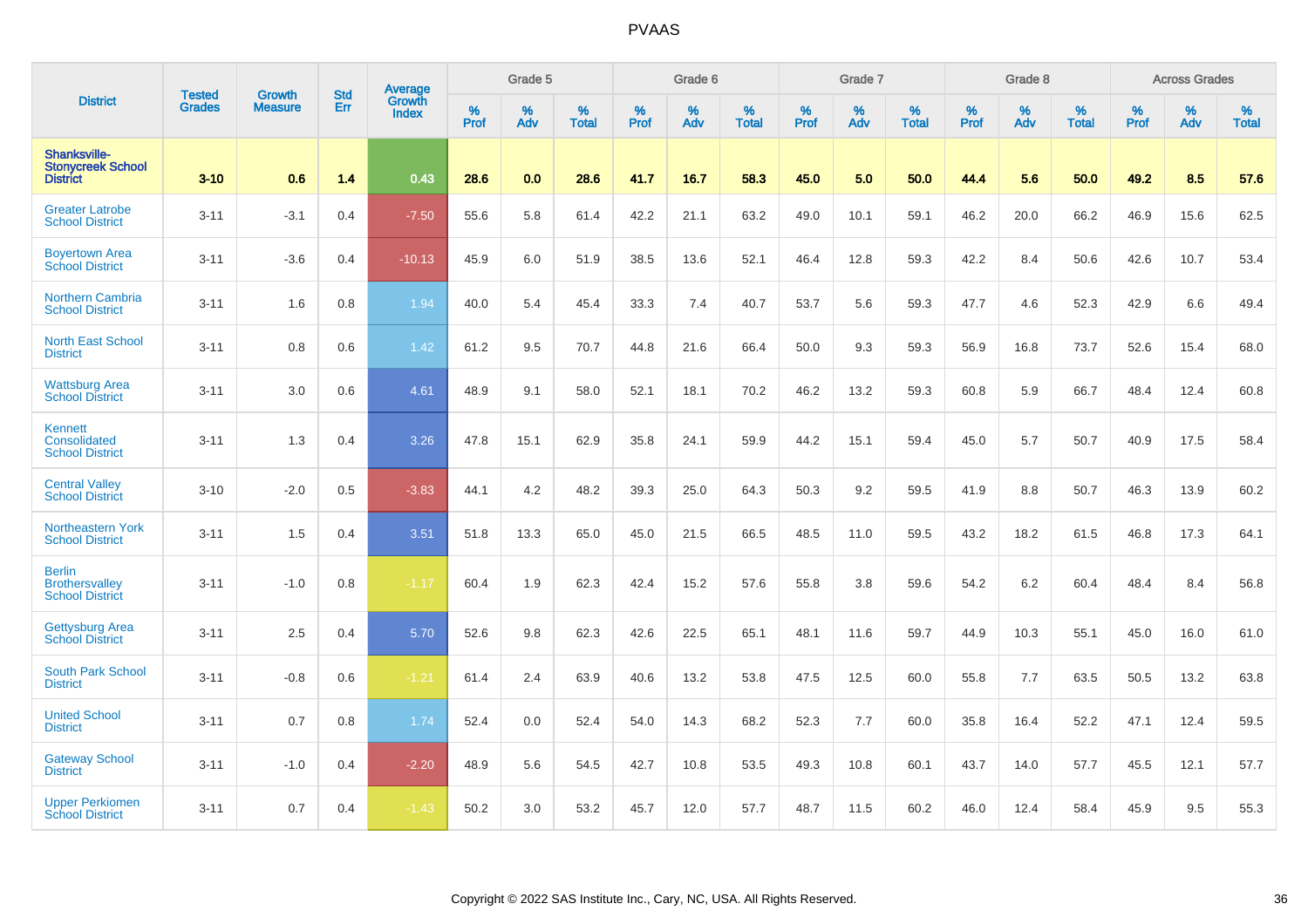|                                                                    |                                |                                 | <b>Std</b> | Average                |           | Grade 5  |                   |           | Grade 6  |                   |           | Grade 7         |                   |           | Grade 8  |                   |           | <b>Across Grades</b> |                   |
|--------------------------------------------------------------------|--------------------------------|---------------------------------|------------|------------------------|-----------|----------|-------------------|-----------|----------|-------------------|-----------|-----------------|-------------------|-----------|----------|-------------------|-----------|----------------------|-------------------|
| <b>District</b>                                                    | <b>Tested</b><br><b>Grades</b> | <b>Growth</b><br><b>Measure</b> | Err        | Growth<br><b>Index</b> | %<br>Prof | %<br>Adv | %<br><b>Total</b> | %<br>Prof | %<br>Adv | %<br><b>Total</b> | %<br>Prof | %<br><b>Adv</b> | %<br><b>Total</b> | %<br>Prof | %<br>Adv | %<br><b>Total</b> | %<br>Prof | %<br>Adv             | %<br><b>Total</b> |
| Shanksville-<br><b>Stonycreek School</b><br><b>District</b>        | $3 - 10$                       | 0.6                             | 1.4        | 0.43                   | 28.6      | 0.0      | 28.6              | 41.7      | 16.7     | 58.3              | 45.0      | 5.0             | 50.0              | 44.4      | 5.6      | 50.0              | 49.2      | 8.5                  | 57.6              |
| <b>Marple Newtown</b><br><b>School District</b>                    | $3 - 11$                       | $-4.5$                          | 0.5        | $-9.87$                | 57.0      | 10.9     | 67.8              | 47.9      | 22.8     | 70.6              | 50.8      | 9.4             | 60.2              | 51.2      | 7.2      | 58.4              | 51.2      | 18.8                 | 69.9              |
| Environmental<br><b>Charter School At</b><br><b>Frick Park</b>     | $3-9$                          | $-2.5$                          | 0.7        | $-3.49$                | 46.0      | 5.3      | 51.3              | 41.5      | 10.6     | 52.1              | 46.6      | 13.6            | 60.2              | 25.4      | 11.9     | 37.3              | 43.3      | 14.6                 | 57.9              |
| <b>Northern Bedford</b><br><b>County School</b><br><b>District</b> | $3 - 11$                       | $-0.1$                          | 0.8        | $-0.10$                | 46.9      | 14.3     | 61.2              | 57.6      | 28.8     | 86.4              | 43.1      | 17.2            | 60.3              | 50.0      | 15.6     | 65.6              | 46.8      | 20.5                 | 67.3              |
| <b>Western Beaver</b><br><b>County School</b><br><b>District</b>   | $3 - 11$                       | $-1.5$                          | 1.2        | $-1.62$                | 37.5      | 12.5     | 50.0              | 57.1      | 31.0     | 88.1              | 52.1      | 8.3             | 60.4              | 52.8      | 5.6      | 58.3              | 50.0      | 17.8                 | 67.8              |
| <b>Saucon Valley</b><br><b>School District</b>                     | $3 - 11$                       | 3.7                             | 0.6        | 6.72                   | 50.8      | 21.0     | 71.8              | 43.6      | 21.5     | 65.1              | 42.4      | 18.0            | 60.4              | 50.0      | 20.2     | 70.2              | 42.6      | 23.9                 | 66.5              |
| <b>East Pennsboro</b><br><b>Area School</b><br><b>District</b>     | $3 - 11$                       | 1.2                             | 0.5        | $-0.26$                | 47.0      | 4.8      | 51.8              | 35.0      | 18.1     | 53.1              | 50.6      | 10.0            | 60.6              | 47.1      | 8.2      | 55.3              | 44.2      | 11.4                 | 55.5              |
| <b>Franklin Towne</b><br>Charter<br><b>Elementary School</b>       | $3-8$                          | $-3.1$                          | 1.2        | $-3.10$                | 46.4      | 7.1      | 53.6              | 48.2      | 7.4      | 55.6              | 53.6      | 7.1             | 60.7              | 59.1      | 0.0      | 59.1              | 50.6      | 6.8                  | 57.4              |
| <b>Big Spring School</b><br><b>District</b>                        | $3 - 11$                       | $-0.3$                          | 0.5        | $-0.69$                | 50.0      | 14.6     | 64.6              | 45.6      | 12.0     | 57.6              | 52.2      | 8.8             | 61.0              | 49.7      | 9.2      | 58.9              | 47.8      | 15.2                 | 63.0              |
| <b>Mercer Area</b><br><b>School District</b>                       | $3 - 11$                       | 1.5                             | 0.8        | 1.89                   | 56.9      | 1.7      | 58.6              | 31.3      | 35.8     | 67.2              | 46.8      | 14.3            | 61.0              | 61.3      | 8.0      | 69.3              | 46.7      | 16.6                 | 63.3              |
| <b>Chestnut Ridge</b><br><b>School District</b>                    | $3 - 12$                       | 1.2                             | 0.7        | 1.83                   | 53.8      | 4.4      | 58.2              | 42.0      | 19.8     | 61.7              | 57.9      | 3.2             | 61.0              | 50.5      | $6.2\,$  | 56.7              | 47.9      | 11.6                 | 59.5              |
| <b>Abington School</b><br><b>District</b>                          | $3 - 10$                       | $-2.8$                          | 0.3        | $-8.59$                | 49.8      | 10.0     | 59.7              | 44.9      | 27.5     | 72.5              | 49.5      | 11.6            | 61.1              | 41.4      | 10.4     | 51.8              | 44.9      | 18.8                 | 63.8              |
| <b>South Eastern</b><br><b>School District</b>                     | $3 - 11$                       | 2.3                             | 0.5        | $-2.60$                | 55.2      | 6.3      | 61.5              | 42.2      | 16.2     | 58.4              | 48.3      | 12.9            | 61.2              | 43.6      | 10.5     | 54.1              | 46.7      | 14.1                 | 60.8              |
| <b>Riverside Beaver</b><br><b>County School</b><br><b>District</b> | $3 - 11$                       | 2.3                             | 0.6        | 3.62                   | 53.1      | 9.4      | 62.5              | 37.0      | 36.0     | 73.0              | 48.8      | 12.5            | 61.2              | 51.6      | 15.8     | 67.4              | 45.6      | 22.4                 | 68.1              |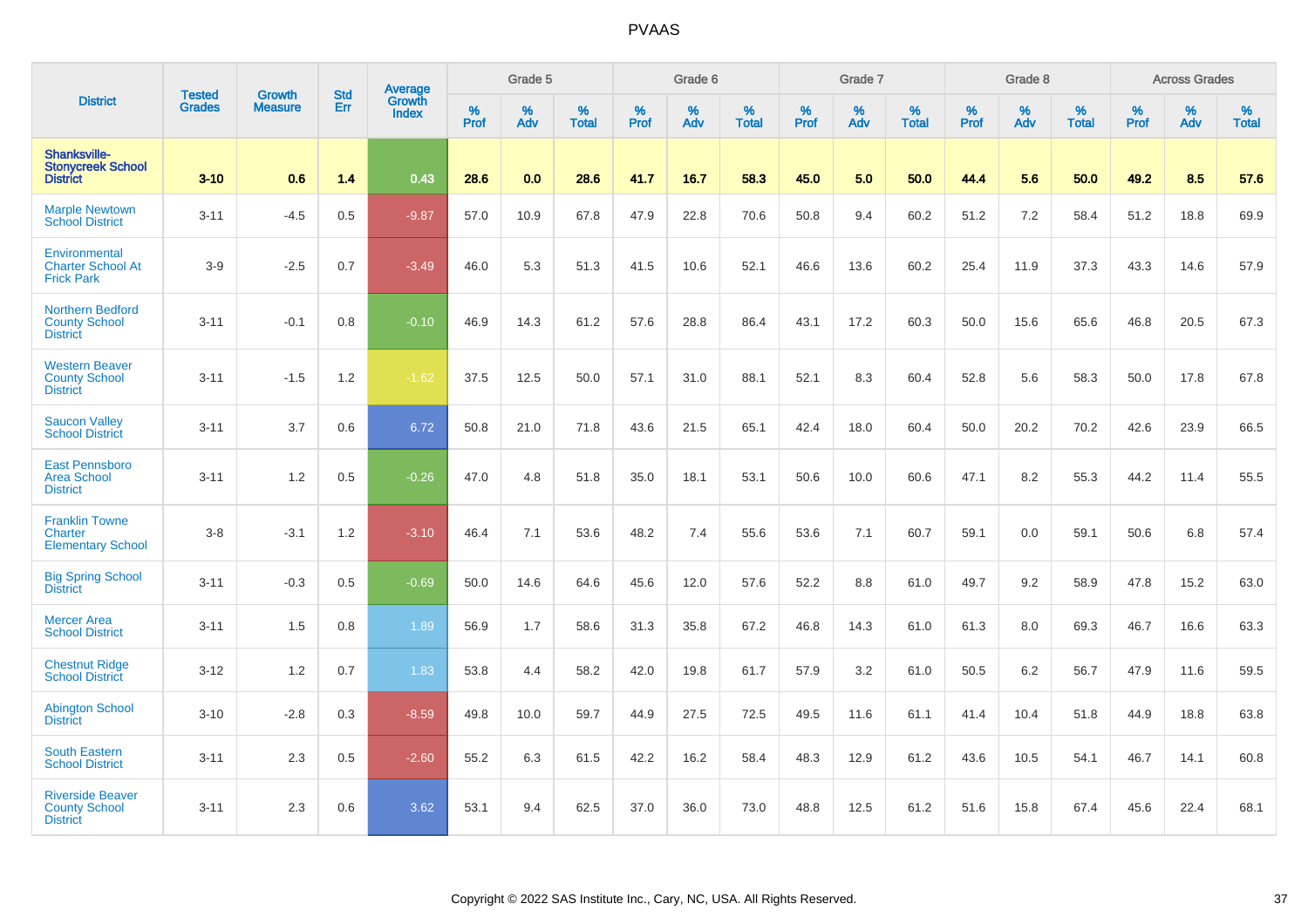|                                                                    | <b>Tested</b> | <b>Growth</b>  | <b>Std</b> | Average                       |           | Grade 5  |                   |           | Grade 6  |                   |           | Grade 7  |                   |           | Grade 8  |                   |           | <b>Across Grades</b> |                   |
|--------------------------------------------------------------------|---------------|----------------|------------|-------------------------------|-----------|----------|-------------------|-----------|----------|-------------------|-----------|----------|-------------------|-----------|----------|-------------------|-----------|----------------------|-------------------|
| <b>District</b>                                                    | <b>Grades</b> | <b>Measure</b> | Err        | <b>Growth</b><br><b>Index</b> | %<br>Prof | %<br>Adv | %<br><b>Total</b> | %<br>Prof | %<br>Adv | %<br><b>Total</b> | %<br>Prof | %<br>Adv | %<br><b>Total</b> | %<br>Prof | %<br>Adv | %<br><b>Total</b> | %<br>Prof | %<br>Adv             | %<br><b>Total</b> |
| Shanksville-<br><b>Stonycreek School</b><br><b>District</b>        | $3 - 10$      | 0.6            | 1.4        | 0.43                          | 28.6      | 0.0      | 28.6              | 41.7      | 16.7     | 58.3              | 45.0      | 5.0      | 50.0              | 44.4      | 5.6      | 50.0              | 49.2      | 8.5                  | 57.6              |
| <b>Kiski Area School</b><br><b>District</b>                        | $3 - 11$      | $-2.3$         | 0.4        | $-5.07$                       | 50.9      | 4.2      | 55.2              | 41.3      | 18.4     | 59.6              | 53.8      | 7.5      | 61.3              | 45.8      | 5.0      | 50.8              | 47.0      | 13.3                 | 60.4              |
| <b>Northern Potter</b><br><b>School District</b>                   | $3 - 12$      | 0.3            | 1.1        | 0.26                          | 33.3      | 3.3      | 36.7              | 32.6      | 14.0     | 46.5              | 51.6      | 9.7      | 61.3              | 40.7      | 3.7      | 44.4              | 36.4      | 8.9                  | 45.3              |
| <b>Wellsboro Area</b><br><b>School District</b>                    | $3 - 11$      | $-0.6$         | 0.6        | $-1.57$                       | 62.1      | 6.9      | 69.0              | 41.8      | 15.3     | 57.1              | 46.6      | 15.2     | 61.9              | 44.3      | 15.5     | 59.8              | 45.8      | 12.9                 | 58.7              |
| <b>Curwensville Area</b><br><b>School District</b>                 | $3 - 11$      | 4.2            | 0.8        | 5.23                          | 46.3      | 19.5     | 65.8              | 40.0      | 30.0     | 70.0              | 43.7      | 18.3     | 62.0              | 62.0      | 8.4      | 70.4              | 48.5      | 17.9                 | 66.4              |
| <b>Blue Mountain</b><br><b>School District</b>                     | $3 - 10$      | 0.0            | 0.5        | 2.60                          | 60.1      | 12.0     | 72.2              | 50.9      | 12.4     | 63.3              | 52.0      | 10.1     | 62.0              | 47.3      | 11.5     | 58.8              | 52.0      | 15.0                 | 67.0              |
| <b>Athens Area</b><br><b>School District</b>                       | $3 - 11$      | 3.5            | 0.6        | 6.17                          | 57.1      | 10.7     | 67.9              | 39.6      | 18.7     | 58.2              | 56.9      | 5.1      | 62.0              | 45.3      | 7.2      | 52.5              | 45.8      | 12.8                 | 58.6              |
| <b>Warrior Run</b><br><b>School District</b>                       | $3 - 11$      | 2.6            | 0.6        | 4.08                          | 48.0      | 6.5      | 54.6              | 42.2      | 19.3     | 61.5              | 46.3      | 15.7     | 62.0              | 42.2      | 10.0     | 52.2              | 43.0      | 12.6                 | 55.6              |
| <b>Upper Moreland</b><br><b>Township School</b><br><b>District</b> | $3 - 11$      | $-0.3$         | 0.4        | $-0.57$                       | 54.1      | 10.5     | 64.6              | 42.4      | 21.0     | 63.4              | 53.7      | 8.4      | 62.1              | 41.0      | 14.2     | 55.1              | 46.0      | 16.1                 | 62.1              |
| Wallenpaupack<br>Area School<br><b>District</b>                    | $3 - 11$      | 1.8            | 0.5        | 3.73                          | 54.8      | 4.2      | 59.0              | 52.1      | 8.5      | 60.6              | 49.3      | 12.8     | 62.2              | 40.4      | 6.8      | 47.3              | 47.2      | 10.0                 | 57.2              |
| <b>Milton Area School</b><br><b>District</b>                       | $3 - 11$      | 3.2            | 0.6        | 5.64                          | 51.7      | 5.8      | 57.5              | 40.3      | 12.4     | 52.7              | 48.9      | 13.3     | 62.2              | 40.9      | 16.5     | 57.5              | 42.3      | 13.0                 | 55.3              |
| <b>Pottsgrove School</b><br><b>District</b>                        | $3 - 11$      | $-0.4$         | 0.5        | 4.12                          | 39.7      | 5.4      | 45.1              | 42.3      | 6.4      | 48.7              | 53.1      | 9.1      | 62.3              | 40.4      | 3.7      | 44.2              | 43.1      | 7.6                  | 50.7              |
| <b>Moon Area School</b><br><b>District</b>                         | $3 - 11$      | $-0.1$         | 0.4        | $-0.18$                       | 57.7      | 16.7     | 74.4              | 49.6      | 19.3     | 68.9              | 51.6      | 10.8     | 62.4              | 52.0      | 17.4     | 69.4              | 51.5      | 19.8                 | 71.3              |
| Lake-Lehman<br><b>School District</b>                              | $3 - 11$      | 2.0            | 0.6        | 3.41                          | 46.8      | 4.5      | 51.4              | 42.9      | 10.5     | 53.3              | 53.0      | 9.6      | 62.6              | 52.2      | 8.7      | 60.9              | 48.7      | 10.4                 | 59.1              |
| <b>Seneca Valley</b><br><b>School District</b>                     | $3 - 11$      | $-3.6$         | 0.3        | $-12.57$                      | 52.6      | 9.8      | 62.4              | 44.4      | 27.6     | 72.0              | 53.0      | 9.8      | 62.9              | 51.1      | 14.5     | 65.6              | 47.2      | 20.2                 | 67.4              |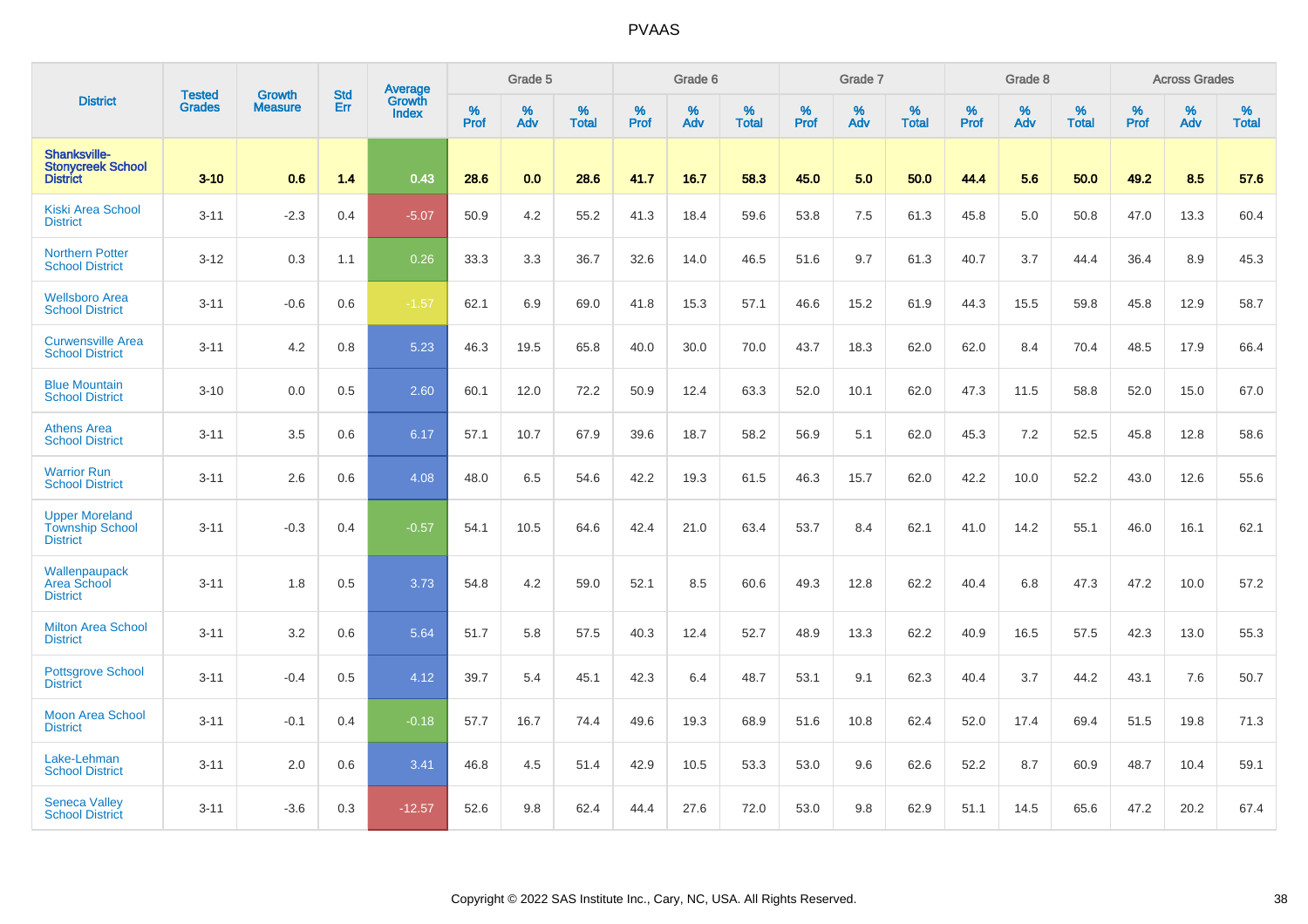|                                                                                   |                                |                                 | <b>Std</b> | <b>Average</b>  |           | Grade 5  |                   |           | Grade 6  |                   |           | Grade 7  |                   |           | Grade 8  |                   |           | <b>Across Grades</b> |                   |
|-----------------------------------------------------------------------------------|--------------------------------|---------------------------------|------------|-----------------|-----------|----------|-------------------|-----------|----------|-------------------|-----------|----------|-------------------|-----------|----------|-------------------|-----------|----------------------|-------------------|
| <b>District</b>                                                                   | <b>Tested</b><br><b>Grades</b> | <b>Growth</b><br><b>Measure</b> | Err        | Growth<br>Index | %<br>Prof | %<br>Adv | %<br><b>Total</b> | %<br>Prof | %<br>Adv | %<br><b>Total</b> | %<br>Prof | %<br>Adv | %<br><b>Total</b> | %<br>Prof | %<br>Adv | %<br><b>Total</b> | %<br>Prof | %<br>Adv             | %<br><b>Total</b> |
| Shanksville-<br><b>Stonycreek School</b><br><b>District</b>                       | $3 - 10$                       | 0.6                             | 1.4        | 0.43            | 28.6      | 0.0      | 28.6              | 41.7      | 16.7     | 58.3              | 45.0      | 5.0      | 50.0              | 44.4      | 5.6      | 50.0              | 49.2      | 8.5                  | 57.6              |
| <b>Spring Grove Area</b><br><b>School District</b>                                | $3 - 11$                       | $-0.1$                          | 0.4        | $-0.23$         | 49.1      | 16.7     | 65.7              | 40.9      | 25.0     | 65.9              | 47.4      | 15.5     | 63.0              | 50.4      | 6.8      | 57.2              | 46.5      | 19.3                 | 65.8              |
| <b>Perkiomen Valley</b><br><b>School District</b>                                 | $3 - 11$                       | $-3.7$                          | 0.3        | $-6.23$         | 53.1      | 15.9     | 69.0              | 52.5      | 21.5     | 74.0              | 51.0      | 12.6     | 63.6              | 48.7      | 12.2     | 60.9              | 51.1      | 18.7                 | 69.8              |
| <b>Howard Gardner</b><br><b>Multiple</b><br>Intelligence<br><b>Charter School</b> | $3 - 8$                        | $-1.2$                          | 1.2        | 0.00            | 41.4      | 10.3     | 51.7              | 39.4      | 3.0      | 42.4              | 63.6      | 0.0      | 63.6              | 55.6      | 11.1     | 66.7              | 48.8      | 7.1                  | 55.9              |
| South Side Area<br><b>School District</b>                                         | $3 - 11$                       | $-1.4$                          | 0.8        | $-1.85$         | 50.0      | 6.7      | 56.7              | 33.9      | 8.1      | 41.9              | 57.6      | 6.1      | 63.6              | 49.3      | 8.4      | 57.8              | 43.1      | 10.2                 | 53.3              |
| <b>Folk Arts-Cultural</b><br><b>Treasures Charter</b><br><b>School</b>            | $3 - 7$                        | 7.1                             | 1.0        | 6.75            | 50.0      | 6.8      | 56.8              | 42.2      | 37.8     | 80.0              | 52.3      | 11.4     | 63.6              |           |          |                   | 46.5      | 14.6                 | 61.1              |
| Hatboro-Horsham<br><b>School District</b>                                         | $3 - 11$                       | 1.3                             | 0.4        | $-0.67$         | 55.0      | 7.8      | 62.7              | 49.0      | 19.5     | 68.5              | 52.9      | 10.9     | 63.8              | 51.3      | 9.1      | 60.5              | 49.9      | 13.8                 | 63.7              |
| <b>Circle Of Seasons</b><br><b>Charter School</b>                                 | $3-8$                          | 11.4                            | 1.3        | 3.16            | 65.7      | 11.4     | 77.1              | 50.0      | 20.0     | 70.0              | 44.4      | 19.4     | 63.9              |           |          |                   | 50.8      | 18.6                 | 69.5              |
| <b>Girard School</b><br><b>District</b>                                           | $3 - 11$                       | 1.9                             | 0.6        | 3.15            | 54.5      | 12.5     | 67.0              | 38.1      | 22.9     | 61.0              | 47.8      | 16.2     | 64.0              | 54.1      | 7.3      | 61.5              | 45.5      | 17.8                 | 63.3              |
| <b>Meyersdale Area</b><br><b>School District</b>                                  | $3 - 11$                       | 2.0                             | 0.8        | 2.03            | 51.8      | 13.0     | 64.8              | 55.4      | 12.3     | 67.7              | 62.3      | 1.9      | 64.2              | 54.2      | 5.1      | 59.3              | 52.4      | 10.9                 | 63.3              |
| <b>Millcreek Township</b><br><b>School District</b>                               | $3 - 11$                       | 2.0                             | 0.3        | 6.27            | 49.1      | 17.2     | 66.3              | 43.6      | 22.3     | 66.0              | 46.9      | 17.3     | 64.2              | 44.9      | 17.2     | 62.1              | 45.8      | 19.9                 | 65.8              |
| <b>Hempfield School</b><br><b>District</b>                                        | $3 - 11$                       | 2.2                             | 0.3        | 6.93            | 52.4      | 9.3      | 61.6              | 44.6      | 23.5     | 68.1              | 43.1      | 21.1     | 64.2              | 46.0      | 20.1     | 66.1              | 45.8      | 20.4                 | 66.2              |
| <b>Hollidaysburg Area</b><br><b>School District</b>                               | $3 - 11$                       | 1.1                             | 0.4        | 2.72            | 54.2      | 10.2     | 64.4              | 40.4      | 26.5     | 67.0              | 47.0      | 17.2     | 64.2              | 45.4      | 11.8     | 57.2              | 45.9      | 17.3                 | 63.2              |
| <b>Somerset Area</b><br><b>School District</b>                                    | $3 - 11$                       | 0.7                             | 0.6        | 1.33            | 48.3      | 5.8      | 54.2              | 42.4      | 28.8     | 71.2              | 46.7      | 17.5     | 64.2              | 52.5      | 12.8     | 65.2              | 45.3      | 16.7                 | 62.0              |
| <b>Fort Leboeuf</b><br><b>School District</b>                                     | $3 - 11$                       | 0.0                             | 0.5        | 0.05            | 47.7      | 21.9     | 69.7              | 39.4      | 26.8     | 66.2              | 49.2      | 15.1     | 64.2              | 42.1      | 16.6     | 58.6              | 45.4      | 23.3                 | 68.7              |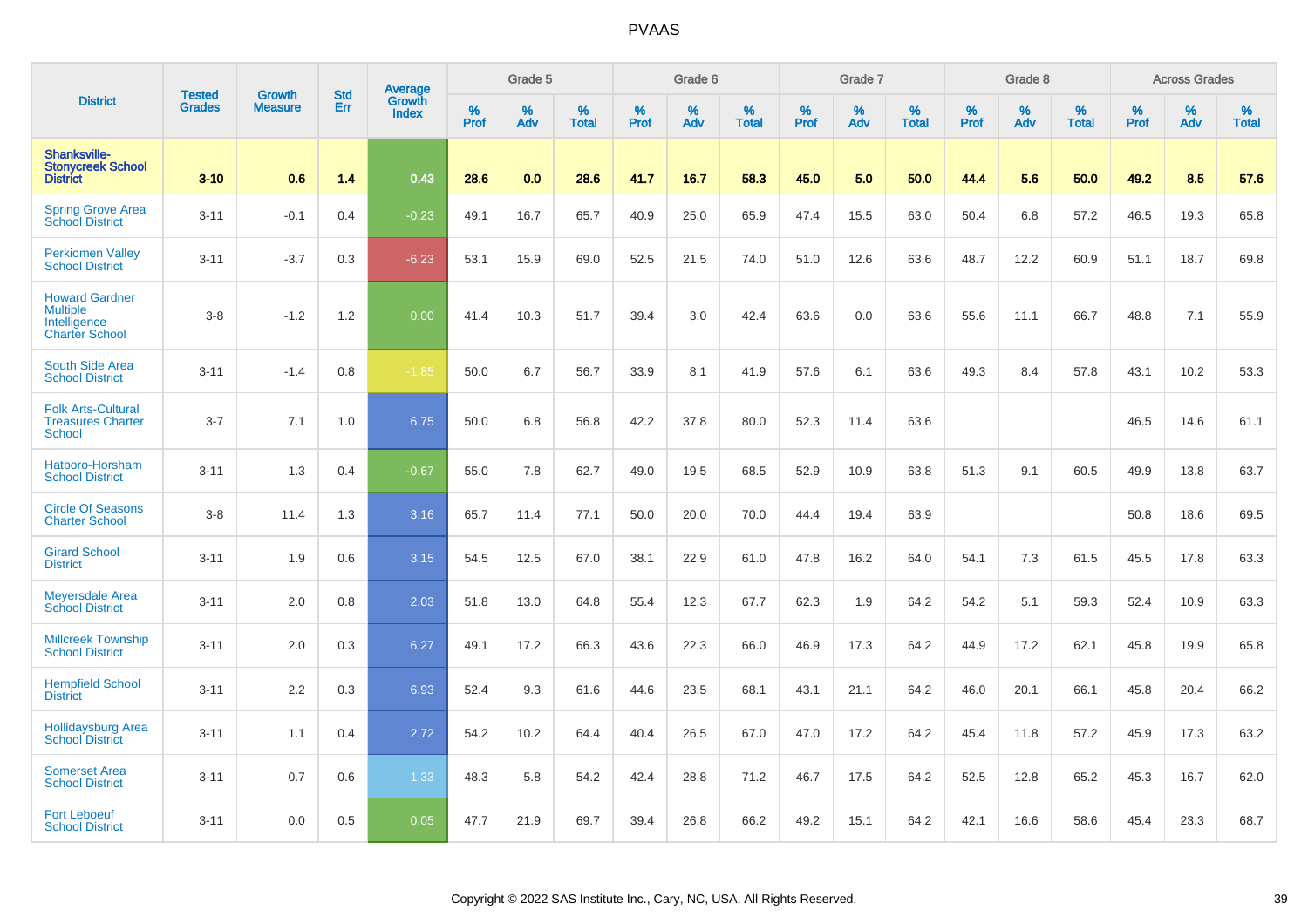|                                                                    | <b>Tested</b> | <b>Growth</b>  | <b>Std</b> |                                   |           | Grade 5  |                   |           | Grade 6  |                   |           | Grade 7  |                   |           | Grade 8  |                   |           | <b>Across Grades</b> |                   |
|--------------------------------------------------------------------|---------------|----------------|------------|-----------------------------------|-----------|----------|-------------------|-----------|----------|-------------------|-----------|----------|-------------------|-----------|----------|-------------------|-----------|----------------------|-------------------|
| <b>District</b>                                                    | <b>Grades</b> | <b>Measure</b> | Err        | <b>Average</b><br>Growth<br>Index | %<br>Prof | %<br>Adv | %<br><b>Total</b> | %<br>Prof | %<br>Adv | %<br><b>Total</b> | %<br>Prof | %<br>Adv | %<br><b>Total</b> | %<br>Prof | %<br>Adv | %<br><b>Total</b> | %<br>Prof | %<br>Adv             | %<br><b>Total</b> |
| <b>Shanksville-</b><br><b>Stonycreek School</b><br><b>District</b> | $3 - 10$      | 0.6            | 1.4        | 0.43                              | 28.6      | 0.0      | 28.6              | 41.7      | 16.7     | 58.3              | 45.0      | 5.0      | 50.0              | 44.4      | 5.6      | 50.0              | 49.2      | 8.5                  | 57.6              |
| <b>Garnet Valley</b><br><b>School District</b>                     | $3 - 10$      | $-3.6$         | 0.4        | $-9.46$                           | 53.3      | 14.4     | 67.6              | 51.3      | 23.0     | 74.4              | 53.8      | 10.5     | 64.3              | 53.4      | 12.2     | 65.6              | 51.6      | 17.8                 | 69.4              |
| <b>Young Scholars Of</b><br>Central PA Charter<br><b>School</b>    | $3-8$         | 3.9            | 1.2        | 3.25                              | 35.6      | 13.3     | 48.9              | 28.0      | 12.0     | 40.0              | 50.0      | 14.3     | 64.3              | 43.8      | 0.0      | 43.8              | 42.6      | 11.6                 | 54.2              |
| <b>California Area</b><br><b>School District</b>                   | $3 - 10$      | 1.5            | 0.8        | 1.83                              | 51.8      | 3.7      | 55.6              | 39.4      | 9.1      | 48.5              | 46.4      | 17.9     | 64.3              | 50.0      | 18.5     | 68.5              | 45.7      | 14.1                 | 59.8              |
| <b>Upper Merion Area</b><br><b>School District</b>                 | $3 - 11$      | 3.6            | 0.5        | 4.98                              | 55.7      | 7.0      | 62.7              | 45.2      | 26.4     | 71.6              | 53.5      | 10.8     | 64.3              | 43.3      | 14.0     | 57.3              | 47.7      | 19.3                 | 67.0              |
| <b>Penn Manor</b><br><b>School District</b>                        | $3 - 11$      | 2.1            | 0.3        | 6.05                              | 53.4      | 10.5     | 63.8              | 46.5      | 23.0     | 69.5              | 48.2      | 16.2     | 64.4              | 43.7      | 15.4     | 59.1              | 46.8      | 18.7                 | 65.6              |
| <b>Glendale School</b><br><b>District</b>                          | $3 - 10$      | 3.8            | 0.9        | 4.33                              | 50.0      | 12.5     | 62.5              | 40.7      | 24.1     | 64.8              | 44.6      | 20.0     | 64.6              | 44.9      | 14.3     | 59.2              | 47.2      | 15.2                 | 62.4              |
| <b>Nazareth Area</b><br><b>School District</b>                     | $3 - 11$      | $-2.5$         | 0.4        | $-6.40$                           | 49.2      | 5.5      | 54.7              | 43.3      | 23.0     | 66.3              | 56.0      | 8.6      | 64.7              | 51.9      | 8.5      | 60.5              | 48.6      | 14.4                 | 63.0              |
| <b>Mohawk Area</b><br><b>School District</b>                       | $3 - 11$      | 0.9            | 0.6        | 1.42                              | 43.7      | 6.8      | 50.5              | 44.7      | 21.3     | 66.0              | 56.9      | 7.8      | 64.7              | 55.9      | 8.6      | 64.5              | 46.4      | 17.1                 | 63.5              |
| <b>Phoenixville Area</b><br><b>School District</b>                 | $3 - 11$      | $-1.1$         | 0.4        | $-2.66$                           | 54.8      | 10.0     | 64.7              | 45.9      | 27.3     | 73.2              | 45.6      | 19.4     | 65.0              | 52.8      | 12.7     | 65.5              | 46.9      | 19.2                 | 66.1              |
| <b>Central York</b><br><b>School District</b>                      | $3 - 12$      | 5.2            | 0.3        | 15.18                             | 51.5      | 5.0      | 56.5              | 45.8      | 10.9     | 56.7              | 54.3      | 10.8     | 65.1              | 44.1      | 9.2      | 53.2              | 46.7      | 10.4                 | 57.1              |
| <b>Delaware Valley</b><br><b>School District</b>                   | $3 - 11$      | 1.2            | 0.4        | 2.98                              | 55.0      | 9.2      | 64.3              | 46.5      | 15.6     | 62.1              | 50.6      | 14.8     | 65.4              | 44.7      | 16.5     | 61.2              | 48.8      | 17.1                 | 65.9              |
| 21st Century Cyber<br><b>Charter School</b>                        | $6 - 12$      | $-2.2$         | 0.7        | $-3.12$                           |           |          |                   | 48.2      | 16.7     | 64.9              | 54.9      | 10.5     | 65.4              | 58.0      | 6.7      | 64.7              | 54.2      | 10.8                 | 65.0              |
| Penn-Delco School<br><b>District</b>                               | $3 - 11$      | 1.3            | 0.4        | 2.89                              | 51.9      | 12.9     | 64.7              | 40.8      | 17.9     | 58.7              | 48.7      | 16.8     | 65.4              | 45.6      | 6.2      | 51.8              | 46.1      | 12.9                 | 59.0              |
| <b>Richland School</b><br><b>District</b>                          | $3 - 11$      | 3.6            | 0.6        | 5.79                              | 51.5      | 18.4     | 69.9              | 54.7      | 20.0     | 74.7              | 51.6      | 14.1     | 65.6              | 53.8      | 15.1     | 68.9              | 51.0      | 18.8                 | 69.8              |
| <b>Avella Area School</b><br><b>District</b>                       | $3 - 12$      | 2.7            | 1.1        | 2.45                              | 42.5      | 2.5      | 45.0              | 42.4      | 18.2     | 60.6              | 60.0      | 5.7      | 65.7              | 63.0      | 18.5     | 81.5              | 46.7      | 12.6                 | 59.3              |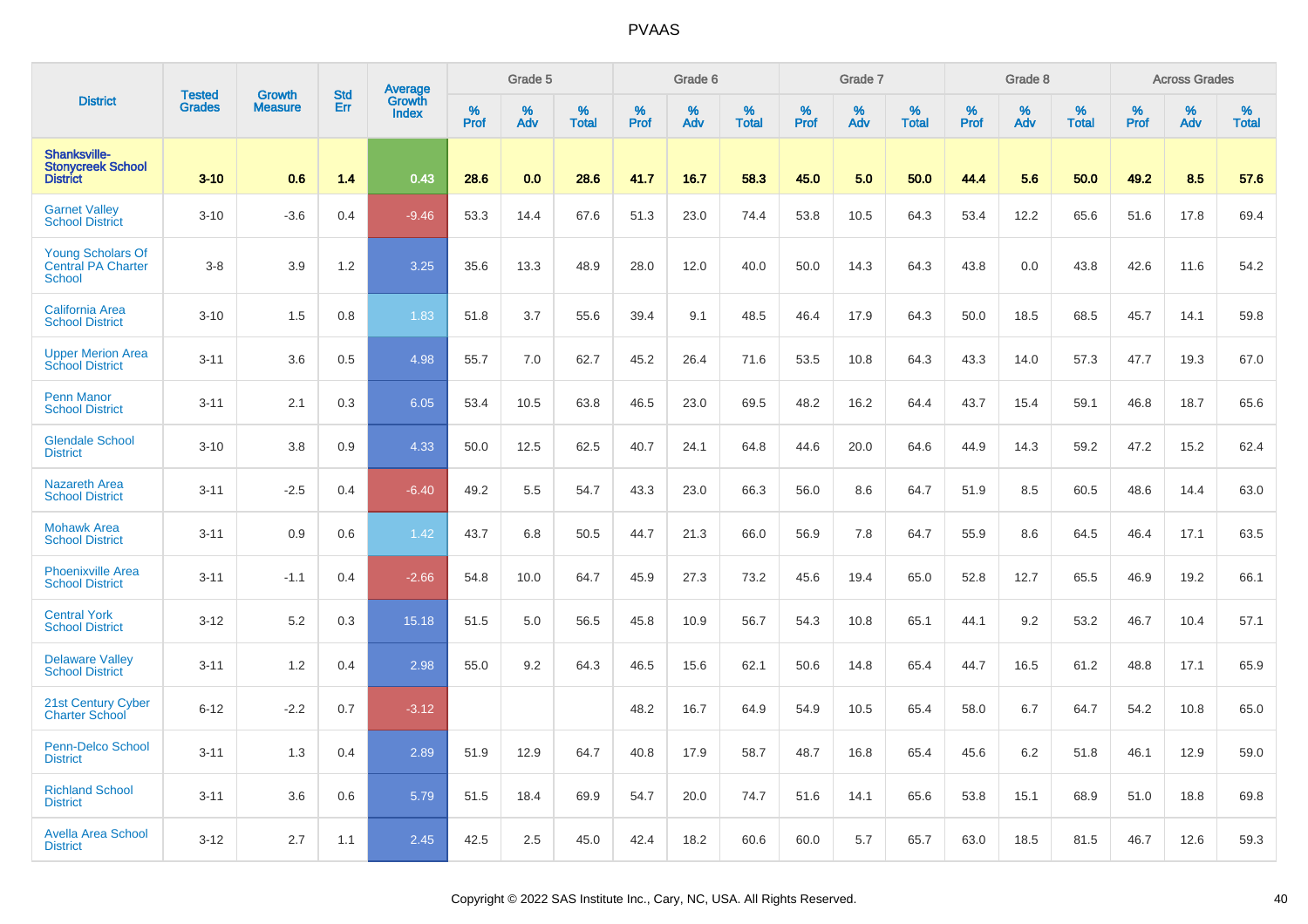|                                                                   | <b>Tested</b> | <b>Growth</b>  | <b>Std</b> | <b>Average</b><br>Growth |                     | Grade 5  |                   |           | Grade 6  |                   |                  | Grade 7  |                   |           | Grade 8  |                   |                  | <b>Across Grades</b> |                   |
|-------------------------------------------------------------------|---------------|----------------|------------|--------------------------|---------------------|----------|-------------------|-----------|----------|-------------------|------------------|----------|-------------------|-----------|----------|-------------------|------------------|----------------------|-------------------|
| <b>District</b>                                                   | <b>Grades</b> | <b>Measure</b> | Err        | <b>Index</b>             | $\%$<br><b>Prof</b> | %<br>Adv | %<br><b>Total</b> | %<br>Prof | %<br>Adv | %<br><b>Total</b> | %<br><b>Prof</b> | %<br>Adv | %<br><b>Total</b> | %<br>Prof | %<br>Adv | %<br><b>Total</b> | %<br><b>Prof</b> | %<br>Adv             | %<br><b>Total</b> |
| Shanksville-<br><b>Stonycreek School</b><br><b>District</b>       | $3 - 10$      | 0.6            | 1.4        | 0.43                     | 28.6                | 0.0      | 28.6              | 41.7      | 16.7     | 58.3              | 45.0             | 5.0      | 50.0              | 44.4      | 5.6      | 50.0              | 49.2             | 8.5                  | 57.6              |
| <b>Penn Cambria</b><br><b>School District</b>                     | $3 - 11$      | $-0.4$         | 0.6        | $-0.63$                  | 56.8                | 0.9      | 57.7              | 46.5      | 7.1      | 53.5              | 58.1             | 7.7      | 65.8              | 52.3      | 7.8      | 60.2              | 48.8             | 9.2                  | 58.0              |
| <b>Manheim</b><br><b>Township School</b><br><b>District</b>       | $3 - 12$      | $-2.7$         | 0.3        | $-4.13$                  | 48.2                | 17.7     | 65.9              | 40.2      | 34.8     | 75.0              | 50.6             | 15.3     | 65.8              | 42.1      | 17.4     | 59.5              | 45.0             | 24.3                 | 69.3              |
| <b>General Mclane</b><br><b>School District</b>                   | $3 - 11$      | 0.2            | 0.5        | 0.42                     | 57.7                | 8.0      | 65.8              | 45.4      | 23.3     | 68.7              | 50.3             | 15.6     | 66.0              | 44.9      | 12.2     | 57.0              | 49.9             | 16.3                 | 66.2              |
| <b>Wayne Highlands</b><br><b>School District</b>                  | $3 - 11$      | 2.9            | 0.5        | 5.65                     | 54.3                | 11.4     | 65.7              | 49.3      | 20.3     | 69.6              | 46.4             | 19.6     | 66.1              | 49.7      | 14.1     | 63.8              | 47.2             | 17.9                 | 65.1              |
| Greencastle-Antrim<br><b>School District</b>                      | $3 - 11$      | 2.7            | 0.4        | 6.18                     | 46.3                | 16.4     | 62.7              | 41.0      | 28.2     | 69.2              | 45.4             | 20.7     | 66.1              | 51.7      | 14.7     | 66.4              | 44.6             | 20.8                 | 65.4              |
| <b>Blue Ridge School</b><br><b>District</b>                       | $3 - 11$      | 2.2            | 0.8        | $-0.09$                  | 42.5                | 8.2      | 50.7              | 46.0      | 8.1      | 54.0              | 50.0             | 16.1     | 66.1              | 47.1      | 8.6      | 55.7              | 45.4             | 10.7                 | 56.1              |
| <b>Council Rock</b><br><b>School District</b>                     | $3 - 11$      | $-2.3$         | 0.2        | $-9.78$                  | 58.1                | 8.8      | 66.9              | 49.7      | 26.1     | 75.9              | 52.3             | 13.9     | 66.2              | 46.6      | 14.5     | 61.1              | 50.8             | 17.6                 | 68.4              |
| <b>Keystone School</b><br><b>District</b>                         | $3 - 11$      | 0.8            | 0.8        | 1.01                     | 49.2                | 26.9     | 76.1              | 50.0      | 17.3     | 67.3              | 50.0             | 16.2     | 66.2              | 46.8      | 9.7      | 56.4              | 46.5             | 21.0                 | 67.5              |
| <b>Southern Columbia</b><br><b>Area School</b><br><b>District</b> | $3 - 11$      | 1.6            | 0.7        | 6.77                     | 56.2                | 5.5      | 61.6              | 46.9      | 25.0     | 71.9              | 51.5             | 14.8     | 66.3              | 39.4      | 11.7     | 51.1              | 47.9             | 16.1                 | 64.0              |
| Annville-Cleona<br><b>School District</b>                         | $3 - 12$      | $-0.3$         | 0.6        | $-0.41$                  | 47.5                | 11.2     | 58.8              | 39.6      | 21.9     | 61.5              | 54.0             | 12.6     | 66.7              | 32.4      | 17.6     | 50.0              | 44.0             | 15.5                 | 59.5              |
| Lampeter-<br><b>Strasburg School</b><br><b>District</b>           | $3 - 12$      | $-1.0$         | 0.5        | $-2.24$                  | 56.5                | 14.9     | 71.4              | 48.5      | 27.4     | 76.0              | 56.6             | 10.1     | 66.7              | 49.5      | 10.0     | 59.5              | 50.0             | 20.6                 | 70.5              |
| <b>Pennsbury School</b><br><b>District</b>                        | $3 - 11$      | 0.6            | 0.3        | $-2.67$                  | 56.7                | 12.6     | 69.3              | 48.5      | 21.9     | 70.3              | 52.0             | 14.7     | 66.7              | 49.3      | 18.0     | 67.3              | 49.0             | 20.2                 | 69.1              |
| <b>Derry Area School</b><br><b>District</b>                       | $3 - 11$      | 2.2            | 0.6        | 3.78                     | 44.6                | 8.3      | 52.9              | 44.4      | 29.1     | 73.5              | 49.6             | 17.1     | 66.7              | 43.1      | 12.9     | 56.0              | 44.1             | 17.4                 | 61.5              |
| <b>Ferndale Area</b><br><b>School District</b>                    | $3 - 10$      | 1.9            | 1.0        | 1.95                     | 43.2                | 4.6      | 47.7              | 46.3      | 14.6     | 61.0              | 61.5             | 5.1      | 66.7              | 54.4      | 4.4      | 58.7              | 46.1             | 10.6                 | 56.6              |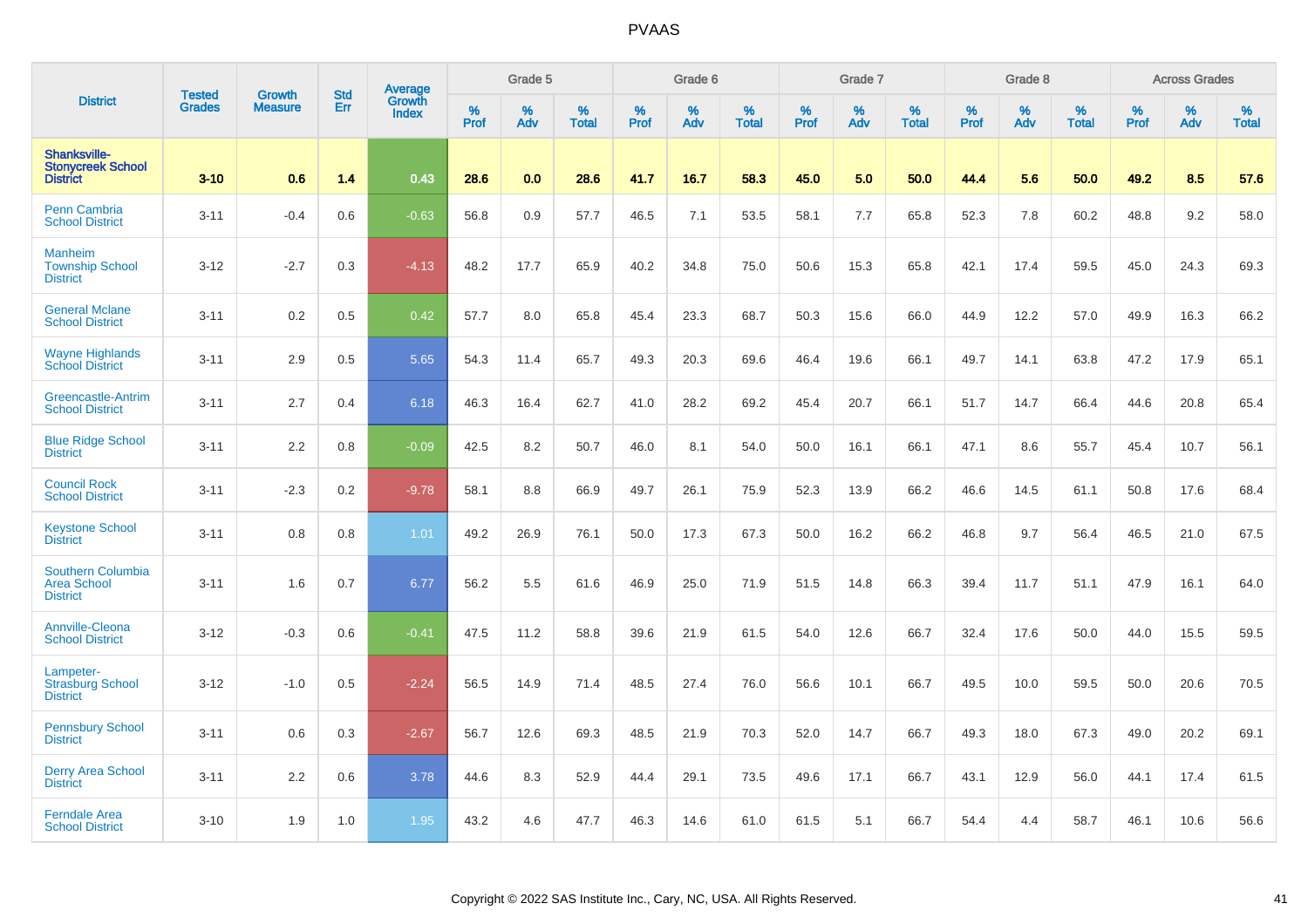|                                                                 | <b>Tested</b> | <b>Growth</b>  | <b>Std</b> | <b>Average</b>         |                  | Grade 5  |                   |           | Grade 6  |                   |           | Grade 7  |                   |           | Grade 8  |                   |           | <b>Across Grades</b> |                   |
|-----------------------------------------------------------------|---------------|----------------|------------|------------------------|------------------|----------|-------------------|-----------|----------|-------------------|-----------|----------|-------------------|-----------|----------|-------------------|-----------|----------------------|-------------------|
| <b>District</b>                                                 | <b>Grades</b> | <b>Measure</b> | <b>Err</b> | Growth<br><b>Index</b> | %<br><b>Prof</b> | %<br>Adv | %<br><b>Total</b> | %<br>Prof | %<br>Adv | %<br><b>Total</b> | %<br>Prof | %<br>Adv | %<br><b>Total</b> | %<br>Prof | %<br>Adv | %<br><b>Total</b> | %<br>Prof | %<br>Adv             | %<br><b>Total</b> |
| Shanksville-<br><b>Stonycreek School</b><br><b>District</b>     | $3 - 10$      | 0.6            | 1.4        | 0.43                   | 28.6             | 0.0      | 28.6              | 41.7      | 16.7     | 58.3              | 45.0      | 5.0      | 50.0              | 44.4      | 5.6      | 50.0              | 49.2      | 8.5                  | 57.6              |
| <b>Muncy School</b><br><b>District</b>                          | $3 - 11$      | 0.3            | 0.7        | 2.39                   | 49.2             | 11.5     | 60.7              | 48.7      | 30.8     | 79.5              | 58.0      | 8.7      | 66.7              | 44.4      | 12.2     | 56.7              | 49.3      | 16.0                 | 65.3              |
| <b>Souderton Area</b><br><b>School District</b>                 | $3 - 11$      | $-0.1$         | 0.3        | $-0.36$                | 56.4             | 17.7     | 74.1              | 48.0      | 16.2     | 64.2              | 56.6      | 10.1     | 66.8              | 47.3      | 11.1     | 58.4              | 50.2      | 17.4                 | 67.7              |
| <b>Hempfield Area</b><br><b>School District</b>                 | $3 - 12$      | $-0.3$         | 0.3        | $-1.06$                | 55.2             | 8.7      | 63.9              | 41.4      | 20.3     | 61.6              | 52.8      | 14.0     | 66.8              | 50.0      | 12.4     | 62.4              | 48.7      | 16.2                 | 64.9              |
| <b>York Suburban</b><br><b>School District</b>                  | $3 - 11$      | 0.5            | 0.5        | 0.99                   | 62.8             | 13.7     | 76.5              | 45.3      | 23.4     | 68.7              | 50.0      | 16.8     | 66.8              | 36.4      | 19.8     | 56.2              | 46.4      | 23.5                 | 70.0              |
| <b>North Penn School</b><br><b>District</b>                     | $3 - 11$      | 1.5            | $0.2\,$    | 9.67                   | 53.0             | 12.7     | 65.7              | 41.4      | 33.0     | 74.4              | 53.7      | 13.2     | 66.9              | 48.2      | 18.4     | 66.7              | 47.4      | 19.9                 | 67.3              |
| <b>Owen J Roberts</b><br><b>School District</b>                 | $3 - 11$      | $-2.3$         | 0.3        | $-6.54$                | 59.8             | 15.0     | 74.8              | 41.4      | 38.7     | 80.1              | 56.3      | 10.6     | 67.0              | 51.6      | 11.0     | 62.6              | 50.6      | 21.3                 | 71.8              |
| <b>Redbank Valley</b><br><b>School District</b>                 | $3 - 11$      | 2.3            | 0.7        | 3.22                   | 64.3             | 4.3      | 68.6              | 38.8      | 13.8     | 52.5              | 54.6      | 12.5     | 67.0              | 55.4      | 15.4     | 70.8              | 50.6      | 13.7                 | 64.4              |
| <b>Springfield</b><br><b>Township School</b><br><b>District</b> | $3 - 11$      | $-1.2$         | 0.5        | $-2.35$                | 52.0             | 13.4     | 65.4              | 51.4      | 15.0     | 66.5              | 56.3      | 10.8     | 67.1              | 47.3      | 14.0     | 61.3              | 52.1      | 16.5                 | 68.6              |
| <b>West Chester Area</b><br><b>School District</b>              | $3 - 11$      | $-1.6$         | 0.3        | $-5.58$                | 58.7             | 13.5     | 72.2              | 51.5      | 23.7     | 75.1              | 53.1      | 14.1     | 67.2              | 57.3      | 13.9     | 71.2              | 52.6      | 21.5                 | 74.0              |
| <b>Avon Grove</b><br><b>Charter School</b>                      | $3 - 11$      | 1.7            | 0.6        | 2.84                   | 53.3             | 4.9      | 58.2              | 47.4      | 18.2     | 65.7              | 51.1      | 16.3     | 67.4              | 38.6      | 9.9      | 48.5              | 42.6      | 14.8                 | 57.4              |
| <b>East Penn School</b><br><b>District</b>                      | $3 - 11$      | 1.0            | 0.3        | 3.50                   | 59.9             | 7.4      | 67.3              | 45.2      | 18.0     | 63.2              | 52.5      | 15.0     | 67.5              | 53.3      | 14.4     | 67.7              | 49.9      | 15.8                 | 65.7              |
| <b>Methacton School</b><br><b>District</b>                      | $3 - 11$      | 0.4            | 0.4        | 2.18                   | 64.7             | 8.3      | 73.0              | 54.9      | 21.0     | 75.9              | 56.6      | 11.2     | 67.8              | 49.7      | 21.0     | 70.7              | 55.3      | 17.3                 | 72.6              |
| <b>Parkland School</b><br><b>District</b>                       | $3 - 11$      | $-2.9$         | 0.3        | $-10.53$               | 55.6             | 16.6     | 72.1              | 42.4      | 30.0     | 72.4              | 50.3      | 17.5     | 67.8              | 46.6      | 14.9     | 61.4              | 47.1      | 23.4                 | 70.5              |
| <b>Elizabeth Forward</b><br><b>School District</b>              | $3 - 11$      | $-0.3$         | 0.5        | $-0.64$                | 55.7             | 11.4     | 67.0              | 47.5      | 18.5     | 66.0              | 56.9      | 11.1     | 68.0              | 50.9      | 6.3      | 57.1              | 51.2      | 14.0                 | 65.2              |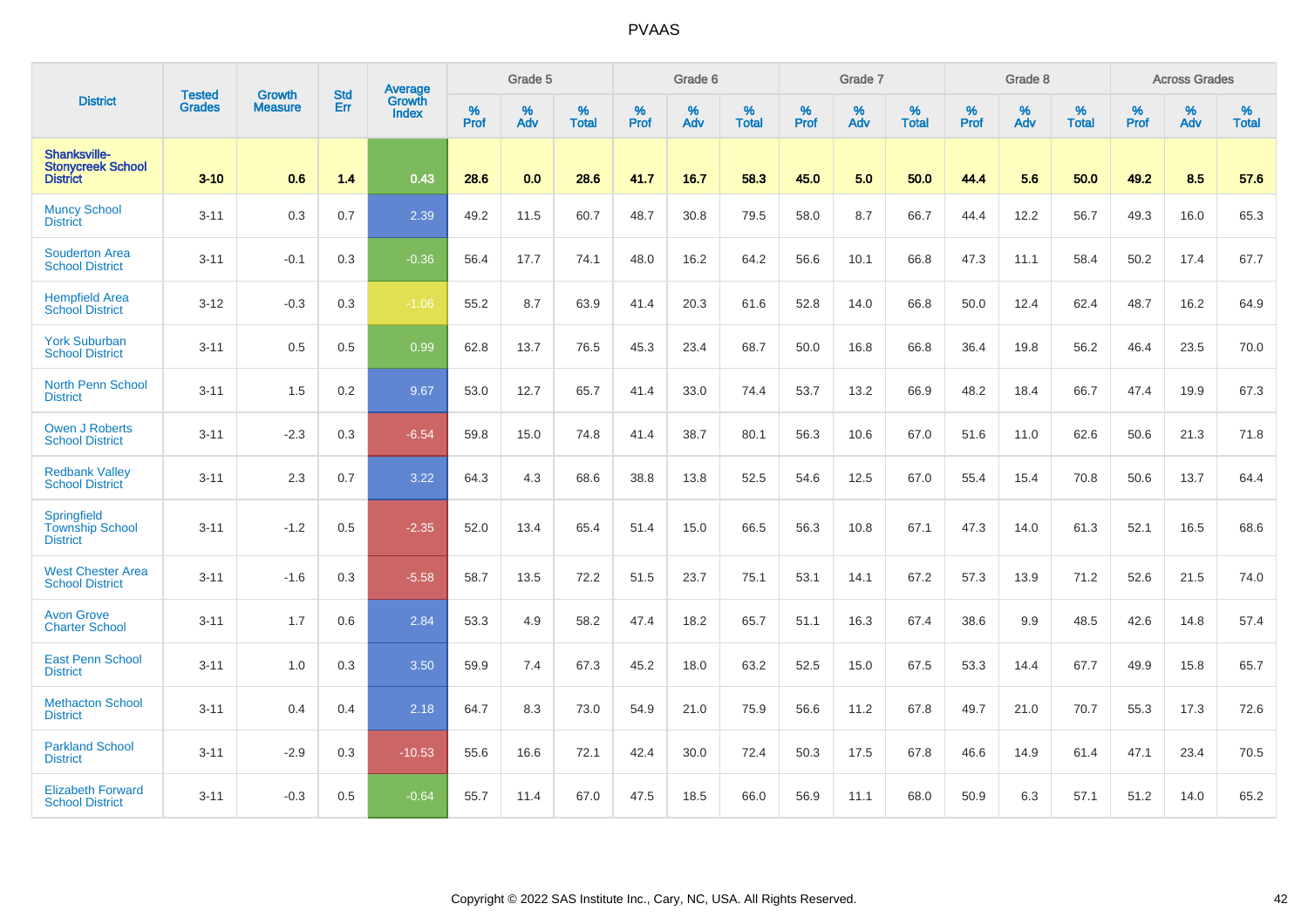|                                                                    |                                |                                 | <b>Std</b> | <b>Average</b>         |           | Grade 5  |                   |           | Grade 6  |                   |           | Grade 7  |                   |           | Grade 8  |                   |                  | <b>Across Grades</b> |                   |
|--------------------------------------------------------------------|--------------------------------|---------------------------------|------------|------------------------|-----------|----------|-------------------|-----------|----------|-------------------|-----------|----------|-------------------|-----------|----------|-------------------|------------------|----------------------|-------------------|
| <b>District</b>                                                    | <b>Tested</b><br><b>Grades</b> | <b>Growth</b><br><b>Measure</b> | Err        | Growth<br><b>Index</b> | %<br>Prof | %<br>Adv | %<br><b>Total</b> | %<br>Prof | %<br>Adv | %<br><b>Total</b> | %<br>Prof | %<br>Adv | %<br><b>Total</b> | %<br>Prof | %<br>Adv | %<br><b>Total</b> | %<br><b>Prof</b> | %<br>Adv             | %<br><b>Total</b> |
| Shanksville-<br><b>Stonycreek School</b><br><b>District</b>        | $3 - 10$                       | 0.6                             | 1.4        | 0.43                   | 28.6      | 0.0      | 28.6              | 41.7      | 16.7     | 58.3              | 45.0      | 5.0      | 50.0              | 44.4      | 5.6      | 50.0              | 49.2             | 8.5                  | 57.6              |
| <b>Wallingford-</b><br>Swarthmore<br><b>School District</b>        | $3 - 10$                       | $-1.1$                          | 0.4        | $-2.14$                | 52.6      | 26.1     | 78.7              | 42.2      | 32.8     | 75.0              | 46.2      | 21.9     | 68.0              | 47.0      | 22.8     | 69.8              | 44.7             | 32.4                 | 77.2              |
| <b>East Lycoming</b><br><b>School District</b>                     | $3 - 11$                       | $-0.6$                          | 0.6        | $-1.07$                | 63.9      | 6.7      | 70.6              | 45.3      | 24.5     | 69.8              | 57.8      | 10.7     | 68.6              | 43.0      | 12.4     | 55.4              | 47.7             | 14.9                 | 62.6              |
| <b>Colonial School</b><br><b>District</b>                          | $3 - 11$                       | 0.7                             | 0.4        | 1.85                   | 55.2      | 20.3     | 75.4              | 43.0      | 38.9     | 81.8              | 49.7      | 19.2     | 68.9              | 52.2      | 17.0     | 69.2              | 47.2             | 26.2                 | 73.5              |
| <b>Mars Area School</b><br><b>District</b>                         | $3 - 10$                       | $-1.1$                          | 0.4        | $-2.41$                | 66.5      | 10.4     | 76.9              | 45.1      | 33.8     | 79.0              | 51.6      | 17.4     | 69.0              | 56.1      | 9.4      | 65.6              | 51.3             | 23.7                 | 75.1              |
| <b>Harbor Creek</b><br><b>School District</b>                      | $3 - 11$                       | $-2.4$                          | 0.5        | $-4.77$                | 61.7      | 20.8     | 82.5              | 37.4      | 36.3     | 73.7              | 55.9      | 13.3     | 69.2              | 45.4      | 12.3     | 57.8              | 48.7             | 24.9                 | 73.6              |
| <b>Camp Hill School</b><br><b>District</b>                         | $3 - 12$                       | $-2.3$                          | 0.7        | $-3.72$                | 65.4      | 17.3     | 82.7              | 53.3      | 8.0      | 61.3              | 63.7      | 5.5      | 69.2              | 49.6      | 15.3     | 64.9              | 52.7             | 18.6                 | 71.3              |
| <b>Line Mountain</b><br><b>School District</b>                     | $3 - 11$                       | 5.9                             | 0.7        | 8.01                   | 43.9      | 13.6     | 57.6              | 43.1      | 23.6     | 66.7              | 48.0      | 21.4     | 69.4              | 43.7      | 11.3     | 54.9              | 43.0             | 17.5                 | 60.5              |
| <b>Rockwood Area</b><br><b>School District</b>                     | $3 - 11$                       | 1.8                             | 0.9        | 2.02                   | 65.8      | 2.4      | 68.3              | 38.1      | 31.0     | 69.0              | 63.0      | 6.5      | 69.6              | 50.8      | 19.0     | 69.8              | 52.2             | 13.4                 | 65.7              |
| <b>Canon-Mcmillan</b><br><b>School District</b>                    | $3 - 11$                       | 2.0                             | 0.3        | 5.77                   | 60.2      | 11.0     | 71.3              | 41.6      | 31.2     | 72.8              | 51.6      | 18.2     | 69.7              | 56.9      | 17.7     | 74.6              | 50.9             | 21.6                 | 72.5              |
| <b>Great Valley</b><br><b>School District</b>                      | $3 - 11$                       | $-2.0$                          | 0.4        | $-5.13$                | 57.8      | 13.0     | 70.8              | 43.6      | 32.2     | 75.8              | 53.2      | 16.6     | 69.8              | 56.6      | 18.4     | 75.0              | 50.6             | 21.7                 | 72.3              |
| <b>Lower Moreland</b><br><b>Township School</b><br><b>District</b> | $3 - 11$                       | $-2.1$                          | 0.5        | $-3.75$                | 53.0      | 10.2     | 63.2              | 50.0      | 25.9     | 75.9              | 55.2      | 14.7     | 69.9              | 48.8      | 18.8     | 67.6              | 51.2             | 19.3                 | 70.5              |
| <b>Avonworth School</b><br><b>District</b>                         | $3 - 10$                       | $-0.8$                          | 0.5        | $-1.38$                | 49.6      | 18.0     | 67.6              | 49.6      | 25.6     | 75.2              | 62.3      | 7.7      | 70.0              | 61.0      | 16.1     | 77.1              | 52.4             | 20.5                 | 72.8              |
| <b>Indiana Area</b><br><b>School District</b>                      | $3 - 11$                       | 1.1                             | 0.5        | 2.37                   | 57.2      | 12.8     | 70.0              | 37.5      | 22.5     | 60.0              | 53.6      | 16.6     | 70.2              | 52.0      | 16.3     | 68.4              | 49.3             | 18.5                 | 67.7              |
| Philadelphia<br>Academy Charter<br><b>School</b>                   | $3 - 11$                       | 1.9                             | 0.8        | 2.50                   | 42.3      | 9.0      | 51.3              | 48.0      | 28.6     | 76.6              | 51.5      | 19.1     | 70.6              | 42.6      | 16.7     | 59.3              | 45.5             | 14.9                 | 60.4              |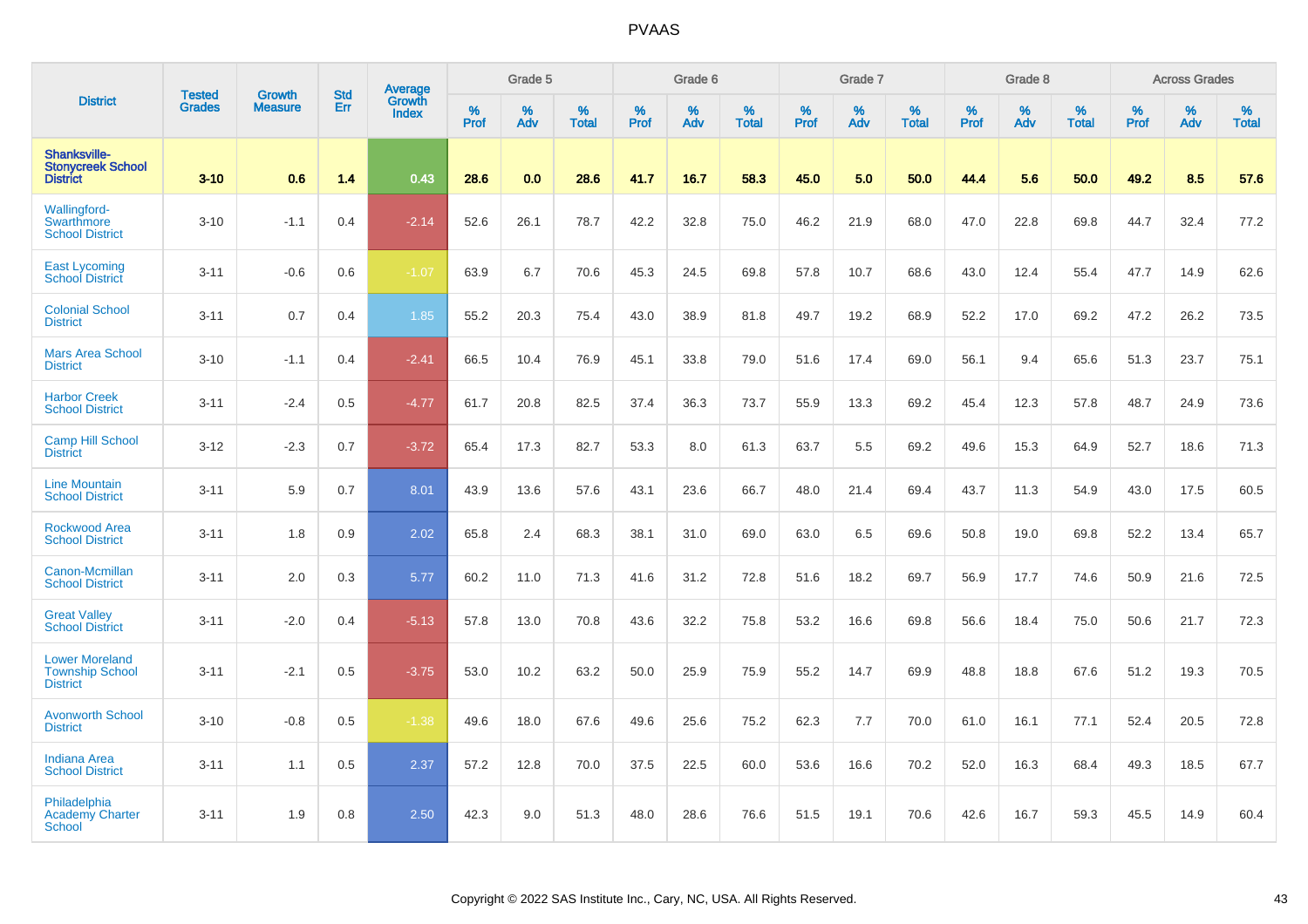|                                                                        | <b>Tested</b> | <b>Growth</b>  | <b>Std</b> | Average                |           | Grade 5  |                   |           | Grade 6  |                   |           | Grade 7  |                   |           | Grade 8  |                   |           | <b>Across Grades</b> |                   |
|------------------------------------------------------------------------|---------------|----------------|------------|------------------------|-----------|----------|-------------------|-----------|----------|-------------------|-----------|----------|-------------------|-----------|----------|-------------------|-----------|----------------------|-------------------|
| <b>District</b>                                                        | <b>Grades</b> | <b>Measure</b> | Err        | <b>Growth</b><br>Index | %<br>Prof | %<br>Adv | %<br><b>Total</b> | %<br>Prof | %<br>Adv | %<br><b>Total</b> | %<br>Prof | %<br>Adv | %<br><b>Total</b> | %<br>Prof | %<br>Adv | %<br><b>Total</b> | %<br>Prof | %<br>Adv             | %<br><b>Total</b> |
| Shanksville-<br><b>Stonycreek School</b><br><b>District</b>            | $3 - 10$      | 0.6            | 1.4        | 0.43                   | 28.6      | 0.0      | 28.6              | 41.7      | 16.7     | 58.3              | 45.0      | 5.0      | 50.0              | 44.4      | 5.6      | 50.0              | 49.2      | 8.5                  | 57.6              |
| <b>Cumberland Valley</b><br><b>School District</b>                     | $3 - 12$      | 0.2            | 0.2        | 0.07                   | 59.3      | 12.9     | 72.1              | 45.0      | 24.7     | 69.7              | 53.8      | 17.0     | 70.9              | 51.0      | 16.9     | 67.8              | 49.2      | 22.4                 | 71.6              |
| <b>Palisades School</b><br><b>District</b>                             | $3 - 11$      | 0.4            | 0.6        | 0.65                   | 53.1      | 13.5     | 66.7              | 48.5      | 19.2     | 67.7              | 60.2      | 10.7     | 70.9              | 43.2      | 9.1      | 52.3              | 48.5      | 17.4                 | 65.9              |
| <b>Laurel School</b><br><b>District</b>                                | $3 - 11$      | $-0.0$         | 0.7        | $-0.04$                | 54.0      | 6.8      | 60.8              | 35.7      | 21.4     | 57.1              | 60.8      | 10.1     | 70.9              | 50.8      | 10.4     | 61.2              | 50.7      | 14.6                 | 65.3              |
| <b>Central Bucks</b><br><b>School District</b>                         | $3 - 11$      | $-1.3$         | 0.2        | $-4.69$                | 57.2      | 12.0     | 69.2              | 48.3      | 28.7     | 76.9              | 54.3      | 16.8     | 71.0              | 51.5      | 17.5     | 69.0              | 51.5      | 19.8                 | 71.4              |
| <b>Freeport Area</b><br><b>School District</b>                         | $3 - 10$      | 0.2            | 0.6        | 0.30                   | 65.4      | 10.0     | 75.4              | 35.8      | 23.6     | 59.4              | 57.0      | 14.1     | 71.1              | 53.5      | 20.2     | 73.6              | 52.5      | 17.7                 | 70.1              |
| <b>Lincoln Park</b><br><b>Performing Arts</b><br><b>Charter School</b> | $7 - 11$      | $-3.9$         | 1.1        | $-3.56$                |           |          |                   |           |          |                   | 66.1      | 5.4      | 71.4              | 59.8      | 17.2     | 77.0              | 62.2      | 12.6                 | 74.8              |
| Palmyra Area<br><b>School District</b>                                 | $3 - 11$      | $-0.7$         | 0.4        | $-1.68$                | 54.6      | 19.4     | 74.0              | 44.9      | 24.2     | 69.1              | 58.9      | 12.6     | 71.5              | 53.4      | 10.9     | 64.3              | 49.8      | 21.3                 | 71.1              |
| <b>North Hills School</b><br><b>District</b>                           | $3 - 11$      | $-1.2$         | 0.4        | $-3.31$                | 59.2      | 11.6     | 70.8              | 45.2      | 26.0     | 71.2              | 51.8      | 20.0     | 71.8              | 48.3      | 18.4     | 66.7              | 50.2      | 22.0                 | 72.3              |
| <b>Bentworth School</b><br><b>District</b>                             | $3 - 11$      | 2.1            | 0.7        | 2.98                   | 60.3      | 15.4     | 75.6              | 46.1      | 6.7      | 52.8              | 52.5      | 20.0     | 72.5              | 43.3      | 11.9     | 55.2              | 52.1      | 16.1                 | 68.2              |
| <b>MaST Community</b><br><b>Charter School</b>                         | $3 - 10$      | $-4.3$         | 0.6        | $-7.06$                | 56.4      | 9.9      | 66.3              | 45.3      | 21.7     | 67.0              | 59.8      | 12.8     | 72.6              | 54.4      | 12.6     | 67.0              | 51.0      | 14.1                 | 65.2              |
| New Hope-<br><b>Solebury School</b><br><b>District</b>                 | $3 - 11$      | 2.7            | 0.6        | 4.24                   | 63.4      | 11.8     | 75.3              | 46.1      | 25.5     | 71.6              | 50.0      | 22.9     | 72.9              | 60.2      | 25.9     | 86.1              | 51.8      | 23.2                 | 75.0              |
| <b>Danville Area</b><br><b>School District</b>                         | $3 - 11$      | 2.1            | 0.5        | 4.02                   | 56.7      | 16.6     | 73.2              | 41.0      | 27.1     | 68.1              | 52.9      | 20.3     | 73.2              | 43.3      | 21.7     | 65.0              | 46.6      | 21.7                 | 68.3              |
| <b>Southern Lehigh</b><br><b>School District</b>                       | $3 - 11$      | 0.9            | 0.5        | 1.99                   | 57.9      | 13.1     | 71.0              | 37.4      | 44.8     | 82.2              | 55.9      | 17.4     | 73.2              | 56.4      | 16.7     | 73.1              | 51.9      | 24.2                 | 76.1              |
| <b>Central Columbia</b><br><b>School District</b>                      | $3 - 12$      | 3.0            | 0.5        | 5.60                   | 58.7      | 17.3     | 76.0              | 32.1      | 33.6     | 65.7              | 56.3      | 16.9     | 73.2              | 53.8      | 24.1     | 77.9              | 48.9      | 24.7                 | 73.6              |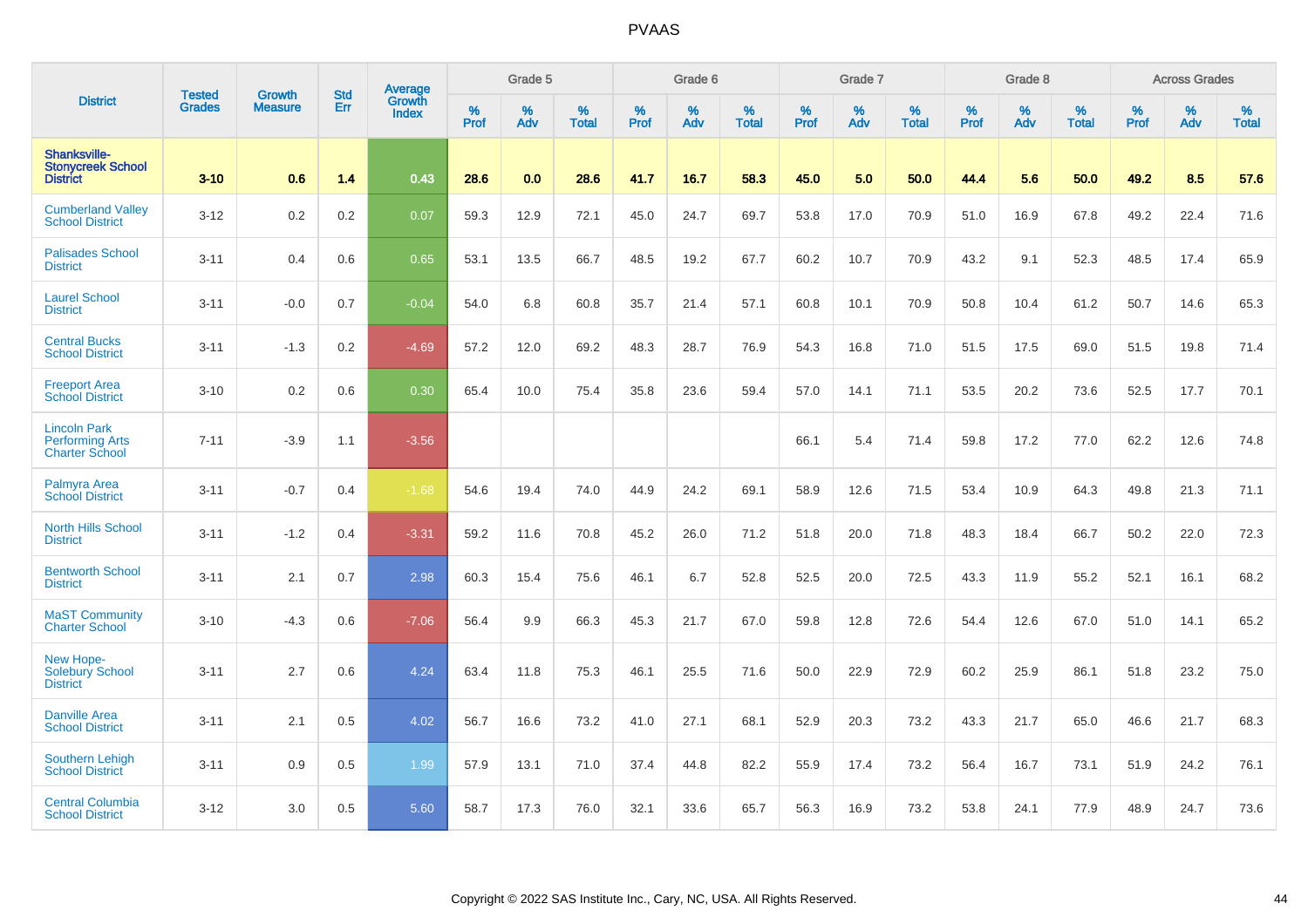|                                                                 |                                |                                 | <b>Std</b> | <b>Average</b>                |           | Grade 5  |                   |           | Grade 6  |                   |           | Grade 7  |                   |           | Grade 8  |                   |           | <b>Across Grades</b> |                   |
|-----------------------------------------------------------------|--------------------------------|---------------------------------|------------|-------------------------------|-----------|----------|-------------------|-----------|----------|-------------------|-----------|----------|-------------------|-----------|----------|-------------------|-----------|----------------------|-------------------|
| <b>District</b>                                                 | <b>Tested</b><br><b>Grades</b> | <b>Growth</b><br><b>Measure</b> | Err        | <b>Growth</b><br><b>Index</b> | %<br>Prof | %<br>Adv | %<br><b>Total</b> | %<br>Prof | %<br>Adv | %<br><b>Total</b> | %<br>Prof | %<br>Adv | %<br><b>Total</b> | %<br>Prof | %<br>Adv | %<br><b>Total</b> | %<br>Prof | %<br>Adv             | %<br><b>Total</b> |
| Shanksville-<br><b>Stonycreek School</b><br><b>District</b>     | $3 - 10$                       | 0.6                             | 1.4        | 0.43                          | 28.6      | 0.0      | 28.6              | 41.7      | 16.7     | 58.3              | 45.0      | 5.0      | 50.0              | 44.4      | 5.6      | 50.0              | 49.2      | 8.5                  | 57.6              |
| <b>Fairview School</b><br><b>District</b>                       | $3 - 11$                       | $-1.8$                          | 0.5        | $-3.35$                       | 61.9      | 9.5      | 71.4              | 47.8      | 30.6     | 78.4              | 46.6      | 26.7     | 73.3              | 55.9      | 16.9     | 72.8              | 50.8      | 23.7                 | 74.4              |
| <b>Eastern York</b><br><b>School District</b>                   | $3 - 11$                       | 3.8                             | 0.5        | 7.92                          | 50.9      | 9.2      | 60.1              | 49.3      | 23.0     | 72.3              | 49.4      | 23.9     | 73.3              | 50.0      | 16.1     | 66.1              | 48.6      | 16.2                 | 64.8              |
| <b>West Jefferson</b><br><b>Hills School District</b>           | $3 - 11$                       | 0.0                             | 0.4        | 0.03                          | 58.9      | 14.8     | 73.8              | 50.5      | 19.9     | 70.4              | 60.2      | 13.1     | 73.3              | 57.6      | 17.7     | 75.4              | 53.0      | 20.4                 | 73.4              |
| <b>Haverford</b><br><b>Township School</b><br><b>District</b>   | $3 - 11$                       | 0.2                             | 0.3        | $-2.60$                       | 55.4      | 23.8     | 79.2              | 51.1      | 27.6     | 78.7              | 55.0      | 18.3     | 73.3              | 44.5      | 32.3     | 76.7              | 49.2      | 29.5                 | 78.6              |
| <b>Lewisburg Area</b><br><b>School District</b>                 | $3 - 11$                       | 4.0                             | 0.6        | 6.97                          | 53.1      | 21.2     | 74.3              | 38.8      | 38.8     | 77.7              | 42.6      | 30.9     | 73.5              | 43.0      | 31.1     | 74.1              | 44.8      | 30.1                 | 74.9              |
| Philadelphia<br><b>Performing Arts</b><br><b>Charter School</b> | $3-9$                          | 4.0                             | 0.8        | $-1.81$                       | 42.9      | 9.1      | 52.0              | 54.6      | 18.2     | 72.7              | 52.9      | 20.7     | 73.6              | 58.8      | 11.8     | 70.6              | 50.6      | 15.6                 | 66.2              |
| <b>West Allegheny</b><br><b>School District</b>                 | $3 - 12$                       | 0.3                             | 0.4        | 0.75                          | 60.9      | 19.8     | 80.6              | 44.4      | 28.3     | 72.6              | 56.6      | 17.0     | 73.6              | 50.7      | 12.1     | 62.8              | 50.7      | 26.1                 | 76.8              |
| Spring-Ford Area<br><b>School District</b>                      | $3 - 11$                       | 2.9                             | 0.3        | 10.53                         | 62.0      | 13.4     | 75.4              | 51.9      | 27.2     | 79.1              | 52.7      | 21.3     | 74.0              | 52.4      | 21.8     | 74.2              | 51.9      | 24.7                 | 76.6              |
| <b>Franklin Regional</b><br><b>School District</b>              | $3 - 11$                       | 1.8                             | 0.4        | 4.20                          | 51.5      | 28.2     | 79.7              | 36.5      | 42.3     | 78.8              | 55.2      | 18.9     | 74.1              | 46.1      | 16.8     | 62.8              | 47.8      | 29.9                 | 77.6              |
| <b>Abington Heights</b><br><b>School District</b>               | $3 - 11$                       | $-0.6$                          | 0.5        | $-1.31$                       | 57.0      | 8.7      | 65.6              | 50.7      | 19.1     | 69.8              | 63.6      | 10.7     | 74.3              |           |          |                   | 52.3      | 18.0                 | 70.3              |
| <b>Bethel Park School</b><br><b>District</b>                    | $3 - 11$                       | 0.5                             | 0.4        | 1.18                          | 59.3      | 14.8     | 74.2              | 44.6      | 30.2     | 74.9              | 57.6      | 17.0     | 74.5              | 54.5      | 19.6     | 74.1              | 52.1      | 24.5                 | 76.6              |
| <b>Avon Grove</b><br><b>School District</b>                     | $3 - 10$                       | $-1.5$                          | 0.4        | $-4.12$                       | 48.2      | 14.6     | 62.9              | 44.6      | 18.7     | 63.3              | 59.8      | 14.8     | 74.6              | 46.8      | 16.7     | 63.5              | 46.7      | 15.4                 | 62.1              |
| <b>Hermitage School</b><br><b>District</b>                      | $3 - 12$                       | 2.9                             | 0.5        | 5.57                          | 52.9      | 7.9      | 60.7              | 33.3      | 40.3     | 73.6              | 50.4      | 24.5     | 74.8              | 51.0      | 19.3     | 70.3              | 47.0      | 22.0                 | 69.0              |
| <b>Grove City Area</b><br><b>School District</b>                | $3 - 12$                       | 1.6                             | 0.6        | 2.68                          | 45.0      | 21.0     | 66.0              | 36.9      | 23.8     | 60.7              | 58.9      | 16.1     | 75.0              | 47.1      | 12.6     | 59.7              | 45.7      | 20.1                 | 65.8              |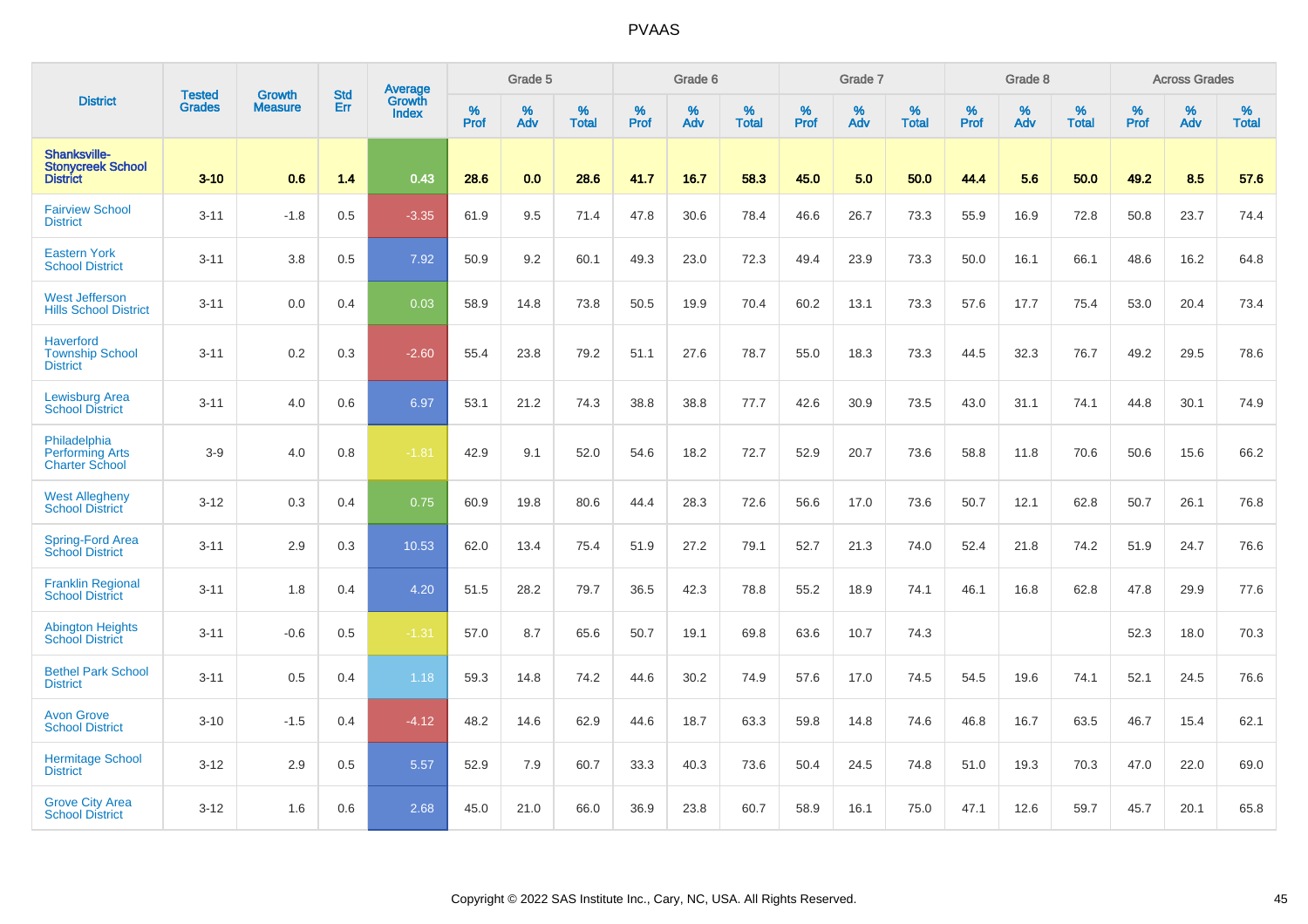|                                                             | <b>Tested</b> | <b>Growth</b>  | <b>Std</b> |                                   |              | Grade 5  |                   |              | Grade 6  |                   |              | Grade 7  |                   |           | Grade 8  |                   |                  | <b>Across Grades</b> |                   |
|-------------------------------------------------------------|---------------|----------------|------------|-----------------------------------|--------------|----------|-------------------|--------------|----------|-------------------|--------------|----------|-------------------|-----------|----------|-------------------|------------------|----------------------|-------------------|
| <b>District</b>                                             | <b>Grades</b> | <b>Measure</b> | Err        | Average<br>Growth<br><b>Index</b> | $\%$<br>Prof | %<br>Adv | %<br><b>Total</b> | $\%$<br>Prof | %<br>Adv | %<br><b>Total</b> | $\%$<br>Prof | %<br>Adv | %<br><b>Total</b> | %<br>Prof | %<br>Adv | %<br><b>Total</b> | %<br><b>Prof</b> | %<br>Adv             | %<br><b>Total</b> |
| Shanksville-<br><b>Stonvcreek School</b><br><b>District</b> | $3 - 10$      | 0.6            | 1.4        | 0.43                              | 28.6         | 0.0      | 28.6              | 41.7         | 16.7     | 58.3              | 45.0         | 5.0      | 50.0              | 44.4      | 5.6      | 50.0              | 49.2             | 8.5                  | 57.6              |
| <b>Pine-Richland</b><br><b>School District</b>              | $3 - 11$      | $-3.0$         | 0.3        | $-8.46$                           | 58.0         | 19.8     | 77.8              | 55.8         | 26.4     | 82.2              | 57.0         | 18.5     | 75.6              | 56.2      | 27.0     | 83.3              | 52.7             | 28.2                 | 80.9              |
| <b>Montour School</b><br><b>District</b>                    | $3 - 11$      | 2.4            | 0.5        | 5.10                              | 61.9         | 17.1     | 79.0              | 49.0         | 25.0     | 74.0              | 46.2         | 29.7     | 75.9              | 51.0      | 22.5     | 73.5              | 49.5             | 25.4                 | 74.9              |
| Neshannock<br><b>Township School</b><br><b>District</b>     | $3 - 10$      | $-3.2$         | 0.7        | $-4.58$                           | 56.7         | 8.9      | 65.6              | 57.4         | 20.6     | 77.9              | 62.0         | 14.0     | 76.0              | 51.3      | 6.4      | 57.7              | 55.4             | 13.5                 | 68.9              |
| Wissahickon<br><b>School District</b>                       | $3 - 10$      | 2.9            | 0.3        | 1.29                              | 58.6         | 18.8     | 77.4              | 42.2         | 37.2     | 79.4              | 56.8         | 19.3     | 76.1              | 49.3      | 28.5     | 77.8              | 49.2             | 28.7                 | 77.9              |
| <b>Fox Chapel Area</b><br><b>School District</b>            | $3 - 11$      | 1.0            | 0.4        | 1.36                              | 54.0         | 36.5     | 90.5              | 34.8         | 51.8     | 86.6              | 50.0         | 27.0     | 77.0              | 52.9      | 31.4     | 84.3              | 42.6             | 42.9                 | 85.5              |
| <b>North Pocono</b><br><b>School District</b>               | $3 - 11$      | 0.3            | 0.6        | 0.52                              | 55.8         | 8.5      | 64.3              | 57.8         | 12.1     | 69.8              | 61.3         | 16.0     | 77.3              | 48.7      | 12.4     | 61.1              | 54.2             | 17.4                 | 71.6              |
| <b>State College Area</b><br><b>School District</b>         | $3 - 11$      | 1.7            | 0.4        | 4.53                              | 58.6         | 18.2     | 76.8              | 47.1         | 26.1     | 73.2              | 62.2         | 15.2     | 77.4              | 47.5      | 16.5     | 64.0              | 50.8             | 22.8                 | 73.6              |
| Downingtown Area<br><b>School District</b>                  | $3 - 11$      | $-0.3$         | 0.4        | $-0.85$                           | 56.2         | 27.7     | 83.8              | 42.9         | 39.9     | 82.8              | 53.8         | 24.3     | 78.0              | 49.8      | 32.5     | 82.3              | 49.4             | 33.5                 | 82.9              |
| <b>Norwin School</b><br><b>District</b>                     | $3 - 11$      | $-0.6$         | 0.3        | $-1.62$                           | 59.5         | 18.6     | 78.1              | 40.9         | 36.6     | 77.4              | 60.2         | 18.0     | 78.3              | 52.5      | 13.8     | 66.4              | 51.8             | 24.9                 | 76.7              |
| <b>Beaver Area</b><br><b>School District</b>                | $3 - 10$      | $-1.0$         | 0.6        | $-1.67$                           | 56.2         | 21.5     | 77.7              | 40.0         | 48.3     | 88.3              | 65.5         | 12.9     | 78.4              | 53.6      | 16.1     | 69.6              | 50.4             | 29.6                 | 79.9              |
| <b>Jenkintown School</b><br><b>District</b>                 | $3 - 11$      | 1.5            | 1.0        | 1.38                              | 68.0         | 8.0      | 76.0              | 54.0         | 18.9     | 73.0              | 42.9         | 35.7     | 78.6              | 60.6      | 21.2     | 81.8              | 53.1             | 25.8                 | 78.9              |
| <b>Rose Tree Media</b><br><b>School District</b>            | $3 - 10$      | 0.1            | 0.4        | 0.29                              | 62.5         | 14.0     | 76.5              | 41.0         | 44.4     | 85.4              | 51.8         | 27.0     | 78.8              | 56.2      | 22.8     | 79.0              | 51.9             | 27.9                 | 79.8              |
| <b>Quaker Valley</b><br><b>School District</b>              | $3 - 11$      | 2.7            | 0.6        | 4.90                              | 56.0         | 24.1     | 80.1              | 33.6         | 45.4     | 79.0              | 53.5         | 25.7     | 79.2              | 57.6      | 23.5     | 81.1              | 47.9             | 33.9                 | 81.8              |
| Penn-Trafford<br><b>School District</b>                     | $3 - 11$      | 0.1            | 0.4        | 0.36                              | 59.8         | 20.9     | 80.7              | 45.7         | 34.7     | 80.4              | 56.2         | 23.2     | 79.4              | 54.3      | 14.9     | 69.1              | 51.0             | 27.6                 | 78.6              |
| <b>Springfield School</b><br><b>District</b>                | $3 - 11$      | $-0.9$         | 0.4        | $-2.40$                           | 58.3         | 23.8     | 82.1              | 53.6         | 25.6     | 79.2              | 58.6         | 20.9     | 79.5              | 51.5      | 18.2     | 69.7              | 52.1             | 26.9                 | 78.9              |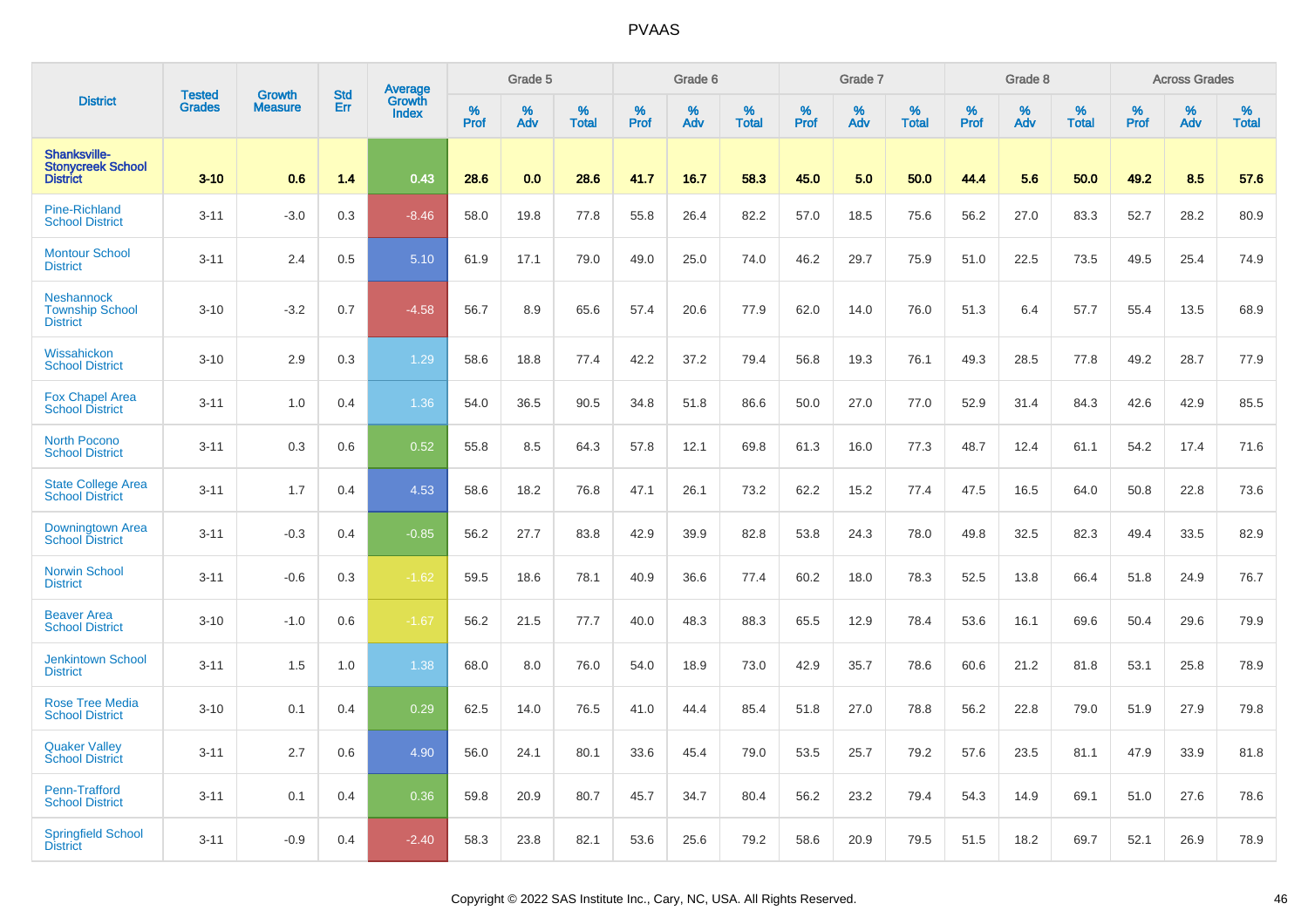|                                                                   | <b>Tested</b> | <b>Growth</b>  | <b>Std</b> |                                          |              | Grade 5  |                   |           | Grade 6  |                   |           | Grade 7  |                   |           | Grade 8  |                   |           | <b>Across Grades</b> |                   |
|-------------------------------------------------------------------|---------------|----------------|------------|------------------------------------------|--------------|----------|-------------------|-----------|----------|-------------------|-----------|----------|-------------------|-----------|----------|-------------------|-----------|----------------------|-------------------|
| <b>District</b>                                                   | <b>Grades</b> | <b>Measure</b> | Err        | <b>Average</b><br>Growth<br><b>Index</b> | $\%$<br>Prof | %<br>Adv | %<br><b>Total</b> | %<br>Prof | %<br>Adv | %<br><b>Total</b> | %<br>Prof | %<br>Adv | %<br><b>Total</b> | %<br>Prof | %<br>Adv | %<br><b>Total</b> | %<br>Prof | %<br>Adv             | %<br><b>Total</b> |
| Shanksville-<br><b>Stonycreek School</b><br><b>District</b>       | $3 - 10$      | 0.6            | 1.4        | 0.43                                     | 28.6         | 0.0      | 28.6              | 41.7      | 16.7     | 58.3              | 45.0      | 5.0      | 50.0              | 44.4      | 5.6      | 50.0              | 49.2      | 8.5                  | 57.6              |
| <b>Upper Dublin</b><br><b>School District</b>                     | $3 - 12$      | 2.0            | 0.4        | 0.86                                     | 62.0         | 16.3     | 78.3              | 45.4      | 34.4     | 79.8              | 59.5      | 20.0     | 79.5              | 55.3      | 21.9     | 77.2              | 51.4      | 27.8                 | 79.3              |
| <b>Radnor Township</b><br><b>School District</b>                  | $3 - 12$      | 1.9            | 0.4        | 4.23                                     | 54.7         | 29.0     | 83.7              | 53.9      | 37.8     | 91.7              | 48.0      | 32.3     | 80.3              | 51.4      | 36.7     | 88.1              | 49.6      | 36.7                 | 86.4              |
| Conemaugh<br><b>Township Area</b><br><b>School District</b>       | $3 - 12$      | 2.5            | 0.8        | 3.18                                     | 53.2         | 22.6     | 75.8              | 36.1      | 36.1     | 72.1              | 62.5      | 18.1     | 80.6              | 50.7      | 16.4     | 67.1              | 50.9      | 24.8                 | 75.7              |
| North Allegheny<br><b>School District</b>                         | $3 - 11$      | 1.3            | 0.3        | 5.13                                     | 55.4         | 31.5     | 87.0              | 44.4      | 33.0     | 77.4              | 51.9      | 28.9     | 80.8              | 55.5      | 24.5     | 80.0              | 48.3      | 33.7                 | 82.0              |
| <b>Hampton Township</b><br><b>School District</b>                 | $3 - 11$      | 1.7            | 0.5        | 3.60                                     | 50.3         | 30.7     | 81.0              | 35.6      | 44.2     | 79.8              | 54.6      | 26.3     | 81.0              | 46.9      | 34.3     | 81.1              | 44.1      | 38.5                 | 82.7              |
| <b>Unionville-Chadds</b><br><b>Ford School</b><br><b>District</b> | $3 - 11$      | 0.8            | 0.4        | 2.19                                     | 61.2         | 24.6     | 85.8              | 48.8      | 36.0     | 84.8              | 54.4      | 26.8     | 81.2              | 45.3      | 38.9     | 84.2              | 48.0      | 37.1                 | 85.2              |
| Mt Lebanon<br><b>School District</b>                              | $3 - 11$      | 0.4            | 0.4        | 1.19                                     | 60.1         | 27.2     | 87.2              | 39.7      | 50.2     | 89.8              | 46.8      | 35.3     | 82.2              | 52.4      | 35.7     | 88.1              | 48.2      | 38.9                 | 87.0              |
| <b>South Fayette</b><br><b>Township School</b><br><b>District</b> | $3 - 11$      | 1.9            | 0.4        | 4.89                                     | 60.2         | 23.2     | 83.4              | 44.7      | 39.0     | 83.7              | 56.4      | 27.0     | 83.4              | 46.8      | 40.6     | 87.4              | 49.6      | 35.9                 | 85.4              |
| <b>Peters Township</b><br><b>School District</b>                  | $3 - 11$      | $-0.2$         | 0.4        | $-0.46$                                  | 62.9         | 24.3     | 87.3              | 48.1      | 33.6     | 81.7              | 57.8      | 25.7     | 83.5              | 63.8      | 20.1     | 83.9              | 52.4      | 33.7                 | 86.1              |
| <b>Lower Merion</b><br><b>School District</b>                     | $3 - 11$      | 1.5            | 0.3        | $-0.35$                                  | 56.1         | 29.4     | 85.5              | 43.9      | 40.6     | 84.5              | 54.5      | 29.1     | 83.6              | 49.4      | 29.4     | 78.8              | 47.8      | 36.9                 | 84.6              |
| Tredyffrin-<br><b>Easttown School</b><br><b>District</b>          | $3 - 10$      | 0.5            | 0.4        | 1.21                                     | 65.0         | 22.0     | 87.0              | 47.7      | 39.5     | 87.2              | 56.5      | 29.3     | 85.8              | 48.6      | 39.7     | 88.4              | 52.0      | 36.6                 | 88.6              |
| <b>Infinity Charter</b><br><b>School</b>                          | $3-8$         | $-0.5$         | 1.3        | $-0.40$                                  | 72.7         | 22.7     | 95.4              | 50.0      | 38.5     | 88.5              | 62.5      | 25.0     | 87.5              | 68.2      | 18.2     | 86.4              | 56.6      | 31.5                 | 88.1              |
| <b>Derry Township</b><br><b>School District</b>                   | $3 - 10$      | $-1.3$         | 1.3        | $-0.99$                                  | 57.1         | 20.9     | 78.0              | 38.2      | 44.1     | 82.4              | 66.7      | 20.8     | 87.5              | 46.7      | 53.3     | 100.0             | 49.1      | 29.0                 | 78.2              |
| <b>Upper Saint Clair</b><br><b>School District</b>                | $3 - 11$      | 2.6            | 0.4        | 6.77                                     | 49.8         | 35.9     | 85.7              | 47.4      | 39.0     | 86.5              | 58.5      | 31.1     | 89.6              | 48.7      | 42.2     | 90.9              | 46.0      | 42.0                 | 88.0              |